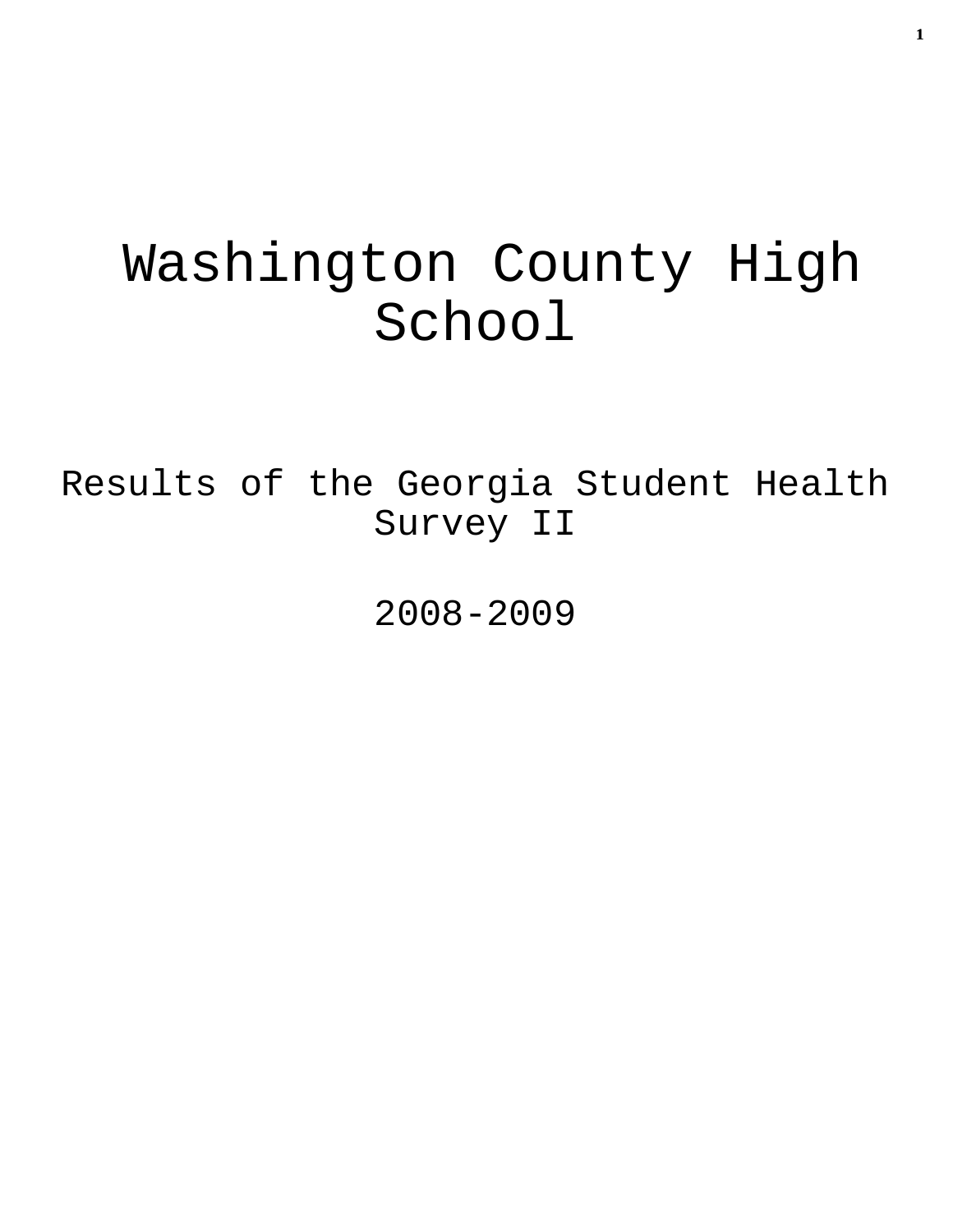# *Demographics* **2**

| Grade                    |     |  |  |  |
|--------------------------|-----|--|--|--|
| <b>Grade   Frequency</b> |     |  |  |  |
| 10                       | 194 |  |  |  |
| 12                       | 210 |  |  |  |

| Frequency      | <b>Table of Gender by Grade</b> |              |              |              |  |  |
|----------------|---------------------------------|--------------|--------------|--------------|--|--|
| <b>Col Pct</b> |                                 | Grade(Grade) |              |              |  |  |
|                | Gender(Gender)                  | 10           | 12           | <b>Total</b> |  |  |
|                | <b>Female</b>                   | 116<br>59.79 | 113<br>53.81 | 229          |  |  |
|                | <b>Male</b>                     | 78<br>40.21  | 97<br>46.19  | 175          |  |  |
|                | <b>Total</b>                    | 194          | 210          | 404          |  |  |

| Frequency<br>Col Pct |
|----------------------|

|                              | <b>Table of Ethnicity by Grade</b> |              |              |              |  |  |  |
|------------------------------|------------------------------------|--------------|--------------|--------------|--|--|--|
|                              |                                    | Grade(Grade) |              |              |  |  |  |
| <b>Ethnicity</b> (Ethnicity) |                                    | 10           | 12           | <b>Total</b> |  |  |  |
|                              | <b>Black</b>                       | 141<br>72.68 | 157<br>74.76 | 298          |  |  |  |
|                              | <b>Hispanic</b>                    | 0<br>0.00    | 3<br>1.43    | 3            |  |  |  |
|                              | <b>White</b>                       | 46<br>23.71  | 44<br>20.95  | 90           |  |  |  |
|                              | <b>Asian</b>                       | 1<br>0.52    | 0<br>0.00    | 1            |  |  |  |
|                              | <b>Other</b>                       | 6<br>3.09    | 6<br>2.86    | 12           |  |  |  |
| <b>Total</b>                 |                                    | 194          | 210          | 404          |  |  |  |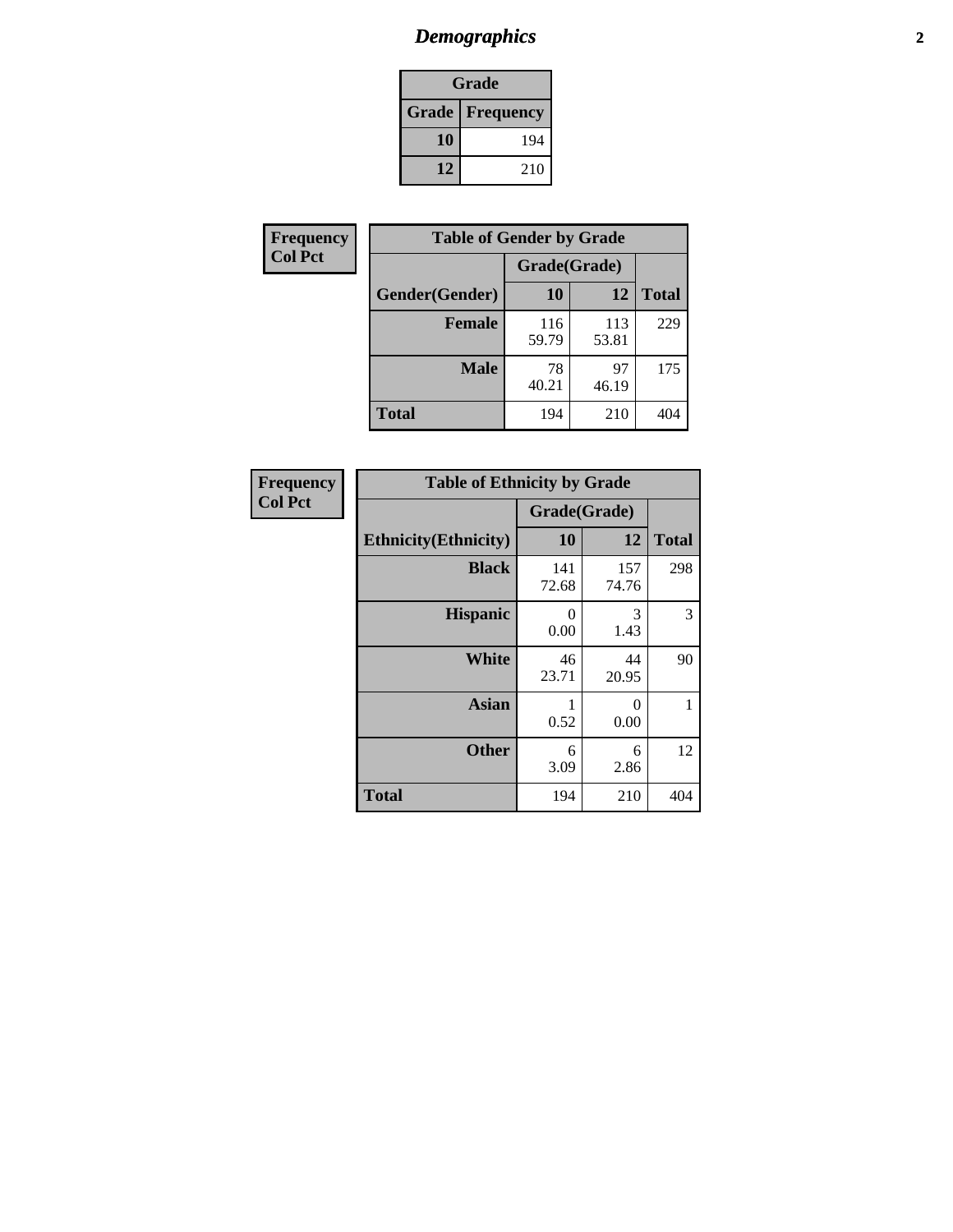### *Title IV, Part A, Schedule A* **3** *Goal 1: Ensure that all schools are drug-free Baseline Data: Year 2008-2009 Prevalence of Drug Use*

| Frequency<br><b>Col Pct</b> | <b>Table of AlcoholAlt by Grade</b> |              |              |              |  |  |
|-----------------------------|-------------------------------------|--------------|--------------|--------------|--|--|
|                             | AlcoholAlt(Alcohol                  | Grade(Grade) |              |              |  |  |
|                             | use, past 30 days)                  | <b>10</b>    | 12           | <b>Total</b> |  |  |
|                             | Yes                                 | 40<br>20.62  | 52<br>24.76  | 92           |  |  |
|                             | N <sub>0</sub>                      | 154<br>79.38 | 158<br>75.24 | 312          |  |  |
|                             | Total                               | 194          | 210          | 404          |  |  |

| Frequency<br><b>Col Pct</b> | <b>Table of TobaccoAny by Grade</b> |              |              |              |  |  |
|-----------------------------|-------------------------------------|--------------|--------------|--------------|--|--|
|                             | TobaccoAny(Tobacco                  | Grade(Grade) |              |              |  |  |
|                             | use, past 30 days)                  | 10           | 12           | <b>Total</b> |  |  |
|                             | Yes                                 | 24<br>12.37  | 41<br>19.52  | 65           |  |  |
|                             | N <sub>0</sub>                      | 170<br>87.63 | 169<br>80.48 | 339          |  |  |
|                             | <b>Total</b>                        | 194          | 210          | 404          |  |  |

| Frequency<br><b>Col Pct</b> | <b>Table of MarijuanaAlt by Grade</b> |              |              |              |  |
|-----------------------------|---------------------------------------|--------------|--------------|--------------|--|
|                             | MarijuanaAlt(Marijuana                | Grade(Grade) |              |              |  |
|                             | use, past 30 days)                    | <b>10</b>    | 12           | <b>Total</b> |  |
|                             | <b>Yes</b>                            | 21<br>10.82  | 34<br>16.19  | 55           |  |
|                             | N <sub>0</sub>                        | 173<br>89.18 | 176<br>83.81 | 349          |  |
|                             | <b>Total</b>                          | 194          | 210          | 404          |  |

| Frequency<br><b>Col Pct</b> | <b>Table of OtherDrugAny by Grade</b>                  |              |              |              |  |
|-----------------------------|--------------------------------------------------------|--------------|--------------|--------------|--|
|                             | <b>OtherDrugAny(Other</b><br>Grade(Grade)<br>drug use, |              |              |              |  |
|                             | past 30 days)                                          | 10           | 12           | <b>Total</b> |  |
|                             | Yes                                                    | 15<br>7.73   | 22<br>10.48  | 37           |  |
|                             | N <sub>0</sub>                                         | 179<br>92.27 | 188<br>89.52 | 367          |  |
|                             | <b>Total</b>                                           | 194          | 210          | 404          |  |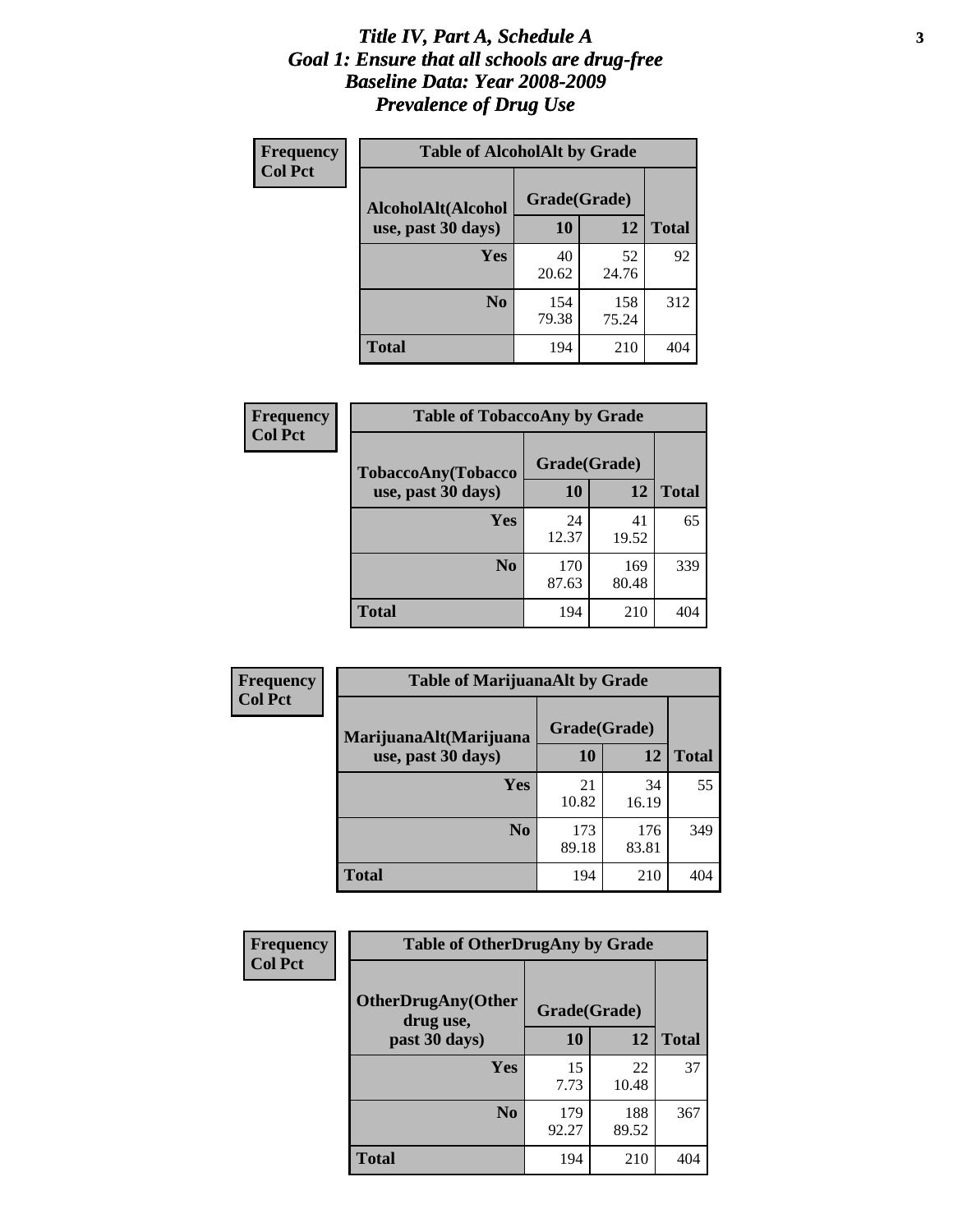### *Average Age of Onset of Use* **4** *Results for "Average Age of Onset of Use" questions exclude students who said they did not use that substance*

| <b>Variable</b>    | Label                                                              | Mean  |
|--------------------|--------------------------------------------------------------------|-------|
| Alcoholinit2       | I started using alcohol when I was                                 | 13.86 |
| Cigarettesinit2    | I started smoking tobacco when I was                               | 14.07 |
| Smokelessinit2     | I started chewing tobacco when I was                               | 13.83 |
| Marijuanainit2     | I started using marijuana when I was                               | 14.43 |
| Cocaineinit2       | I started using cocaine when I was                                 | 13.73 |
| Inhalantsinit2     | I started using inhalants when I was                               | 11.83 |
| Steroidsinit2      | I started using steroids when I was                                | 13.00 |
| Ecstasyinit2       | I started using ecstasy when I was                                 | 15.06 |
| Methinit2          | I started using methamphetamines when I was                        | 12.67 |
| Hallucinogensinit2 | I started using hallucinogens when I was                           | 13.86 |
| Prescriptioninit2  | I started using prescription drugs not prescribed to me when I was | 13.38 |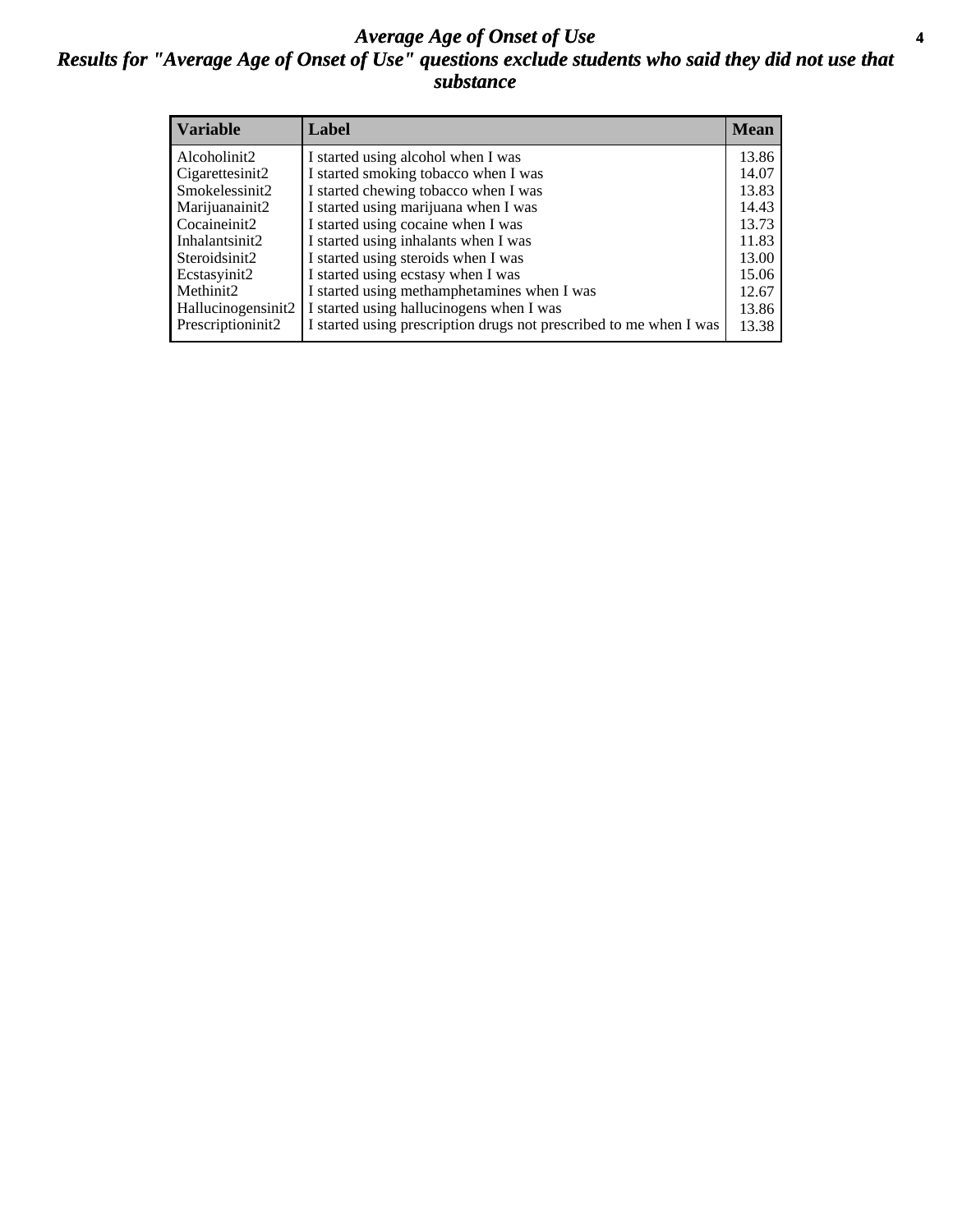# *Perception of Health Risk* **5**

| Frequency      | <b>Table of Alcoholharmdich by Grade</b> |              |              |              |  |
|----------------|------------------------------------------|--------------|--------------|--------------|--|
| <b>Col Pct</b> | Alcoholharmdich(I<br>think alcohol is    | Grade(Grade) |              |              |  |
|                | harmful)                                 | 10           | 12           | <b>Total</b> |  |
|                | Yes                                      | 158<br>81.44 | 177<br>84.29 | 335          |  |
|                | N <sub>0</sub>                           | 36<br>18.56  | 33<br>15.71  | 69           |  |
|                | <b>Total</b>                             | 194          | 210          | 404          |  |

| <b>Frequency</b> | <b>Table of Tobaccoharmdich by Grade</b> |              |              |              |  |
|------------------|------------------------------------------|--------------|--------------|--------------|--|
| <b>Col Pct</b>   | Tobaccoharmdich(I<br>think tobacco is    | Grade(Grade) |              |              |  |
|                  | harmful)                                 | 10           | 12           | <b>Total</b> |  |
|                  | Yes                                      | 172<br>88.66 | 199<br>94.76 | 371          |  |
|                  | N <sub>0</sub>                           | 22<br>11.34  | 11<br>5.24   | 33           |  |
|                  | <b>Total</b>                             | 194          | 210          |              |  |

| <b>Frequency</b> | <b>Table of Marijuanaharmdich by Grade</b>                |              |              |              |  |  |
|------------------|-----------------------------------------------------------|--------------|--------------|--------------|--|--|
| <b>Col Pct</b>   | Marijuanaharmdich(I<br>Grade(Grade)<br>think marijuana is |              |              |              |  |  |
|                  | harmful)                                                  | 10           | 12           | <b>Total</b> |  |  |
|                  | Yes                                                       | 152<br>78.35 | 164<br>78.10 | 316          |  |  |
|                  | N <sub>0</sub>                                            | 42<br>21.65  | 46<br>21.90  | 88           |  |  |
|                  | <b>Total</b>                                              | 194          | 210          | 404          |  |  |

| <b>Frequency</b> | <b>Table of Otherdrugharmdich by Grade</b>                   |              |              |              |  |  |  |
|------------------|--------------------------------------------------------------|--------------|--------------|--------------|--|--|--|
| <b>Col Pct</b>   | Otherdrugharmdich(I<br>Grade(Grade)<br>think other drugs are |              |              |              |  |  |  |
|                  | harmful)                                                     | <b>10</b>    | 12           | <b>Total</b> |  |  |  |
|                  | <b>Yes</b>                                                   | 178<br>91.75 | 202<br>96.19 | 380          |  |  |  |
|                  | N <sub>0</sub>                                               | 16<br>8.25   | 8<br>3.81    | 24           |  |  |  |
|                  | <b>Total</b>                                                 | 194          | 210          | 404          |  |  |  |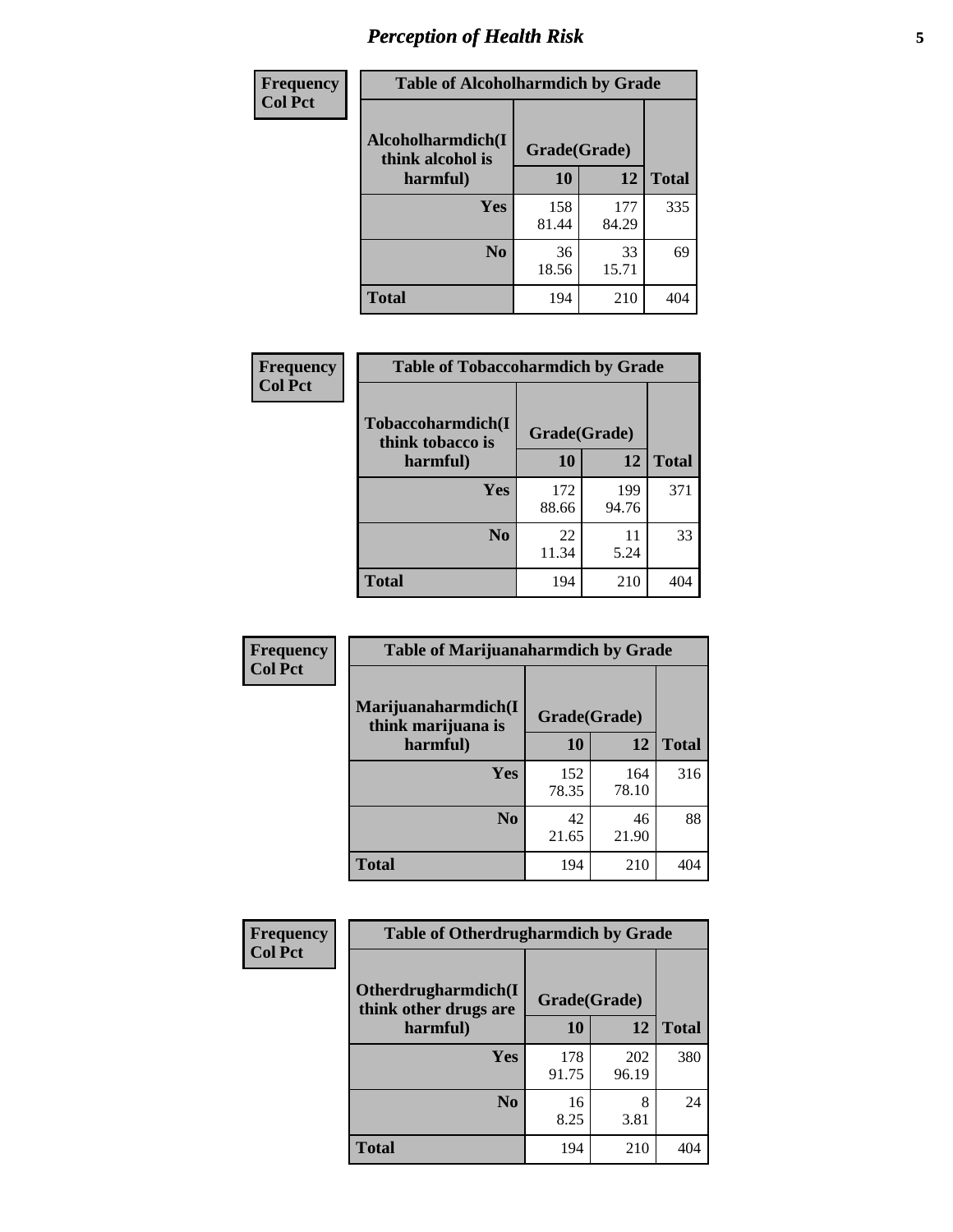# *Social Disapproval* **6**

| Frequency      | <b>Table of Alcoholpeerdich by Grade</b>                    |              |              |              |  |  |  |  |
|----------------|-------------------------------------------------------------|--------------|--------------|--------------|--|--|--|--|
| <b>Col Pct</b> | Alcoholpeerdich(My<br>friends would<br>disapprove if I used | Grade(Grade) |              |              |  |  |  |  |
|                | alcohol)                                                    |              | 12           | <b>Total</b> |  |  |  |  |
|                | <b>Yes</b>                                                  | 98<br>50.52  | 107<br>50.95 | 205          |  |  |  |  |
|                | N <sub>0</sub>                                              | 96<br>49.48  | 103<br>49.05 | 199          |  |  |  |  |
|                | <b>Total</b>                                                | 194          | 210          | 404          |  |  |  |  |

| <b>Frequency</b> |
|------------------|
| <b>Col Pct</b>   |

| <b>Table of Tobaccopeerdich by Grade</b>                            |              |              |              |  |  |  |  |
|---------------------------------------------------------------------|--------------|--------------|--------------|--|--|--|--|
| <b>Tobaccopeerdich</b> (My<br>friends would<br>disapprove if I used | Grade(Grade) |              |              |  |  |  |  |
| tobacco)                                                            | 10           | 12           | <b>Total</b> |  |  |  |  |
| Yes                                                                 | 118<br>60.82 | 127<br>60.48 | 245          |  |  |  |  |
| N <sub>0</sub>                                                      | 76<br>39.18  | 83<br>39.52  | 159          |  |  |  |  |
| <b>Total</b>                                                        | 194          | 210          |              |  |  |  |  |

| <b>Frequency</b> | <b>Table of Marijuanapeerdich by Grade</b>                    |              |              |              |  |  |  |  |
|------------------|---------------------------------------------------------------|--------------|--------------|--------------|--|--|--|--|
| <b>Col Pct</b>   | Marijuanapeerdich(My<br>friends would<br>disapprove if I used | Grade(Grade) |              |              |  |  |  |  |
|                  | marijuana)                                                    | 10           | 12           | <b>Total</b> |  |  |  |  |
|                  | <b>Yes</b>                                                    | 121<br>62.37 | 128<br>60.95 | 249          |  |  |  |  |
|                  | N <sub>0</sub>                                                | 73<br>37.63  | 82<br>39.05  | 155          |  |  |  |  |
|                  | <b>Total</b>                                                  | 194          | 210          | 404          |  |  |  |  |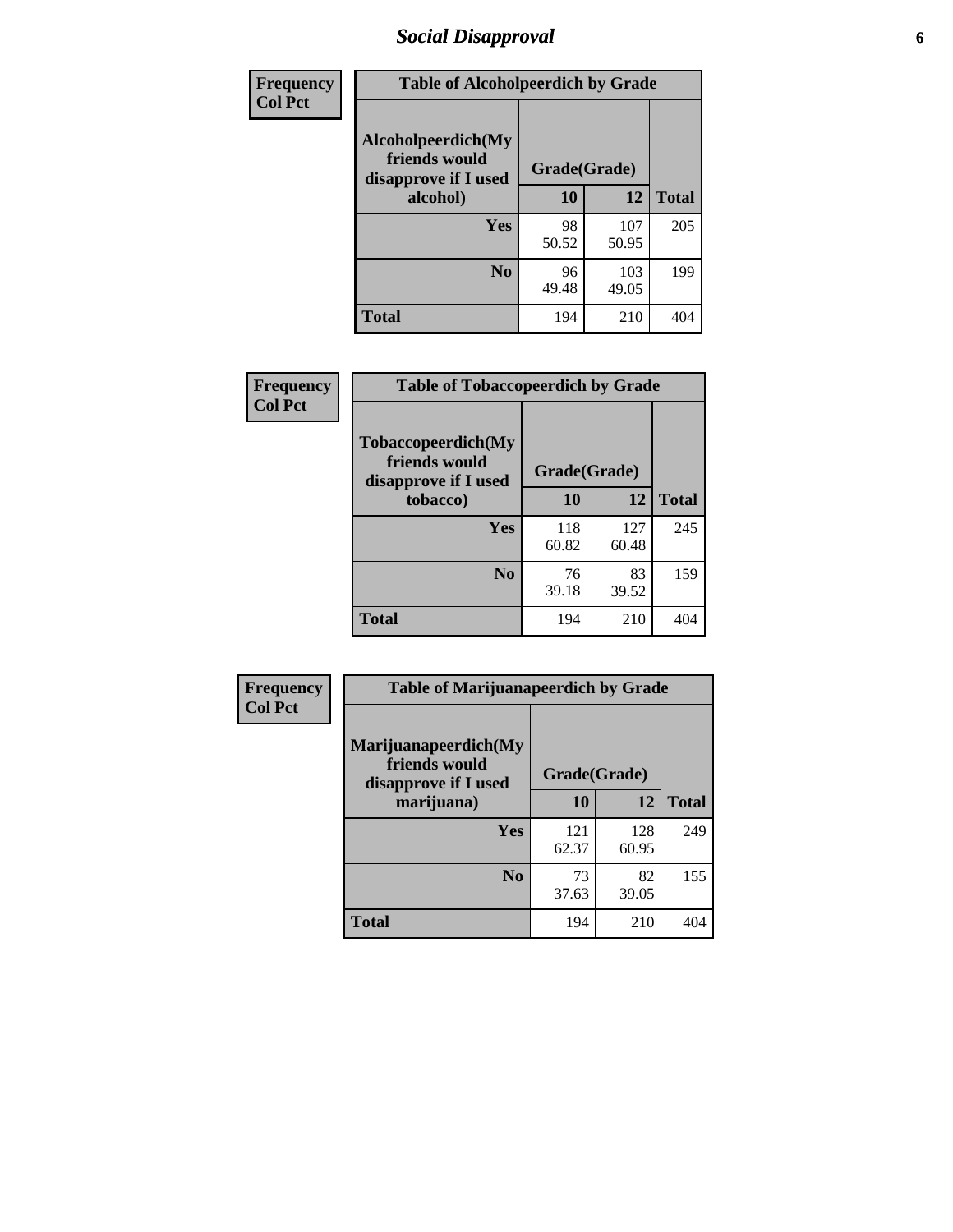# *Social Disapproval* **7**

| Frequency      | <b>Table of Otherdrugpeerdich by Grade</b>                    |              |              |              |  |  |  |  |
|----------------|---------------------------------------------------------------|--------------|--------------|--------------|--|--|--|--|
| <b>Col Pct</b> | Otherdrugpeerdich(My<br>friends would<br>disapprove if I used | Grade(Grade) |              |              |  |  |  |  |
|                | other drugs)                                                  | 10           | 12           | <b>Total</b> |  |  |  |  |
|                | Yes                                                           | 136<br>70.10 | 161<br>76.67 | 297          |  |  |  |  |
|                | N <sub>0</sub>                                                | 58<br>29.90  | 49<br>23.33  | 107          |  |  |  |  |
|                | <b>Total</b>                                                  | 194          | 210          | 404          |  |  |  |  |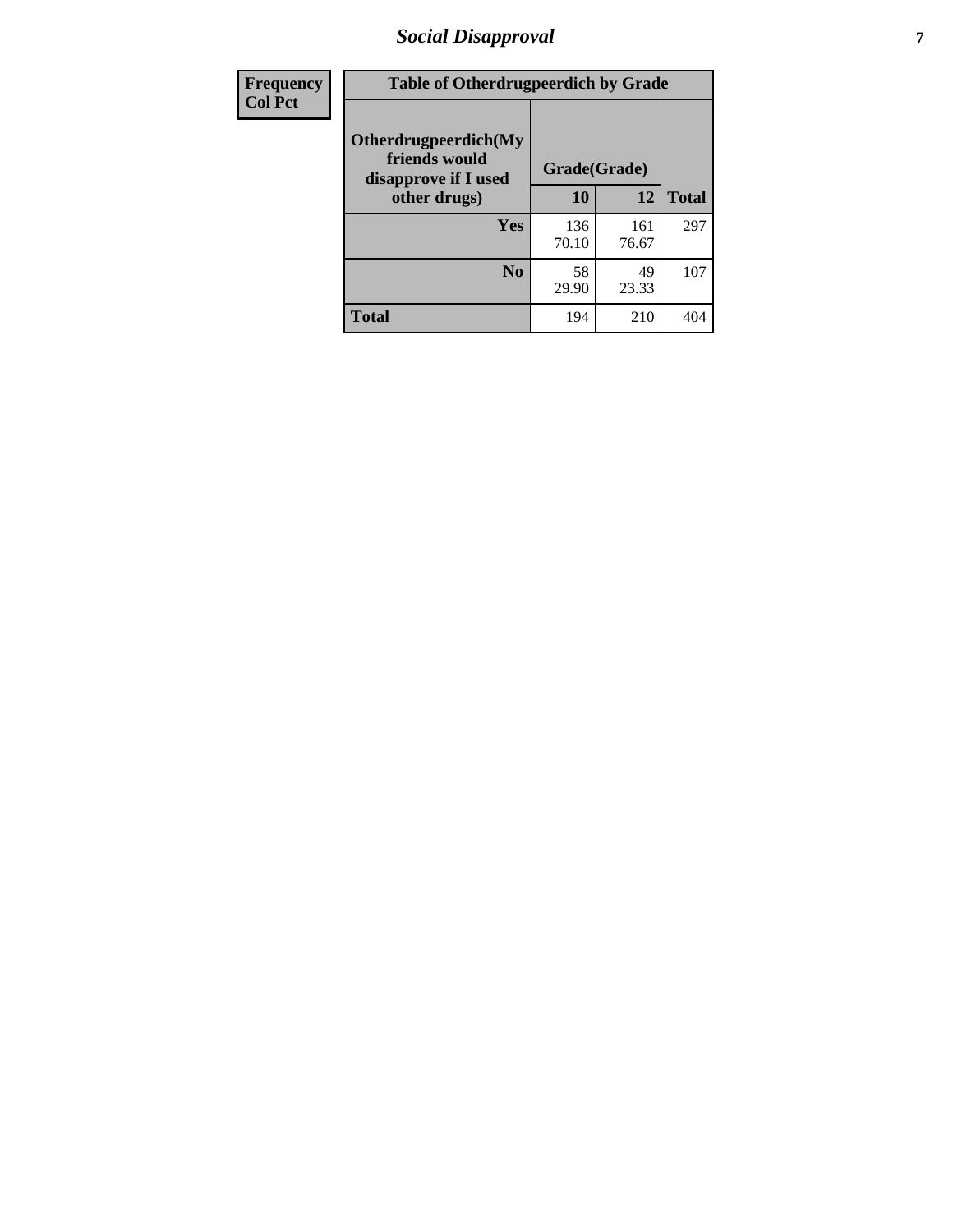### Title IV, Part A, Schedule A **8** *Goal 2: To help ensure that all schools are safe and disciplined Baseline Data: Year 2008-2009 Student Involvement in Gang Activity*

| Frequency      |                                                                                                   | <b>Table of Gangself by Grade</b> |              |              |
|----------------|---------------------------------------------------------------------------------------------------|-----------------------------------|--------------|--------------|
| <b>Col Pct</b> | Gangself(I<br>have<br>participated<br>in illegal<br>gang<br>activities in<br>the past 30<br>days) | Grade(Grade)<br>10                | 12           | <b>Total</b> |
|                | Yes                                                                                               | 12<br>6.19                        | 12<br>5.71   | 24           |
|                | N <sub>0</sub>                                                                                    | 182<br>93.81                      | 198<br>94.29 | 380          |
|                | <b>Total</b>                                                                                      | 194                               | 210          | 404          |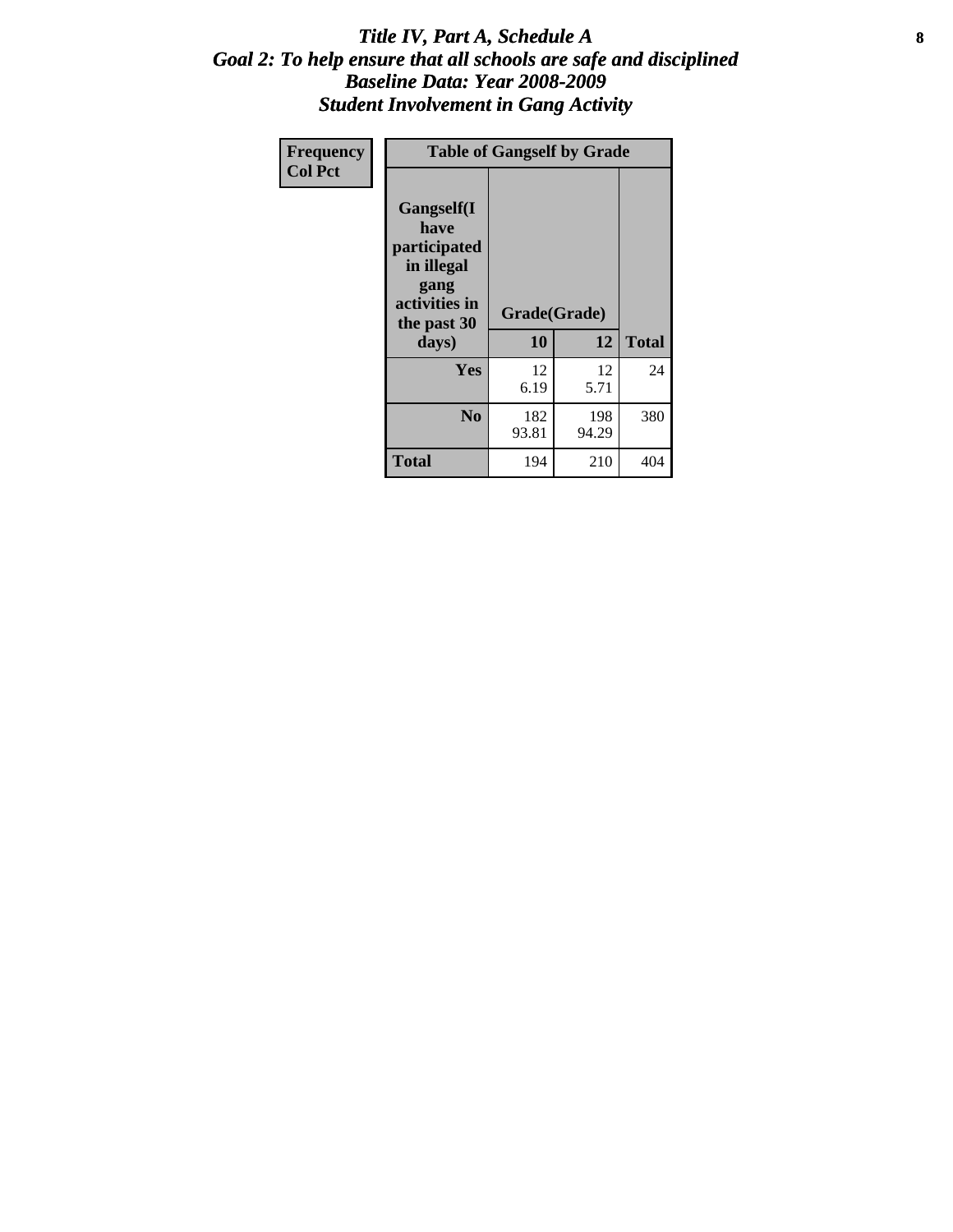# *Student Perception of School Safety* **9**

| <b>Frequency</b><br>Row Pct |
|-----------------------------|
|                             |

| <b>Table of Grade by Safeschool</b> |                                                                                                          |                                                        |             |             |     |  |  |  |
|-------------------------------------|----------------------------------------------------------------------------------------------------------|--------------------------------------------------------|-------------|-------------|-----|--|--|--|
|                                     |                                                                                                          | Safeschool (School is a place at which I feel<br>safe) |             |             |     |  |  |  |
| Grade(Grade)                        | Somewhat Somewhat<br><b>Strongly</b><br><b>Strongly</b><br><b>Disagree</b><br>Agree<br>Disagree<br>Agree |                                                        |             |             |     |  |  |  |
| 10                                  | 29<br>14.95                                                                                              | 89<br>45.88                                            | 43<br>22.16 | 33<br>17.01 | 194 |  |  |  |
| 12                                  | 44<br>20.95                                                                                              | 103<br>49.05                                           | 28<br>13.33 | 35<br>16.67 | 210 |  |  |  |
| <b>Total</b>                        | 73                                                                                                       | 192                                                    | 71          | 68          | 404 |  |  |  |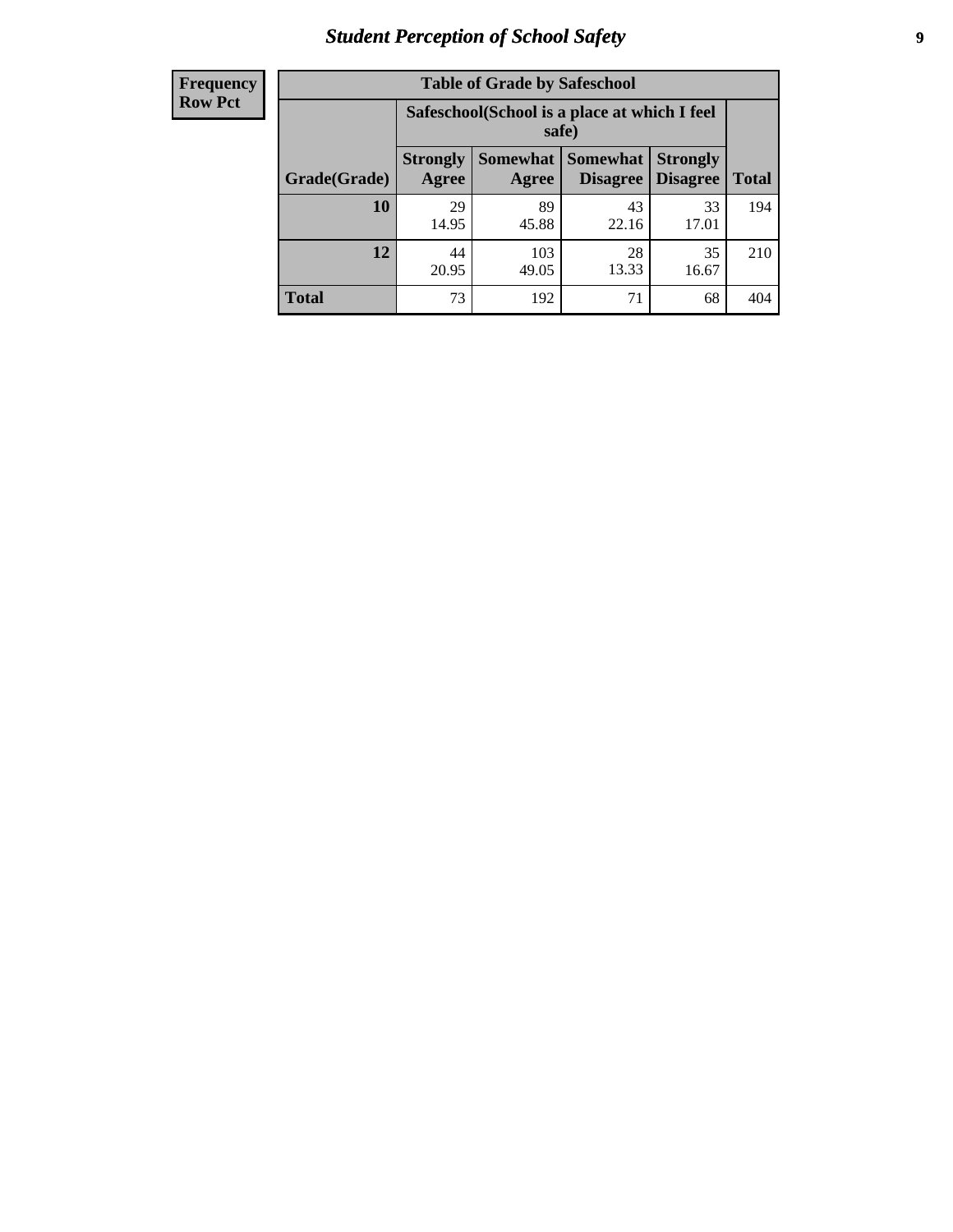### *Students Who Have Been Bullied* **10**

| <b>Frequency</b> |
|------------------|
| Row Pct          |

| <b>Table of Grade by Bullied</b> |                  |                                                                               |                              |                          |                        |                               |                   |              |
|----------------------------------|------------------|-------------------------------------------------------------------------------|------------------------------|--------------------------|------------------------|-------------------------------|-------------------|--------------|
|                                  |                  | <b>Bullied</b> (I have been bullied by other<br>students in the past 30 days) |                              |                          |                        |                               |                   |              |
| Grade(Grade)                     | 0<br><b>Days</b> | 1 or<br>days                                                                  | 3 <sub>to</sub><br>5<br>days | <b>6 to</b><br>9<br>days | 10<br>to<br>19<br>days | <b>20</b><br>to<br>29<br>days | All<br>30<br>days | <b>Total</b> |
| 10                               | 171<br>88.14     | 9<br>4.64                                                                     | 5<br>2.58                    | $\overline{2}$<br>1.03   | 0.52                   | 2<br>1.03                     | 4<br>2.06         | 194          |
| 12                               | 185<br>88.10     | 6<br>2.86                                                                     | 5<br>2.38                    | $\overline{2}$<br>0.95   | 6<br>2.86              | 0.48                          | 5<br>2.38         | 210          |
| <b>Total</b>                     | 356              | 15                                                                            | 10                           | 4                        | 7                      | 3                             | 9                 | 404          |

 $\blacksquare$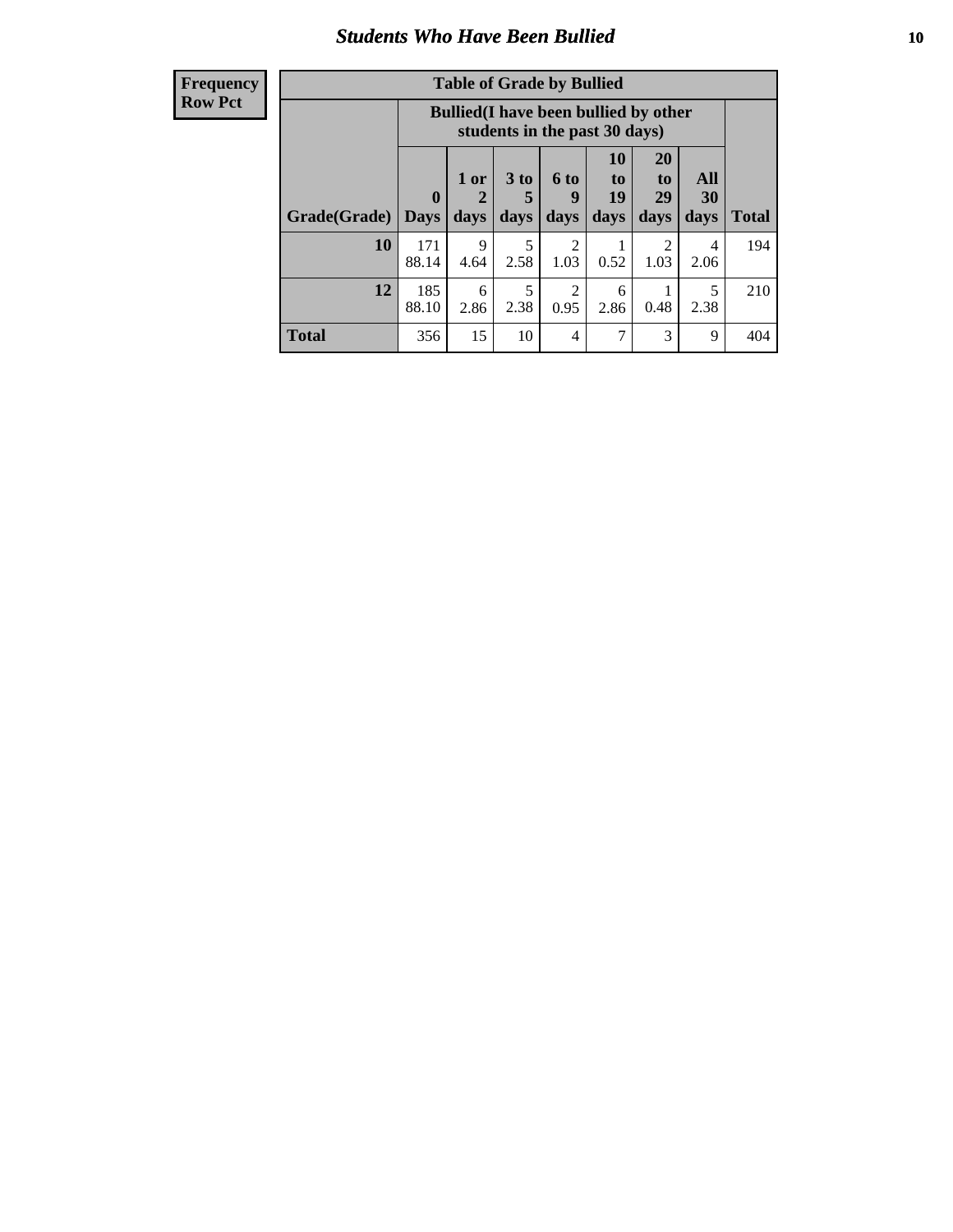### *School Climate* **11**

| Frequency      | <b>Table of SchoolClimate1 by Grade</b> |                    |              |              |  |  |  |
|----------------|-----------------------------------------|--------------------|--------------|--------------|--|--|--|
| <b>Col Pct</b> | SchoolClimate1(I<br>like school)        | Grade(Grade)<br>10 | 12           | <b>Total</b> |  |  |  |
|                | <b>Strongly Agree</b>                   | 41<br>21.13        | 46<br>21.90  | 87           |  |  |  |
|                | <b>Somewhat Agree</b>                   | 115<br>59.28       | 127<br>60.48 | 242          |  |  |  |
|                | <b>Somewhat Disagree</b>                | 23<br>11.86        | 19<br>9.05   | 42           |  |  |  |
|                | <b>Strongly Disagree</b>                | 15<br>7.73         | 18<br>8.57   | 33           |  |  |  |
|                | <b>Total</b>                            | 194                | 210          | 404          |  |  |  |

| <b>Frequency</b> |
|------------------|
| <b>Col Pct</b>   |

| <b>Table of SchoolClimate2 by Grade</b>           |                    |              |              |  |  |
|---------------------------------------------------|--------------------|--------------|--------------|--|--|
| SchoolClimate2(I<br>feel successful at<br>school) | Grade(Grade)<br>10 | 12           | <b>Total</b> |  |  |
| <b>Strongly Agree</b>                             | 84<br>43.30        | 81<br>38.57  | 165          |  |  |
| <b>Somewhat Agree</b>                             | 93<br>47.94        | 107<br>50.95 | 200          |  |  |
| <b>Somewhat Disagree</b>                          | 8<br>4.12          | 15<br>7.14   | 23           |  |  |
| <b>Strongly Disagree</b>                          | 9<br>4.64          | 3.33         | 16           |  |  |
| <b>Total</b>                                      | 194                | 210          | 404          |  |  |

| Frequency      | <b>Table of SchoolClimate3 by Grade</b>                                      |                                 |             |              |  |
|----------------|------------------------------------------------------------------------------|---------------------------------|-------------|--------------|--|
| <b>Col Pct</b> | <b>SchoolClimate3(My</b><br>school has high<br>standards for<br>achievement) | Grade(Grade)<br><b>10</b><br>12 |             | <b>Total</b> |  |
|                | <b>Strongly Agree</b>                                                        | 69<br>35.57                     | 76<br>36.19 | 145          |  |
|                | <b>Somewhat Agree</b>                                                        | 97<br>50.00                     | 96<br>45.71 | 193          |  |
|                | <b>Somewhat Disagree</b>                                                     | 20<br>10.31                     | 25<br>11.90 | 45           |  |
|                | <b>Strongly Disagree</b>                                                     | 8<br>4.12                       | 13<br>6.19  | 21           |  |
|                | Total                                                                        | 194                             | 210         | 404          |  |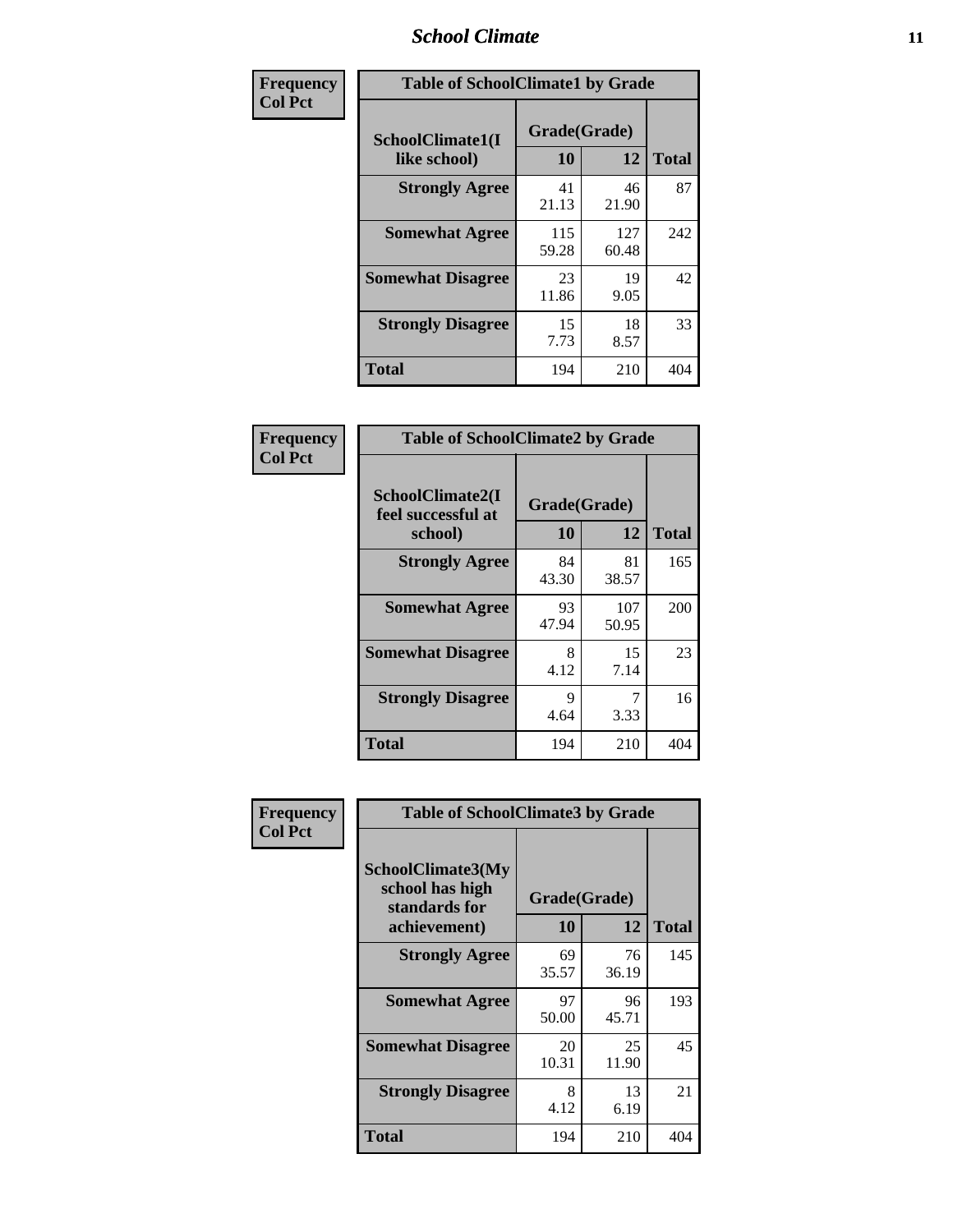### *School Climate* **12**

| Frequency      | <b>Table of SchoolClimate4 by Grade</b>                       |                    |              |              |  |
|----------------|---------------------------------------------------------------|--------------------|--------------|--------------|--|
| <b>Col Pct</b> | SchoolClimate4(My<br>school sets clear<br>rules for behavior) | Grade(Grade)<br>10 | 12           | <b>Total</b> |  |
|                | <b>Strongly Agree</b>                                         | 105<br>54.12       | 114<br>54.29 | 219          |  |
|                | <b>Somewhat Agree</b>                                         | 57<br>29.38        | 74<br>35.24  | 131          |  |
|                | <b>Somewhat Disagree</b>                                      | 21<br>10.82        | 14<br>6.67   | 35           |  |
|                | <b>Strongly Disagree</b>                                      | 11<br>5.67         | 8<br>3.81    | 19           |  |
|                | <b>Total</b>                                                  | 194                | 210          | 404          |  |

| <b>Table of SchoolClimate5 by Grade</b>                   |              |              |              |  |  |
|-----------------------------------------------------------|--------------|--------------|--------------|--|--|
| SchoolClimate5(I<br>know what to do in<br>an emergency at | Grade(Grade) |              |              |  |  |
| school)                                                   | 10           | 12           | <b>Total</b> |  |  |
| <b>Strongly Agree</b>                                     | 102<br>52.58 | 130<br>61.90 | 232          |  |  |
| <b>Somewhat Agree</b>                                     | 61<br>31.44  | 69<br>32.86  | 130          |  |  |
| <b>Somewhat Disagree</b>                                  | 21<br>10.82  | 6<br>2.86    | 27           |  |  |
| <b>Strongly Disagree</b>                                  | 10<br>5.15   | 5<br>2.38    | 15           |  |  |
| Total                                                     | 194          | 210          | 404          |  |  |

| Frequency      | <b>Table of SchoolClimate6 by Grade</b>                  |                    |              |              |  |  |
|----------------|----------------------------------------------------------|--------------------|--------------|--------------|--|--|
| <b>Col Pct</b> | <b>SchoolClimate6(Teachers</b><br>treat me with respect) | Grade(Grade)<br>10 | 12           | <b>Total</b> |  |  |
|                | <b>Strongly Agree</b>                                    | 49<br>25.26        | 44<br>20.95  | 93           |  |  |
|                | <b>Somewhat Agree</b>                                    | 96<br>49.48        | 103<br>49.05 | 199          |  |  |
|                | <b>Somewhat Disagree</b>                                 | 29<br>14.95        | 42<br>20.00  | 71           |  |  |
|                | <b>Strongly Disagree</b>                                 | 20<br>10.31        | 21<br>10.00  | 41           |  |  |
|                | <b>Total</b>                                             | 194                | 210          | 404          |  |  |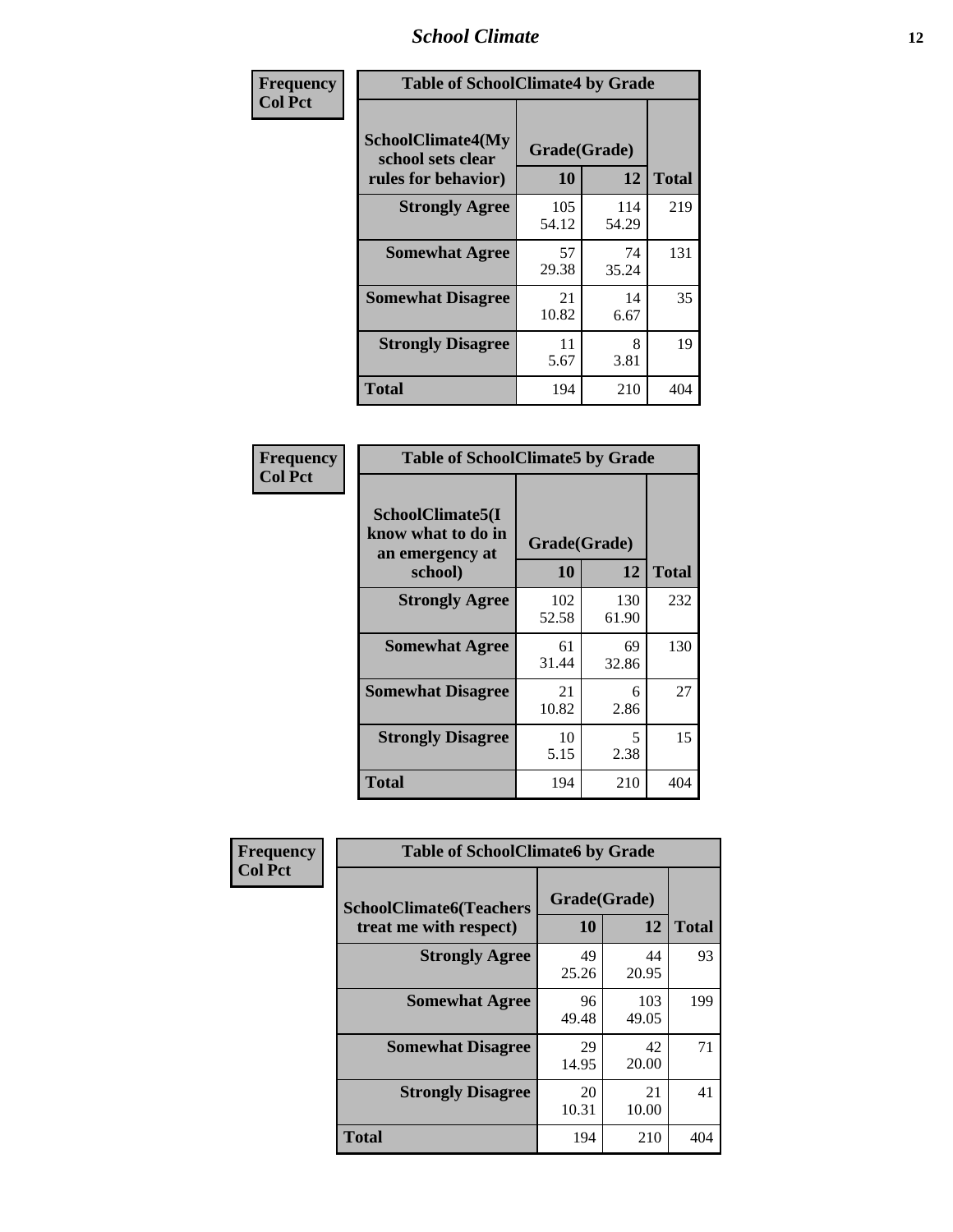### *School Climate* **13**

| Frequency      | <b>Table of SchoolClimate7 by Grade</b>                                       |                    |             |              |  |
|----------------|-------------------------------------------------------------------------------|--------------------|-------------|--------------|--|
| <b>Col Pct</b> | <b>SchoolClimate7(Behaviors</b><br>in my class allow the<br>teacher to teach) | Grade(Grade)<br>10 | 12          | <b>Total</b> |  |
|                | <b>Strongly Agree</b>                                                         | 36<br>18.56        | 43<br>20.48 | 79           |  |
|                | <b>Somewhat Agree</b>                                                         | 79<br>40.72        | 96<br>45.71 | 175          |  |
|                | <b>Somewhat Disagree</b>                                                      | 57<br>29.38        | 55<br>26.19 | 112          |  |
|                | <b>Strongly Disagree</b>                                                      | 22<br>11.34        | 16<br>7.62  | 38           |  |
|                | <b>Total</b>                                                                  | 194                | 210         | 404          |  |

| Frequency      | <b>Table of SchoolClimate8 by Grade</b>                                              |                    |             |              |  |
|----------------|--------------------------------------------------------------------------------------|--------------------|-------------|--------------|--|
| <b>Col Pct</b> | <b>SchoolClimate8(Students</b><br>are frequently<br>recognized for good<br>behavior) | Grade(Grade)<br>10 | 12          | <b>Total</b> |  |
|                | <b>Strongly Agree</b>                                                                | 71<br>36.60        | 64<br>30.48 | 135          |  |
|                | <b>Somewhat Agree</b>                                                                | 76<br>39.18        | 99<br>47.14 | 175          |  |
|                | <b>Somewhat Disagree</b>                                                             | 25<br>12.89        | 26<br>12.38 | 51           |  |
|                | <b>Strongly Disagree</b>                                                             | 22<br>11.34        | 21<br>10.00 | 43           |  |
|                | <b>Total</b>                                                                         | 194                | 210         | 404          |  |

| Frequency      | <b>Table of SchoolClimate9 by Grade</b>                                           |                    |              |              |  |
|----------------|-----------------------------------------------------------------------------------|--------------------|--------------|--------------|--|
| <b>Col Pct</b> | SchoolClimate9(School<br>counselor would be<br>helpful if I needed<br>assistance) | Grade(Grade)<br>10 | 12           | <b>Total</b> |  |
|                | <b>Strongly Agree</b>                                                             | 118<br>60.82       | 125<br>59.52 | 243          |  |
|                | <b>Somewhat Agree</b>                                                             | 51<br>26.29        | 54<br>25.71  | 105          |  |
|                | <b>Somewhat Disagree</b>                                                          | 16<br>8.25         | 20<br>9.52   | 36           |  |
|                | <b>Strongly Disagree</b>                                                          | 9<br>4.64          | 11<br>5.24   | 20           |  |
|                | Total                                                                             | 194                | 210          | 404          |  |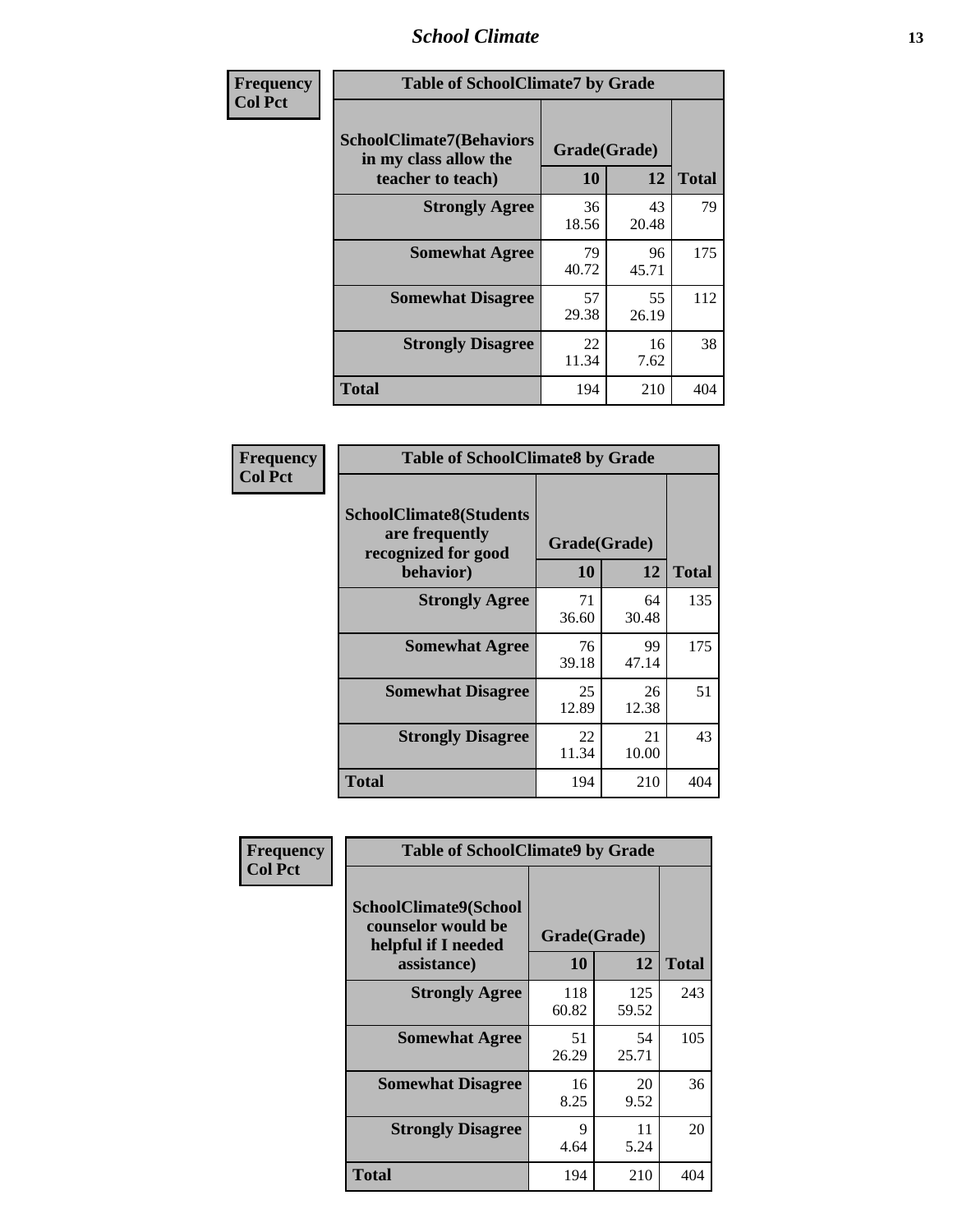### *Reasons for Dropping Out* **14**

| Frequency      | <b>Table of Dropoutreason by Grade</b>                                   |                    |              |              |
|----------------|--------------------------------------------------------------------------|--------------------|--------------|--------------|
| <b>Col Pct</b> | Dropoutreason(If<br>I dropped out the<br>reason would<br>most likely be) | Grade(Grade)<br>10 | 12           | <b>Total</b> |
|                | Won't Drop out                                                           | 118<br>60.82       | 108<br>51.43 | 226          |
|                | <b>Bored</b>                                                             | 29<br>14.95        | 33<br>15.71  | 62           |
|                | <b>Family Reasons</b>                                                    | 15<br>7.73         | 14<br>6.67   | 29           |
|                | <b>Being Bullied</b>                                                     | 5<br>2.58          | 3<br>1.43    | 8            |
|                | <b>Other</b>                                                             | 27<br>13.92        | 52<br>24.76  | 79           |
|                | Total                                                                    | 194                | 210          | 404          |

| Frequency      | <b>Table of Dropout by Grade</b>                                       |                    |       |              |  |
|----------------|------------------------------------------------------------------------|--------------------|-------|--------------|--|
| <b>Col Pct</b> | Dropout(I<br>have<br>thought<br>about<br>dropping<br>out of<br>school) | Grade(Grade)<br>10 | 12    | <b>Total</b> |  |
|                | Yes                                                                    | 46                 | 78    | 124          |  |
|                |                                                                        | 23.71              | 37.14 |              |  |
|                | N <sub>0</sub>                                                         | 148                | 132   | 280          |  |
|                |                                                                        | 76.29              | 62.86 |              |  |
|                | <b>Total</b>                                                           | 194                | 210   | 404          |  |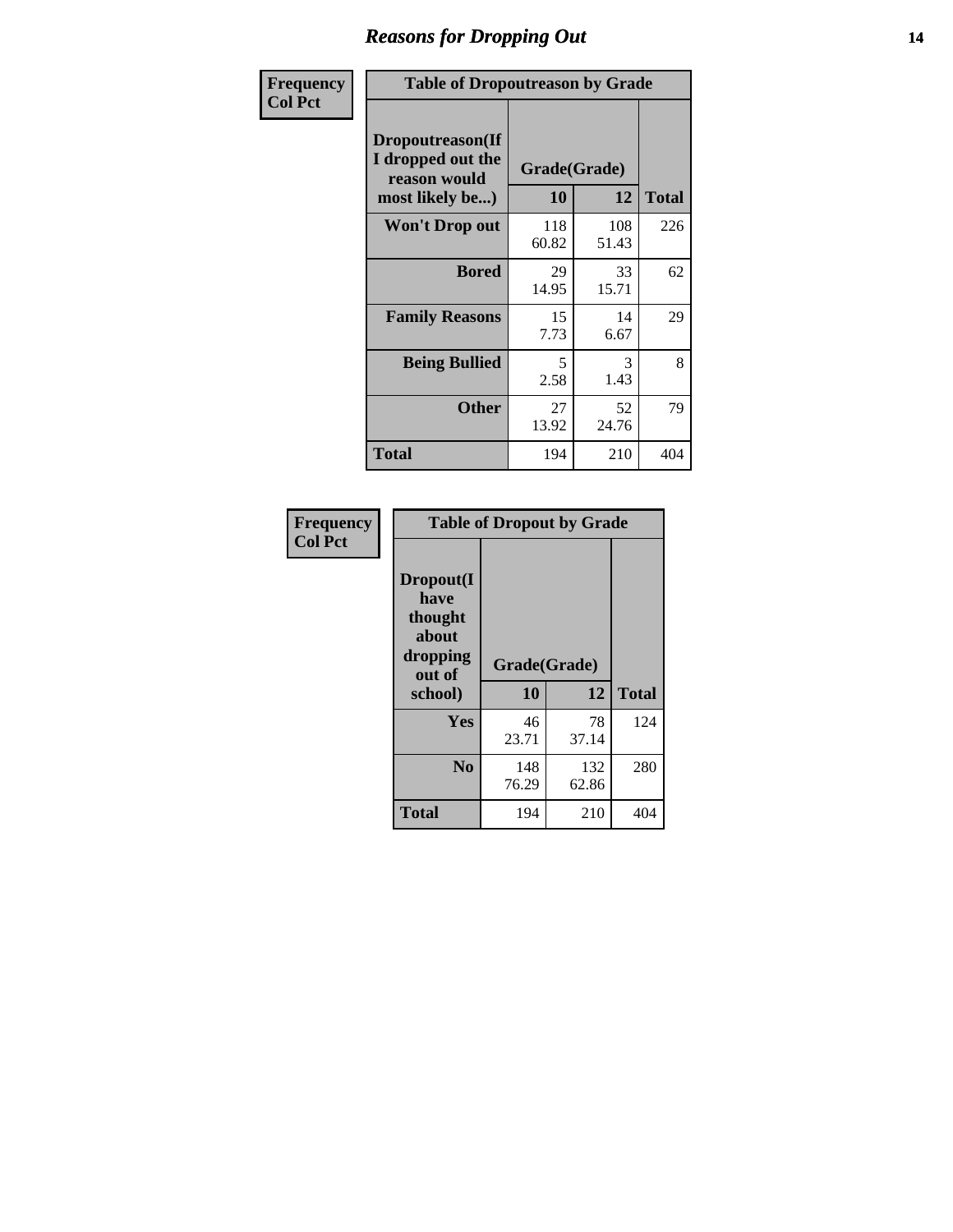*School Safety* **15**

| Frequency      | <b>Table of Gangself by Grade</b>                                                                 |                    |              |              |  |
|----------------|---------------------------------------------------------------------------------------------------|--------------------|--------------|--------------|--|
| <b>Col Pct</b> | Gangself(I<br>have<br>participated<br>in illegal<br>gang<br>activities in<br>the past 30<br>days) | Grade(Grade)<br>10 | 12           | <b>Total</b> |  |
|                | Yes                                                                                               | 12<br>6.19         | 12<br>5.71   | 24           |  |
|                | N <sub>0</sub>                                                                                    | 182<br>93.81       | 198<br>94.29 | 380          |  |
|                | <b>Total</b>                                                                                      | 194                | 210          | 404          |  |

| Frequency<br><b>Col Pct</b> | <b>Table of Gangpeers by Grade</b>                                                                                             |                    |              |              |  |  |  |  |  |  |  |
|-----------------------------|--------------------------------------------------------------------------------------------------------------------------------|--------------------|--------------|--------------|--|--|--|--|--|--|--|
|                             | <b>Gangpeers</b> (I<br>have friends<br>who have<br>participated<br>in illegal<br>gang<br>activities in<br>the past 30<br>days) | Grade(Grade)<br>10 | 12           | <b>Total</b> |  |  |  |  |  |  |  |
|                             | Yes                                                                                                                            | 37<br>19.07        | 42<br>20.00  | 79           |  |  |  |  |  |  |  |
|                             | N <sub>0</sub>                                                                                                                 | 157<br>80.93       | 168<br>80.00 | 325          |  |  |  |  |  |  |  |
|                             | <b>Total</b>                                                                                                                   | 194                | 210          | 404          |  |  |  |  |  |  |  |

| Frequency      | <b>Table of Pickedon by Grade</b>                                   |              |             |              |  |  |  |  |  |
|----------------|---------------------------------------------------------------------|--------------|-------------|--------------|--|--|--|--|--|
| <b>Col Pct</b> | <b>Pickedon</b> (I have<br>been picked on or<br>teased at school in | Grade(Grade) |             |              |  |  |  |  |  |
|                | the past 30 days)                                                   | 10           | 12          | <b>Total</b> |  |  |  |  |  |
|                | <b>Strongly Agree</b>                                               | 16<br>8.25   | 27<br>12.86 | 43           |  |  |  |  |  |
|                | <b>Somewhat Agree</b>                                               | 46<br>23.71  | 32<br>15.24 | 78           |  |  |  |  |  |
|                | <b>Somewhat Disagree</b>                                            | 20<br>10.31  | 22<br>10.48 | 42           |  |  |  |  |  |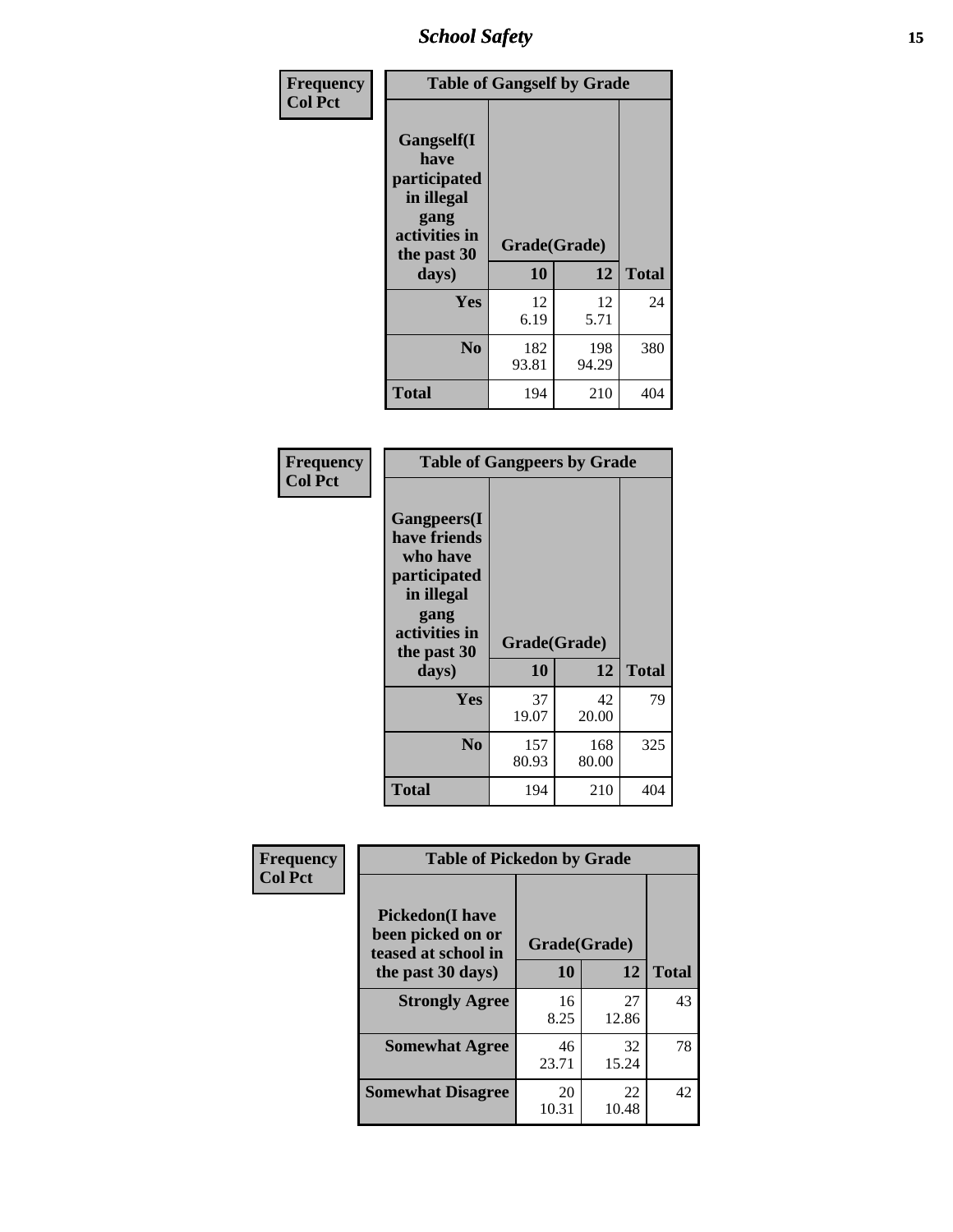# *School Safety* **16**

| <b>Frequency</b> |                                                                                          | <b>Table of Pickedon by Grade</b> |              |              |  |  |  |  |  |  |
|------------------|------------------------------------------------------------------------------------------|-----------------------------------|--------------|--------------|--|--|--|--|--|--|
| <b>Col Pct</b>   | <b>Pickedon</b> (I have<br>been picked on or<br>teased at school in<br>the past 30 days) | Grade(Grade)<br>10                | 12           | <b>Total</b> |  |  |  |  |  |  |
|                  | <b>Strongly Disagree</b>                                                                 | 112<br>57.73                      | 129<br>61.43 | 241          |  |  |  |  |  |  |
|                  | Total                                                                                    | 194                               | 210          | 404          |  |  |  |  |  |  |

| Frequency      | <b>Table of Safeschool by Grade</b>                      |                    |              |              |
|----------------|----------------------------------------------------------|--------------------|--------------|--------------|
| <b>Col Pct</b> | Safeschool(School<br>is a place at which I<br>feel safe) | Grade(Grade)<br>10 | 12           | <b>Total</b> |
|                | <b>Strongly Agree</b>                                    | 29<br>14.95        | 44<br>20.95  | 73           |
|                | <b>Somewhat Agree</b>                                    | 89<br>45.88        | 103<br>49.05 | 192          |
|                | <b>Somewhat Disagree</b>                                 | 43<br>22.16        | 28<br>13.33  | 71           |
|                | <b>Strongly Disagree</b>                                 | 33<br>17.01        | 35<br>16.67  | 68           |
|                | <b>Total</b>                                             | 194                | 210          | 404          |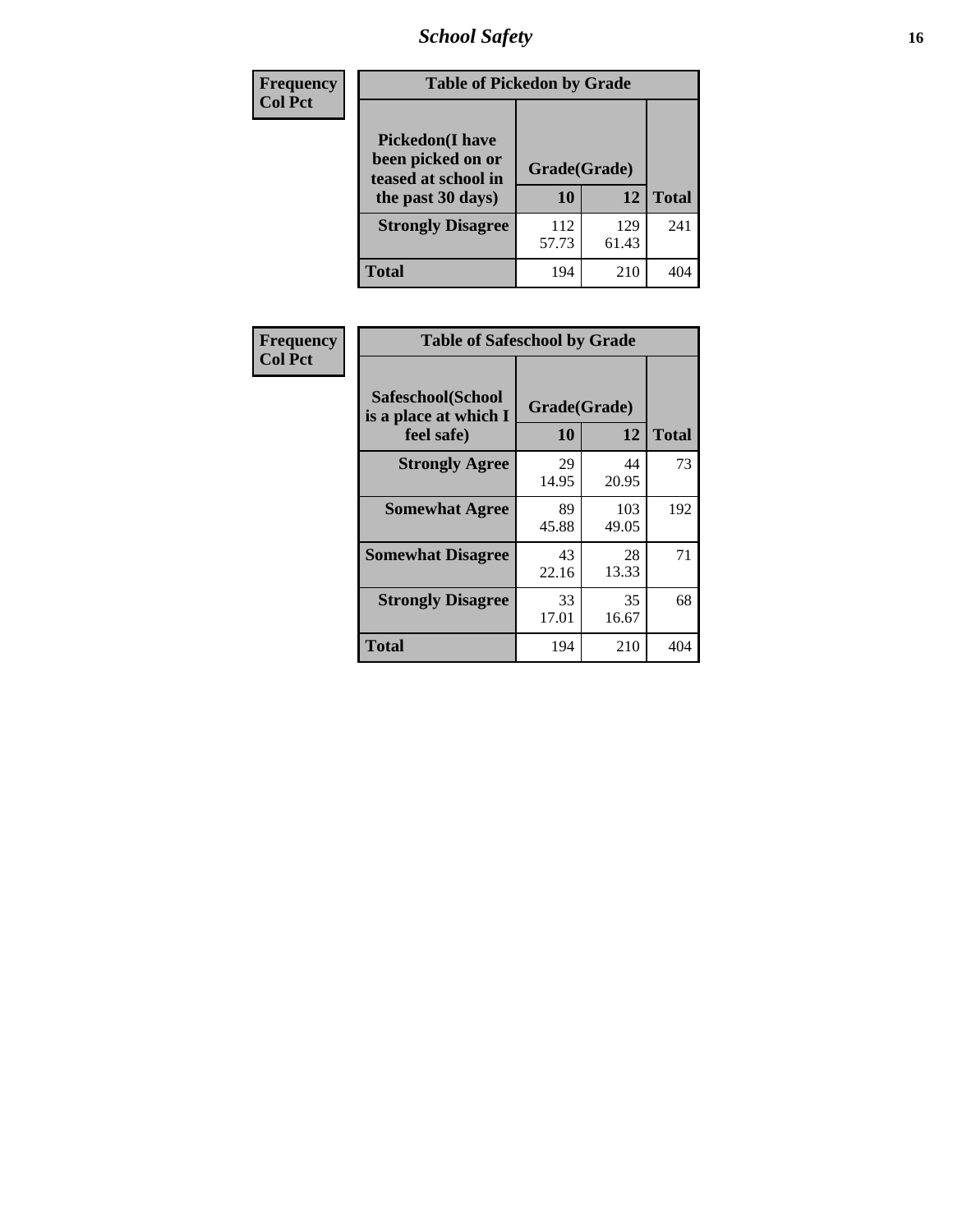*School Safety* **17**

**Frequency Row Pct**

| <b>Table of Grade by Bullied</b> |              |                                                                               |                              |                        |                        |                               |                          |              |  |  |  |
|----------------------------------|--------------|-------------------------------------------------------------------------------|------------------------------|------------------------|------------------------|-------------------------------|--------------------------|--------------|--|--|--|
|                                  |              | <b>Bullied</b> (I have been bullied by other<br>students in the past 30 days) |                              |                        |                        |                               |                          |              |  |  |  |
| Grade(Grade)                     | 0<br>  Days  | 1 or<br>2<br>days                                                             | 3 <sub>to</sub><br>5<br>days | 6 to<br>9<br>days      | 10<br>to<br>19<br>days | <b>20</b><br>to<br>29<br>days | All<br><b>30</b><br>days | <b>Total</b> |  |  |  |
| <b>10</b>                        | 171<br>88.14 | 9<br>4.64                                                                     | 5<br>2.58                    | $\overline{c}$<br>1.03 | 0.52                   | 2<br>1.03                     | 4<br>2.06                | 194          |  |  |  |
| 12                               | 185<br>88.10 | 6<br>2.86                                                                     | 5<br>2.38                    | $\mathfrak{D}$<br>0.95 | 6<br>2.86              | 0.48                          | 5<br>2.38                | 210          |  |  |  |
| <b>Total</b>                     | 356          | 15                                                                            | 10                           | 4                      | 7                      | 3                             | 9                        | 404          |  |  |  |

| <b>Table of Grade by Bulliedothers</b> |                       |                                                                |                              |                        |                               |                               |                   |              |  |  |  |
|----------------------------------------|-----------------------|----------------------------------------------------------------|------------------------------|------------------------|-------------------------------|-------------------------------|-------------------|--------------|--|--|--|
|                                        |                       | <b>Bulliedothers</b> (I bullied others in the past<br>30 days) |                              |                        |                               |                               |                   |              |  |  |  |
| <b>Grade</b> (Grade)                   | $\mathbf 0$<br>  Days | 1 or<br>2<br>days                                              | 3 <sub>to</sub><br>5<br>days | 6 to<br>9<br>days      | <b>10</b><br>to<br>19<br>days | <b>20</b><br>to<br>29<br>days | All<br>30<br>days | <b>Total</b> |  |  |  |
| 10                                     | 158<br>81.44          | 15<br>7.73                                                     | 7<br>3.61                    | 4<br>2.06              | 9<br>4.64                     | 0.52                          | 0<br>0.00         | 194          |  |  |  |
| 12                                     | 187<br>89.05          | 9<br>4.29                                                      | 6<br>2.86                    | $\overline{2}$<br>0.95 | $\Omega$<br>0.00              | 0.48                          | 5<br>2.38         | 210          |  |  |  |
| <b>Total</b>                           | 345                   | 24                                                             | 13                           | 6                      | 9                             | $\overline{2}$                | 5                 | 404          |  |  |  |

| Frequency      | <b>Table of Grade by Weaponschool</b> |                                                                                 |                   |                   |              |  |  |  |  |  |  |
|----------------|---------------------------------------|---------------------------------------------------------------------------------|-------------------|-------------------|--------------|--|--|--|--|--|--|
| <b>Row Pct</b> |                                       | <b>Weaponschool</b> (I<br>brought a weapon<br>to school in the past<br>30 days) |                   |                   |              |  |  |  |  |  |  |
|                | Grade(Grade)                          | $\mathbf 0$<br><b>Days</b>                                                      | 1 or<br>2<br>days | All<br>30<br>days | <b>Total</b> |  |  |  |  |  |  |
|                | 10                                    | 190<br>97.94                                                                    | 4<br>2.06         | 0<br>0.00         | 194          |  |  |  |  |  |  |
|                | 12                                    | 206<br>98.10                                                                    | 0.48              | 3<br>1.43         | 210          |  |  |  |  |  |  |
|                | <b>Total</b>                          | 396                                                                             | 5                 | 3                 | 404          |  |  |  |  |  |  |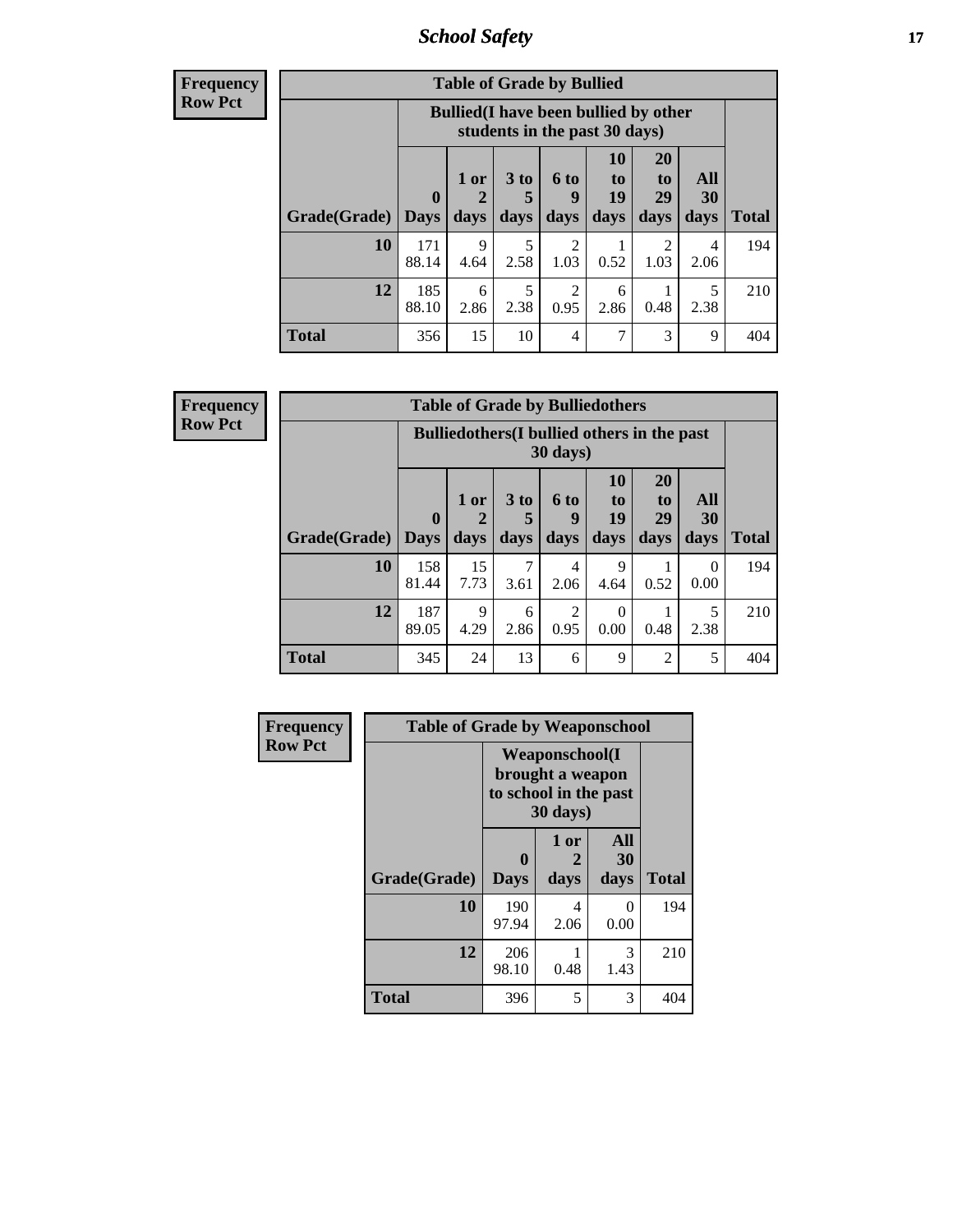*School Safety* **18**

| <b>Frequency</b> | <b>Table of Grade by Absentunsafe</b> |                            |                                                                                    |                              |                     |                        |                        |              |  |  |  |  |
|------------------|---------------------------------------|----------------------------|------------------------------------------------------------------------------------|------------------------------|---------------------|------------------------|------------------------|--------------|--|--|--|--|
| <b>Row Pct</b>   |                                       |                            | Absentunsafe(I have missed school<br>because I felt unsafe in the past 30<br>days) |                              |                     |                        |                        |              |  |  |  |  |
|                  | Grade(Grade)                          | $\mathbf 0$<br><b>Days</b> | 1 or<br>2<br>days                                                                  | 3 <sub>to</sub><br>5<br>days | $6$ to<br>9<br>days | 20<br>to<br>29<br>days | All<br>30<br>days      | <b>Total</b> |  |  |  |  |
|                  | 10                                    | 184<br>94.85               | 3.61                                                                               | 0<br>0.00                    | 0.52                | 0.52                   | 0.52                   | 194          |  |  |  |  |
|                  | 12                                    | 204<br>97.14               | 0.48                                                                               | 0.48                         | 0.48                | 0.48                   | $\mathfrak{D}$<br>0.95 | 210          |  |  |  |  |
|                  | <b>Total</b>                          | 388                        | 8                                                                                  |                              | 2                   | 2                      | 3                      | 404          |  |  |  |  |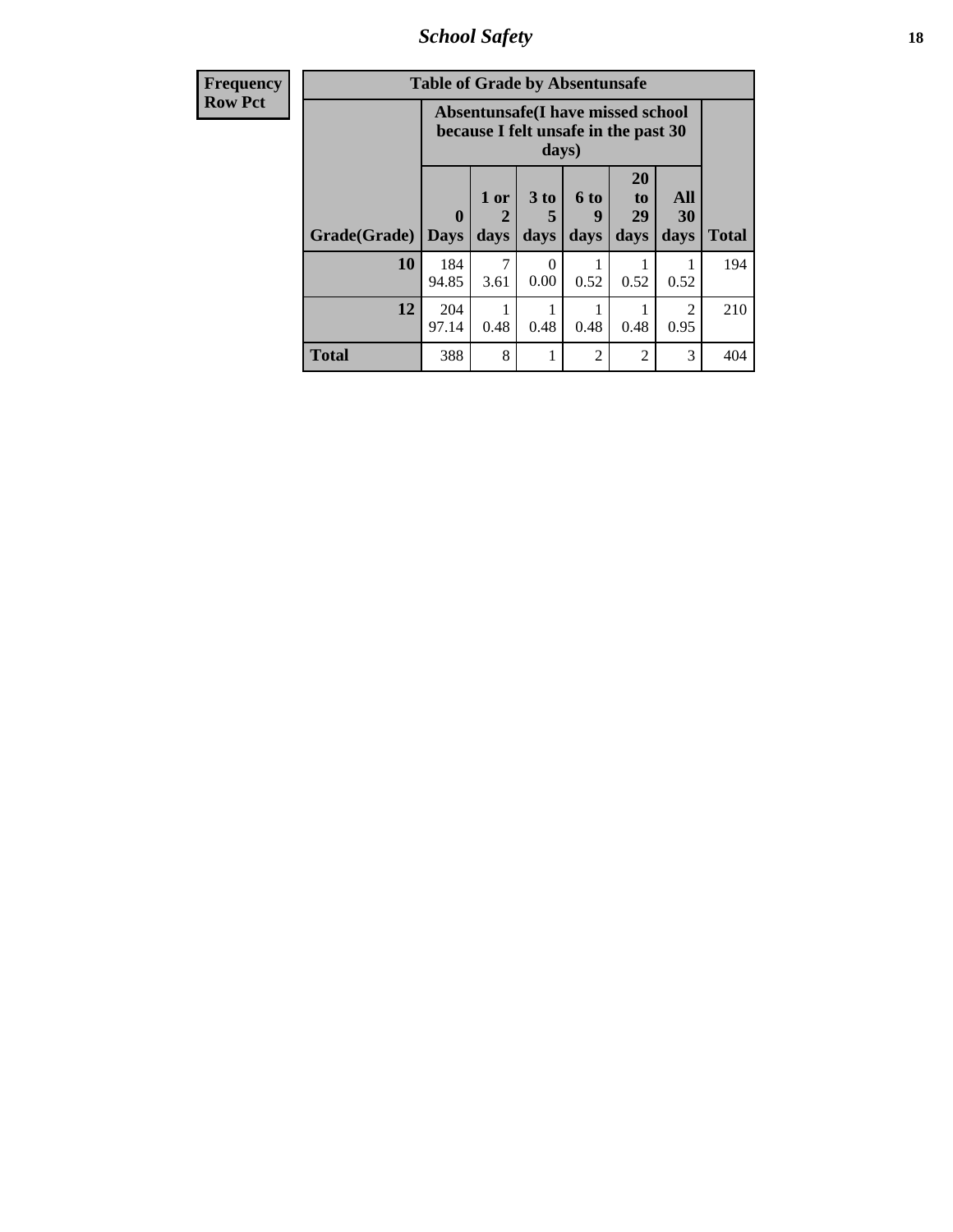# *Drug Use During Last 30 Days* **19**

#### **Frequency Row Pct**

| <b>Table of Grade by Alcohol</b> |                                 |                                     |                     |                 |                 |               |              |              |  |  |  |
|----------------------------------|---------------------------------|-------------------------------------|---------------------|-----------------|-----------------|---------------|--------------|--------------|--|--|--|
|                                  |                                 | Alcohol (Alcohol use, past 30 days) |                     |                 |                 |               |              |              |  |  |  |
| Grade(Grade)                     | <b>Did</b><br>not<br><b>use</b> | $1 - 2$<br>days                     | $3 - 5$<br>days     | $6 - 9$<br>days | $10-19$<br>days | 20-29<br>days | Every<br>day | <b>Total</b> |  |  |  |
| 10                               | 154<br>79.38                    | 17<br>8.76                          | $\mathbf Q$<br>4.64 | 4<br>2.06       | 7<br>3.61       | 0<br>0.00     | 3<br>1.55    | 194          |  |  |  |
| 12                               | 158<br>75.24                    | 17<br>8.10                          | 9<br>4.29           | 7<br>3.33       | 12<br>5.71      | 3<br>1.43     | 4<br>1.90    | 210          |  |  |  |
| <b>Total</b>                     | 312                             | 34                                  | 18                  | 11              | 19              | 3             | 7            | 404          |  |  |  |

#### **Frequency Row Pct**

| <b>Table of Grade by Cigarettes</b> |                                 |                                                   |                 |                        |                 |               |              |              |  |  |  |
|-------------------------------------|---------------------------------|---------------------------------------------------|-----------------|------------------------|-----------------|---------------|--------------|--------------|--|--|--|
|                                     |                                 | Cigarettes (Smoking tobacco use,<br>past 30 days) |                 |                        |                 |               |              |              |  |  |  |
| Grade(Grade)                        | <b>Did</b><br>not<br><b>use</b> | $1 - 2$<br>days                                   | $3 - 5$<br>days | $6-9$<br>days          | $10-19$<br>days | 20-29<br>days | Every<br>day | <b>Total</b> |  |  |  |
| 10                                  | 174<br>89.69                    | $\overline{2}$<br>1.03                            | 3<br>1.55       | $\overline{c}$<br>1.03 | 6<br>3.09       | 3<br>1.55     | 4<br>2.06    | 194          |  |  |  |
| 12                                  | 169<br>80.48                    | 15<br>7.14                                        | 7<br>3.33       | $\overline{c}$<br>0.95 | 3<br>1.43       | 4<br>1.90     | 10<br>4.76   | 210          |  |  |  |
| <b>Total</b>                        | 343                             | 17                                                | 10              | $\overline{4}$         | 9               | 7             | 14           | 404          |  |  |  |

| <b>Table of Grade by Smokeless</b> |                                 |                                                        |                        |                  |                 |                   |                     |              |  |  |  |
|------------------------------------|---------------------------------|--------------------------------------------------------|------------------------|------------------|-----------------|-------------------|---------------------|--------------|--|--|--|
|                                    |                                 | <b>Smokeless</b> (Chewing tobaccouse,<br>past 30 days) |                        |                  |                 |                   |                     |              |  |  |  |
| Grade(Grade)                       | <b>Did</b><br>not<br><b>use</b> | $1 - 2$<br>days                                        | $3 - 5$<br>days        | $6-9$<br>days    | $10-19$<br>days | $20 - 29$<br>days | <b>Every</b><br>day | <b>Total</b> |  |  |  |
| 10                                 | 188<br>96.91                    | 0<br>0.00                                              | $\overline{c}$<br>1.03 | 2<br>1.03        | 0<br>0.00       | 0.52              | 0.52                | 194          |  |  |  |
| 12                                 | 202<br>96.19                    | $\mathfrak{D}$<br>0.95                                 | 0.48                   | $\Omega$<br>0.00 | 0.48            | 0.48              | 3<br>1.43           | 210          |  |  |  |
| <b>Total</b>                       | 390                             | $\overline{2}$                                         | 3                      | $\overline{2}$   | 1               | $\overline{2}$    | 4                   | 404          |  |  |  |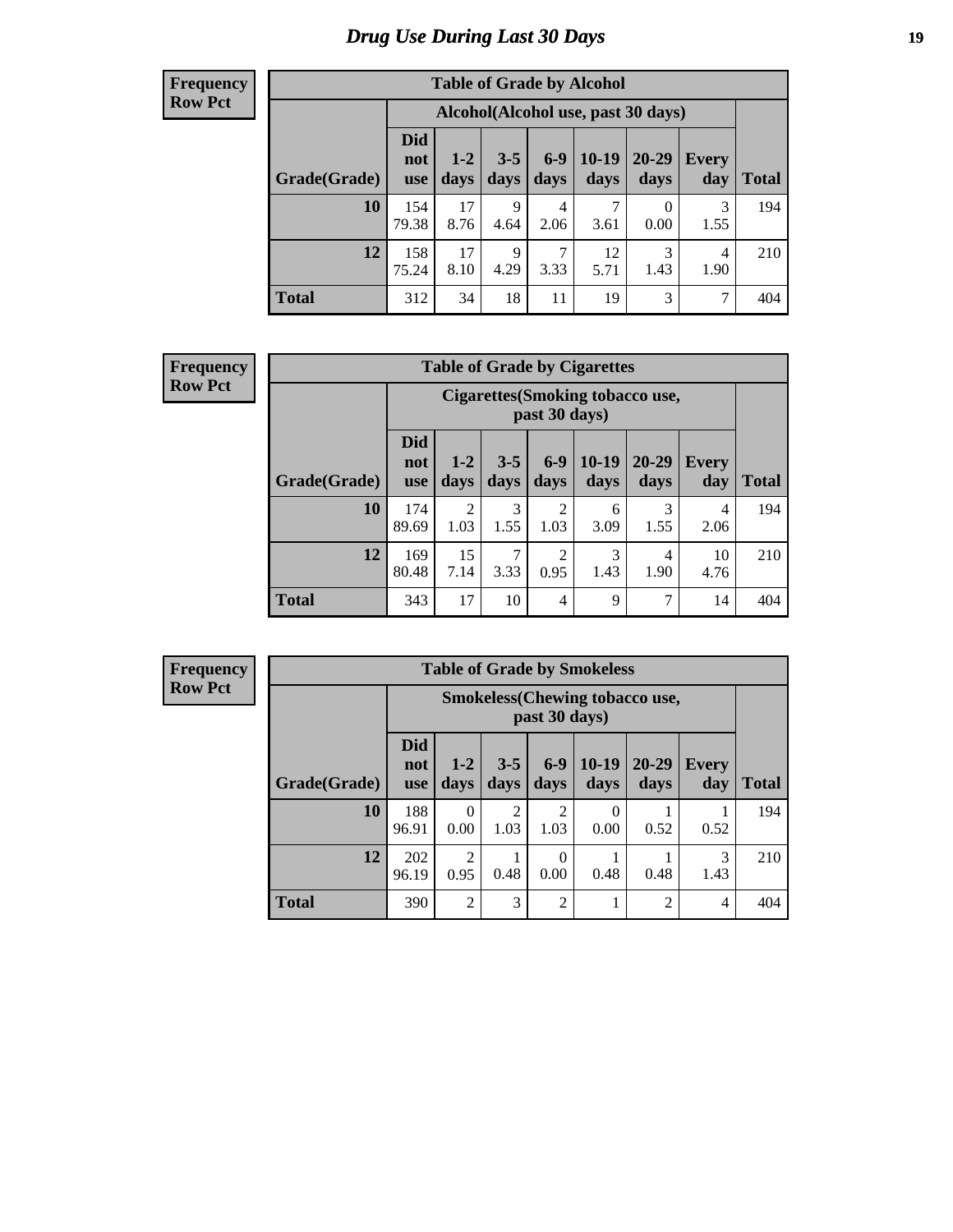| <b>Table of Grade by Marijuana</b> |                          |                                         |                 |               |                 |               |                     |       |  |  |  |
|------------------------------------|--------------------------|-----------------------------------------|-----------------|---------------|-----------------|---------------|---------------------|-------|--|--|--|
|                                    |                          | Marijuana (Marijuana use, past 30 days) |                 |               |                 |               |                     |       |  |  |  |
| Grade(Grade)                       | Did<br>not<br><b>use</b> | $1 - 2$<br>days                         | $3 - 5$<br>days | $6-9$<br>days | $10-19$<br>days | 20-29<br>days | <b>Every</b><br>day | Total |  |  |  |
| 10                                 | 173<br>89.18             | 6<br>3.09                               | 4<br>2.06       | 3<br>1.55     | 5<br>2.58       | ↑<br>1.03     | 0.52                | 194   |  |  |  |
| 12                                 | 176<br>83.81             | $\mathbf Q$<br>4.29                     | 6<br>2.86       | 2<br>0.95     | 5<br>2.38       | 6<br>2.86     | 6<br>2.86           | 210   |  |  |  |
| <b>Total</b>                       | 349                      | 15                                      | 10              | 5             | 10              | 8             | 7                   | 404   |  |  |  |

| Frequency      | <b>Table of Grade by Cocaine</b> |                                               |               |                     |              |  |  |  |
|----------------|----------------------------------|-----------------------------------------------|---------------|---------------------|--------------|--|--|--|
| <b>Row Pct</b> |                                  | <b>Cocaine</b> (Cocaine<br>use, past 30 days) |               |                     |              |  |  |  |
|                | Grade(Grade)                     | <b>Did</b><br>not<br><b>use</b>               | $1-2$<br>days | <b>Every</b><br>day | <b>Total</b> |  |  |  |
|                | 10                               | 192<br>98.97                                  | 0.52          | 0.52                | 194          |  |  |  |
|                | 12                               | 208<br>99.05                                  | 0<br>0.00     | 2<br>0.95           | 210          |  |  |  |
|                | <b>Total</b>                     | 400                                           |               | 3                   | 404          |  |  |  |

| <b>Frequency</b> | <b>Table of Grade by Inhalants</b> |                                 |                        |                   |                     |              |  |  |  |
|------------------|------------------------------------|---------------------------------|------------------------|-------------------|---------------------|--------------|--|--|--|
| <b>Row Pct</b>   |                                    | <b>Inhalants</b> (Inhalant use, |                        |                   |                     |              |  |  |  |
|                  | Grade(Grade)                       | <b>Did</b><br>not<br><b>use</b> | $1 - 2$<br>days        | $20 - 29$<br>days | <b>Every</b><br>day | <b>Total</b> |  |  |  |
|                  | 10                                 | 191<br>98.45                    | $\mathfrak{D}$<br>1.03 | 0<br>0.00         | 0.52                | 194          |  |  |  |
|                  | 12                                 | 209<br>99.52                    | 0<br>0.00              | 0.48              | $\Omega$<br>0.00    | 210          |  |  |  |
|                  | <b>Total</b>                       | 400                             | $\overline{2}$         |                   | 1                   | 404          |  |  |  |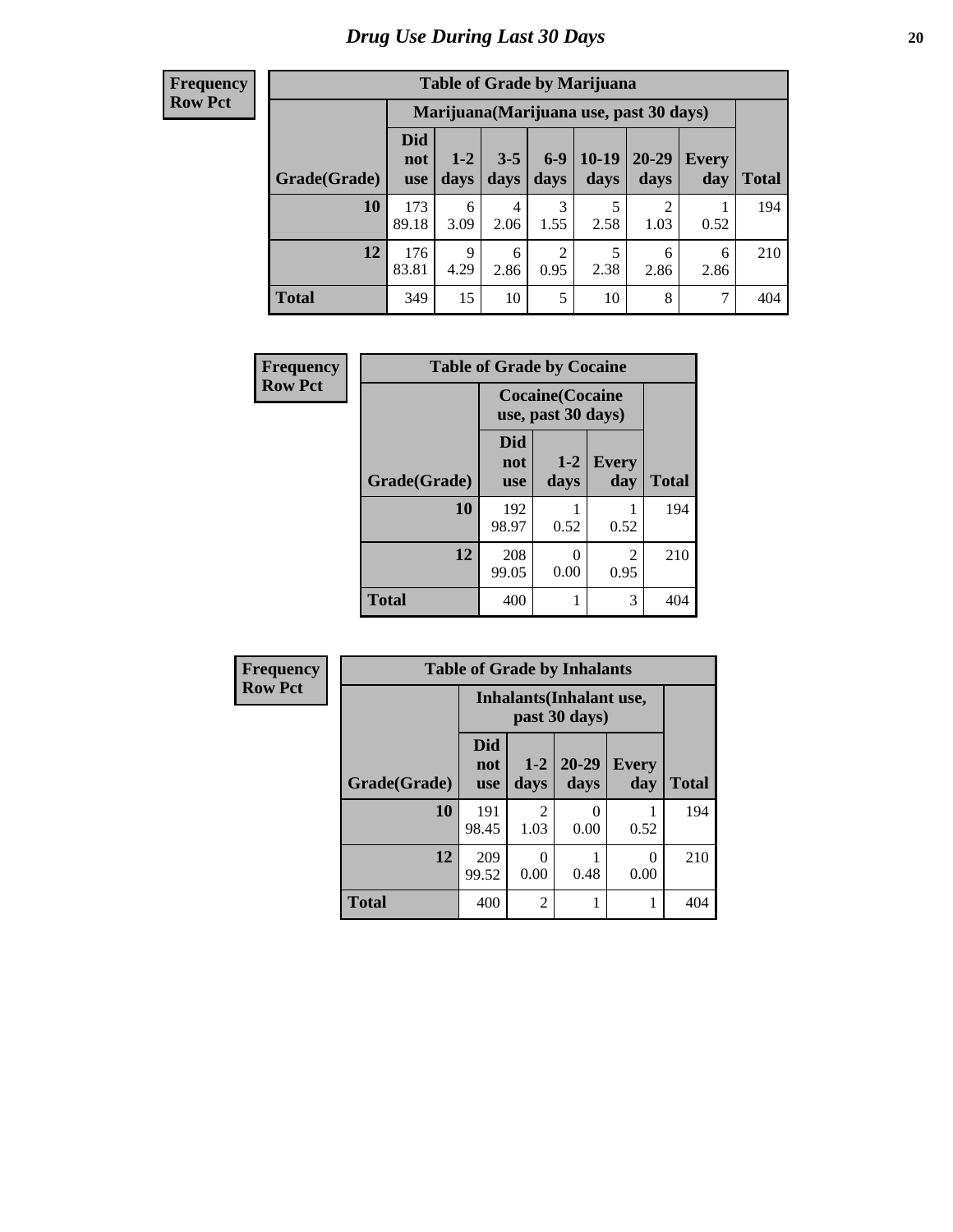# *Drug Use During Last 30 Days* **21**

| <b>Frequency</b> | <b>Table of Grade by Steroids</b> |                                 |                 |                  |                        |                     |              |
|------------------|-----------------------------------|---------------------------------|-----------------|------------------|------------------------|---------------------|--------------|
| <b>Row Pct</b>   |                                   |                                 |                 | past 30 days)    | Steroids (Steroid use, |                     |              |
|                  | Grade(Grade)                      | <b>Did</b><br>not<br><b>use</b> | $1 - 2$<br>days | $3 - 5$<br>days  | $20 - 29$<br>days      | <b>Every</b><br>day | <b>Total</b> |
|                  | 10                                | 191<br>98.45                    | 2<br>1.03       | $\Omega$<br>0.00 | 0<br>0.00              | 0.52                | 194          |
|                  | 12                                | 206<br>98.10                    | 0.48            | 0.48             | $\overline{c}$<br>0.95 | $\Omega$<br>0.00    | 210          |
|                  | <b>Total</b>                      | 397                             | 3               |                  | $\overline{c}$         | 1                   | 404          |

| Frequency      | <b>Table of Grade by Ecstasy</b>       |                                 |                        |                 |                        |              |              |
|----------------|----------------------------------------|---------------------------------|------------------------|-----------------|------------------------|--------------|--------------|
| <b>Row Pct</b> | Ecstasy (Ecstasy use,<br>past 30 days) |                                 |                        |                 |                        |              |              |
|                | Grade(Grade)                           | <b>Did</b><br>not<br><b>use</b> | $1-2$<br>days          | $3 - 5$<br>days | $10-19$<br>days        | Every<br>day | <b>Total</b> |
|                | 10                                     | 190<br>97.94                    | $\mathfrak{D}$<br>1.03 | 0.52            | 0<br>0.00              | 0.52         | 194          |
|                | 12                                     | 205<br>97.62                    | 0.48                   | 0.48            | $\overline{c}$<br>0.95 | 0.48         | 210          |
|                | <b>Total</b>                           | 395                             | 3                      | $\overline{2}$  | $\overline{2}$         | 2            | 404          |

| <b>Frequency</b> | <b>Table of Grade by Meth</b> |                                 |               |                 |                     |              |  |
|------------------|-------------------------------|---------------------------------|---------------|-----------------|---------------------|--------------|--|
| <b>Row Pct</b>   |                               | Meth (Methamphetamine use,      |               |                 |                     |              |  |
|                  | Grade(Grade)                  | <b>Did</b><br>not<br><b>use</b> | $1-2$<br>days | $10-19$<br>days | <b>Every</b><br>day | <b>Total</b> |  |
|                  | 10                            | 192<br>98.97                    | 0.52          | 0<br>0.00       | 0.52                | 194          |  |
|                  | 12                            | 208<br>99.05                    | 0<br>0.00     | 0.48            | 0.48                | 210          |  |
|                  | <b>Total</b>                  | 400                             |               |                 | 2                   | 404          |  |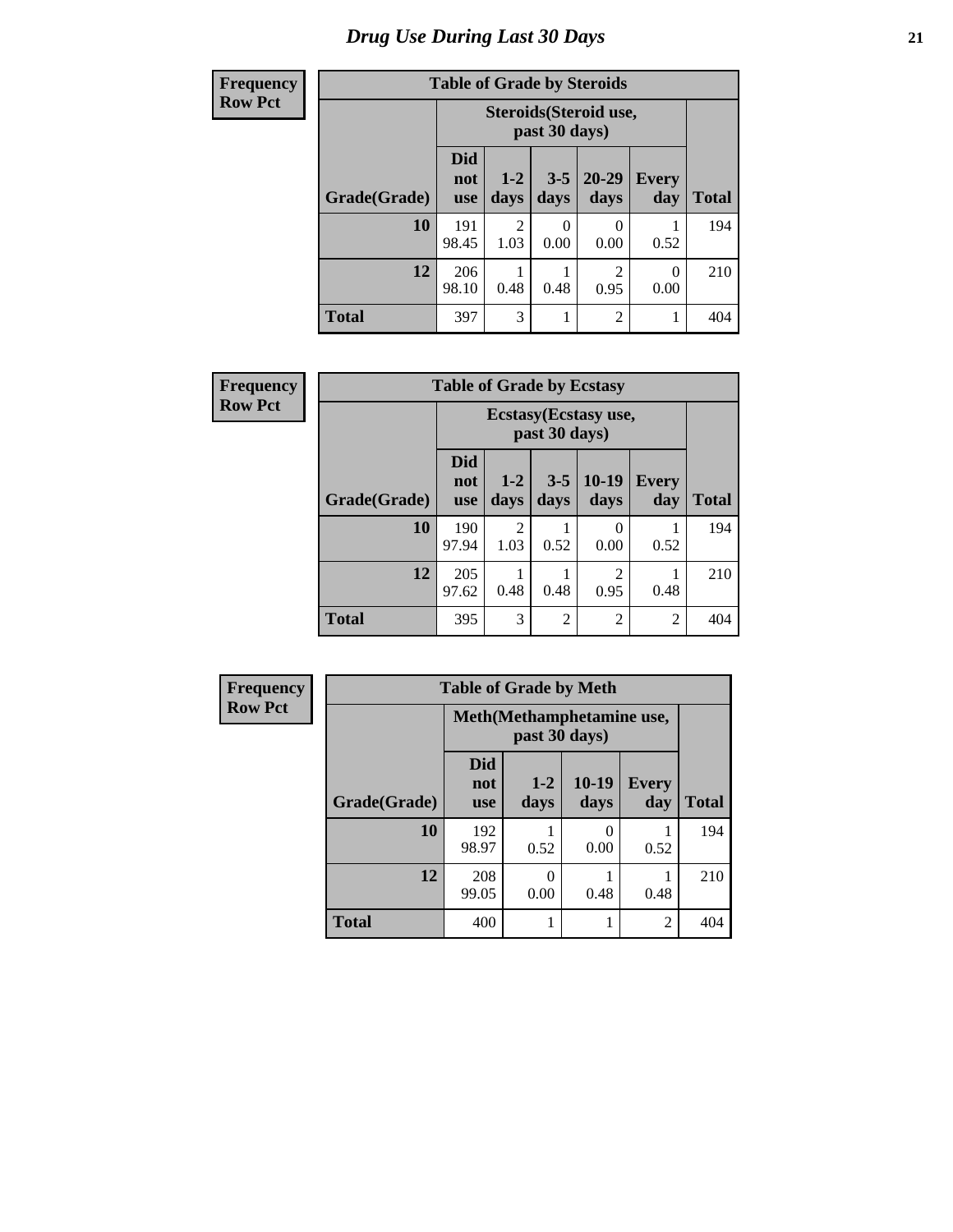# *Drug Use During Last 30 Days* **22**

| <b>Frequency</b> | <b>Table of Grade by Hallucinogens</b> |                                  |                 |                  |                   |                     |              |
|------------------|----------------------------------------|----------------------------------|-----------------|------------------|-------------------|---------------------|--------------|
| <b>Row Pct</b>   |                                        | Hallucinogens (Hallucinogen use, |                 |                  |                   |                     |              |
|                  | Grade(Grade)                           | <b>Did</b><br>not<br><b>use</b>  | $3 - 5$<br>days | $10-19$<br>days  | $20 - 29$<br>days | <b>Every</b><br>day | <b>Total</b> |
|                  | 10                                     | 193<br>99.48                     | ∩<br>0.00       | $\Omega$<br>0.00 | 0<br>0.00         | 0.52                | 194          |
|                  | 12                                     | 207<br>98.57                     | 0.48            | 0.48             | 0.48              | $\Omega$<br>0.00    | 210          |
|                  | <b>Total</b>                           | 400                              |                 |                  | 1                 |                     | 404          |

| <b>Frequency</b> |
|------------------|
| <b>Row Pct</b>   |

| <b>Table of Grade by Prescription</b> |                                 |                                                                                |                 |                |                 |                   |                        |       |
|---------------------------------------|---------------------------------|--------------------------------------------------------------------------------|-----------------|----------------|-----------------|-------------------|------------------------|-------|
|                                       |                                 | <b>Prescription</b> (Prescription drugs not<br>prescribed to me, past 30 days) |                 |                |                 |                   |                        |       |
| Grade(Grade)                          | <b>Did</b><br>not<br><b>use</b> | $1 - 2$<br>days                                                                | $3 - 5$<br>days | $6-9$<br>days  | $10-19$<br>days | $20 - 29$<br>days | Every<br>day           | Total |
| 10                                    | 183<br>94.33                    | 5<br>2.58                                                                      | 2<br>1.03       | 0.52           | 0.52            | 0<br>0.00         | $\mathfrak{D}$<br>1.03 | 194   |
| 12                                    | 194<br>92.38                    | 8<br>3.81                                                                      | 4<br>1.90       | 0.48           | 0.48            | 0.48              | 0.48                   | 210   |
| <b>Total</b>                          | 377                             | 13                                                                             | 6               | $\overline{2}$ | $\overline{2}$  |                   | 3                      | 404   |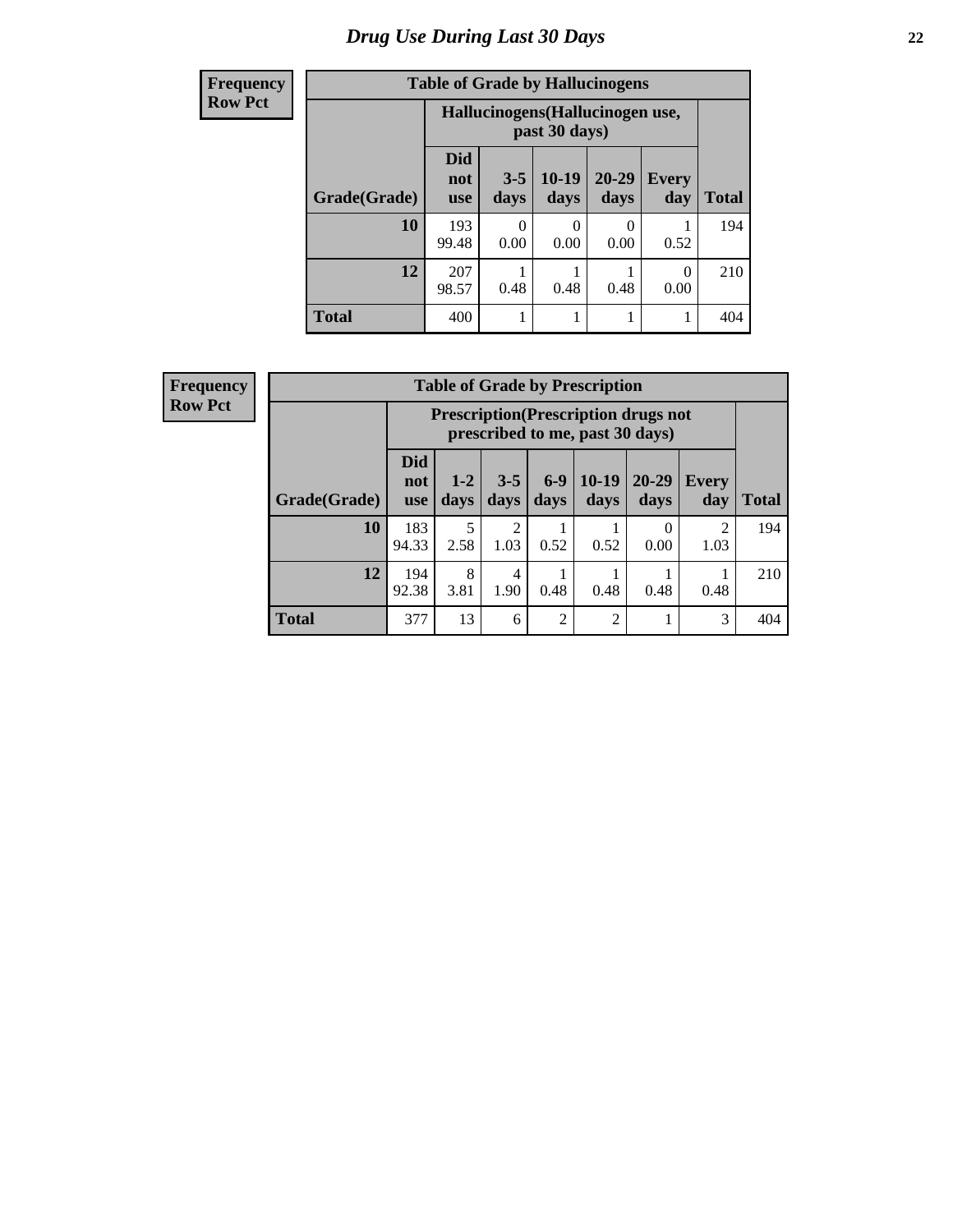| Frequency      | <b>Table of Alcoholease by Grade</b>              |                    |             |              |  |  |  |
|----------------|---------------------------------------------------|--------------------|-------------|--------------|--|--|--|
| <b>Col Pct</b> | <b>Alcoholease</b> (It is<br>easy to get alcohol) | Grade(Grade)<br>10 | 12          | <b>Total</b> |  |  |  |
|                | <b>Strongly Agree</b>                             | 57<br>29.38        | 85<br>40.48 | 142          |  |  |  |
|                | <b>Somewhat Agree</b>                             | 69<br>35.57        | 68<br>32.38 | 137          |  |  |  |
|                | <b>Somewhat Disagree</b>                          | 23<br>11.86        | 15<br>7.14  | 38           |  |  |  |
|                | <b>Strongly Disagree</b>                          | 45<br>23.20        | 42<br>20.00 | 87           |  |  |  |
|                | <b>Total</b>                                      | 194                | 210         | 404          |  |  |  |

| <b>Frequency  </b> | Tab              |
|--------------------|------------------|
| <b>Col Pct</b>     |                  |
|                    | <b>Cigarette</b> |
|                    | easy to ge       |

| <b>Table of Cigarettesease by Grade</b>                 |                    |              |              |  |  |  |  |
|---------------------------------------------------------|--------------------|--------------|--------------|--|--|--|--|
| Cigarettesease(It is<br>easy to get smoking<br>tobacco) | Grade(Grade)<br>10 | 12           | <b>Total</b> |  |  |  |  |
| <b>Strongly Agree</b>                                   | 63<br>32.47        | 104<br>49.52 | 167          |  |  |  |  |
| <b>Somewhat Agree</b>                                   | 50<br>25.77        | 52<br>24.76  | 102          |  |  |  |  |
| <b>Somewhat Disagree</b>                                | 22<br>11.34        | 5<br>2.38    | 27           |  |  |  |  |
| <b>Strongly Disagree</b>                                | 59<br>30.41        | 49<br>23.33  | 108          |  |  |  |  |
| <b>Total</b>                                            | 194                | 210          | 404          |  |  |  |  |

| Frequency      | <b>Table of Smokelessease by Grade</b>                         |                    |              |     |
|----------------|----------------------------------------------------------------|--------------------|--------------|-----|
| <b>Col Pct</b> | <b>Smokelessease</b> (It is<br>easy to get chewing<br>tobacco) | Grade(Grade)<br>10 | <b>Total</b> |     |
|                |                                                                |                    | 12           |     |
|                | <b>Strongly Agree</b>                                          | 44<br>22.68        | 80<br>38.10  | 124 |
|                | <b>Somewhat Agree</b>                                          | 38<br>19.59        | 39<br>18.57  | 77  |
|                | <b>Somewhat Disagree</b>                                       | 26<br>13.40        | 23<br>10.95  | 49  |
|                | <b>Strongly Disagree</b>                                       | 86<br>44.33        | 68<br>32.38  | 154 |
|                | <b>Total</b>                                                   | 194                | 210          | 404 |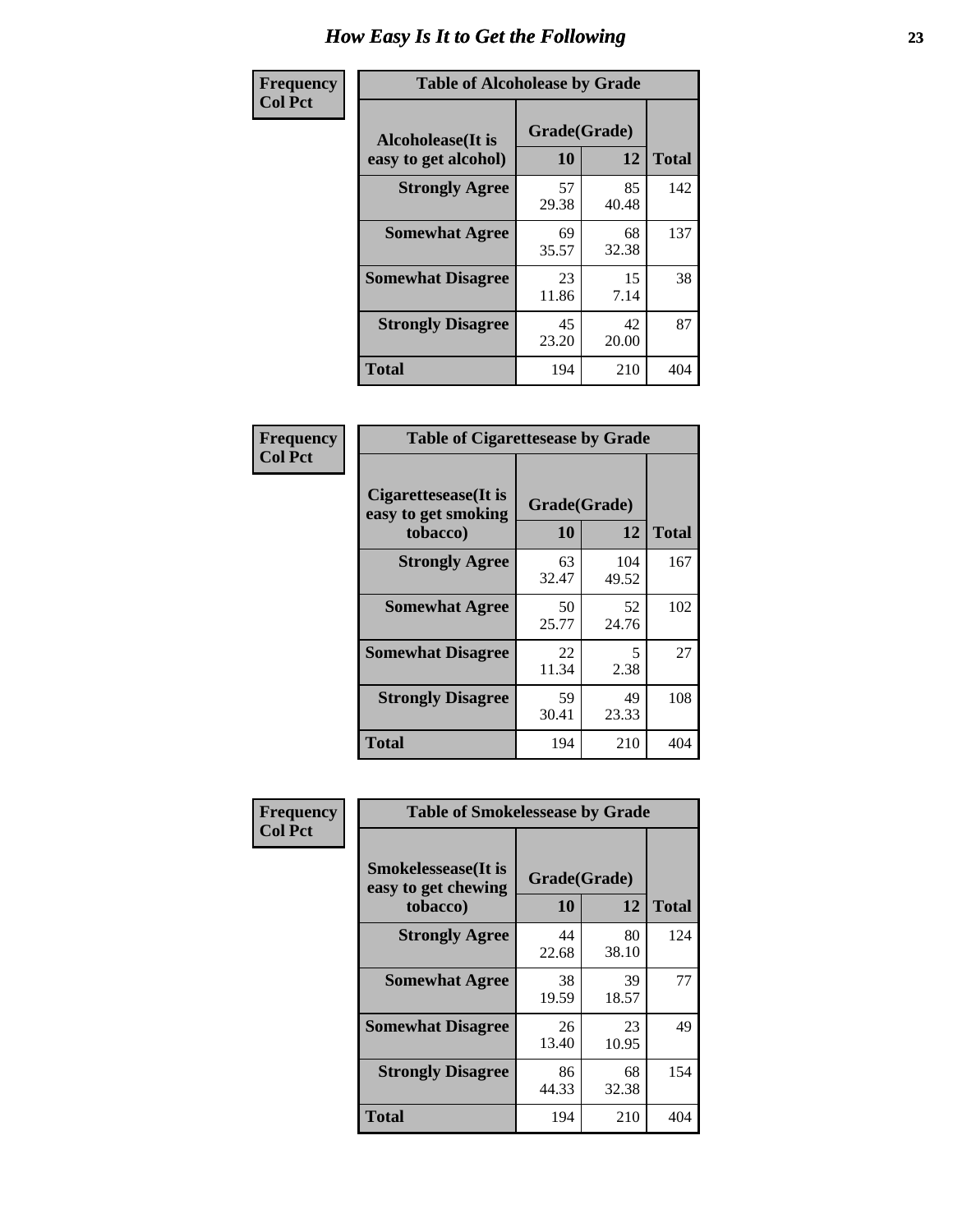| Frequency      | <b>Table of Marijuanaease by Grade</b>           |                    |              |              |  |  |  |  |  |
|----------------|--------------------------------------------------|--------------------|--------------|--------------|--|--|--|--|--|
| <b>Col Pct</b> | Marijuanaease(It is<br>easy to get<br>marijuana) | Grade(Grade)<br>10 | 12           | <b>Total</b> |  |  |  |  |  |
|                | <b>Strongly Agree</b>                            | 63<br>32.47        | 102<br>48.57 | 165          |  |  |  |  |  |
|                | <b>Somewhat Agree</b>                            | 40<br>20.62        | 39<br>18.57  | 79           |  |  |  |  |  |
|                | <b>Somewhat Disagree</b>                         | 26<br>13.40        | 13<br>6.19   | 39           |  |  |  |  |  |
|                | <b>Strongly Disagree</b>                         | 65<br>33.51        | 56<br>26.67  | 121          |  |  |  |  |  |
|                | <b>Total</b>                                     | 194                | 210          | 404          |  |  |  |  |  |

| <b>Table of Cocaineease by Grade</b>              |                    |             |              |  |  |  |  |  |
|---------------------------------------------------|--------------------|-------------|--------------|--|--|--|--|--|
| <b>Cocaineease</b> (It is<br>easy to get cocaine) | Grade(Grade)<br>10 | 12          | <b>Total</b> |  |  |  |  |  |
| <b>Strongly Agree</b>                             | 25<br>12.89        | 50<br>23.81 | 75           |  |  |  |  |  |
| <b>Somewhat Agree</b>                             | 29<br>14.95        | 48<br>22.86 | 77           |  |  |  |  |  |
| <b>Somewhat Disagree</b>                          | 41<br>21.13        | 22<br>10.48 | 63           |  |  |  |  |  |
| <b>Strongly Disagree</b>                          | 99<br>51.03        | 90<br>42.86 | 189          |  |  |  |  |  |
| <b>Total</b>                                      | 194                | 210         | 404          |  |  |  |  |  |

| Frequency      | <b>Table of Inhalantsease by Grade</b>           |                    |             |              |
|----------------|--------------------------------------------------|--------------------|-------------|--------------|
| <b>Col Pct</b> | Inhalantsease(It is<br>easy to get<br>inhalants) | Grade(Grade)<br>10 | 12          | <b>Total</b> |
|                | <b>Strongly Agree</b>                            | 62<br>31.96        | 75<br>35.71 | 137          |
|                | <b>Somewhat Agree</b>                            | 42<br>21.65        | 29<br>13.81 | 71           |
|                | <b>Somewhat Disagree</b>                         | 18<br>9.28         | 14<br>6.67  | 32           |
|                | <b>Strongly Disagree</b>                         | 72<br>37.11        | 92<br>43.81 | 164          |
|                | <b>Total</b>                                     | 194                | 210         | 404          |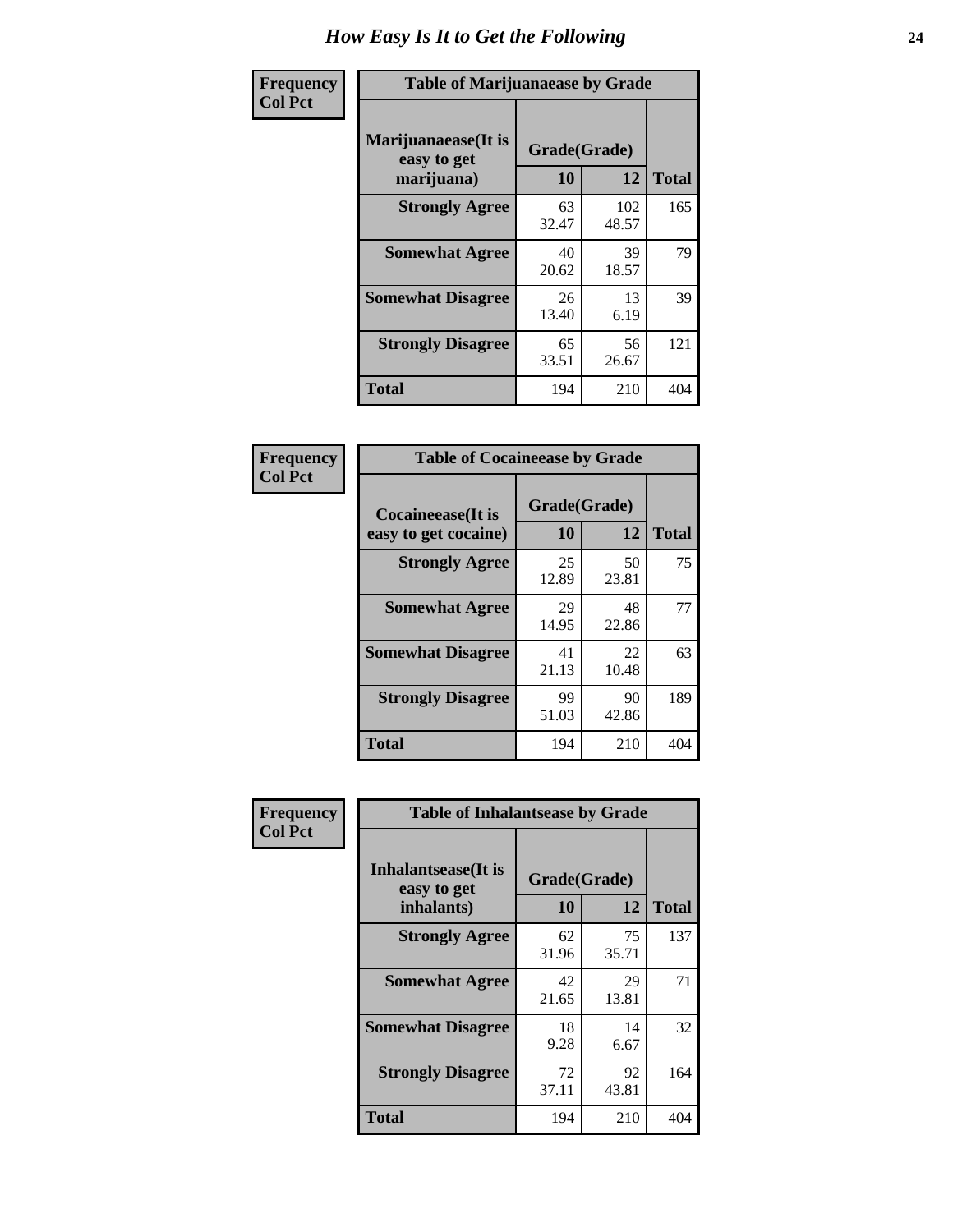| Frequency      |                                                     | <b>Table of Steroidsease by Grade</b> |              |     |  |  |  |  |  |  |  |  |
|----------------|-----------------------------------------------------|---------------------------------------|--------------|-----|--|--|--|--|--|--|--|--|
| <b>Col Pct</b> | <b>Steroidsease</b> (It is<br>easy to get steroids) | Grade(Grade)<br>10                    | <b>Total</b> |     |  |  |  |  |  |  |  |  |
|                | <b>Strongly Agree</b>                               | 21<br>10.82                           | 46<br>21.90  | 67  |  |  |  |  |  |  |  |  |
|                | <b>Somewhat Agree</b>                               | 36<br>18.56                           | 29<br>13.81  | 65  |  |  |  |  |  |  |  |  |
|                | <b>Somewhat Disagree</b>                            | 38<br>19.59                           | 34<br>16.19  | 72  |  |  |  |  |  |  |  |  |
|                | <b>Strongly Disagree</b>                            | 99<br>51.03                           | 101<br>48.10 | 200 |  |  |  |  |  |  |  |  |
|                | <b>Total</b>                                        | 194                                   | 210          | 404 |  |  |  |  |  |  |  |  |

| Frequency      | <b>Table of Ecstasyease by Grade</b>              |                    |              |     |  |  |  |  |  |  |
|----------------|---------------------------------------------------|--------------------|--------------|-----|--|--|--|--|--|--|
| <b>Col Pct</b> | <b>Ecstasyease</b> (It is<br>easy to get ecstasy) | Grade(Grade)<br>10 | <b>Total</b> |     |  |  |  |  |  |  |
|                | <b>Strongly Agree</b>                             | 26<br>13.40        | 52<br>24.76  | 78  |  |  |  |  |  |  |
|                | <b>Somewhat Agree</b>                             | 28<br>14.43        | 31<br>14.76  | 59  |  |  |  |  |  |  |
|                | <b>Somewhat Disagree</b>                          | 37<br>19.07        | 22<br>10.48  | 59  |  |  |  |  |  |  |
|                | <b>Strongly Disagree</b>                          | 103<br>53.09       | 105<br>50.00 | 208 |  |  |  |  |  |  |
|                | <b>Total</b>                                      | 194                | 210          | 404 |  |  |  |  |  |  |

| Frequency      | <b>Table of Methease by Grade</b>                          |                    |              |              |
|----------------|------------------------------------------------------------|--------------------|--------------|--------------|
| <b>Col Pct</b> | <b>Methease</b> (It is easy<br>to get<br>methamphetamines) | Grade(Grade)<br>10 | 12           | <b>Total</b> |
|                | <b>Strongly Agree</b>                                      | 20<br>10.31        | 46<br>21.90  | 66           |
|                | <b>Somewhat Agree</b>                                      | 25<br>12.89        | 28<br>13.33  | 53           |
|                | <b>Somewhat Disagree</b>                                   | 36<br>18.56        | 24<br>11.43  | 60           |
|                | <b>Strongly Disagree</b>                                   | 113<br>58.25       | 112<br>53.33 | 225          |
|                | <b>Total</b>                                               | 194                | 210          | 404          |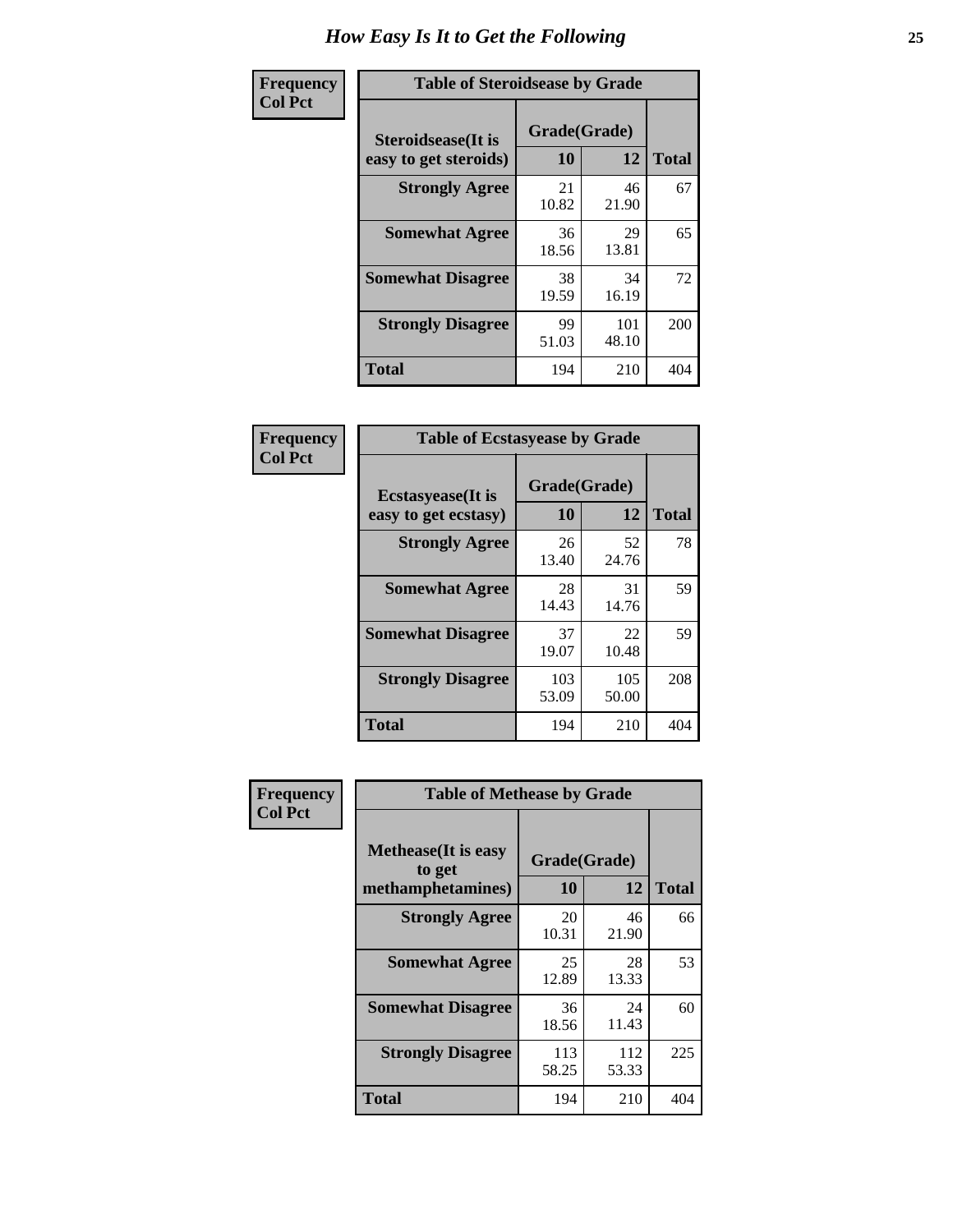| <b>Frequency</b> | <b>Table of Hallucinogensease by Grade</b>                |              |                    |     |  |  |  |  |  |
|------------------|-----------------------------------------------------------|--------------|--------------------|-----|--|--|--|--|--|
| <b>Col Pct</b>   | Hallucinogensease(It)<br>is easy to get<br>hallucinogens) | 10           | Grade(Grade)<br>12 |     |  |  |  |  |  |
|                  | <b>Strongly Agree</b>                                     | 20<br>10.31  | 41<br>19.52        | 61  |  |  |  |  |  |
|                  | <b>Somewhat Agree</b>                                     | 22<br>11.34  | 30<br>14.29        | 52  |  |  |  |  |  |
|                  | <b>Somewhat Disagree</b>                                  | 34<br>17.53  | 32<br>15.24        | 66  |  |  |  |  |  |
|                  | <b>Strongly Disagree</b>                                  | 118<br>60.82 | 107<br>50.95       | 225 |  |  |  |  |  |
|                  | <b>Total</b>                                              | 194          | 210                | 404 |  |  |  |  |  |

| Frequency<br>  Col Pct |
|------------------------|
|                        |

|                                                                                          | <b>Table of Prescriptionease by Grade</b> |              |              |  |  |  |  |  |  |
|------------------------------------------------------------------------------------------|-------------------------------------------|--------------|--------------|--|--|--|--|--|--|
| <b>Prescriptionease</b> (It<br>is easy to get<br>prescription drugs<br>not prescribed to |                                           | Grade(Grade) |              |  |  |  |  |  |  |
| me)                                                                                      | 10                                        | 12           | <b>Total</b> |  |  |  |  |  |  |
| <b>Strongly Agree</b>                                                                    | 64<br>32.99                               | 87<br>41.43  | 151          |  |  |  |  |  |  |
| <b>Somewhat Agree</b>                                                                    | 40<br>20.62                               | 32<br>15.24  | 72           |  |  |  |  |  |  |
| <b>Somewhat Disagree</b>                                                                 | 14<br>7.22                                | 9<br>4.29    | 23           |  |  |  |  |  |  |
| <b>Strongly Disagree</b>                                                                 | 76<br>39.18                               | 82<br>39.05  | 158          |  |  |  |  |  |  |
| <b>Total</b>                                                                             | 194                                       | 210          | 404          |  |  |  |  |  |  |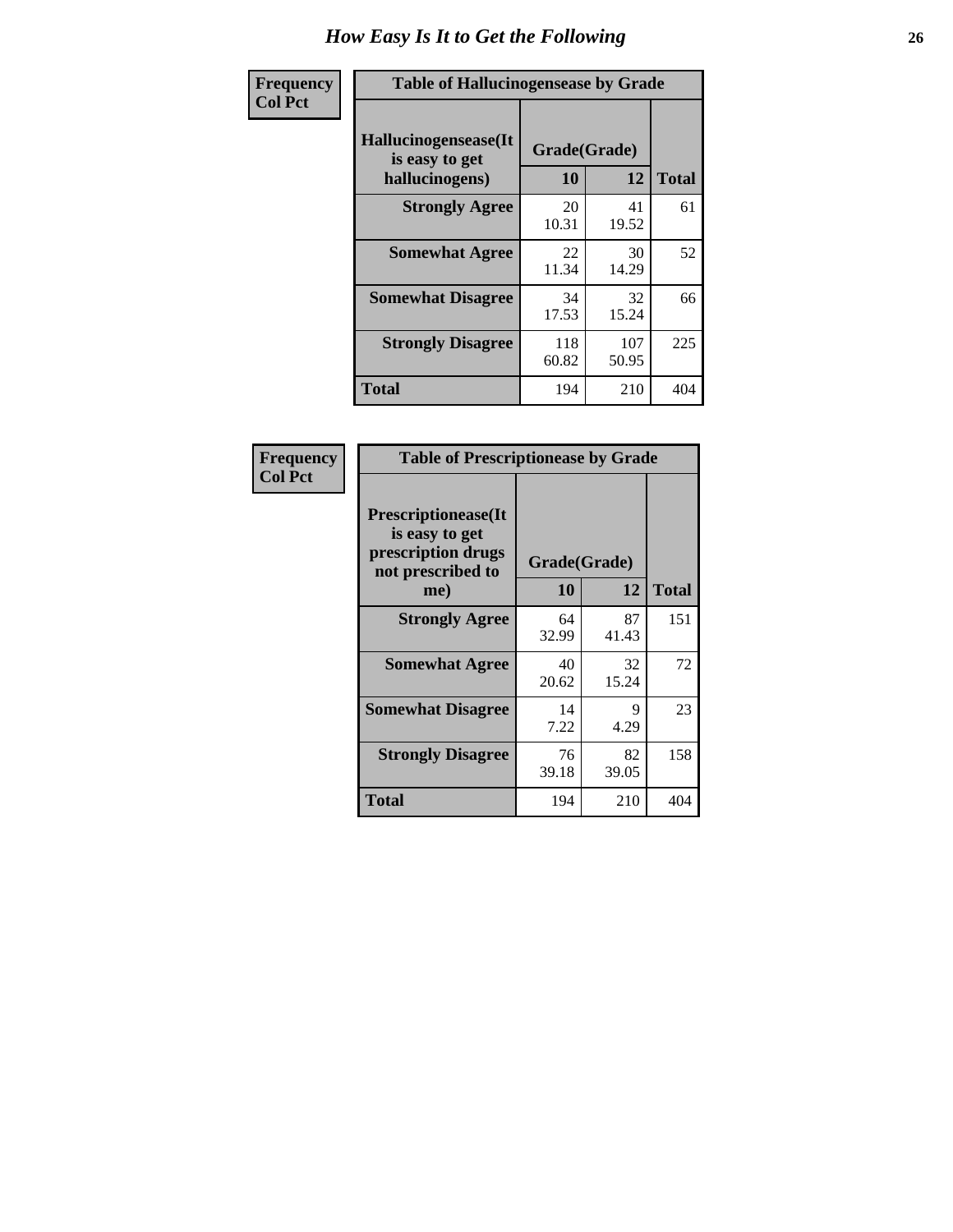### *Age at Onset of Use* **27** *Results for "Age at Onset of Use" questions exclude students who said they did not use that substance*

| <b>Frequency</b> |              |                        |                  |           |           |             |                                | <b>Table of Grade by Alcoholinit</b>             |             |             |             |                       |              |
|------------------|--------------|------------------------|------------------|-----------|-----------|-------------|--------------------------------|--------------------------------------------------|-------------|-------------|-------------|-----------------------|--------------|
| <b>Row Pct</b>   |              |                        |                  |           |           |             |                                | Alcoholinit (I started using alcohol when I was) |             |             |             |                       |              |
|                  | Grade(Grade) | <b>8 or</b><br>younger | $\boldsymbol{9}$ | <b>10</b> | 11        | 12          | 13                             | 14                                               | 15          | <b>16</b>   | 17          | <b>18 or</b><br>older | <b>Total</b> |
|                  | 10           | 6.76                   | 6.76             | 4<br>5.41 | 2<br>2.70 | 12<br>16.22 | 13<br>17.57                    | 14<br>18.92                                      | 12<br>16.22 | 6<br>8.11   | 0<br>0.00   | 1.35                  | 74           |
|                  | 12           | 6<br>6.38              | 2.13             | 2<br>2.13 | 3<br>3.19 | 4<br>4.26   | 8<br>8.51                      | 6<br>6.38                                        | 13<br>13.83 | 26<br>27.66 | 20<br>21.28 | 4<br>4.26             | 94           |
|                  | <b>Total</b> | 11                     | $\mathcal{I}$    | 6         | 5         | 16          | 21                             | 20                                               | 25          | 32          | 20          |                       | 168          |
|                  |              |                        |                  |           |           |             | <b>Frequency Missing = 236</b> |                                                  |             |             |             |                       |              |

#### **Frequency Row Pct**

|                                                                                                                               | <b>Table of Grade by Cigarettesinit</b>                   |           |      |                  |                           |            |           |            |             |             |                  |    |  |
|-------------------------------------------------------------------------------------------------------------------------------|-----------------------------------------------------------|-----------|------|------------------|---------------------------|------------|-----------|------------|-------------|-------------|------------------|----|--|
|                                                                                                                               | Cigarettesinit (I started smoking tobacco when I was)     |           |      |                  |                           |            |           |            |             |             |                  |    |  |
| <b>18 or</b><br>8 or<br>13<br>15<br>older<br>9<br>12<br>14<br>Grade(Grade)<br>11<br>17<br><b>Total</b><br>16<br>10<br>younger |                                                           |           |      |                  |                           |            |           |            |             |             |                  |    |  |
| 10                                                                                                                            | $\overline{c}$<br>5.41                                    | 0<br>0.00 | 5.41 | 2<br>5.41        | 7<br>18.92                | 5<br>13.51 | 18.92     | 9<br>24.32 | 3<br>8.11   | 0<br>0.00   | $\Omega$<br>0.00 | 37 |  |
| 12                                                                                                                            | ◠<br>3.92                                                 | 1.96      | 5.88 | $\theta$<br>0.00 | $\overline{2}$<br>3.92    | 7<br>13.73 | 4<br>7.84 | 6<br>11.76 | 11<br>21.57 | 12<br>23.53 | 3<br>5.88        | 51 |  |
| <b>Total</b>                                                                                                                  | 5<br>2<br>3<br>12<br>15<br>88<br>9<br>11<br>12<br>14<br>4 |           |      |                  |                           |            |           |            |             |             |                  |    |  |
|                                                                                                                               |                                                           |           |      |                  | Frequency Missing $= 316$ |            |           |            |             |             |                  |    |  |

| <b>Table of Grade by Smokelessinit</b>                                       |                                                                                                                                                                                                                                                         |      |                           |       |            |            |       |   |  |
|------------------------------------------------------------------------------|---------------------------------------------------------------------------------------------------------------------------------------------------------------------------------------------------------------------------------------------------------|------|---------------------------|-------|------------|------------|-------|---|--|
| Smokelessinit (I started chewing tobacco<br>when I was)                      |                                                                                                                                                                                                                                                         |      |                           |       |            |            |       |   |  |
| 9<br>12<br>15<br>13<br><b>Total</b><br>14<br>Grade(Grade)<br>11<br><b>16</b> |                                                                                                                                                                                                                                                         |      |                           |       |            |            |       |   |  |
| 10                                                                           | 0<br>0.00                                                                                                                                                                                                                                               | 0.00 | $\mathfrak{D}$<br>25.00   | 12.50 | 2<br>25.00 | 2<br>25.00 | 12.50 | 8 |  |
| 12                                                                           | $\mathcal{D}_{\mathcal{A}}^{\mathcal{A}}(\mathcal{A})=\mathcal{D}_{\mathcal{A}}^{\mathcal{A}}(\mathcal{A})\mathcal{D}_{\mathcal{A}}^{\mathcal{A}}(\mathcal{A})$<br>3<br>3<br>0<br>$\Omega$<br>30.00<br>0.00<br>10.00<br>30.00<br>10.00<br>0.00<br>20.00 |      |                           |       |            |            |       |   |  |
| <b>Total</b><br>$\overline{2}$<br>$\mathfrak{D}$<br>3<br>5<br>4              |                                                                                                                                                                                                                                                         |      |                           |       |            |            |       |   |  |
|                                                                              |                                                                                                                                                                                                                                                         |      | Frequency Missing $=$ 386 |       |            |            |       |   |  |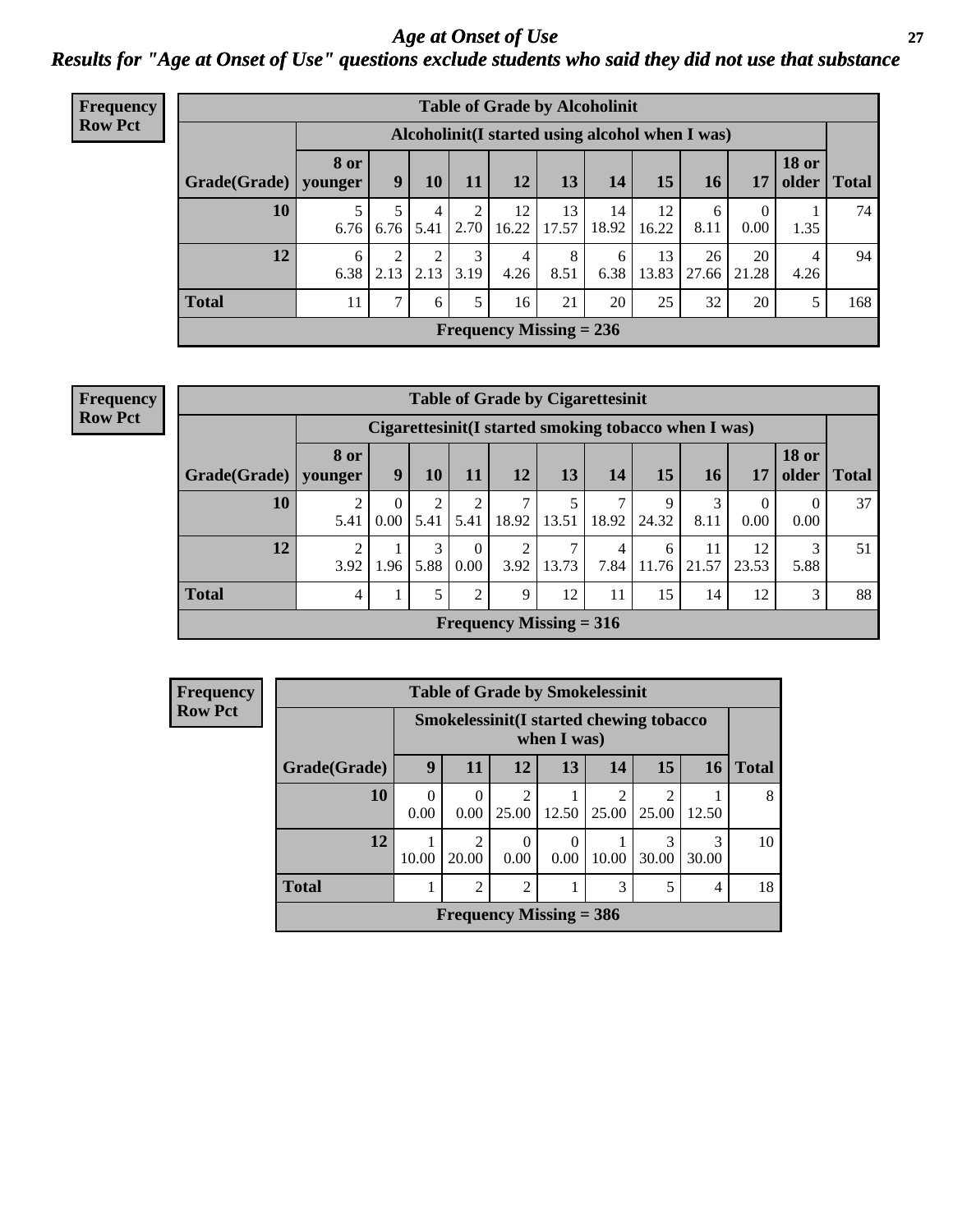### *Age at Onset of Use* **28**

*Results for "Age at Onset of Use" questions exclude students who said they did not use that substance*

| Frequency      | <b>Table of Grade by Marijuanainit</b> |             |                        |           |            |            |                           |             |             |                                                      |                       |              |
|----------------|----------------------------------------|-------------|------------------------|-----------|------------|------------|---------------------------|-------------|-------------|------------------------------------------------------|-----------------------|--------------|
| <b>Row Pct</b> |                                        |             |                        |           |            |            |                           |             |             | Marijuanainit (I started using marijuana when I was) |                       |              |
|                | Grade(Grade)   younger                 | <b>8 or</b> | <b>10</b>              | <b>11</b> | <b>12</b>  | 13         | 14                        | 15          | 16          | 17                                                   | <b>18 or</b><br>older | <b>Total</b> |
|                | 10                                     | 4<br>12.50  | $\mathfrak{D}$<br>6.25 | 3.13      | 4<br>12.50 | 15.63      | 15.63                     | 10<br>31.25 | 3.13        | $\theta$<br>0.00                                     | $\theta$<br>0.00      | 32           |
|                | 12                                     | 0<br>0.00   | 1.56                   | 2<br>3.13 | 3<br>4.69  | 8<br>12.50 | 4<br>6.25                 | 10<br>15.63 | 22<br>34.38 | $\mathbf Q$<br>14.06                                 | 5<br>7.81             | 64           |
|                | <b>Total</b>                           | 4           | 3                      | 3         | 7          | 13         | 9                         | 20          | 23          | 9                                                    | 5                     | 96           |
|                |                                        |             |                        |           |            |            | Frequency Missing $=$ 308 |             |             |                                                      |                       |              |

| Frequency      |                      | <b>Table of Grade by Cocaineinit</b> |                     |                 |           |              |
|----------------|----------------------|--------------------------------------|---------------------|-----------------|-----------|--------------|
| <b>Row Pct</b> |                      | <b>Cocaineinit</b> (I started using  | cocaine when I was) |                 |           |              |
|                | <b>Grade</b> (Grade) | 8 or<br>younger                      | <b>11</b>           | 16 <sup>1</sup> | <b>17</b> | <b>Total</b> |
|                | 10                   | 33.33                                | 33.33               | 33.33           | 0<br>0.00 | 3            |
|                | 12                   | 12.50                                | 12.50               | 62.50           | 12.50     | 8            |
|                | <b>Total</b>         | $\overline{2}$                       | $\overline{2}$      | 6               |           | 11           |
|                |                      | Frequency Missing $=$ 393            |                     |                 |           |              |

| <b>Frequency</b> |              | <b>Table of Grade by Inhalantsinit</b> |           |                                                         |       |                  |                |  |  |
|------------------|--------------|----------------------------------------|-----------|---------------------------------------------------------|-------|------------------|----------------|--|--|
| <b>Row Pct</b>   |              |                                        |           | Inhalantsinit (I started using<br>inhalants when I was) |       |                  |                |  |  |
|                  | Grade(Grade) | 8 or<br>vounger                        | <b>11</b> | <b>12</b>                                               | 15    | 17               | <b>Total</b>   |  |  |
|                  | <b>10</b>    | 2<br>50.00                             | 25.00     | 0<br>0.00                                               | 25.00 | $\Omega$<br>0.00 | 4              |  |  |
|                  | 12           | 0<br>0.00                              | 0<br>0.00 | 50.00                                                   | 0.00  | 50.00            | $\mathfrak{D}$ |  |  |
|                  | <b>Total</b> | $\overline{c}$                         |           |                                                         |       |                  | 6              |  |  |
|                  |              | Frequency Missing $=$ 398              |           |                                                         |       |                  |                |  |  |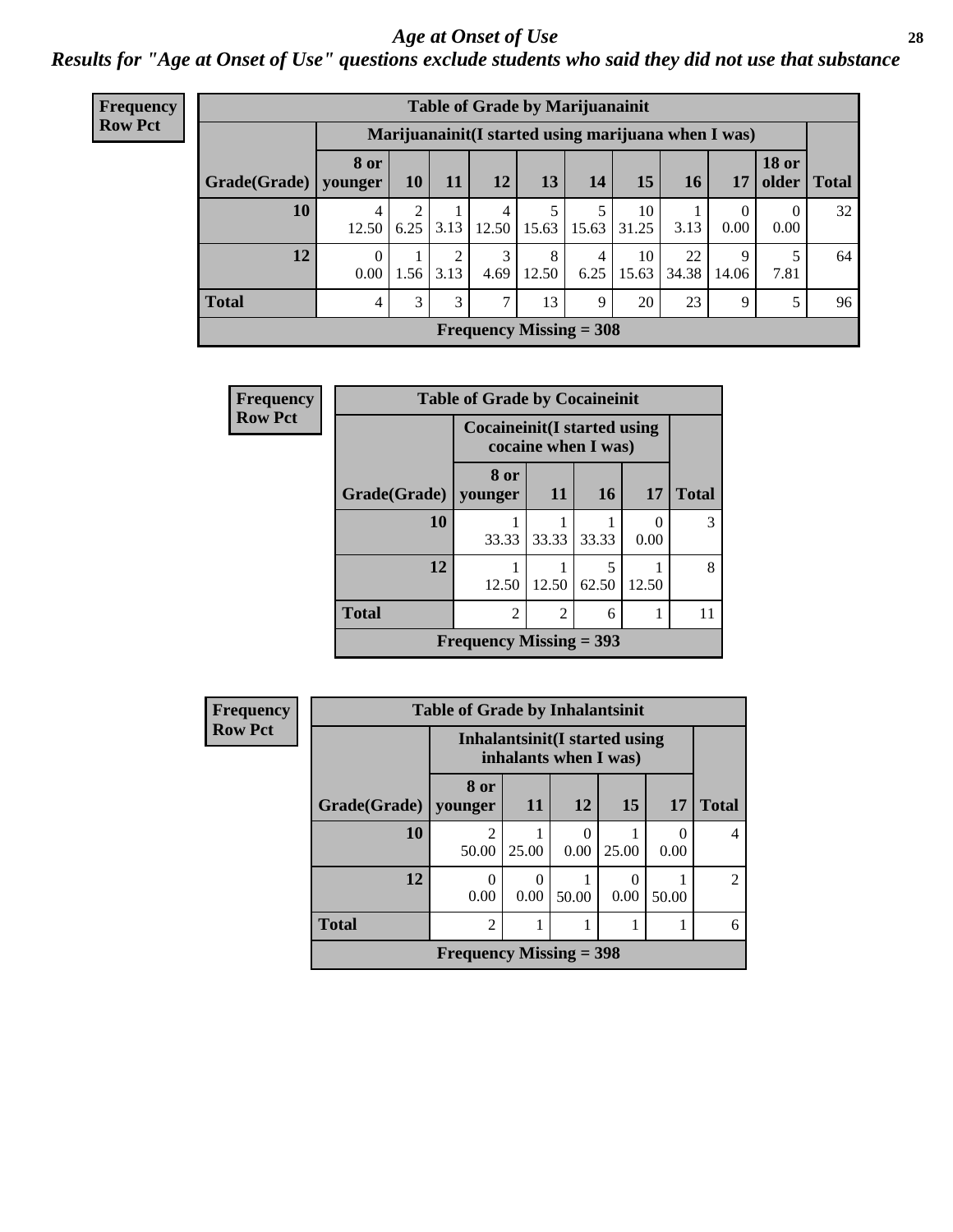### *Age at Onset of Use* **29**

*Results for "Age at Onset of Use" questions exclude students who said they did not use that substance*

| <b>Frequency</b> | <b>Table of Grade by Steroidsinit</b> |                                                              |           |                  |                 |           |               |  |  |
|------------------|---------------------------------------|--------------------------------------------------------------|-----------|------------------|-----------------|-----------|---------------|--|--|
| <b>Row Pct</b>   |                                       | <b>Steroidsinit (I started using</b><br>steroids when I was) |           |                  |                 |           |               |  |  |
|                  | Grade(Grade)                          | 8 or<br>younger                                              | 14        | 15               | 16 <sup>1</sup> | 17        | <b>Total</b>  |  |  |
|                  | 10                                    | $\mathfrak{D}$<br>66.67                                      | 0<br>0.00 | 33.33            | 0.00            | 0<br>0.00 | 3             |  |  |
|                  | 12                                    | 0<br>0.00                                                    | 33.33     | $\Omega$<br>0.00 | 33.33           | 33.33     | $\mathcal{R}$ |  |  |
|                  | <b>Total</b>                          | 2                                                            | 1         |                  |                 |           | 6             |  |  |
|                  |                                       | Frequency Missing $=$ 398                                    |           |                  |                 |           |               |  |  |

| <b>Frequency</b> |                        |                                                  |                  |           | <b>Table of Grade by Ecstasyinit</b> |            |            |                       |              |
|------------------|------------------------|--------------------------------------------------|------------------|-----------|--------------------------------------|------------|------------|-----------------------|--------------|
| <b>Row Pct</b>   |                        | Ecstasyinit (I started using ecstasy when I was) |                  |           |                                      |            |            |                       |              |
|                  | Grade(Grade)   younger | 8 or                                             | 12               | 13        | 15                                   | 16         | 17         | <b>18 or</b><br>older | <b>Total</b> |
|                  | 10                     | 14.29                                            | 14.29            | 14.29     | 3<br>42.86                           | 0.00       | 0.00       | 14.29                 |              |
|                  | 12                     | $\theta$<br>0.00                                 | $\Omega$<br>0.00 | 0<br>0.00 | 22.22                                | 4<br>44.44 | 3<br>33.33 | 0.00                  | $\mathbf Q$  |
|                  | <b>Total</b>           |                                                  |                  |           | 5                                    | 4          | 3          |                       | 16           |
|                  |                        |                                                  |                  |           | <b>Frequency Missing = 388</b>       |            |            |                       |              |

| <b>Frequency</b> | <b>Table of Grade by Methinit</b> |                                  |                                 |           |                |  |  |  |  |
|------------------|-----------------------------------|----------------------------------|---------------------------------|-----------|----------------|--|--|--|--|
| <b>Row Pct</b>   |                                   | <b>Methinit</b> (I started using | methamphetamines<br>when I was) |           |                |  |  |  |  |
|                  | Grade(Grade)   younger            | 8 or                             | 13                              | 17        | <b>Total</b>   |  |  |  |  |
|                  | 10                                | 100.00                           | 0.00                            | 0<br>0.00 |                |  |  |  |  |
|                  | 12                                | $\Omega$<br>0.00                 | 50.00                           | 50.00     | $\mathfrak{D}$ |  |  |  |  |
|                  | <b>Total</b>                      |                                  |                                 |           | 3              |  |  |  |  |
|                  |                                   | Frequency Missing $= 401$        |                                 |           |                |  |  |  |  |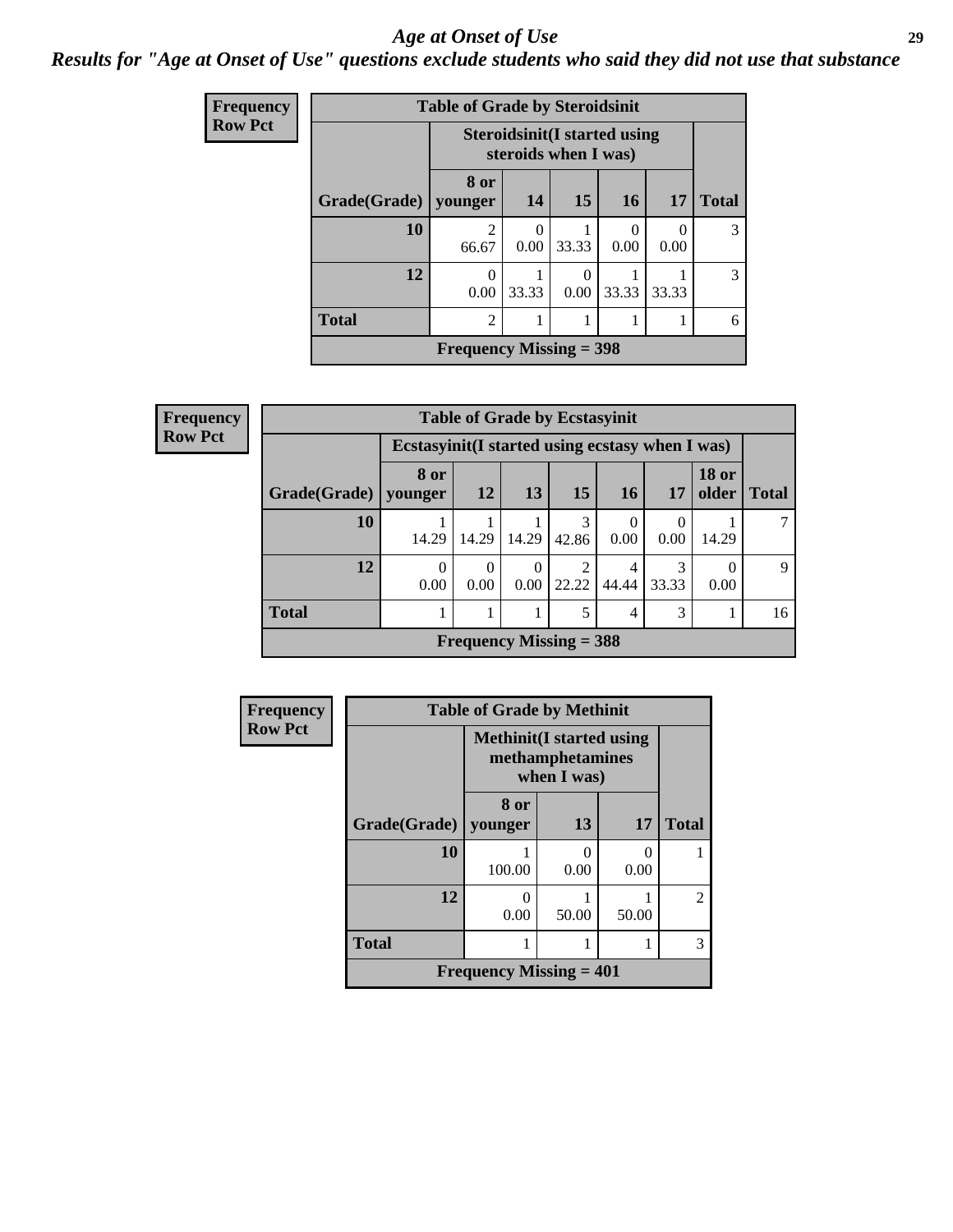### Age at Onset of Use **30**

### *Results for "Age at Onset of Use" questions exclude students who said they did not use that substance*

| Frequency      | <b>Table of Grade by Hallucinogensinit</b> |                  |                  |                                                                 |                |                  |                  |                |  |
|----------------|--------------------------------------------|------------------|------------------|-----------------------------------------------------------------|----------------|------------------|------------------|----------------|--|
| <b>Row Pct</b> |                                            |                  |                  | Hallucinogensinit (I started using<br>hallucinogens when I was) |                |                  |                  |                |  |
|                | Grade(Grade)                               | 8 or<br>younger  | 12               | 14                                                              | 15             | 16               | 17               | <b>Total</b>   |  |
|                | 10                                         | 50.00            | $\Omega$<br>0.00 | $\Omega$<br>0.00                                                | 50.00          | $\Omega$<br>0.00 | $\Omega$<br>0.00 | 2              |  |
|                | 12                                         | $\Omega$<br>0.00 | 20.00            | 20.00                                                           | 20.00          | 20.00            | 20.00            | $\mathfrak{H}$ |  |
|                | <b>Total</b>                               |                  |                  | 1                                                               | $\overline{2}$ |                  |                  | 7              |  |
|                |                                            |                  |                  | Frequency Missing $=$ 397                                       |                |                  |                  |                |  |

| <b>Frequency</b> |                           |                         |                  | <b>Table of Grade by Prescriptioninit</b>               |                         |                              |            |            |                  |                       |              |
|------------------|---------------------------|-------------------------|------------------|---------------------------------------------------------|-------------------------|------------------------------|------------|------------|------------------|-----------------------|--------------|
| <b>Row Pct</b>   |                           |                         |                  | Prescriptioninit(I started using prescription drugs not |                         | prescribed to me when I was) |            |            |                  |                       |              |
|                  | Grade(Grade)              | <b>8 or</b><br>vounger  | 9                | 12                                                      | 13                      | 14                           | 15         | 16         | 17               | <b>18 or</b><br>older | <b>Total</b> |
|                  | 10                        | 3<br>16.67              | $\theta$<br>0.00 | 3<br>16.67                                              | $\mathfrak{D}$<br>11.11 | 4<br>22.22                   | 5<br>27.78 | 5.56       | $\Omega$<br>0.00 | $\theta$<br>0.00      | 18           |
|                  | 12                        | $\overline{2}$<br>12.50 | 6.25             | $\overline{0}$<br>0.00                                  | 3<br>18.75              | 3<br>18.75                   | 6.25       | ↑<br>12.50 | 18.75            | 6.25                  | 16           |
|                  | <b>Total</b>              | 5                       |                  | 3                                                       | 5                       | 7                            | 6          | 3          | 3                | 1                     | 34           |
|                  | Frequency Missing $= 370$ |                         |                  |                                                         |                         |                              |            |            |                  |                       |              |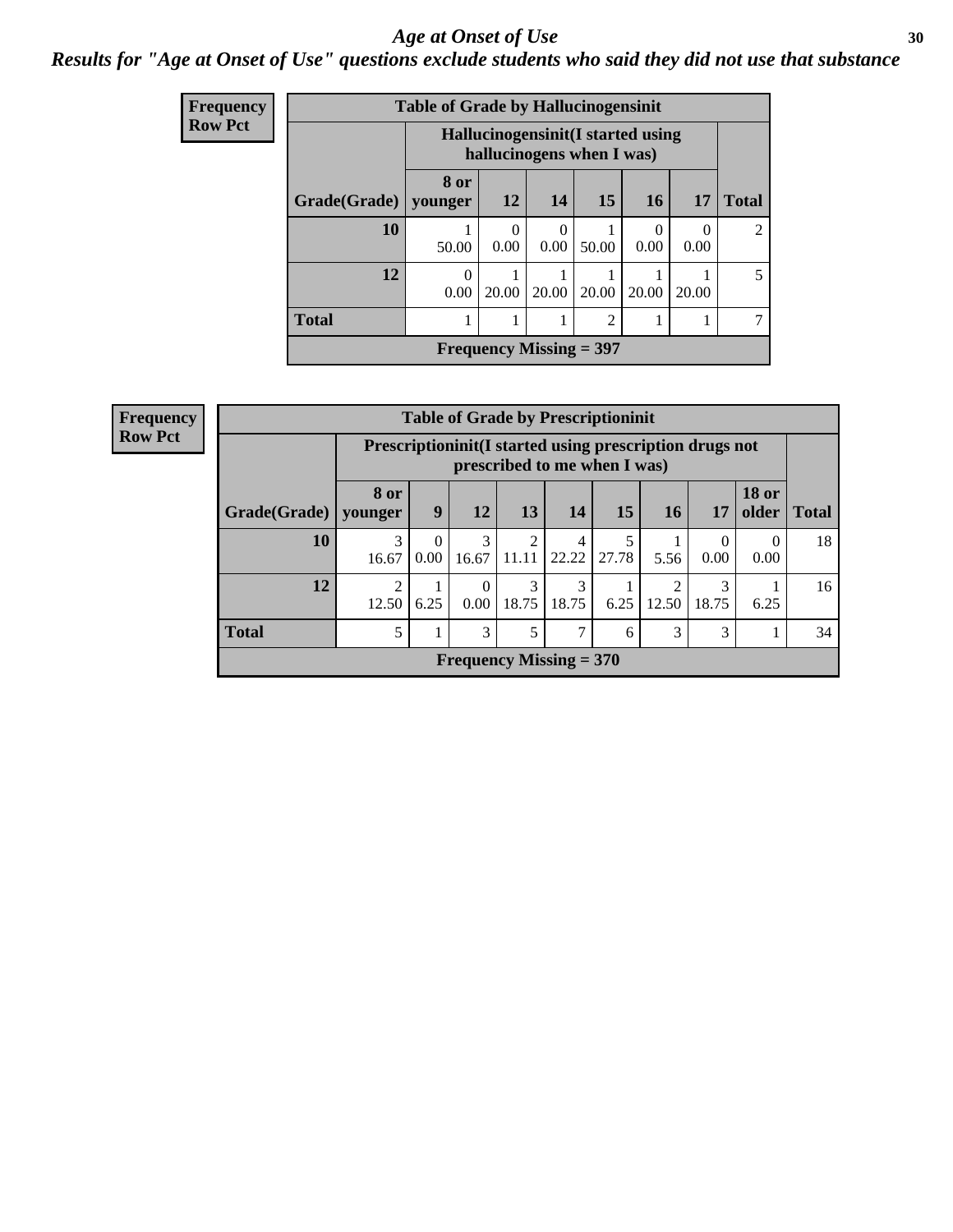| Frequency      | <b>Table of Alcoholharm by Grade</b>          |                    |              |              |  |  |  |
|----------------|-----------------------------------------------|--------------------|--------------|--------------|--|--|--|
| <b>Col Pct</b> | Alcoholharm(I<br>think alcohol is<br>harmful) | Grade(Grade)<br>10 | 12           | <b>Total</b> |  |  |  |
|                | <b>Strongly Agree</b>                         | 115<br>59.28       | 121<br>57.62 | 236          |  |  |  |
|                | <b>Somewhat Agree</b>                         | 43<br>22.16        | 56<br>26.67  | 99           |  |  |  |
|                | <b>Somewhat Disagree</b>                      | 17<br>8.76         | 21<br>10.00  | 38           |  |  |  |
|                | <b>Strongly Disagree</b>                      | 19<br>9.79         | 12<br>5.71   | 31           |  |  |  |
|                | <b>Total</b>                                  | 194                | 210          | 404          |  |  |  |

|                                                          | <b>Table of Cigarettesharm by Grade</b> |              |              |  |  |  |  |  |
|----------------------------------------------------------|-----------------------------------------|--------------|--------------|--|--|--|--|--|
| Cigarettesharm(I<br>think smoking<br>tobacco is harmful) | Grade(Grade)<br>10                      | 12           | <b>Total</b> |  |  |  |  |  |
| <b>Strongly Agree</b>                                    | 152<br>78.35                            | 168<br>80.00 | 320          |  |  |  |  |  |
| <b>Somewhat Agree</b>                                    | 15<br>7.73                              | 28<br>13.33  | 43           |  |  |  |  |  |
| <b>Somewhat Disagree</b>                                 | 7<br>3.61                               | 6<br>2.86    | 13           |  |  |  |  |  |
| <b>Strongly Disagree</b>                                 | 20<br>10.31                             | 8<br>3.81    | 28           |  |  |  |  |  |
| <b>Total</b>                                             | 194                                     | 210          | 404          |  |  |  |  |  |

| Frequency      | <b>Table of Smokelessharm by Grade</b>                  |                           |              |              |  |  |  |  |  |
|----------------|---------------------------------------------------------|---------------------------|--------------|--------------|--|--|--|--|--|
| <b>Col Pct</b> | Smokelessharm(I<br>think chewing<br>tobacco is harmful) | Grade(Grade)<br><b>10</b> | 12           | <b>Total</b> |  |  |  |  |  |
|                | <b>Strongly Agree</b>                                   | 153<br>78.87              | 170<br>80.95 | 323          |  |  |  |  |  |
|                | <b>Somewhat Agree</b>                                   | 16<br>8.25                | 21<br>10.00  | 37           |  |  |  |  |  |
|                | <b>Somewhat Disagree</b>                                | 4<br>2.06                 | 3.33         | 11           |  |  |  |  |  |
|                | <b>Strongly Disagree</b>                                | 21<br>10.82               | 12<br>5.71   | 33           |  |  |  |  |  |
|                | <b>Total</b>                                            | 194                       | 210          | 404          |  |  |  |  |  |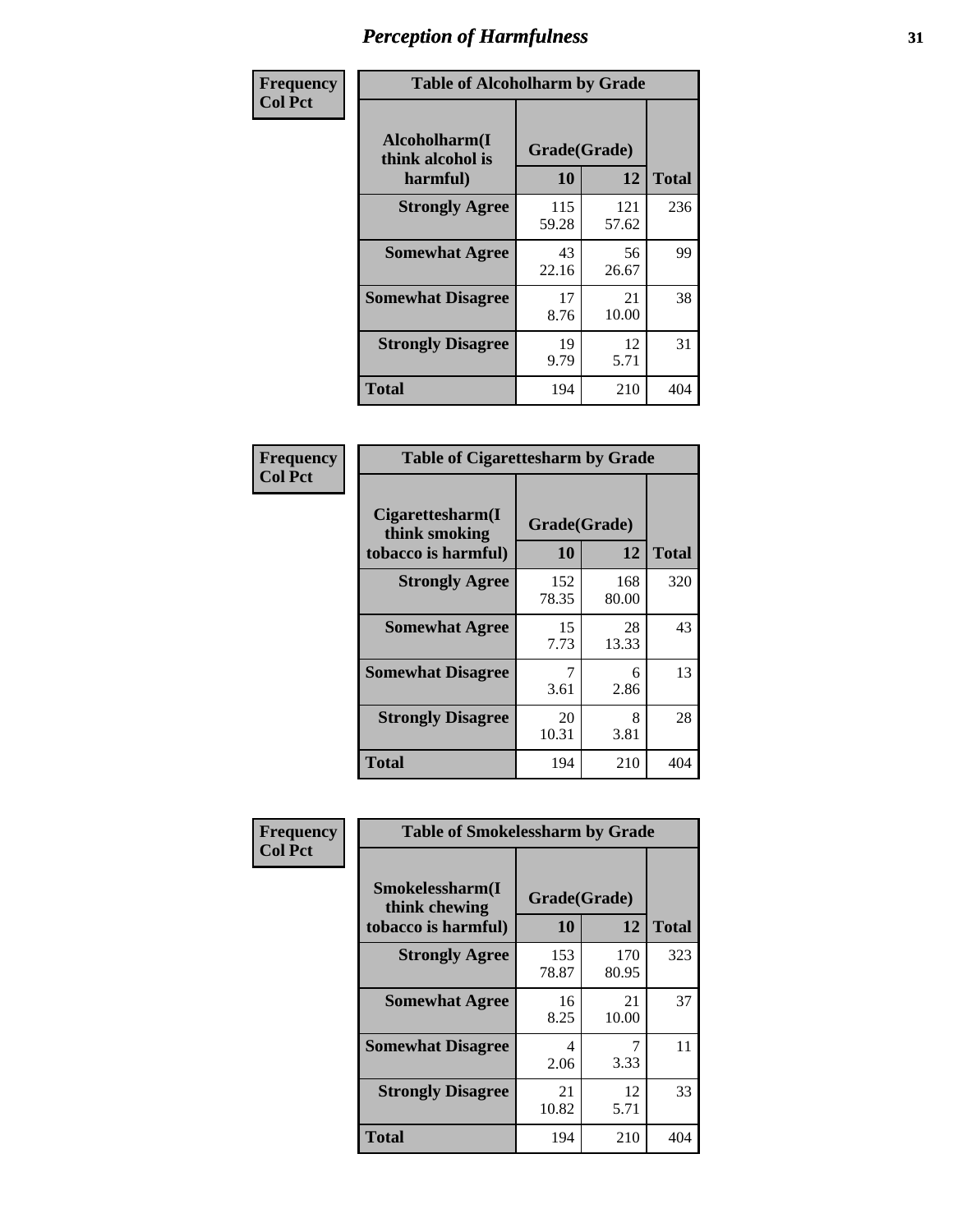| Frequency      | <b>Table of Marijuanaharm by Grade</b>            |                    |              |              |
|----------------|---------------------------------------------------|--------------------|--------------|--------------|
| <b>Col Pct</b> | Marijuanaharm(I<br>think marijuana is<br>harmful) | Grade(Grade)<br>10 | 12           | <b>Total</b> |
|                | <b>Strongly Agree</b>                             | 135<br>69.59       | 129<br>61.43 | 264          |
|                | <b>Somewhat Agree</b>                             | 17<br>8.76         | 35<br>16.67  | 52           |
|                | <b>Somewhat Disagree</b>                          | 11<br>5.67         | 15<br>7.14   | 26           |
|                | <b>Strongly Disagree</b>                          | 31<br>15.98        | 31<br>14.76  | 62           |
|                | <b>Total</b>                                      | 194                | 210          | 404          |

| <b>Table of Cocaineharm by Grade</b>          |                    |              |     |  |  |
|-----------------------------------------------|--------------------|--------------|-----|--|--|
| Cocaineharm(I<br>think cocaine is<br>harmful) | Grade(Grade)<br>10 | <b>Total</b> |     |  |  |
| <b>Strongly Agree</b>                         | 172<br>88.66       | 195<br>92.86 | 367 |  |  |
| <b>Somewhat Agree</b>                         | 3<br>1.55          | 6<br>2.86    | 9   |  |  |
| <b>Somewhat Disagree</b>                      | 0<br>0.00          | 0.48         | 1   |  |  |
| <b>Strongly Disagree</b>                      | 19<br>9.79         | 8<br>3.81    | 27  |  |  |
| <b>Total</b>                                  | 194                | 210          | 404 |  |  |

| Frequency      | <b>Table of Inhalantsharm by Grade</b>             |                           |              |              |  |
|----------------|----------------------------------------------------|---------------------------|--------------|--------------|--|
| <b>Col Pct</b> | Inhalantsharm(I<br>think inhalants are<br>harmful) | Grade(Grade)<br><b>10</b> | 12           | <b>Total</b> |  |
|                | <b>Strongly Agree</b>                              | 164<br>84.54              | 192<br>91.43 | 356          |  |
|                | <b>Somewhat Agree</b>                              | 9<br>4.64                 | 8<br>3.81    | 17           |  |
|                | <b>Somewhat Disagree</b>                           | 3<br>1.55                 | 0.48         | 4            |  |
|                | <b>Strongly Disagree</b>                           | 18<br>9.28                | 9<br>4.29    | 27           |  |
|                | <b>Total</b>                                       | 194                       | 210          | 404          |  |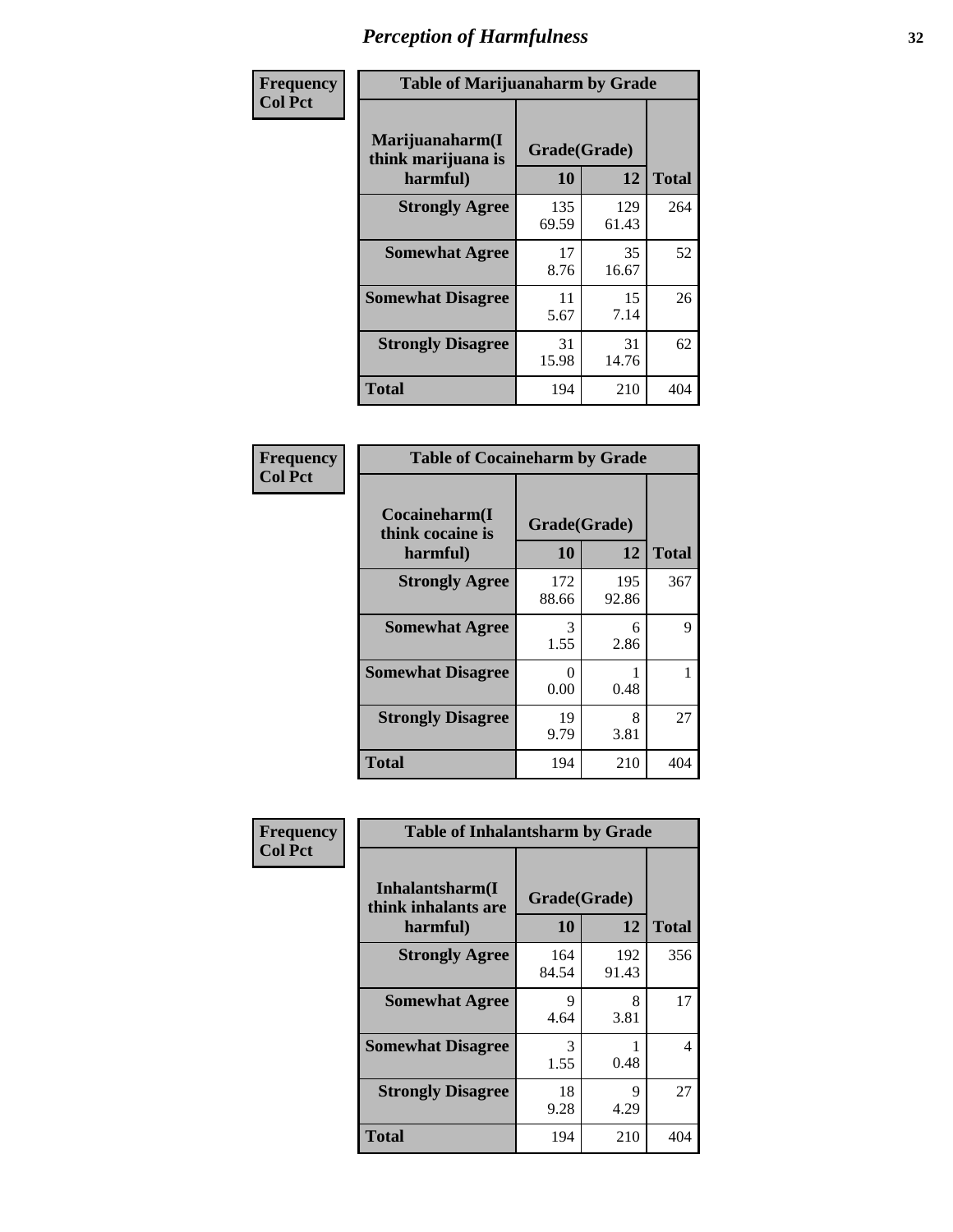| Frequency      | <b>Table of Steroidsharm by Grade</b>            |                    |              |              |  |
|----------------|--------------------------------------------------|--------------------|--------------|--------------|--|
| <b>Col Pct</b> | Steroidsharm(I<br>think steroids are<br>harmful) | Grade(Grade)<br>10 | 12           | <b>Total</b> |  |
|                | <b>Strongly Agree</b>                            | 158<br>81.44       | 182<br>86.67 | 340          |  |
|                | <b>Somewhat Agree</b>                            | 8<br>4.12          | 17<br>8.10   | 25           |  |
|                | <b>Somewhat Disagree</b>                         | 8<br>4.12          | 3<br>1.43    | 11           |  |
|                | <b>Strongly Disagree</b>                         | 20<br>10.31        | 8<br>3.81    | 28           |  |
|                | <b>Total</b>                                     | 194                | 210          | 404          |  |

| <b>Table of Ecstasyharm by Grade</b>          |                    |                                     |     |  |  |
|-----------------------------------------------|--------------------|-------------------------------------|-----|--|--|
| Ecstasyharm(I<br>think ecstasy is<br>harmful) | Grade(Grade)<br>10 | <b>Total</b>                        |     |  |  |
| <b>Strongly Agree</b>                         | 160<br>82.47       | 188<br>89.52                        | 348 |  |  |
| <b>Somewhat Agree</b>                         | 11<br>5.67         | 13<br>6.19                          | 24  |  |  |
| <b>Somewhat Disagree</b>                      | 3<br>1.55          | $\mathcal{D}_{\mathcal{L}}$<br>0.95 | 5   |  |  |
| <b>Strongly Disagree</b>                      | 20<br>10.31        | 7<br>3.33                           | 27  |  |  |
| <b>Total</b>                                  | 194                | 210                                 | 404 |  |  |

| Frequency      | <b>Table of Methharm by Grade</b>                            |                           |                               |              |
|----------------|--------------------------------------------------------------|---------------------------|-------------------------------|--------------|
| <b>Col Pct</b> | <b>Methharm</b> (I think<br>methamphetamines<br>are harmful) | Grade(Grade)<br><b>10</b> | 12                            | <b>Total</b> |
|                | <b>Strongly Agree</b>                                        | 170<br>87.63              | 197<br>93.81                  | 367          |
|                | <b>Somewhat Agree</b>                                        | 4<br>2.06                 | 3<br>1.43                     |              |
|                | <b>Somewhat Disagree</b>                                     | 0<br>0.00                 | $\mathcal{D}_{\cdot}$<br>0.95 | 2            |
|                | <b>Strongly Disagree</b>                                     | 20<br>10.31               | 8<br>3.81                     | 28           |
|                | <b>Total</b>                                                 | 194                       | 210                           | 404          |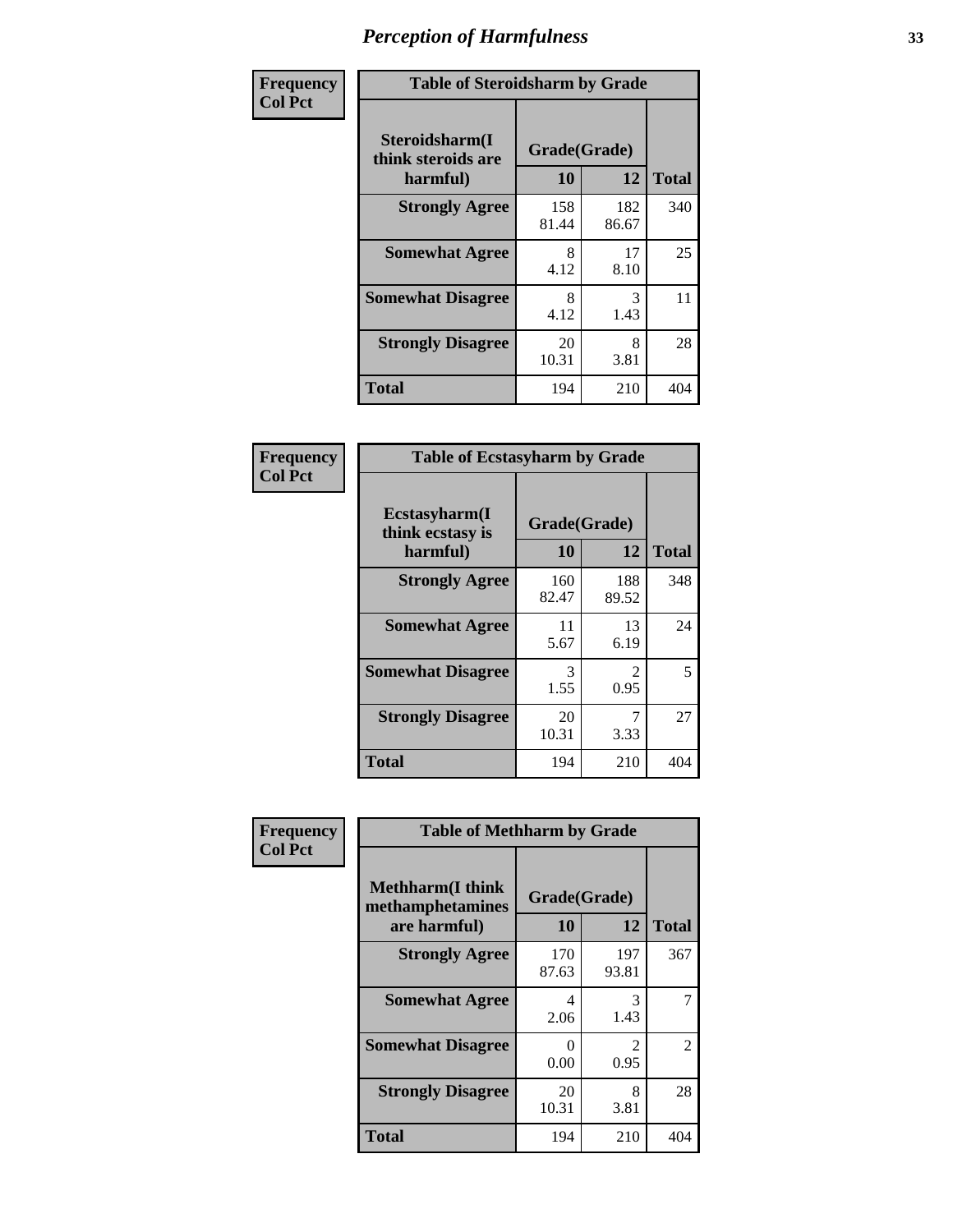| Frequency      | <b>Table of Hallucinogensharm by Grade</b>                 |                    |                                  |              |
|----------------|------------------------------------------------------------|--------------------|----------------------------------|--------------|
| <b>Col Pct</b> | Hallucinogensharm(I<br>think hallucinogens<br>are harmful) | Grade(Grade)<br>10 | 12                               | <b>Total</b> |
|                | <b>Strongly Agree</b>                                      | 168<br>86.60       | 193<br>91.90                     | 361          |
|                | <b>Somewhat Agree</b>                                      | 6<br>3.09          | $\overline{\phantom{0}}$<br>2.38 | 11           |
|                | <b>Somewhat Disagree</b>                                   | 0<br>0.00          | 4<br>1.90                        | 4            |
|                | <b>Strongly Disagree</b>                                   | 20<br>10.31        | 8<br>3.81                        | 28           |
|                | <b>Total</b>                                               | 194                | 210                              | 404          |

| <b>Table of Prescriptionharm by Grade</b>                                         |              |              |              |  |  |
|-----------------------------------------------------------------------------------|--------------|--------------|--------------|--|--|
| <b>Prescriptionharm(I)</b><br>think prescription<br>drugs not<br>prescribed to me | Grade(Grade) |              |              |  |  |
| are harmful)                                                                      | 10           | 12           | <b>Total</b> |  |  |
| <b>Strongly Agree</b>                                                             | 144<br>74.23 | 171<br>81.43 | 315          |  |  |
| <b>Somewhat Agree</b>                                                             | 24<br>12.37  | 23<br>10.95  | 47           |  |  |
| <b>Somewhat Disagree</b>                                                          | 7<br>3.61    | 3.33         | 14           |  |  |
| <b>Strongly Disagree</b>                                                          | 19<br>9.79   | 9<br>4.29    | 28           |  |  |
| Total                                                                             | 194          | 210          | 404          |  |  |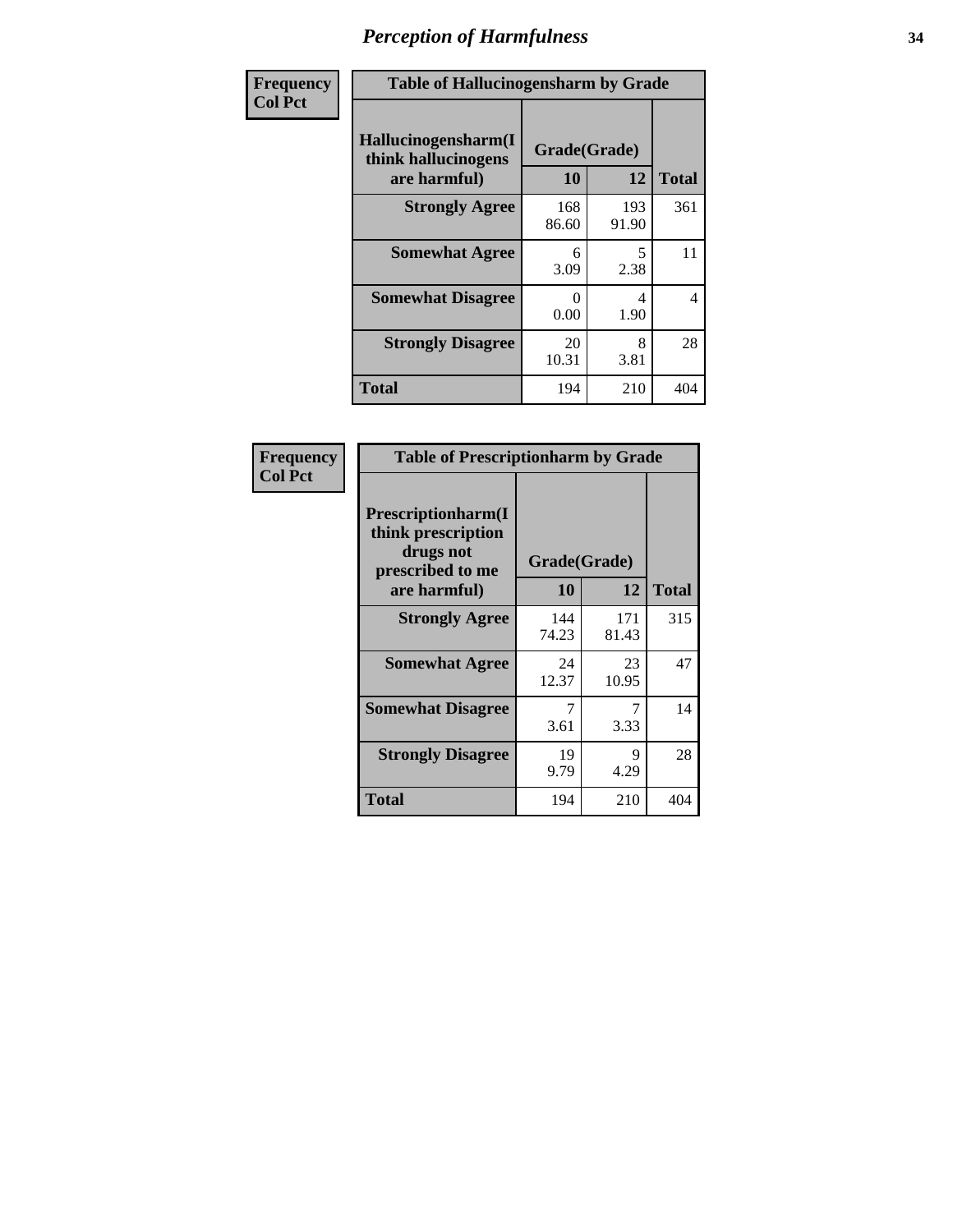# *Disapproval by Adults* **35**

| Frequency      | <b>Table of Alcoholadult by Grade</b>                                 |                    |              |              |  |
|----------------|-----------------------------------------------------------------------|--------------------|--------------|--------------|--|
| <b>Col Pct</b> | <b>Alcoholadult</b> (Adults<br>would disapprove if<br>I used alcohol) | Grade(Grade)<br>10 | 12           | <b>Total</b> |  |
|                | <b>Strongly Agree</b>                                                 | 116<br>59.79       | 136<br>64.76 | 252          |  |
|                | <b>Somewhat Agree</b>                                                 | 41<br>21.13        | 41<br>19.52  | 82           |  |
|                | <b>Somewhat Disagree</b>                                              | 19<br>9.79         | 21<br>10.00  | 40           |  |
|                | <b>Strongly Disagree</b>                                              | 18<br>9.28         | 12<br>5.71   | 30           |  |
|                | <b>Total</b>                                                          | 194                | 210          | 404          |  |

| <b>Table of Tobaccoadult by Grade</b>                                                             |              |              |     |  |  |
|---------------------------------------------------------------------------------------------------|--------------|--------------|-----|--|--|
| <b>Tobaccoadult</b> (Adults<br>Grade(Grade)<br>would disapprove if<br>10<br>12<br>I used tobacco) |              |              |     |  |  |
| <b>Strongly Agree</b>                                                                             | 145<br>74.74 | 158<br>75.24 | 303 |  |  |
| <b>Somewhat Agree</b>                                                                             | 18<br>9.28   | 31<br>14.76  | 49  |  |  |
| <b>Somewhat Disagree</b>                                                                          | 6<br>3.09    | 10<br>4.76   | 16  |  |  |
| <b>Strongly Disagree</b>                                                                          | 25<br>12.89  | 11<br>5.24   | 36  |  |  |
| Total                                                                                             | 194          | 210          | 404 |  |  |

| Frequency      | <b>Table of Marijuanaadult by Grade</b>                           |                    |              |              |  |
|----------------|-------------------------------------------------------------------|--------------------|--------------|--------------|--|
| <b>Col Pct</b> | Marijuanaadult(Adults<br>would disapprove if I<br>used marijuana) | Grade(Grade)<br>10 | 12           | <b>Total</b> |  |
|                | <b>Strongly Agree</b>                                             | 152<br>78.35       | 175<br>83.33 | 327          |  |
|                | <b>Somewhat Agree</b>                                             | 10<br>5.15         | 16<br>7.62   | 26           |  |
|                | <b>Somewhat Disagree</b>                                          | 6<br>3.09          | 8<br>3.81    | 14           |  |
|                | <b>Strongly Disagree</b>                                          | 26<br>13.40        | 11<br>5.24   | 37           |  |
|                | <b>Total</b>                                                      | 194                | 210          | 404          |  |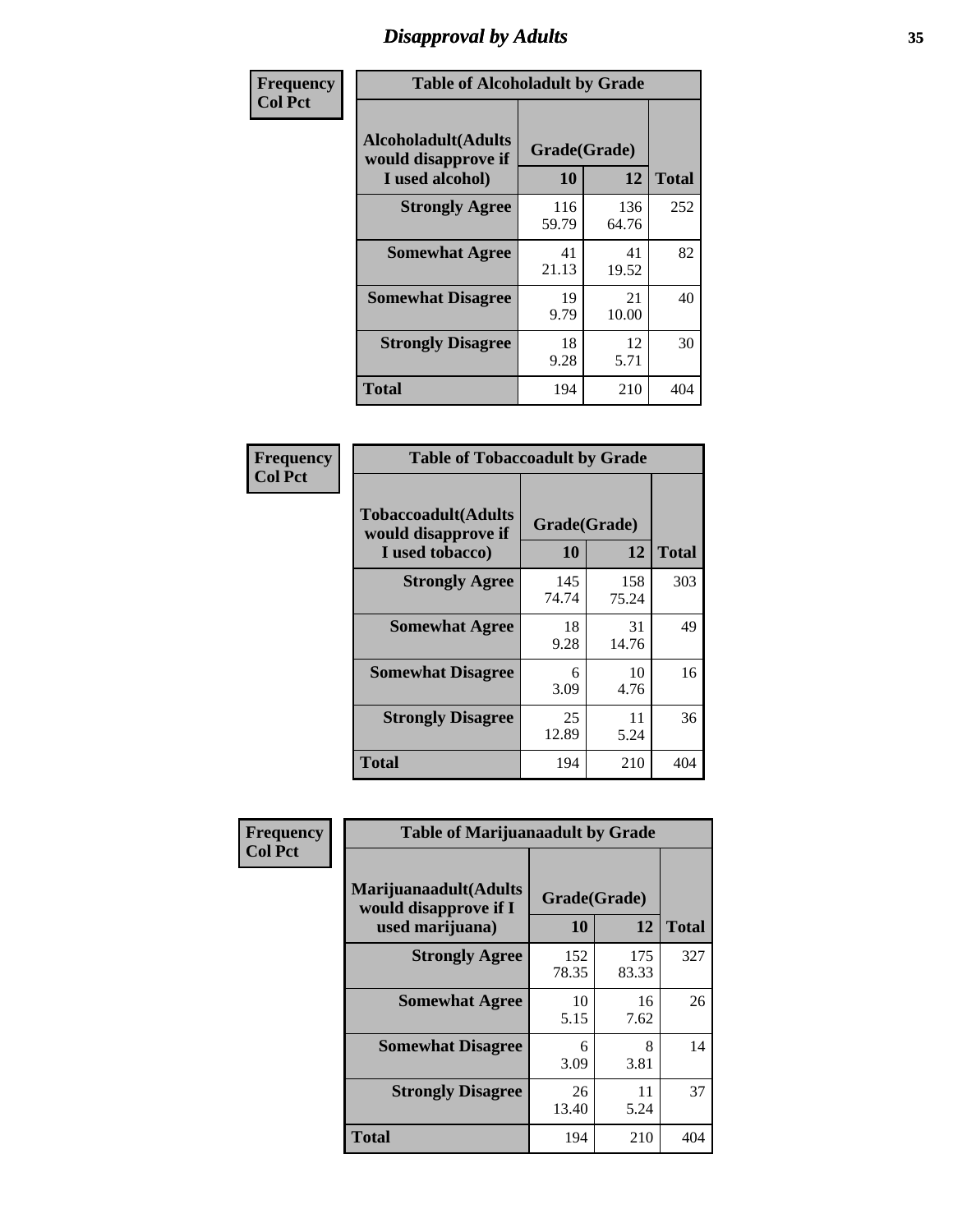# *Disapproval by Adults* **36**

| <b>Frequency</b> | <b>Table of Otherdrugadult by Grade</b>                                     |                    |              |                |
|------------------|-----------------------------------------------------------------------------|--------------------|--------------|----------------|
| <b>Col Pct</b>   | <b>Otherdrugadult</b> (Adults<br>would disapprove if I<br>used other drugs) | Grade(Grade)<br>10 | 12           | <b>Total</b>   |
|                  | <b>Strongly Agree</b>                                                       | 161<br>82.99       | 195<br>92.86 | 356            |
|                  | <b>Somewhat Agree</b>                                                       | 3.61               | 0.48         | 8              |
|                  | <b>Somewhat Disagree</b>                                                    | 0<br>0.00          | 2<br>0.95    | $\overline{2}$ |
|                  | <b>Strongly Disagree</b>                                                    | 26<br>13.40        | 12<br>5.71   | 38             |
|                  | <b>Total</b>                                                                | 194                | 210          | 404            |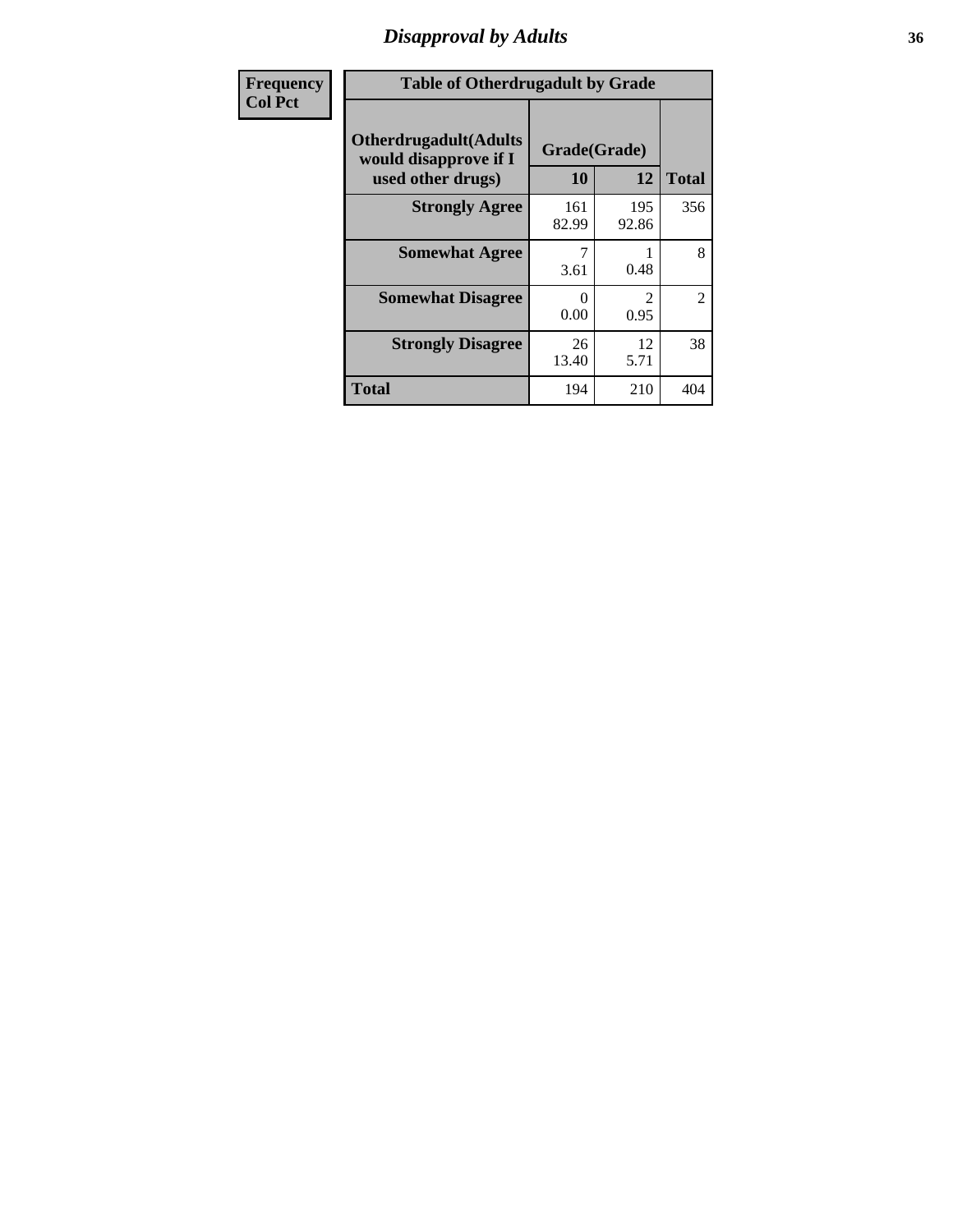# *Disapproval by Peers* **37**

| Frequency      | <b>Table of Alcoholpeer by Grade</b>                    |              |             |              |
|----------------|---------------------------------------------------------|--------------|-------------|--------------|
| <b>Col Pct</b> | Alcoholpeer(My<br>friends would<br>disapprove if I used | Grade(Grade) |             |              |
|                | alcohol)                                                | 10           | 12          | <b>Total</b> |
|                | <b>Strongly Agree</b>                                   | 53<br>27.32  | 49<br>23.33 | 102          |
|                | <b>Somewhat Agree</b>                                   | 45<br>23.20  | 58<br>27.62 | 103          |
|                | <b>Somewhat Disagree</b>                                | 42<br>21.65  | 44<br>20.95 | 86           |
|                | <b>Strongly Disagree</b>                                | 54<br>27.84  | 59<br>28.10 | 113          |
|                | Total                                                   | 194          | 210         | 404          |

| Frequency      | <b>Table of Tobaccopeer by Grade</b>                                |                    |             |              |
|----------------|---------------------------------------------------------------------|--------------------|-------------|--------------|
| <b>Col Pct</b> | Tobaccopeer(My<br>friends would<br>disapprove if I used<br>tobacco) | Grade(Grade)<br>10 | 12          | <b>Total</b> |
|                | <b>Strongly Agree</b>                                               | 84<br>43.30        | 87<br>41.43 | 171          |
|                | <b>Somewhat Agree</b>                                               | 34<br>17.53        | 40<br>19.05 | 74           |
|                | <b>Somewhat Disagree</b>                                            | 28<br>14.43        | 38<br>18.10 | 66           |
|                | <b>Strongly Disagree</b>                                            | 48<br>24.74        | 45<br>21.43 | 93           |
|                | Total                                                               | 194                | 210         | 404          |

| Frequency      | <b>Table of Marijuanapeer by Grade</b>                    |              |             |              |
|----------------|-----------------------------------------------------------|--------------|-------------|--------------|
| <b>Col Pct</b> | Marijuanapeer(My<br>friends would<br>disapprove if I used | Grade(Grade) |             |              |
|                | marijuana)                                                | <b>10</b>    | 12          | <b>Total</b> |
|                | <b>Strongly Agree</b>                                     | 86<br>44.33  | 92<br>43.81 | 178          |
|                | <b>Somewhat Agree</b>                                     | 35<br>18.04  | 36<br>17.14 | 71           |
|                | <b>Somewhat Disagree</b>                                  | 22<br>11.34  | 36<br>17.14 | 58           |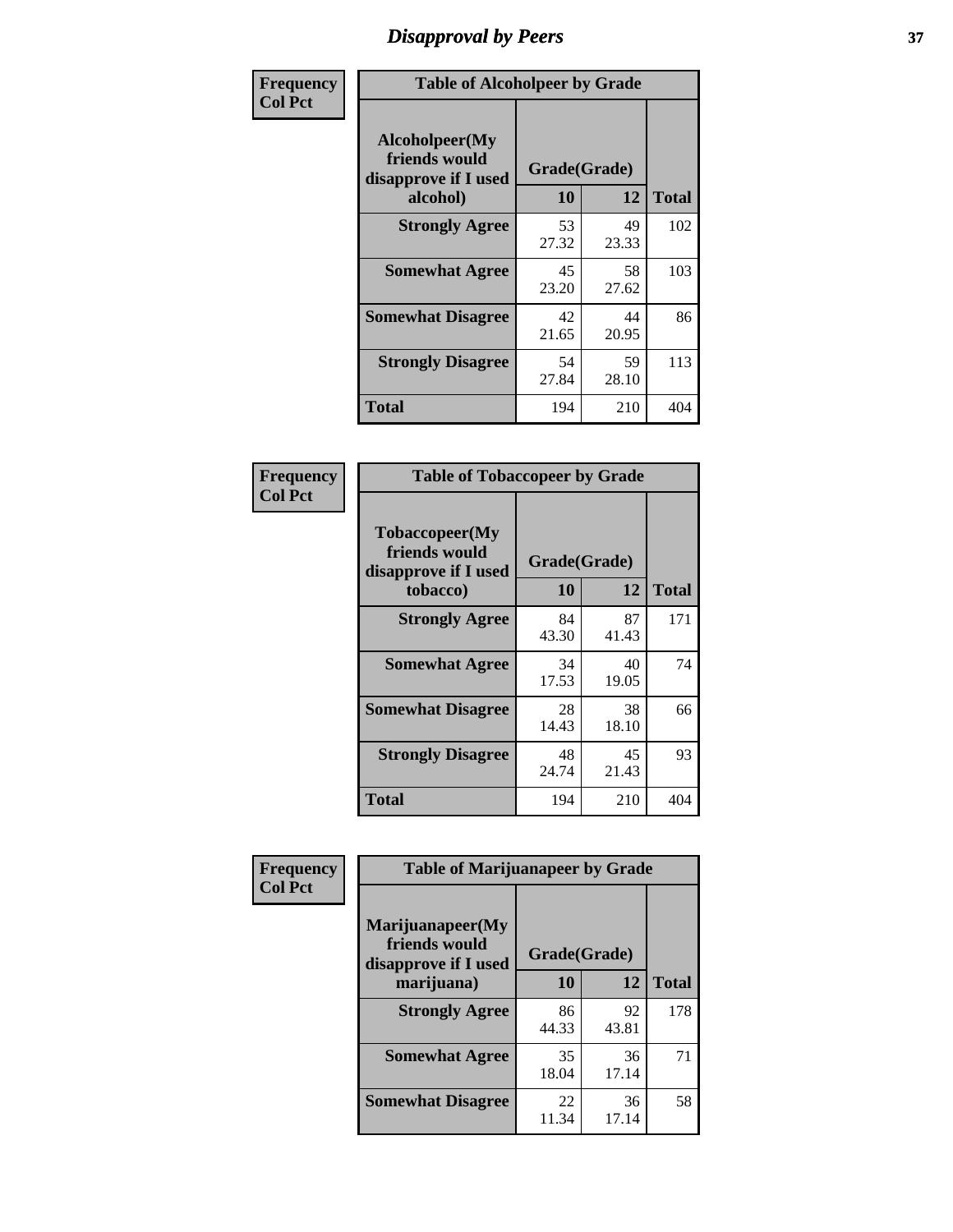# *Disapproval by Peers* **38**

| <b>Frequency</b> | <b>Table of Marijuanapeer by Grade</b>                                  |                    |             |              |
|------------------|-------------------------------------------------------------------------|--------------------|-------------|--------------|
| <b>Col Pct</b>   | Marijuanapeer(My<br>friends would<br>disapprove if I used<br>marijuana) | Grade(Grade)<br>10 | 12          | <b>Total</b> |
|                  | <b>Strongly Disagree</b>                                                | 51<br>26.29        | 46<br>21.90 | 97           |
|                  | <b>Total</b>                                                            | 194                | 210         | 404          |

| Frequency      | <b>Table of Otherdrugpeer by Grade</b>                                    |                    |              |              |
|----------------|---------------------------------------------------------------------------|--------------------|--------------|--------------|
| <b>Col Pct</b> | Otherdrugpeer(My<br>friends would<br>disapprove if I used<br>other drugs) | Grade(Grade)<br>10 | 12           | <b>Total</b> |
|                | <b>Strongly Agree</b>                                                     | 103<br>53.09       | 137<br>65.24 | 240          |
|                | <b>Somewhat Agree</b>                                                     | 33<br>17.01        | 24<br>11.43  | 57           |
|                | <b>Somewhat Disagree</b>                                                  | 19<br>9.79         | 23<br>10.95  | 42           |
|                | <b>Strongly Disagree</b>                                                  | 39<br>20.10        | 26<br>12.38  | 65           |
|                | <b>Total</b>                                                              | 194                | 210          | 404          |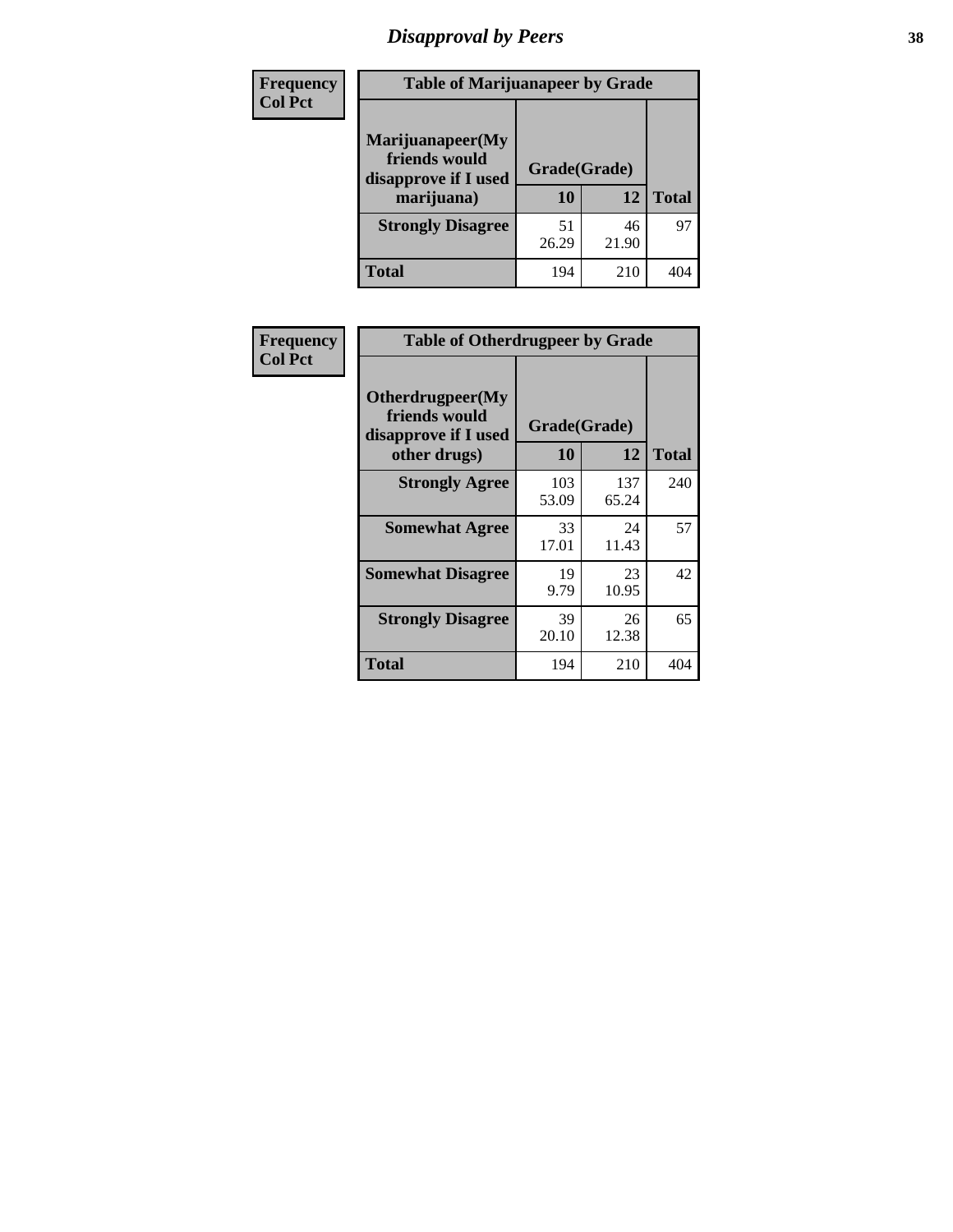| Frequency<br><b>Col Pct</b> | <b>Table of Alcohollocation1 by Grade</b> |              |              |              |
|-----------------------------|-------------------------------------------|--------------|--------------|--------------|
|                             | <b>Alcohollocation1(Places</b>            | Grade(Grade) |              |              |
|                             | <b>Friends Use Alcohol)</b>               | 10           | 12           | <b>Total</b> |
|                             |                                           | 108<br>55.67 | 159<br>75.71 | 267          |
|                             | Do Not Use                                | 86<br>44.33  | 51<br>24.29  | 137          |
|                             | <b>Total</b>                              | 194          | 210          | 404          |

| Frequency      | <b>Table of Alcohollocation2 by Grade</b>                     |                    |              |              |
|----------------|---------------------------------------------------------------|--------------------|--------------|--------------|
| <b>Col Pct</b> | <b>Alcohollocation2(Places</b><br><b>Friends Use Alcohol)</b> | Grade(Grade)<br>10 | 12           | <b>Total</b> |
|                |                                                               |                    |              |              |
|                |                                                               | 129<br>66.49       | 119<br>56.67 | 248          |
|                | Home                                                          | 65<br>33.51        | 91<br>43.33  | 156          |
|                | <b>Total</b>                                                  | 194                | 210          | 404          |

| Frequency<br><b>Col Pct</b> | <b>Table of Alcohollocation 3 by Grade</b>                    |                    |              |              |  |
|-----------------------------|---------------------------------------------------------------|--------------------|--------------|--------------|--|
|                             | <b>Alcohollocation3(Places</b><br><b>Friends Use Alcohol)</b> | Grade(Grade)<br>10 | 12           | <b>Total</b> |  |
|                             |                                                               |                    |              |              |  |
|                             |                                                               | 187<br>96.39       | 203<br>96.67 | 390          |  |
|                             | <b>School</b>                                                 | 3.61               | 3.33         | 14           |  |
|                             | <b>Total</b>                                                  | 194                | 210          | 404          |  |

| <b>Frequency</b> | <b>Table of Alcohollocation4 by Grade</b> |              |              |              |
|------------------|-------------------------------------------|--------------|--------------|--------------|
| <b>Col Pct</b>   | <b>Alcohollocation4(Places</b>            | Grade(Grade) |              |              |
|                  | <b>Friends Use Alcohol)</b>               | 10           | 12           | <b>Total</b> |
|                  |                                           | 159<br>81.96 | 166<br>79.05 | 325          |
|                  | Car                                       | 35<br>18.04  | 44<br>20.95  | 79           |
|                  | <b>Total</b>                              | 194          | 210          | 404          |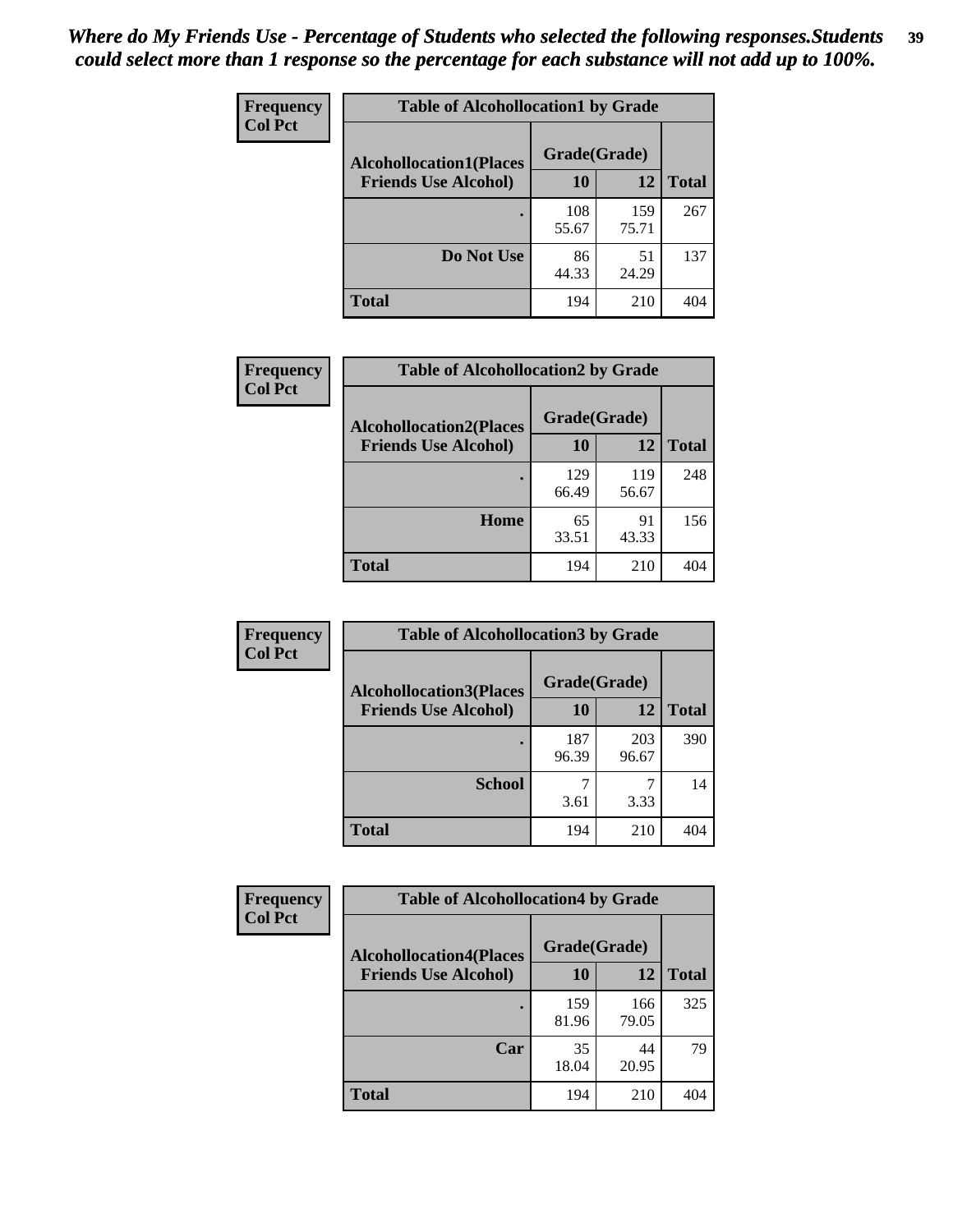| Frequency<br><b>Col Pct</b> | <b>Table of Alcohollocation5 by Grade</b><br>Grade(Grade)<br><b>Alcohollocation5(Places</b> |              |              |              |
|-----------------------------|---------------------------------------------------------------------------------------------|--------------|--------------|--------------|
|                             |                                                                                             |              |              |              |
|                             | <b>Friends Use Alcohol)</b>                                                                 | 10           | 12           | <b>Total</b> |
|                             |                                                                                             | 121<br>62.37 | 101<br>48.10 | 222          |
|                             | <b>Friend's House</b>                                                                       | 73<br>37.63  | 109<br>51.90 | 182          |
|                             | <b>Total</b>                                                                                | 194          | 210          | 404          |

| <b>Frequency</b> | <b>Table of Alcohollocation6 by Grade</b>                     |                    |              |              |
|------------------|---------------------------------------------------------------|--------------------|--------------|--------------|
| <b>Col Pct</b>   | <b>Alcohollocation6(Places</b><br><b>Friends Use Alcohol)</b> | Grade(Grade)<br>10 | 12           | <b>Total</b> |
|                  |                                                               | 125<br>64.43       | 131<br>62.38 | 256          |
|                  | <b>Other</b>                                                  | 69<br>35.57        | 79<br>37.62  | 148          |
|                  | <b>Total</b>                                                  | 194                | 210          | 404          |

| Frequency      | <b>Table of Tobaccolocation1 by Grade</b> |              |              |              |
|----------------|-------------------------------------------|--------------|--------------|--------------|
| <b>Col Pct</b> | <b>Tobaccolocation1(Places</b>            | Grade(Grade) |              |              |
|                | <b>Friends Use Tobacco)</b>               | 10           | <b>12</b>    | <b>Total</b> |
|                |                                           | 75<br>38.66  | 116<br>55.24 | 191          |
|                | Do Not Use                                | 119<br>61.34 | 94<br>44.76  | 213          |
|                | <b>Total</b>                              | 194          | 210          | 404          |

| <b>Frequency</b> | <b>Table of Tobaccolocation2 by Grade</b> |              |              |              |  |
|------------------|-------------------------------------------|--------------|--------------|--------------|--|
| <b>Col Pct</b>   | <b>Tobaccolocation2(Places</b>            | Grade(Grade) |              |              |  |
|                  | <b>Friends Use Tobacco)</b>               | 10           | 12           | <b>Total</b> |  |
|                  |                                           | 137<br>70.62 | 128<br>60.95 | 265          |  |
|                  | Home                                      | 57<br>29.38  | 82<br>39.05  | 139          |  |
|                  | <b>Total</b>                              | 194          | 210          | 404          |  |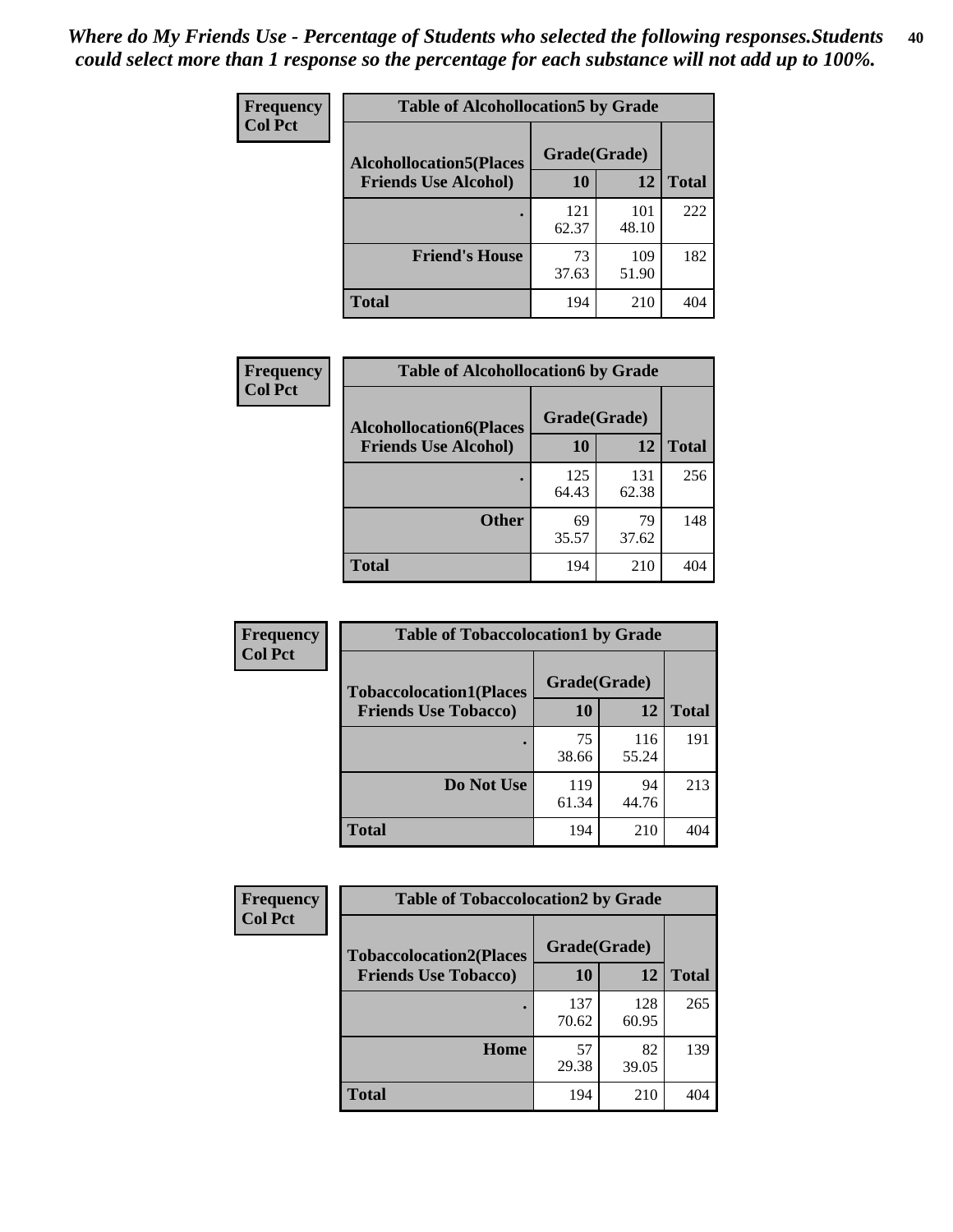| Frequency      | <b>Table of Tobaccolocation 3 by Grade</b> |              |              |              |
|----------------|--------------------------------------------|--------------|--------------|--------------|
| <b>Col Pct</b> | <b>Tobaccolocation3(Places</b>             | Grade(Grade) |              |              |
|                | <b>Friends Use Tobacco)</b>                | 10           | 12           | <b>Total</b> |
|                |                                            | 166<br>85.57 | 187<br>89.05 | 353          |
|                | <b>School</b>                              | 28<br>14.43  | 23<br>10.95  | 51           |
|                | <b>Total</b>                               | 194          | 210          | 404          |

| Frequency      | <b>Table of Tobaccolocation4 by Grade</b>                     |                    |              |              |
|----------------|---------------------------------------------------------------|--------------------|--------------|--------------|
| <b>Col Pct</b> | <b>Tobaccolocation4(Places</b><br><b>Friends Use Tobacco)</b> | Grade(Grade)<br>10 | 12           | <b>Total</b> |
|                |                                                               |                    |              |              |
|                |                                                               | 145<br>74.74       | 136<br>64.76 | 281          |
|                | Car                                                           | 49<br>25.26        | 74<br>35.24  | 123          |
|                | <b>Total</b>                                                  | 194                | 210          | 404          |

| Frequency      | <b>Table of Tobaccolocation5 by Grade</b> |              |              |              |
|----------------|-------------------------------------------|--------------|--------------|--------------|
| <b>Col Pct</b> | <b>Tobaccolocation5(Places</b>            | Grade(Grade) |              |              |
|                | <b>Friends Use Tobacco)</b>               | 10           | <b>12</b>    | <b>Total</b> |
|                |                                           | 139<br>71.65 | 138<br>65.71 | 277          |
|                | <b>Friend's House</b>                     | 55<br>28.35  | 72<br>34.29  | 127          |
|                | <b>Total</b>                              | 194          | 210          | 404          |

| <b>Frequency</b> | <b>Table of Tobaccolocation6 by Grade</b> |              |              |              |  |
|------------------|-------------------------------------------|--------------|--------------|--------------|--|
| <b>Col Pct</b>   | <b>Tobaccolocation6(Places</b>            | Grade(Grade) |              |              |  |
|                  | <b>Friends Use Tobacco)</b>               | 10           | 12           | <b>Total</b> |  |
|                  |                                           | 147<br>75.77 | 148<br>70.48 | 295          |  |
|                  | <b>Other</b>                              | 47<br>24.23  | 62<br>29.52  | 109          |  |
|                  | <b>Total</b>                              | 194          | 210          | 404          |  |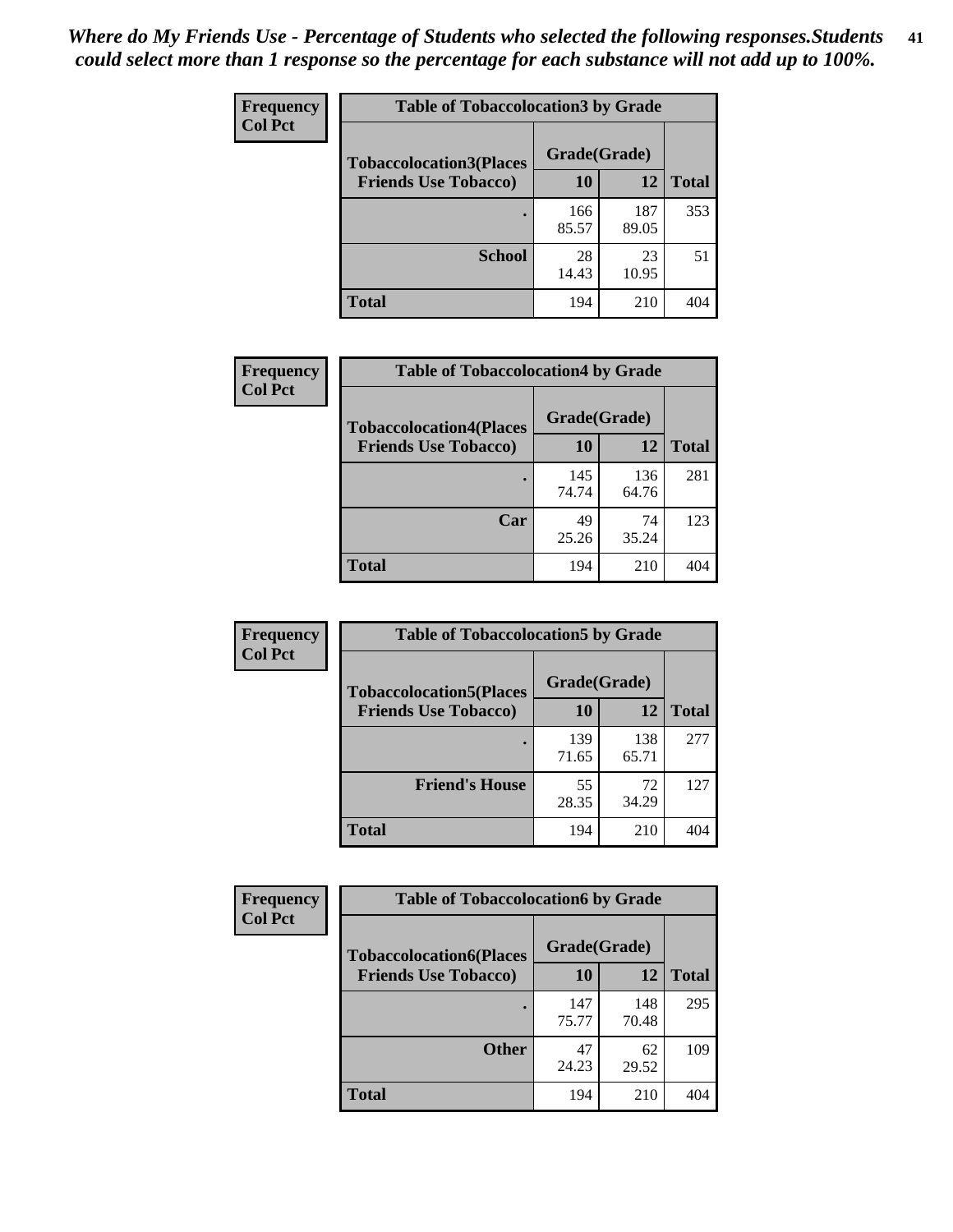| <b>Frequency</b> | <b>Table of Marijuanalocation1 by Grade</b> |              |              |              |
|------------------|---------------------------------------------|--------------|--------------|--------------|
| <b>Col Pct</b>   | <b>Marijuanalocation1(Places</b>            | Grade(Grade) |              |              |
|                  | <b>Friends Use Marijuana</b> )              | <b>10</b>    | 12           | <b>Total</b> |
|                  |                                             | 78<br>40.21  | 131<br>62.38 | 209          |
|                  | Do Not Use                                  | 116<br>59.79 | 79<br>37.62  | 195          |
|                  | <b>Total</b>                                | 194          | 210          | 404          |

| <b>Frequency</b> | <b>Table of Marijuanalocation2 by Grade</b>                        |                    |              |              |
|------------------|--------------------------------------------------------------------|--------------------|--------------|--------------|
| <b>Col Pct</b>   | <b>Marijuanalocation2(Places</b><br><b>Friends Use Marijuana</b> ) | Grade(Grade)<br>10 | 12           | <b>Total</b> |
|                  |                                                                    | 143<br>73.71       | 126<br>60.00 | 269          |
|                  | Home                                                               | 51<br>26.29        | 84<br>40.00  | 135          |
|                  | <b>Total</b>                                                       | 194                | 210          | 404          |

| Frequency      | <b>Table of Marijuanalocation3 by Grade</b> |              |              |              |
|----------------|---------------------------------------------|--------------|--------------|--------------|
| <b>Col Pct</b> | <b>Marijuanalocation3</b> (Places           | Grade(Grade) |              |              |
|                | <b>Friends Use Marijuana</b> )              | 10           | 12           | <b>Total</b> |
|                |                                             | 179<br>92.27 | 196<br>93.33 | 375          |
|                | <b>School</b>                               | 15<br>7.73   | 14<br>6.67   | 29           |
|                | <b>Total</b>                                | 194          | 210          | 404          |

| <b>Frequency</b> | <b>Table of Marijuanalocation4 by Grade</b> |              |              |              |  |
|------------------|---------------------------------------------|--------------|--------------|--------------|--|
| <b>Col Pct</b>   | <b>Marijuanalocation4(Places</b>            | Grade(Grade) |              |              |  |
|                  | <b>Friends Use Marijuana</b> )              | <b>10</b>    | 12           | <b>Total</b> |  |
|                  |                                             | 151<br>77.84 | 140<br>66.67 | 291          |  |
|                  | Car                                         | 43<br>22.16  | 70<br>33.33  | 113          |  |
|                  | <b>Total</b>                                | 194          | 210          | 404          |  |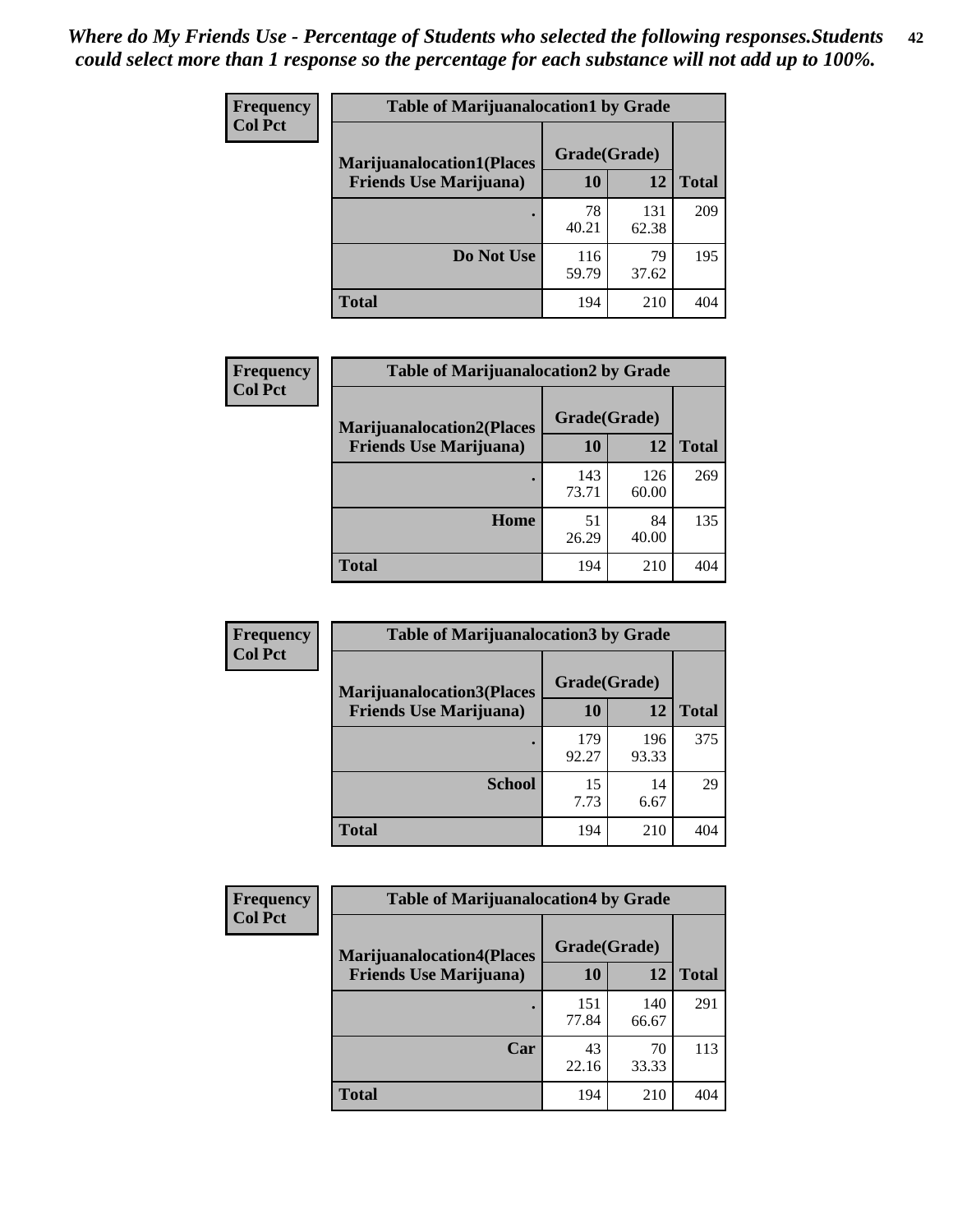| <b>Frequency</b> | <b>Table of Marijuanalocation5 by Grade</b> |              |              |              |
|------------------|---------------------------------------------|--------------|--------------|--------------|
| <b>Col Pct</b>   | <b>Marijuanalocation5(Places</b>            | Grade(Grade) |              |              |
|                  | <b>Friends Use Marijuana</b> )              | 10           | 12           | <b>Total</b> |
|                  |                                             | 140<br>72.16 | 124<br>59.05 | 264          |
|                  | <b>Friend's House</b>                       | 54<br>27.84  | 86<br>40.95  | 140          |
|                  | Total                                       | 194          | 210          | 404          |

| <b>Frequency</b> | <b>Table of Marijuanalocation6 by Grade</b>                        |                    |              |              |
|------------------|--------------------------------------------------------------------|--------------------|--------------|--------------|
| <b>Col Pct</b>   | <b>Marijuanalocation6(Places</b><br><b>Friends Use Marijuana</b> ) | Grade(Grade)<br>10 | 12           | <b>Total</b> |
|                  |                                                                    | 145<br>74.74       | 143<br>68.10 | 288          |
|                  | <b>Other</b>                                                       | 49<br>25.26        | 67<br>31.90  | 116          |
|                  | <b>Total</b>                                                       | 194                | 210          | 404          |

| <b>Frequency</b> | <b>Table of Otherdruglocation1 by Grade</b>                          |              |              |              |
|------------------|----------------------------------------------------------------------|--------------|--------------|--------------|
| <b>Col Pct</b>   | <b>Otherdruglocation1(Places</b><br><b>Friends Use Other Illegal</b> | Grade(Grade) |              |              |
|                  | Drugs)                                                               | 10           | 12           | <b>Total</b> |
|                  |                                                                      | 41<br>21.13  | 56<br>26.67  | 97           |
|                  | Do Not Use                                                           | 153<br>78.87 | 154<br>73.33 | 307          |
|                  | <b>Total</b>                                                         | 194          | 210          | 404          |

| Frequency      | <b>Table of Otherdruglocation2 by Grade</b>                          |              |              |              |
|----------------|----------------------------------------------------------------------|--------------|--------------|--------------|
| <b>Col Pct</b> | <b>Otherdruglocation2(Places</b><br><b>Friends Use Other Illegal</b> | Grade(Grade) |              |              |
|                | Drugs)                                                               | 10           | 12           | <b>Total</b> |
|                |                                                                      | 166<br>85.57 | 183<br>87.14 | 349          |
|                | Home                                                                 | 28<br>14.43  | 27<br>12.86  | 55           |
|                | Total                                                                | 194          | 210          | 404          |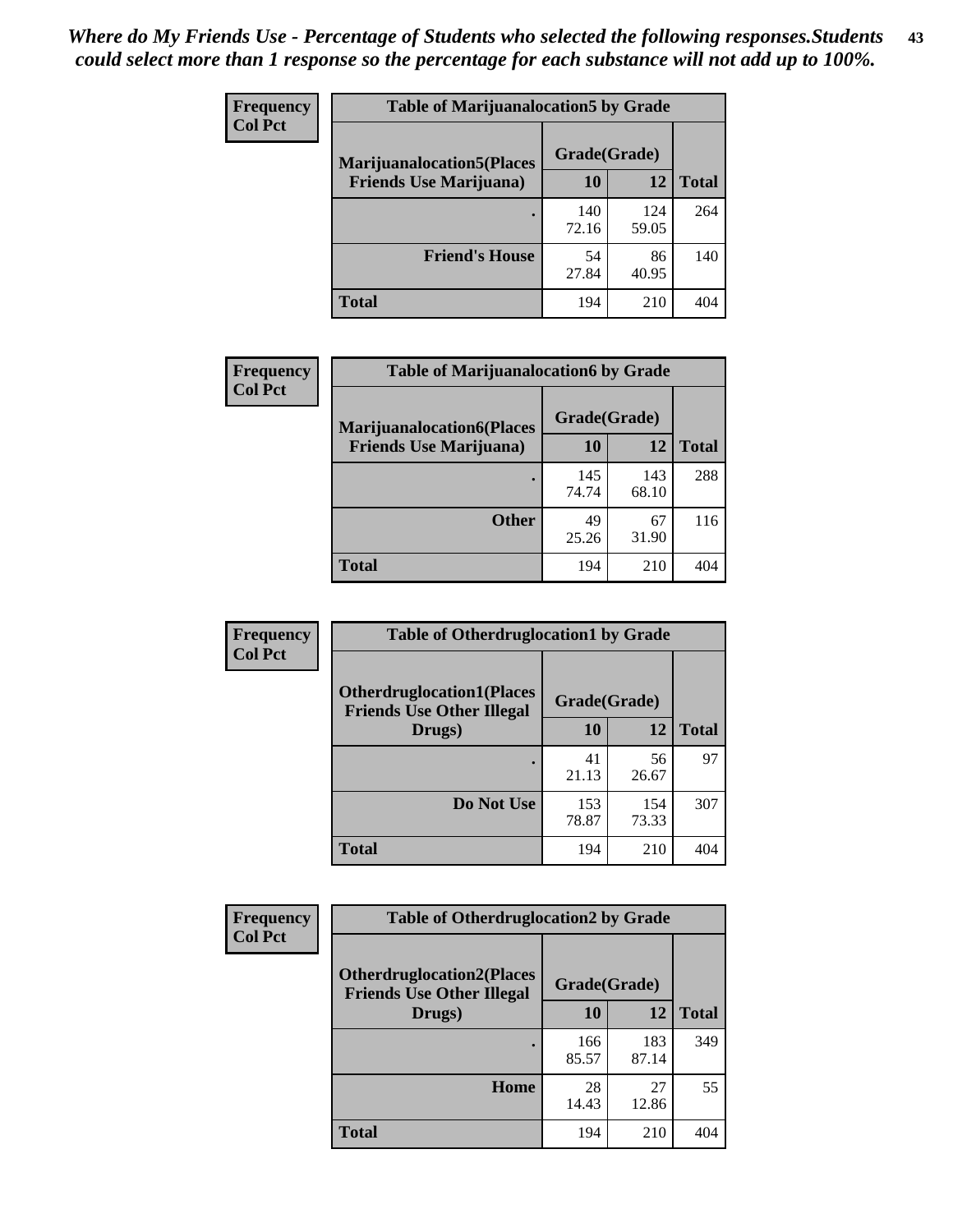| <b>Frequency</b> | <b>Table of Otherdruglocation3 by Grade</b>                          |              |              |              |
|------------------|----------------------------------------------------------------------|--------------|--------------|--------------|
| <b>Col Pct</b>   | <b>Otherdruglocation3(Places</b><br><b>Friends Use Other Illegal</b> | Grade(Grade) |              |              |
|                  | Drugs)                                                               | 10           | 12           | <b>Total</b> |
|                  |                                                                      | 182<br>93.81 | 202<br>96.19 | 384          |
|                  | <b>School</b>                                                        | 12<br>6.19   | 8<br>3.81    | 20           |
|                  | <b>Total</b>                                                         | 194          | 210          |              |

| Frequency      | <b>Table of Otherdruglocation4 by Grade</b>                          |              |              |              |  |
|----------------|----------------------------------------------------------------------|--------------|--------------|--------------|--|
| <b>Col Pct</b> | <b>Otherdruglocation4(Places</b><br><b>Friends Use Other Illegal</b> | Grade(Grade) |              |              |  |
|                | Drugs)                                                               | 10           | 12           | <b>Total</b> |  |
|                |                                                                      | 175<br>90.21 | 191<br>90.95 | 366          |  |
|                | Car                                                                  | 19<br>9.79   | 19<br>9.05   | 38           |  |
|                | <b>Total</b>                                                         | 194          | 210          |              |  |

| <b>Frequency</b> | <b>Table of Otherdruglocation5 by Grade</b>                          |              |              |              |
|------------------|----------------------------------------------------------------------|--------------|--------------|--------------|
| <b>Col Pct</b>   | <b>Otherdruglocation5(Places</b><br><b>Friends Use Other Illegal</b> | Grade(Grade) |              |              |
|                  | Drugs)                                                               | <b>10</b>    | 12           | <b>Total</b> |
|                  |                                                                      | 168<br>86.60 | 180<br>85.71 | 348          |
|                  | <b>Friend's House</b>                                                | 26<br>13.40  | 30<br>14.29  | 56           |
|                  | <b>Total</b>                                                         | 194          | 210          | 404          |

| <b>Frequency</b> | <b>Table of Otherdruglocation6 by Grade</b>                          |              |              |              |
|------------------|----------------------------------------------------------------------|--------------|--------------|--------------|
| <b>Col Pct</b>   | <b>Otherdruglocation6(Places</b><br><b>Friends Use Other Illegal</b> | Grade(Grade) |              |              |
|                  | Drugs)                                                               | 10           | 12           | <b>Total</b> |
|                  |                                                                      | 161<br>82.99 | 176<br>83.81 | 337          |
|                  | <b>Other</b>                                                         | 33<br>17.01  | 34<br>16.19  | 67           |
|                  | <b>Total</b>                                                         | 194          | 210          | 404          |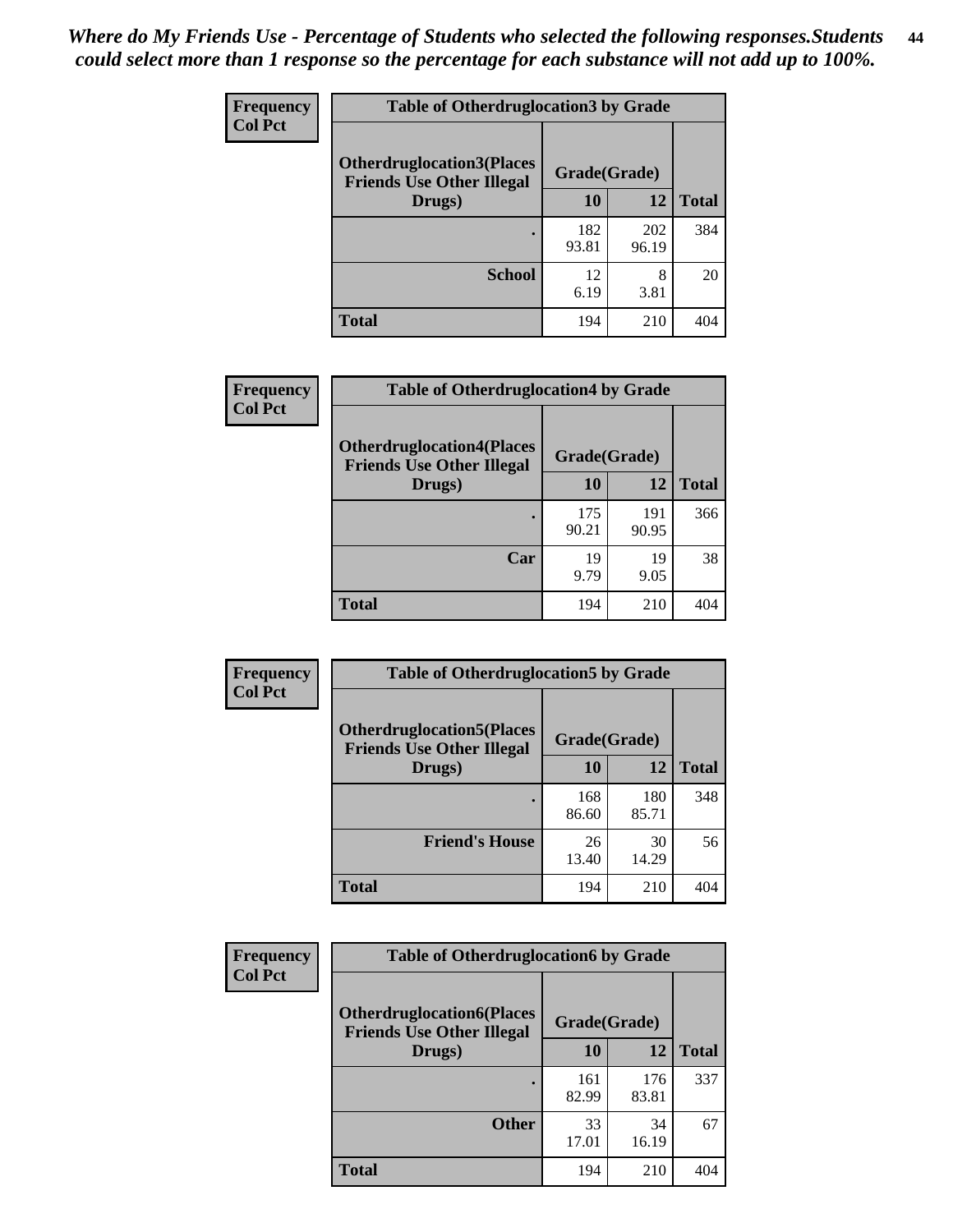| Frequency      | <b>Table of Alcoholtime1 by Grade</b> |                    |              |              |
|----------------|---------------------------------------|--------------------|--------------|--------------|
| <b>Col Pct</b> | <b>Alcoholtime1(Times</b>             | Grade(Grade)       |              |              |
|                | <b>Friends Use</b><br>Alcohol)        |                    | 12           | <b>Total</b> |
|                |                                       | 10<br>110<br>56.70 | 170<br>80.95 | 280          |
|                | Do Not Use                            | 84                 | 40           | 124          |
|                |                                       | 43.30              | 19.05        |              |
|                | <b>Total</b>                          | 194                | 210          | 404          |

| Frequency      | <b>Table of Alcoholtime2 by Grade</b><br><b>Alcoholtime2(Times</b><br>Grade(Grade)<br><b>Friends Use</b> |              |              |              |
|----------------|----------------------------------------------------------------------------------------------------------|--------------|--------------|--------------|
| <b>Col Pct</b> |                                                                                                          |              |              |              |
|                | Alcohol)                                                                                                 | 10           | 12           | <b>Total</b> |
|                |                                                                                                          | 175<br>90.21 | 197<br>93.81 | 372          |
|                | <b>On Way to School</b>                                                                                  | 19<br>9.79   | 13<br>6.19   | 32           |
|                | <b>Total</b>                                                                                             | 194          | 210          | 404          |

| Frequency      | <b>Table of Alcoholtime3 by Grade</b>                           |              |              |              |
|----------------|-----------------------------------------------------------------|--------------|--------------|--------------|
| <b>Col Pct</b> | <b>Alcoholtime3(Times</b><br>Grade(Grade)<br><b>Friends Use</b> |              |              |              |
|                | Alcohol)                                                        | 10           | 12           | <b>Total</b> |
|                |                                                                 | 188<br>96.91 | 203<br>96.67 | 391          |
|                | <b>During School</b>                                            | 6<br>3.09    | 3.33         | 13           |
|                | <b>Total</b>                                                    | 194          | 210          | 404          |

| <b>Frequency</b> | <b>Table of Alcoholtime4 by Grade</b> |              |              |              |  |
|------------------|---------------------------------------|--------------|--------------|--------------|--|
| <b>Col Pct</b>   | <b>Alcoholtime4(Times</b>             | Grade(Grade) |              |              |  |
|                  | <b>Friends Use Alcohol)</b>           | 10           | 12           | <b>Total</b> |  |
|                  | $\bullet$                             | 174<br>89.69 | 194<br>92.38 | 368          |  |
|                  | <b>On Way Home From School</b>        | 20<br>10.31  | 16<br>7.62   | 36           |  |
|                  | <b>Total</b>                          | 194          | 210          | 404          |  |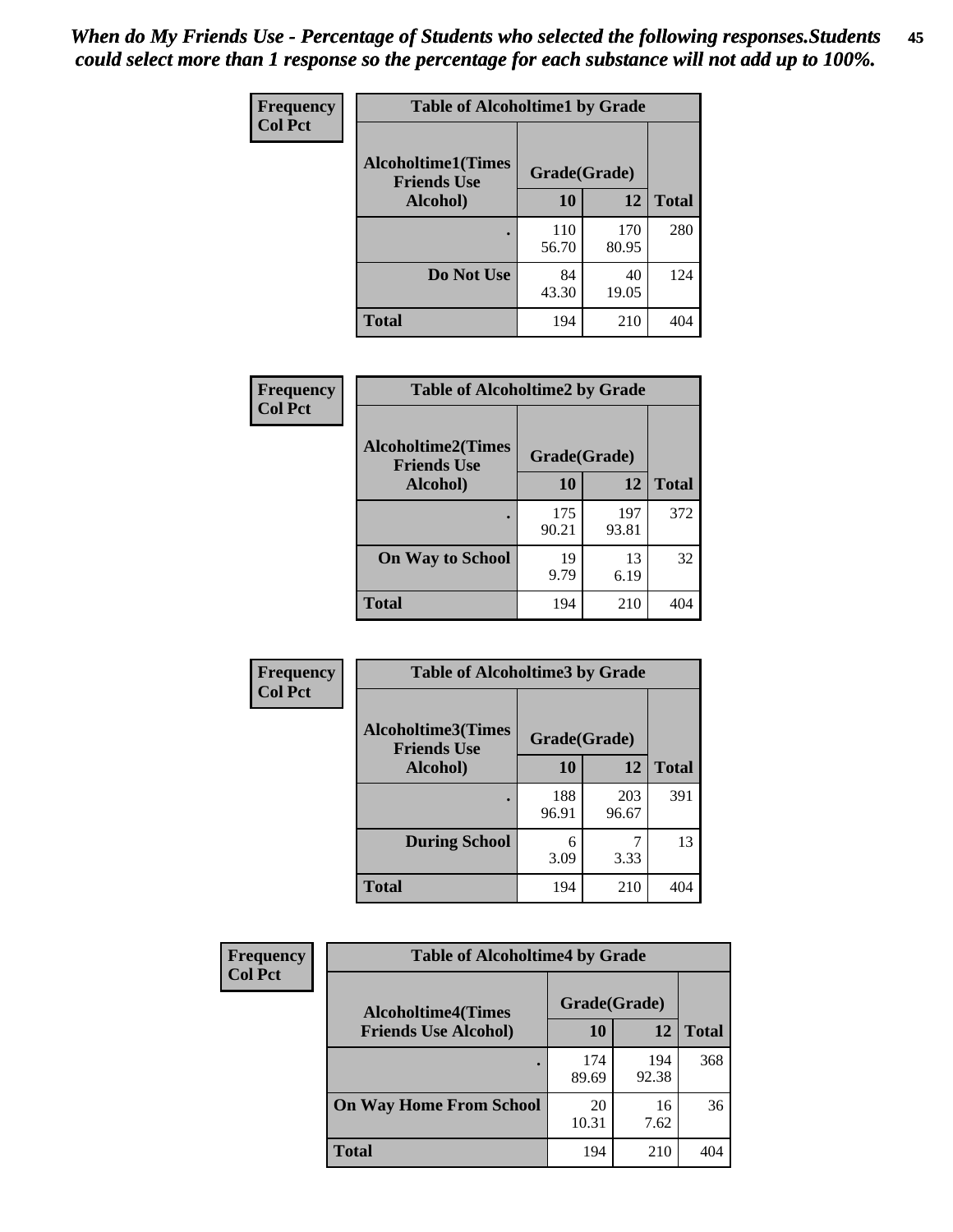*When do My Friends Use - Percentage of Students who selected the following responses.Students could select more than 1 response so the percentage for each substance will not add up to 100%.* **46**

| Frequency      | <b>Table of Alcoholtime5 by Grade</b>            |              |              |              |
|----------------|--------------------------------------------------|--------------|--------------|--------------|
| <b>Col Pct</b> | <b>Alcoholtime5</b> (Times<br><b>Friends Use</b> | Grade(Grade) |              |              |
|                | Alcohol)                                         | 10           | 12           | <b>Total</b> |
|                |                                                  | 154<br>79.38 | 154<br>73.33 | 308          |
|                | Weeknights                                       | 40<br>20.62  | 56<br>26.67  | 96           |
|                | <b>Total</b>                                     | 194          | 210          | 404          |

| Frequency      | <b>Table of Alcoholtime6 by Grade</b>           |              |              |              |
|----------------|-------------------------------------------------|--------------|--------------|--------------|
| <b>Col Pct</b> | <b>Alcoholtime6(Times</b><br><b>Friends Use</b> | Grade(Grade) |              |              |
|                | <b>Alcohol</b> )                                | 10           | 12           | <b>Total</b> |
|                |                                                 | 85<br>43.81  | 47<br>22.38  | 132          |
|                | Weekends                                        | 109<br>56.19 | 163<br>77.62 | 272          |
|                | <b>Total</b>                                    | 194          | 210          | 404          |

| Frequency      | <b>Table of Tobaccotime1 by Grade</b>                           |              |              |              |
|----------------|-----------------------------------------------------------------|--------------|--------------|--------------|
| <b>Col Pct</b> | <b>Tobaccotime1(Times</b><br>Grade(Grade)<br><b>Friends Use</b> |              |              |              |
|                | <b>Tobacco</b> )                                                | 10           | 12           | <b>Total</b> |
|                |                                                                 | 75<br>38.66  | 116<br>55.24 | 191          |
|                | Do Not Use                                                      | 119<br>61.34 | 94<br>44.76  | 213          |
|                | <b>Total</b>                                                    | 194          | 210          | 404          |

| <b>Frequency</b> | <b>Table of Tobaccotime2 by Grade</b>           |              |              |              |  |
|------------------|-------------------------------------------------|--------------|--------------|--------------|--|
| <b>Col Pct</b>   | <b>Tobaccotime2(Times</b><br><b>Friends Use</b> | Grade(Grade) |              |              |  |
|                  | <b>Tobacco</b> )                                | 10           | 12           | <b>Total</b> |  |
|                  |                                                 | 152<br>78.35 | 160<br>76.19 | 312          |  |
|                  | <b>On Way to School</b>                         | 42<br>21.65  | 50<br>23.81  | 92           |  |
|                  | <b>Total</b>                                    | 194          | 210          | 404          |  |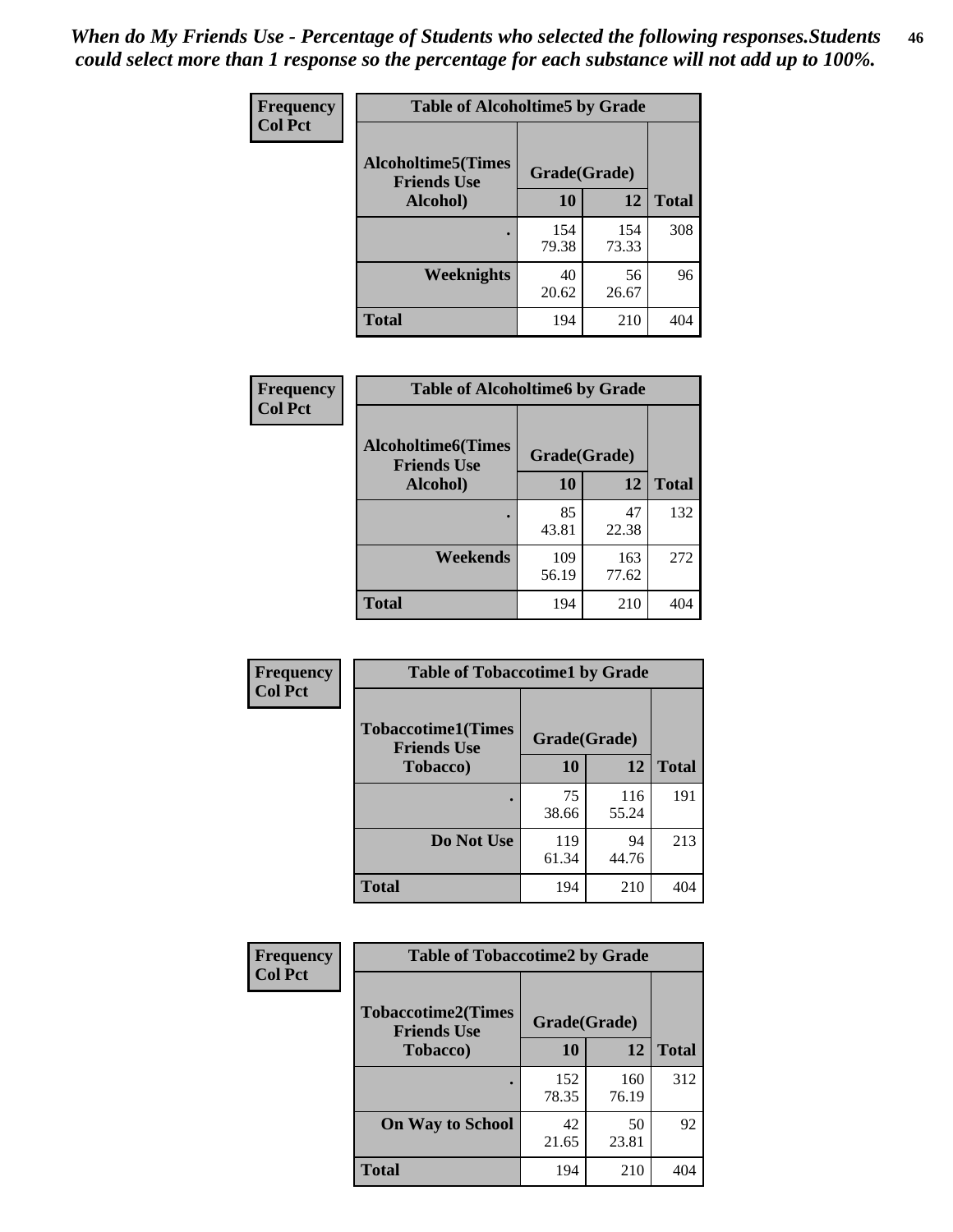*When do My Friends Use - Percentage of Students who selected the following responses.Students could select more than 1 response so the percentage for each substance will not add up to 100%.* **47**

| <b>Frequency</b> | <b>Table of Tobaccotime3 by Grade</b>           |              |              |              |  |
|------------------|-------------------------------------------------|--------------|--------------|--------------|--|
| <b>Col Pct</b>   | <b>Tobaccotime3(Times</b><br><b>Friends Use</b> | Grade(Grade) |              |              |  |
|                  | <b>Tobacco</b> )                                | 10           | 12           | <b>Total</b> |  |
|                  |                                                 | 179<br>92.27 | 193<br>91.90 | 372          |  |
|                  | <b>During School</b>                            | 15<br>7.73   | 17<br>8.10   | 32           |  |
|                  | <b>Total</b>                                    | 194          | 210          | 404          |  |

| <b>Frequency</b> | <b>Table of Tobaccotime4 by Grade</b> |              |              |              |
|------------------|---------------------------------------|--------------|--------------|--------------|
| <b>Col Pct</b>   | <b>Tobaccotime4(Times</b>             | Grade(Grade) |              |              |
|                  | <b>Friends Use Tobacco)</b>           | 10           | 12           | <b>Total</b> |
|                  |                                       | 174<br>89.69 | 194<br>92.38 | 368          |
|                  | <b>On Way Home From School</b>        | 20<br>10.31  | 16<br>7.62   | 36           |
|                  | <b>Total</b>                          | 194          | 210          | 404          |

| <b>Frequency</b> | <b>Table of Tobaccotime5 by Grade</b>           |              |              |              |
|------------------|-------------------------------------------------|--------------|--------------|--------------|
| <b>Col Pct</b>   | <b>Tobaccotime5(Times</b><br><b>Friends Use</b> | Grade(Grade) |              |              |
|                  | <b>Tobacco</b> )                                | 10           | 12           | <b>Total</b> |
|                  |                                                 | 139<br>71.65 | 128<br>60.95 | 267          |
|                  | Weeknights                                      | 55<br>28.35  | 82<br>39.05  | 137          |
|                  | <b>Total</b>                                    | 194          | 210          | 404          |

| Frequency      | <b>Table of Tobaccotime6 by Grade</b>                           |              |              |              |
|----------------|-----------------------------------------------------------------|--------------|--------------|--------------|
| <b>Col Pct</b> | <b>Tobaccotime6(Times</b><br>Grade(Grade)<br><b>Friends Use</b> |              |              |              |
|                | <b>Tobacco</b> )                                                | 10           | 12           | <b>Total</b> |
|                |                                                                 | 133<br>68.56 | 114<br>54.29 | 247          |
|                | Weekends                                                        | 61<br>31.44  | 96<br>45.71  | 157          |
|                | <b>Total</b>                                                    | 194          | 210          | 404          |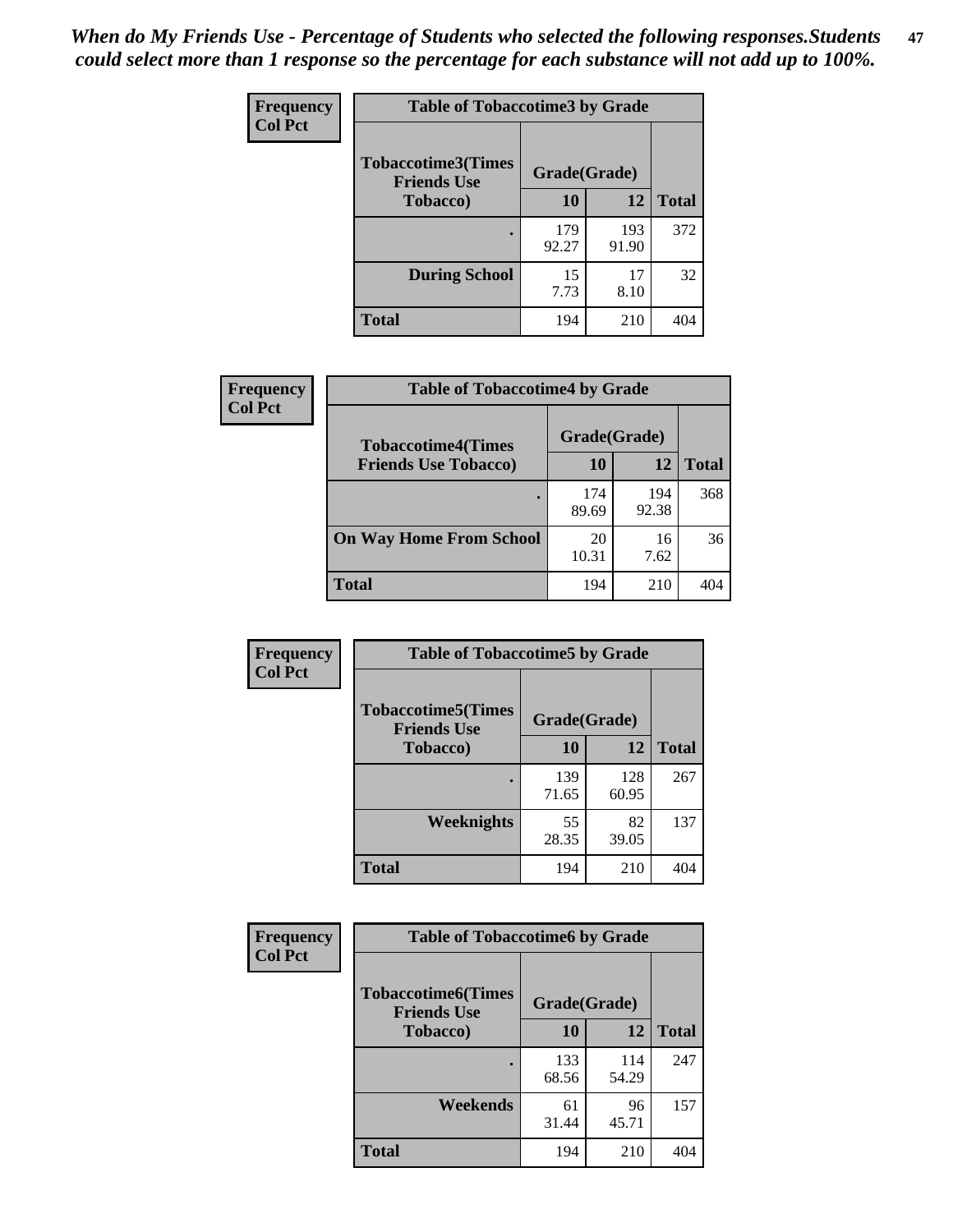| Frequency      | <b>Table of Marijuanatime1 by Grade</b>           |              |              |              |
|----------------|---------------------------------------------------|--------------|--------------|--------------|
| <b>Col Pct</b> | <b>Marijuanatime1(Times</b><br><b>Friends Use</b> | Grade(Grade) |              |              |
|                | Marijuana)                                        | 10           | 12           | <b>Total</b> |
|                |                                                   | 82<br>42.27  | 127<br>60.48 | 209          |
|                | Do Not Use                                        | 112<br>57.73 | 83<br>39.52  | 195          |
|                | <b>Total</b>                                      | 194          | 210          | 404          |

| <b>Frequency</b> | <b>Table of Marijuanatime2 by Grade</b>           |              |              |              |
|------------------|---------------------------------------------------|--------------|--------------|--------------|
| <b>Col Pct</b>   | <b>Marijuanatime2(Times</b><br><b>Friends Use</b> | Grade(Grade) |              |              |
|                  | Marijuana)                                        | 10           | 12           | <b>Total</b> |
|                  |                                                   | 165<br>85.05 | 174<br>82.86 | 339          |
|                  | <b>On Way to School</b>                           | 29<br>14.95  | 36<br>17.14  | 65           |
|                  | <b>Total</b>                                      | 194          | 210          | 404          |

| Frequency      | <b>Table of Marijuanatime3 by Grade</b>    |              |              |              |
|----------------|--------------------------------------------|--------------|--------------|--------------|
| <b>Col Pct</b> | Marijuanatime3(Times<br><b>Friends Use</b> | Grade(Grade) |              |              |
|                | Marijuana)                                 | 10           | 12           | <b>Total</b> |
|                |                                            | 184<br>94.85 | 198<br>94.29 | 382          |
|                | <b>During School</b>                       | 10<br>5.15   | 12<br>5.71   | 22           |
|                | Total                                      | 194          | 210          | 404          |

| <b>Frequency</b> | <b>Table of Marijuanatime4 by Grade</b> |              |              |              |
|------------------|-----------------------------------------|--------------|--------------|--------------|
| <b>Col Pct</b>   | <b>Marijuanatime4</b> (Times            | Grade(Grade) |              |              |
|                  | <b>Friends Use Marijuana</b> )          | 10           | 12           | <b>Total</b> |
|                  |                                         | 161<br>82.99 | 160<br>76.19 | 321          |
|                  | <b>On Way Home From School</b>          | 33<br>17.01  | 50<br>23.81  | 83           |
|                  | <b>Total</b>                            | 194          | 210          | 404          |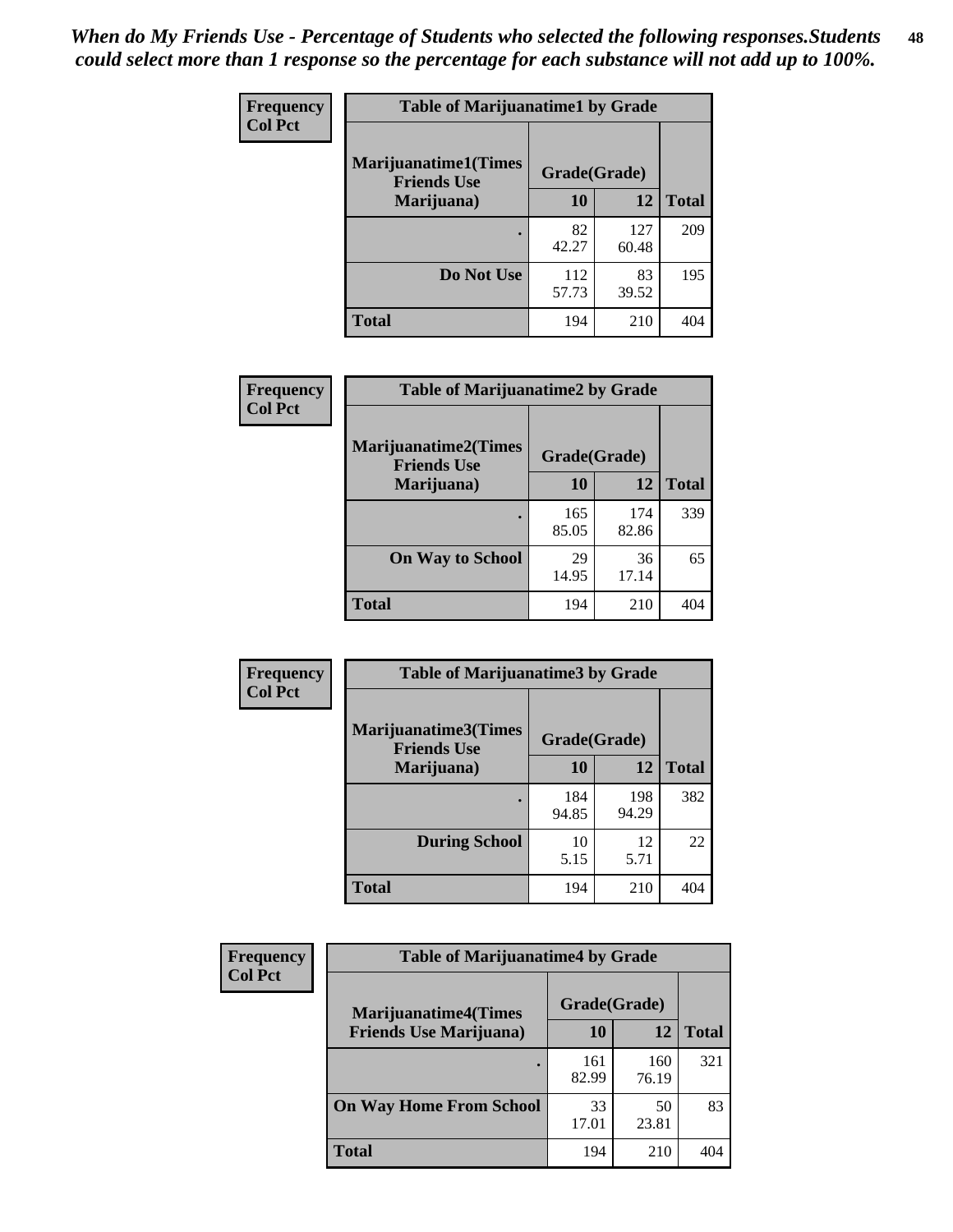| Frequency      | <b>Table of Marijuanatime5 by Grade</b>            |              |              |              |
|----------------|----------------------------------------------------|--------------|--------------|--------------|
| <b>Col Pct</b> | <b>Marijuanatime5</b> (Times<br><b>Friends Use</b> | Grade(Grade) |              |              |
|                | Marijuana)                                         | 10           | 12           | <b>Total</b> |
|                |                                                    | 142<br>73.20 | 121<br>57.62 | 263          |
|                | Weeknights                                         | 52<br>26.80  | 89<br>42.38  | 141          |
|                | <b>Total</b>                                       | 194          | 210          | 404          |

| Frequency      | <b>Table of Marijuanatime6 by Grade</b>    |              |              |              |
|----------------|--------------------------------------------|--------------|--------------|--------------|
| <b>Col Pct</b> | Marijuanatime6(Times<br><b>Friends Use</b> | Grade(Grade) |              |              |
|                | Marijuana)                                 | 10           | 12           | <b>Total</b> |
|                |                                            | 116<br>59.79 | 94<br>44.76  | 210          |
|                | Weekends                                   | 78<br>40.21  | 116<br>55.24 | 194          |
|                | <b>Total</b>                               | 194          | 210          | 404          |

| Frequency      | <b>Table of Otherdrugtime1 by Grade</b>                 |              |              |              |
|----------------|---------------------------------------------------------|--------------|--------------|--------------|
| <b>Col Pct</b> | <b>Otherdrugtime1(Times</b><br><b>Friends Use Other</b> | Grade(Grade) |              |              |
|                | <b>Illegal Drugs</b> )                                  | 10           | 12           | <b>Total</b> |
|                |                                                         | 38<br>19.59  | 51<br>24.29  | 89           |
|                | Do Not Use                                              | 156<br>80.41 | 159<br>75.71 | 315          |
|                | Total                                                   | 194          | 210          | 404          |

| Frequency      | <b>Table of Otherdrugtime2 by Grade</b>                 |              |              |              |  |  |
|----------------|---------------------------------------------------------|--------------|--------------|--------------|--|--|
| <b>Col Pct</b> | <b>Otherdrugtime2(Times</b><br><b>Friends Use Other</b> | Grade(Grade) |              |              |  |  |
|                | <b>Illegal Drugs</b> )                                  | 10           | 12           | <b>Total</b> |  |  |
|                |                                                         | 183<br>94.33 | 200<br>95.24 | 383          |  |  |
|                | <b>On Way to School</b>                                 | 11<br>5.67   | 10<br>4.76   | 21           |  |  |
|                | Total                                                   | 194          | 210          | 404          |  |  |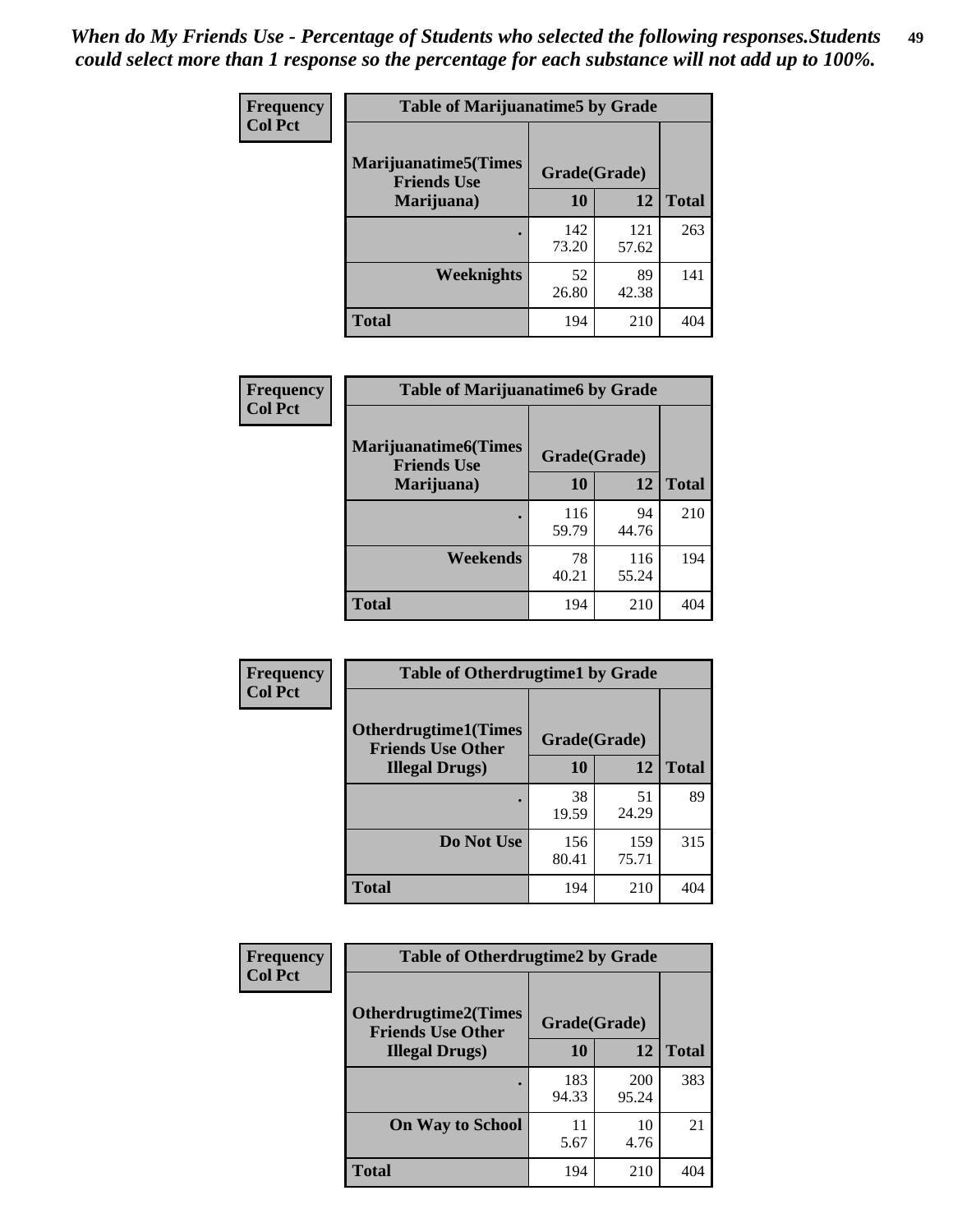| <b>Frequency</b> | <b>Table of Otherdrugtime3 by Grade</b>                 |              |              |              |  |  |
|------------------|---------------------------------------------------------|--------------|--------------|--------------|--|--|
| <b>Col Pct</b>   | <b>Otherdrugtime3(Times</b><br><b>Friends Use Other</b> | Grade(Grade) |              |              |  |  |
|                  | <b>Illegal Drugs</b> )                                  | 10           | 12           | <b>Total</b> |  |  |
|                  |                                                         | 185<br>95.36 | 203<br>96.67 | 388          |  |  |
|                  | <b>During School</b>                                    | 9<br>4.64    | ℸ<br>3.33    | 16           |  |  |
|                  | Total                                                   | 194          | 210          | 404          |  |  |

| Frequency<br><b>Col Pct</b> | <b>Table of Otherdrugtime4 by Grade</b>                         |              |              |              |  |  |
|-----------------------------|-----------------------------------------------------------------|--------------|--------------|--------------|--|--|
|                             | <b>Otherdrugtime4(Times</b><br><b>Friends Use Other Illegal</b> | Grade(Grade) |              |              |  |  |
|                             | Drugs)                                                          | 10           | 12           | <b>Total</b> |  |  |
|                             | ٠                                                               | 181<br>93.30 | 198<br>94.29 | 379          |  |  |
|                             | <b>On Way Home From School</b>                                  | 13<br>6.70   | 12<br>5.71   | 25           |  |  |
|                             | Total                                                           | 194          | 210          |              |  |  |

| <b>Frequency</b> | <b>Table of Otherdrugtime5 by Grade</b>                  |              |              |              |  |  |  |
|------------------|----------------------------------------------------------|--------------|--------------|--------------|--|--|--|
| <b>Col Pct</b>   | <b>Otherdrugtime5</b> (Times<br><b>Friends Use Other</b> | Grade(Grade) |              |              |  |  |  |
|                  | <b>Illegal Drugs</b> )                                   | 10           | 12           | <b>Total</b> |  |  |  |
|                  |                                                          | 170<br>87.63 | 180<br>85.71 | 350          |  |  |  |
|                  | Weeknights                                               | 24<br>12.37  | 30<br>14.29  | 54           |  |  |  |
|                  | Total                                                    | 194          | 210          | 404          |  |  |  |

| <b>Frequency</b> | <b>Table of Otherdrugtime6 by Grade</b>                 |              |              |              |  |  |
|------------------|---------------------------------------------------------|--------------|--------------|--------------|--|--|
| <b>Col Pct</b>   | <b>Otherdrugtime6(Times</b><br><b>Friends Use Other</b> | Grade(Grade) |              |              |  |  |
|                  | <b>Illegal Drugs)</b>                                   | 10           | 12           | <b>Total</b> |  |  |
|                  |                                                         | 157<br>80.93 | 163<br>77.62 | 320          |  |  |
|                  | Weekends                                                | 37<br>19.07  | 47<br>22.38  | 84           |  |  |
|                  | <b>Total</b>                                            | 194          | 210          | 404          |  |  |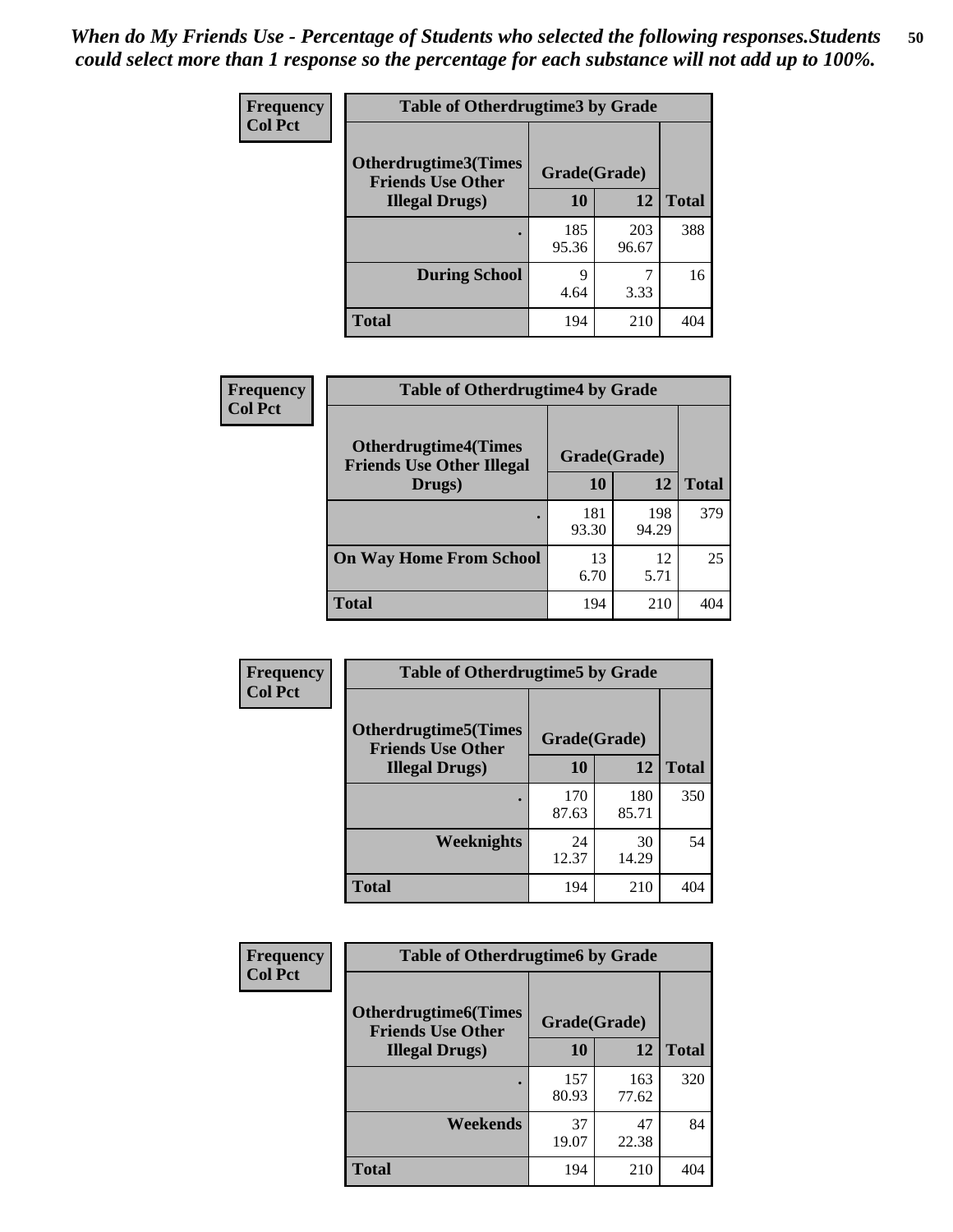| Frequency      | <b>Table of Educationalcohol by Grade</b>                                                                  |              |              |              |  |  |
|----------------|------------------------------------------------------------------------------------------------------------|--------------|--------------|--------------|--|--|
| <b>Col Pct</b> | Educationalcohol(I<br>have been taught<br>about alcohol,<br>tobacco,<br>and other drugs<br>within the last | Grade(Grade) |              |              |  |  |
|                | year at school)                                                                                            | 10           | 12           | <b>Total</b> |  |  |
|                | Yes                                                                                                        | 173<br>89.18 | 117<br>55.71 | 290          |  |  |
|                | N <sub>0</sub>                                                                                             | 21<br>10.82  | 93<br>44.29  | 114          |  |  |
|                | <b>Total</b>                                                                                               | 194          | 210          | 404          |  |  |

| Frequency      | <b>Table of Eversmoked by Grade</b> |              |              |              |  |  |  |
|----------------|-------------------------------------|--------------|--------------|--------------|--|--|--|
| <b>Col Pct</b> | Eversmoked(I<br>have smoked         | Grade(Grade) |              |              |  |  |  |
|                | a cigarette)                        | 10           | 12           | <b>Total</b> |  |  |  |
|                | Yes                                 | 65<br>33.51  | 89<br>42.38  | 154          |  |  |  |
|                | N <sub>0</sub>                      | 129<br>66.49 | 121<br>57.62 | 250          |  |  |  |
|                | <b>Total</b>                        | 194          | 210          | 404          |  |  |  |

| Frequency<br><b>Col Pct</b> | <b>Table of Drovedrinking by Grade</b>                                                                              |                    |              |              |
|-----------------------------|---------------------------------------------------------------------------------------------------------------------|--------------------|--------------|--------------|
|                             | Drovedrinking(In<br>the past 30 days I<br>have driven a car<br>or other vehicle<br>while I was<br>drinking alcohol) | Grade(Grade)<br>10 | 12           | <b>Total</b> |
|                             | <b>Yes</b>                                                                                                          | 9<br>4.64          | 17<br>8.10   | 26           |
|                             | N <sub>0</sub>                                                                                                      | 185<br>95.36       | 193<br>91.90 | 378          |
|                             | <b>Total</b>                                                                                                        | 194                | 210          | 404          |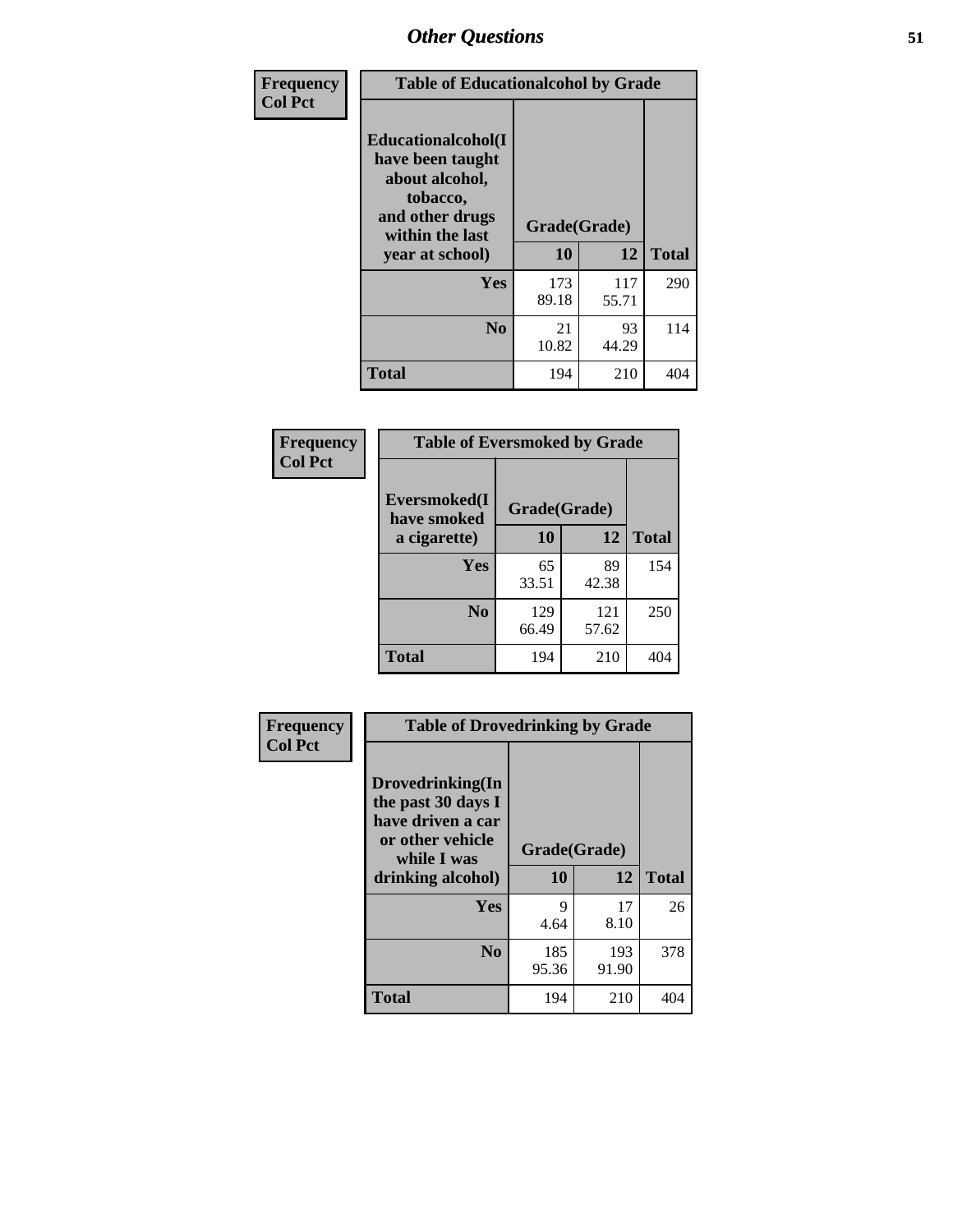| Frequency<br><b>Col Pct</b> | <b>Table of Rodedrinking by Grade</b>                                                                                                              |              |              |              |  |  |
|-----------------------------|----------------------------------------------------------------------------------------------------------------------------------------------------|--------------|--------------|--------------|--|--|
|                             | Rodedrinking(In<br>the past 30 days<br>I have ridden in<br>a car with a<br>driver who had<br>Grade(Grade)<br>been drinking<br>10<br>12<br>alcohol) |              |              |              |  |  |
|                             |                                                                                                                                                    |              |              | <b>Total</b> |  |  |
|                             | Yes                                                                                                                                                | 37<br>19.07  | 43<br>20.48  | 80           |  |  |
|                             | N <sub>0</sub>                                                                                                                                     | 157<br>80.93 | 167<br>79.52 | 324          |  |  |
|                             | <b>Total</b>                                                                                                                                       | 194          | 210          | 404          |  |  |

#### **Frequency Col Pct**

| <b>Table of Drugsschool by Grade</b>                                                                                      |              |              |              |  |  |  |  |
|---------------------------------------------------------------------------------------------------------------------------|--------------|--------------|--------------|--|--|--|--|
| <b>Drugsschool</b> (During<br>the past 12 months,<br>I have been offered,<br>sold,<br>or given illegal<br>drugs on school | Grade(Grade) |              |              |  |  |  |  |
| property)                                                                                                                 | 10           | 12           | <b>Total</b> |  |  |  |  |
| Yes                                                                                                                       | 36<br>18.56  | 33<br>15.71  | 69           |  |  |  |  |
| $\bf No$                                                                                                                  | 158<br>81.44 | 177<br>84.29 | 335          |  |  |  |  |
| <b>Total</b>                                                                                                              | 194          | 210          |              |  |  |  |  |

| Frequency      | <b>Table of Helpbullied by Grade</b>           |              |             |              |  |  |  |
|----------------|------------------------------------------------|--------------|-------------|--------------|--|--|--|
| <b>Col Pct</b> | Helpbullied(I<br>would help<br>someone who was | Grade(Grade) |             |              |  |  |  |
|                | being bullied)                                 | <b>10</b>    | 12          | <b>Total</b> |  |  |  |
|                | <b>Strongly Agree</b>                          | 83<br>42.78  | 89<br>42.38 | 172          |  |  |  |
|                | <b>Somewhat Agree</b>                          | 85<br>43.81  | 80<br>38.10 | 165          |  |  |  |
|                | <b>Somewhat Disagree</b>                       | 14<br>7.22   | 26<br>12.38 | 40           |  |  |  |
|                | <b>Strongly Disagree</b>                       | 12<br>6.19   | 15<br>7.14  | 27           |  |  |  |
|                | <b>Total</b>                                   | 194          | 210         | 404          |  |  |  |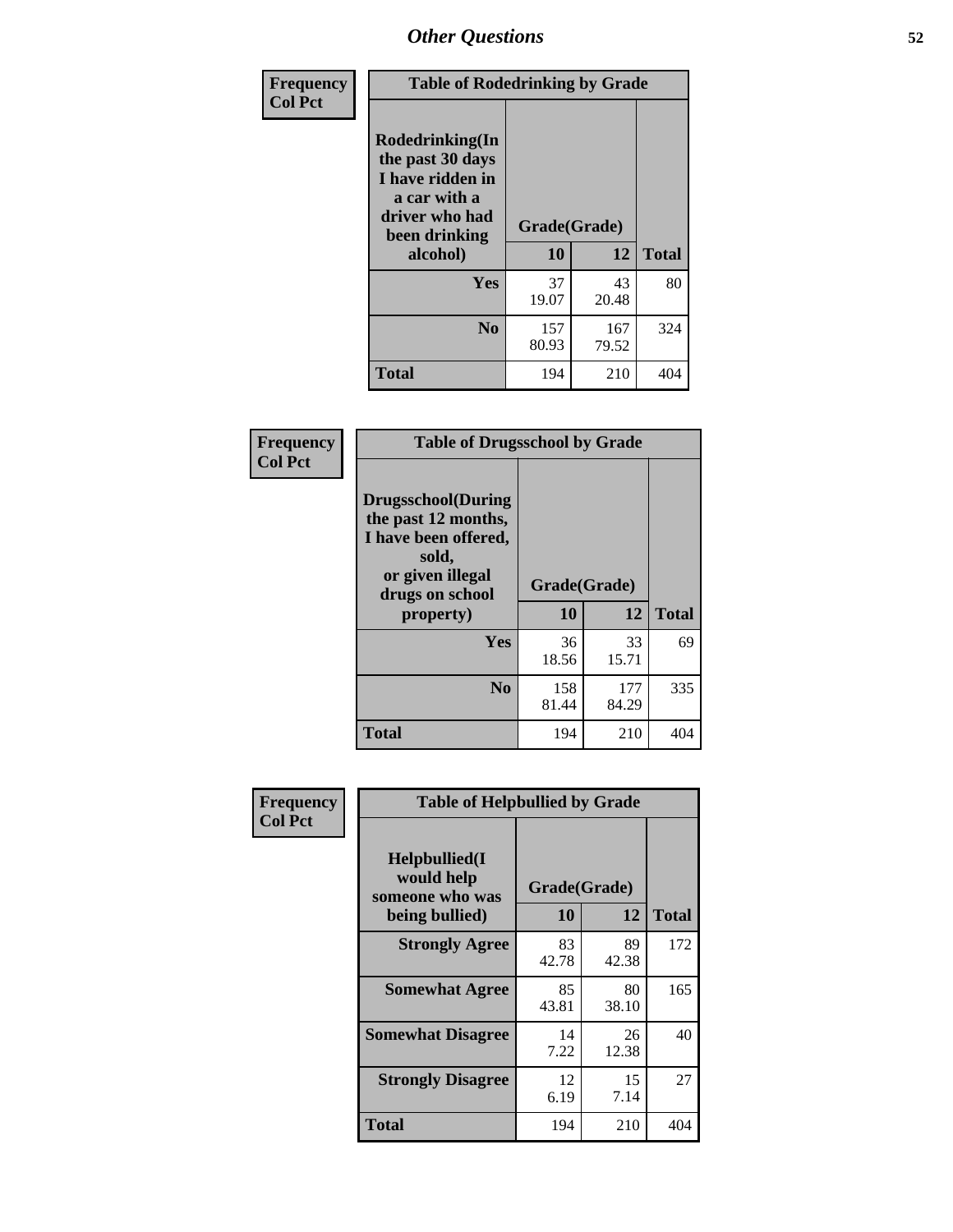| <b>Frequency</b> | <b>Table of Grade by Bingedrinking</b> |                                                                                                         |                     |                              |                     |                                  |                                     |                   |              |
|------------------|----------------------------------------|---------------------------------------------------------------------------------------------------------|---------------------|------------------------------|---------------------|----------------------------------|-------------------------------------|-------------------|--------------|
| <b>Row Pct</b>   |                                        | Bingedrinking(I have drunk five or more<br>drinks of alcohol at one sitting during the<br>last 30 days) |                     |                              |                     |                                  |                                     |                   |              |
|                  | Grade(Grade)                           | $\mathbf{0}$<br><b>Days</b>                                                                             | $1$ or<br>2<br>days | 3 <sub>to</sub><br>5<br>days | $6$ to<br>9<br>days | 10<br>$\mathbf{t}$<br>19<br>days | <b>20</b><br>to<br>29<br>days       | All<br>30<br>days | <b>Total</b> |
|                  | <b>10</b>                              | 169<br>87.11                                                                                            | 8<br>4.12           | 3<br>1.55                    | 3<br>1.55           | 8<br>4.12                        | $\mathcal{D}_{\mathcal{L}}$<br>1.03 | 0.52              | 194          |
|                  | 12                                     | 176<br>83.81                                                                                            | 7<br>3.33           | 5<br>2.38                    | 8<br>3.81           | 8<br>3.81                        | 5<br>2.38                           | 0.48              | 210          |
|                  | Total                                  | 345                                                                                                     | 15                  | 8                            | 11                  | 16                               | 7                                   | $\overline{2}$    | 404          |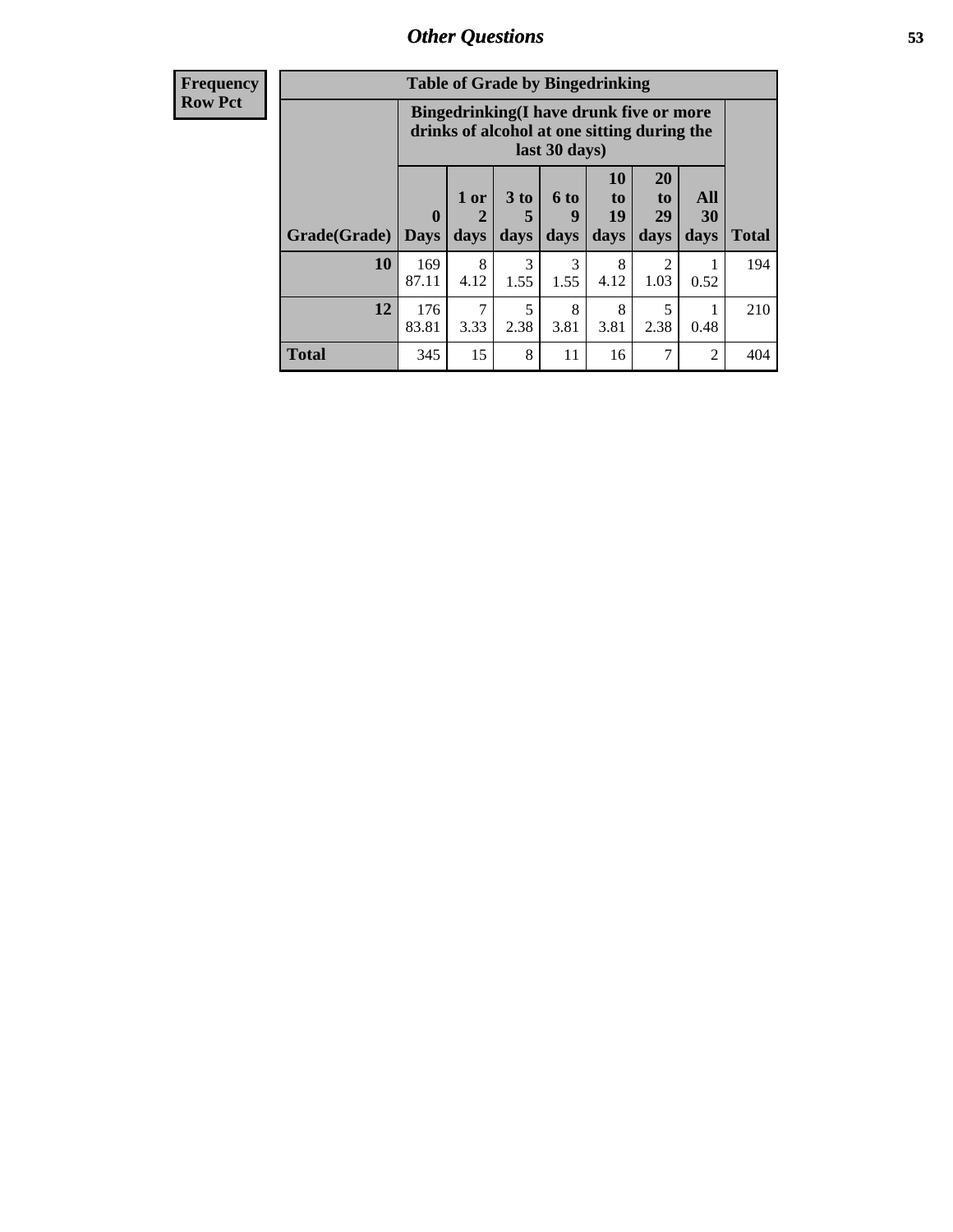### *Nutrition* **54**

| <b>Frequency</b><br>Row Pct |  |
|-----------------------------|--|
|                             |  |

| <b>Table of Grade by Dairy</b> |                          |                                                                 |                                    |                                    |              |  |
|--------------------------------|--------------------------|-----------------------------------------------------------------|------------------------------------|------------------------------------|--------------|--|
|                                |                          | Dairy (I eat at least 3 servings of dairy<br>products each day) |                                    |                                    |              |  |
| Grade(Grade)                   | <b>Strongly</b><br>Agree | Somewhat<br>Agree                                               | <b>Somewhat</b><br><b>Disagree</b> | <b>Strongly</b><br><b>Disagree</b> | <b>Total</b> |  |
| 10                             | 68<br>35.05              | 85<br>43.81                                                     | 21<br>10.82                        | 20<br>10.31                        | 194          |  |
| 12                             | 63<br>30.00              | 81<br>38.57                                                     | 46<br>21.90                        | 20<br>9.52                         | 210          |  |
| <b>Total</b>                   | 131                      | 166                                                             | 67                                 | 40                                 | 404          |  |

| <b>Frequency</b> |  |
|------------------|--|
| <b>Row Pct</b>   |  |

| <b>Table of Grade by Fruitveg</b> |                          |                                                                          |                                      |                                    |              |
|-----------------------------------|--------------------------|--------------------------------------------------------------------------|--------------------------------------|------------------------------------|--------------|
|                                   |                          | Fruitveg(I eat at least 5 servings of fruits<br>and vegetables each day) |                                      |                                    |              |
| Grade(Grade)                      | <b>Strongly</b><br>Agree | Agree                                                                    | <b>Somewhat</b> Somewhat<br>Disagree | <b>Strongly</b><br><b>Disagree</b> | <b>Total</b> |
| 10                                | 26<br>13.40              | 89<br>45.88                                                              | 42<br>21.65                          | 37<br>19.07                        | 194          |
| 12                                | 27<br>12.86              | 80<br>38.10                                                              | 54<br>25.71                          | 49<br>23.33                        | 210          |
| <b>Total</b>                      | 53                       | 169                                                                      | 96                                   | 86                                 | 404          |

| <b>Frequency</b> |              | <b>Table of Grade by Cafeteriahealthy</b> |                                                                       |                                      |                                    |              |
|------------------|--------------|-------------------------------------------|-----------------------------------------------------------------------|--------------------------------------|------------------------------------|--------------|
| <b>Row Pct</b>   |              |                                           | Cafeteriahealthy (School meals in my<br>school cafeteria are healthy) |                                      |                                    |              |
|                  | Grade(Grade) | <b>Strongly</b><br>Agree                  | Agree                                                                 | Somewhat Somewhat<br><b>Disagree</b> | <b>Strongly</b><br><b>Disagree</b> | <b>Total</b> |
|                  | 10           | 8<br>4.12                                 | 77<br>39.69                                                           | 33<br>17.01                          | 76<br>39.18                        | 194          |
|                  | 12           | 15<br>7.14                                | 60<br>28.57                                                           | 38<br>18.10                          | 97<br>46.19                        | 210          |
|                  | Total        | 23                                        | 137                                                                   | 71                                   | 173                                | 404          |

| <b>Frequency</b> |
|------------------|
| <b>Row Pct</b>   |

| <b>Table of Grade by Cafeterianutrition</b> |                          |                                                                                           |                                        |                                    |              |  |
|---------------------------------------------|--------------------------|-------------------------------------------------------------------------------------------|----------------------------------------|------------------------------------|--------------|--|
|                                             |                          | <b>Cafeterianutrition</b> (Facts about nutrition<br>are available in my school cafeteria) |                                        |                                    |              |  |
| Grade(Grade)                                | <b>Strongly</b><br>Agree | Agree                                                                                     | Somewhat   Somewhat<br><b>Disagree</b> | <b>Strongly</b><br><b>Disagree</b> | <b>Total</b> |  |
| 10                                          | 31<br>15.98              | 64<br>32.99                                                                               | 35<br>18.04                            | 64<br>32.99                        | 194          |  |
| 12                                          | 31<br>14.76              | 54<br>25.71                                                                               | 37<br>17.62                            | 88<br>41.90                        | 210          |  |
| <b>Total</b>                                | 62                       | 118                                                                                       | 72                                     | 152                                | 404          |  |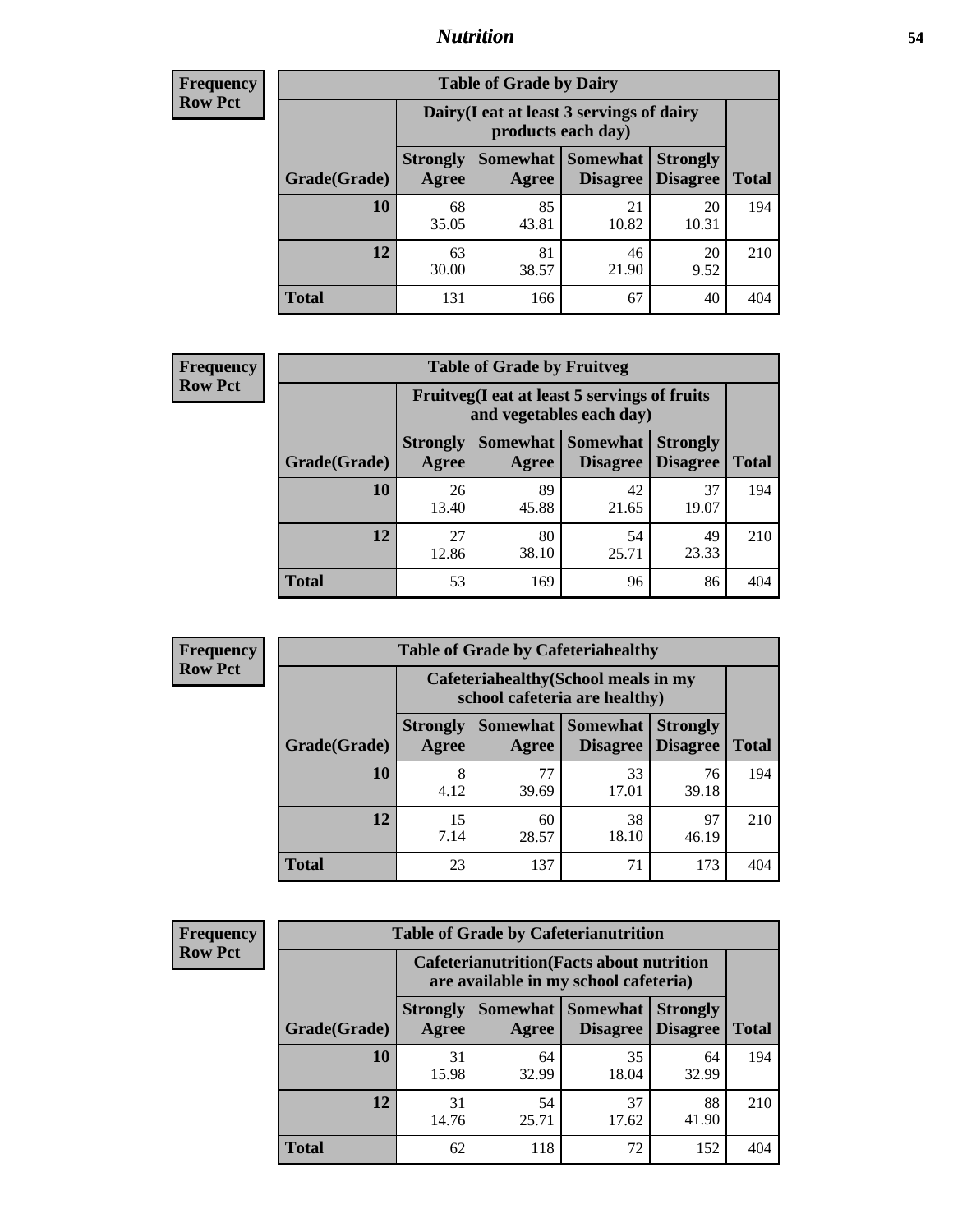### *Nutrition* **55**

| Frequency      |
|----------------|
| <b>Row Pct</b> |

| <b>Table of Grade by Schoollunch</b> |                          |                                                                 |                             |                                    |       |  |
|--------------------------------------|--------------------------|-----------------------------------------------------------------|-----------------------------|------------------------------------|-------|--|
|                                      |                          | Schoollunch(I eat school lunch three or<br>more times per week) |                             |                                    |       |  |
| Grade(Grade)                         | <b>Strongly</b><br>Agree | Somewhat  <br>Agree                                             | <b>Somewhat</b><br>Disagree | <b>Strongly</b><br><b>Disagree</b> | Total |  |
| 10                                   | 98<br>50.52              | 57<br>29.38                                                     | 14<br>7.22                  | 25<br>12.89                        | 194   |  |
| 12                                   | 99<br>47.14              | 50<br>23.81                                                     | 20<br>9.52                  | 41<br>19.52                        | 210   |  |
| <b>Total</b>                         | 197                      | 107                                                             | 34                          | 66                                 | 404   |  |

| <b>Frequency</b> |  |
|------------------|--|
| <b>Row Pct</b>   |  |

| <b>Table of Grade by Foodchoices</b> |                          |                                                                     |                     |                                        |              |  |
|--------------------------------------|--------------------------|---------------------------------------------------------------------|---------------------|----------------------------------------|--------------|--|
|                                      |                          | Foodchoices (I make healthy food choices in<br>my school cafeteria) |                     |                                        |              |  |
| Grade(Grade)                         | <b>Strongly</b><br>Agree | Agree                                                               | Somewhat   Somewhat | <b>Strongly</b><br>Disagree   Disagree | <b>Total</b> |  |
| 10                                   | 43<br>22.16              | 81<br>41.75                                                         | 33<br>17.01         | 37<br>19.07                            | 194          |  |
| 12                                   | 48<br>22.86              | 67<br>31.90                                                         | 34<br>16.19         | 61<br>29.05                            | 210          |  |
| <b>Total</b>                         | 91                       | 148                                                                 | 67                  | 98                                     |              |  |

| <b>Frequency</b> |
|------------------|
| <b>Row Pct</b>   |

| $\overline{z}$ | <b>Table of Grade by Wholewheat</b> |                                                                                                             |             |                                        |                                    |              |
|----------------|-------------------------------------|-------------------------------------------------------------------------------------------------------------|-------------|----------------------------------------|------------------------------------|--------------|
|                |                                     | Wholewheat (There are whole wheat and<br>multigrain breads and cereals available in<br>my school cafeteria) |             |                                        |                                    |              |
|                | Grade(Grade)                        | <b>Strongly</b><br>Agree                                                                                    | Agree       | Somewhat   Somewhat<br><b>Disagree</b> | <b>Strongly</b><br><b>Disagree</b> | <b>Total</b> |
|                | 10                                  | 56<br>28.87                                                                                                 | 75<br>38.66 | 23<br>11.86                            | 40<br>20.62                        | 194          |
|                | 12                                  | 64<br>30.48                                                                                                 | 76<br>36.19 | 30<br>14.29                            | 40<br>19.05                        | 210          |
|                | <b>Total</b>                        | 120                                                                                                         | 151         | 53                                     | 80                                 | 404          |

Ē,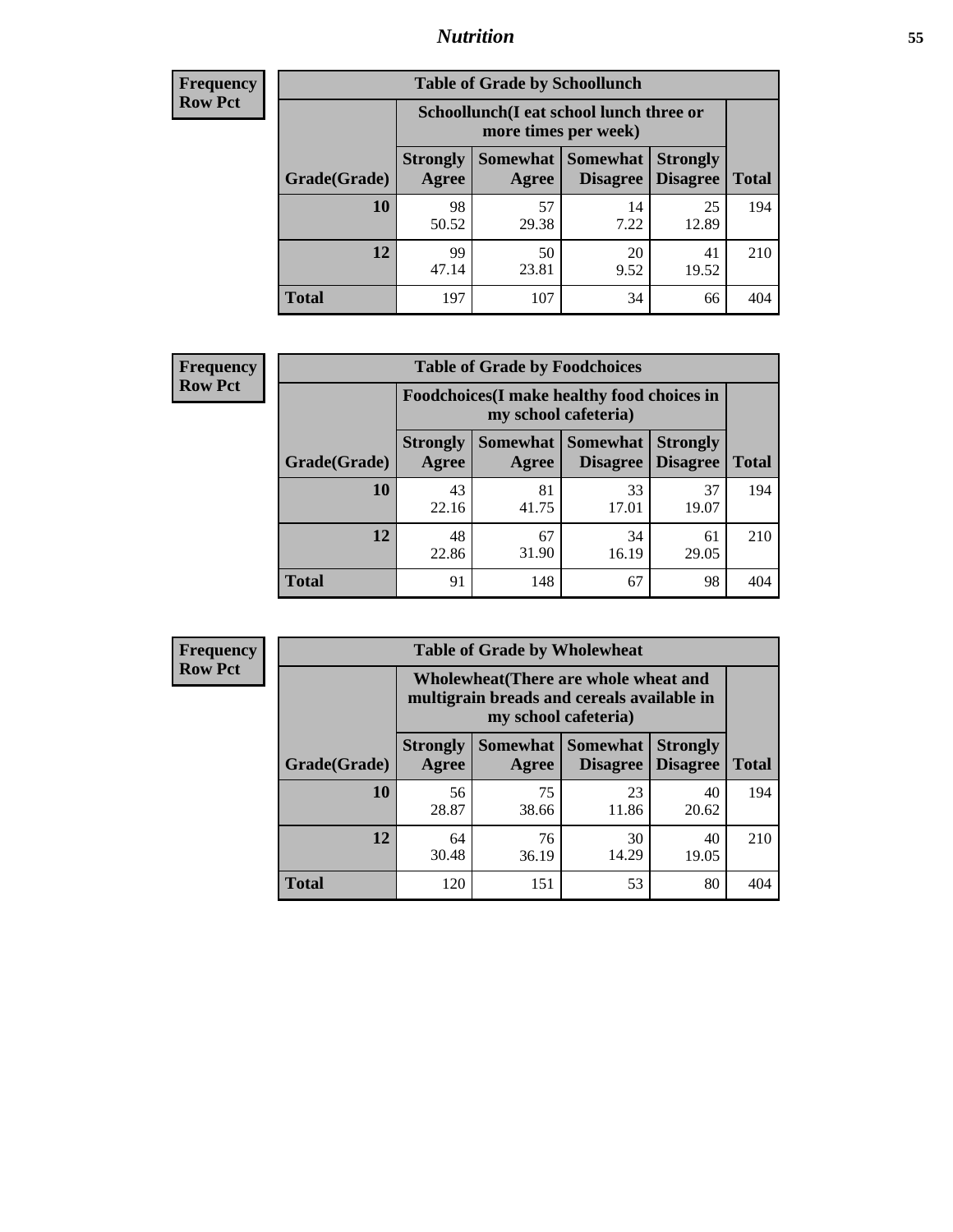### *Nutrition* **56**

**Frequency Row Pct**

| <b>Table of Grade by Healthyvending</b> |                                                                                                                                               |                          |                                    |                                    |              |  |  |
|-----------------------------------------|-----------------------------------------------------------------------------------------------------------------------------------------------|--------------------------|------------------------------------|------------------------------------|--------------|--|--|
|                                         | Healthyvending (If only healthy snacks and<br>beverages were available in the vending<br>machines during the school day,<br>I would buy them) |                          |                                    |                                    |              |  |  |
| Grade(Grade)                            | <b>Strongly</b><br>Agree                                                                                                                      | <b>Somewhat</b><br>Agree | <b>Somewhat</b><br><b>Disagree</b> | <b>Strongly</b><br><b>Disagree</b> | <b>Total</b> |  |  |
| 10                                      | 54<br>27.84                                                                                                                                   | 54<br>27.84              | 34<br>17.53                        | 52<br>26.80                        | 194          |  |  |
| 12                                      | 54<br>25.71                                                                                                                                   | 74<br>35.24              | 28<br>13.33                        | 54<br>25.71                        | 210          |  |  |
| Total                                   | 108                                                                                                                                           | 128                      | 62                                 | 106                                | 404          |  |  |

**Frequency Row Pct**

| <b>Table of Grade by Schoolbreakfast</b> |                                                                                                                                         |             |                                      |                                    |              |  |
|------------------------------------------|-----------------------------------------------------------------------------------------------------------------------------------------|-------------|--------------------------------------|------------------------------------|--------------|--|
|                                          | Schoolbreakfast (If breakfast were<br>available at school,<br>but outside the cafeteria,<br>I would eat breakfast at school more often) |             |                                      |                                    |              |  |
| Grade(Grade)                             | <b>Strongly</b><br>Agree                                                                                                                | Agree       | Somewhat Somewhat<br><b>Disagree</b> | <b>Strongly</b><br><b>Disagree</b> | <b>Total</b> |  |
| 10                                       | 71<br>36.60                                                                                                                             | 54<br>27.84 | 28<br>14.43                          | 41<br>21.13                        | 194          |  |
| 12                                       | 80<br>38.10                                                                                                                             | 68<br>32.38 | 17<br>8.10                           | 45<br>21.43                        | 210          |  |
| <b>Total</b>                             | 151                                                                                                                                     | 122         | 45                                   | 86                                 | 404          |  |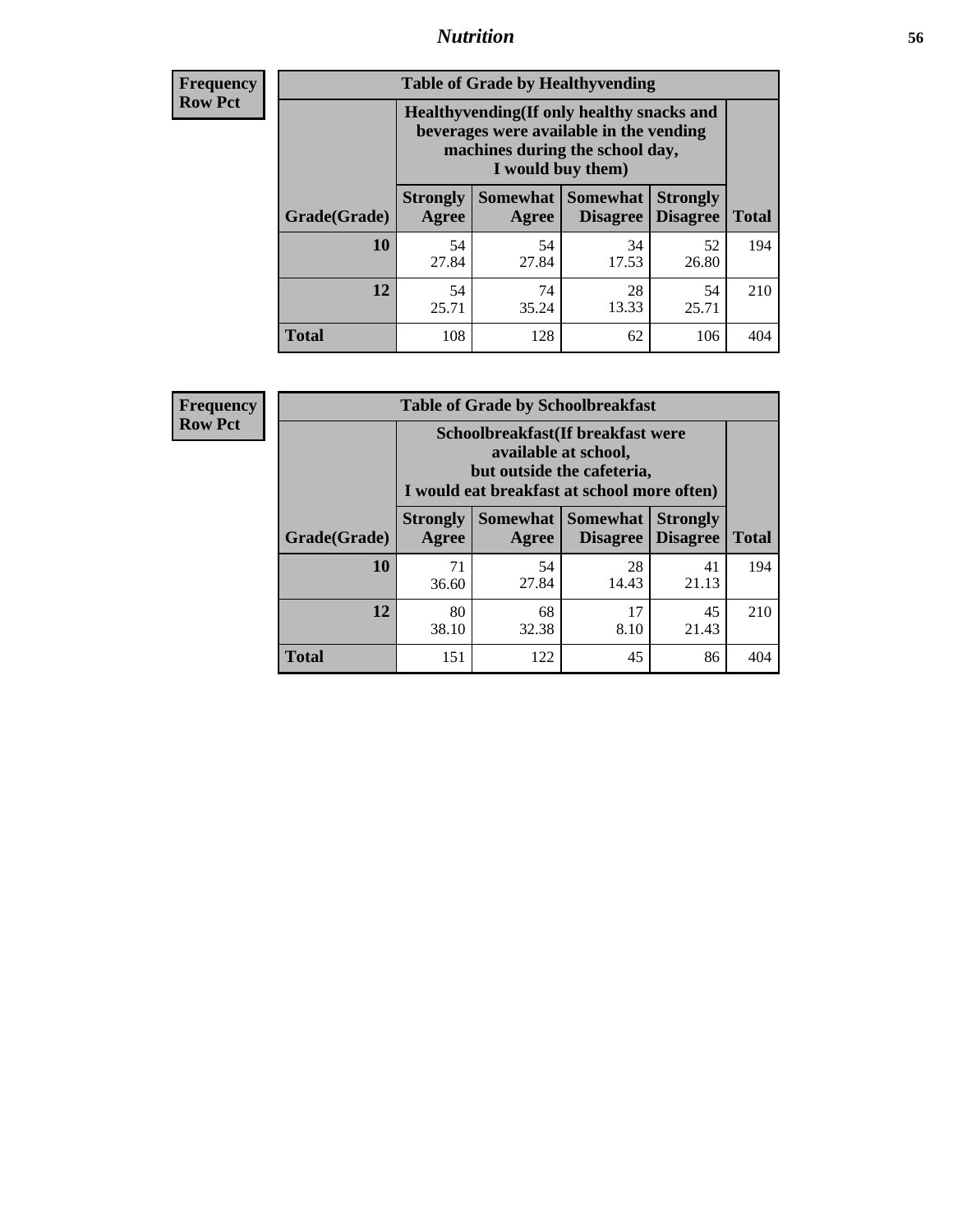| Frequency<br><b>Col Pct</b> | <b>Table of Educationaids by Grade</b>                                                                    |                    |              |              |
|-----------------------------|-----------------------------------------------------------------------------------------------------------|--------------------|--------------|--------------|
|                             | <b>Educationaids</b> (I<br>have been<br>taught about<br><b>HIV/AIDS</b> at<br>school in the<br>past year) | Grade(Grade)<br>10 | 12           | <b>Total</b> |
|                             | Yes                                                                                                       | 182<br>93.81       | 129<br>61.43 | 311          |
|                             | N <sub>0</sub>                                                                                            | 12<br>6.19         | 81<br>38.57  | 93           |
|                             | <b>Total</b>                                                                                              | 194                | 210          | 404          |

| Frequency      | <b>Table of Educationcharacter by Grade</b>                 |              |       |              |  |
|----------------|-------------------------------------------------------------|--------------|-------|--------------|--|
| <b>Col Pct</b> | Educationcharacter(I<br>have been taught<br>about character |              |       |              |  |
|                | education in the past                                       | Grade(Grade) |       |              |  |
|                | year at school)                                             | 10           | 12    | <b>Total</b> |  |
|                | Yes                                                         | 167          | 138   | 305          |  |
|                |                                                             | 86.08        | 65.71 |              |  |
|                | N <sub>0</sub>                                              | 27           | 72    | 99           |  |
|                |                                                             | 13.92        | 34.29 |              |  |
|                | <b>Total</b>                                                | 194          | 210   | 404          |  |

| Frequency      | <b>Table of Gradcoach1 by Grade</b>              |              |              |              |
|----------------|--------------------------------------------------|--------------|--------------|--------------|
| <b>Col Pct</b> | Gradcoach1(I<br>know who my<br><b>Graduation</b> | Grade(Grade) |              |              |
|                | Coach is)                                        | 10           | 12           | <b>Total</b> |
|                | Yes                                              | 57<br>29.38  | 70<br>33.33  | 127          |
|                | N <sub>0</sub>                                   | 137<br>70.62 | 140<br>66.67 | 277          |
|                | <b>Total</b>                                     | 194          | 210          | 404          |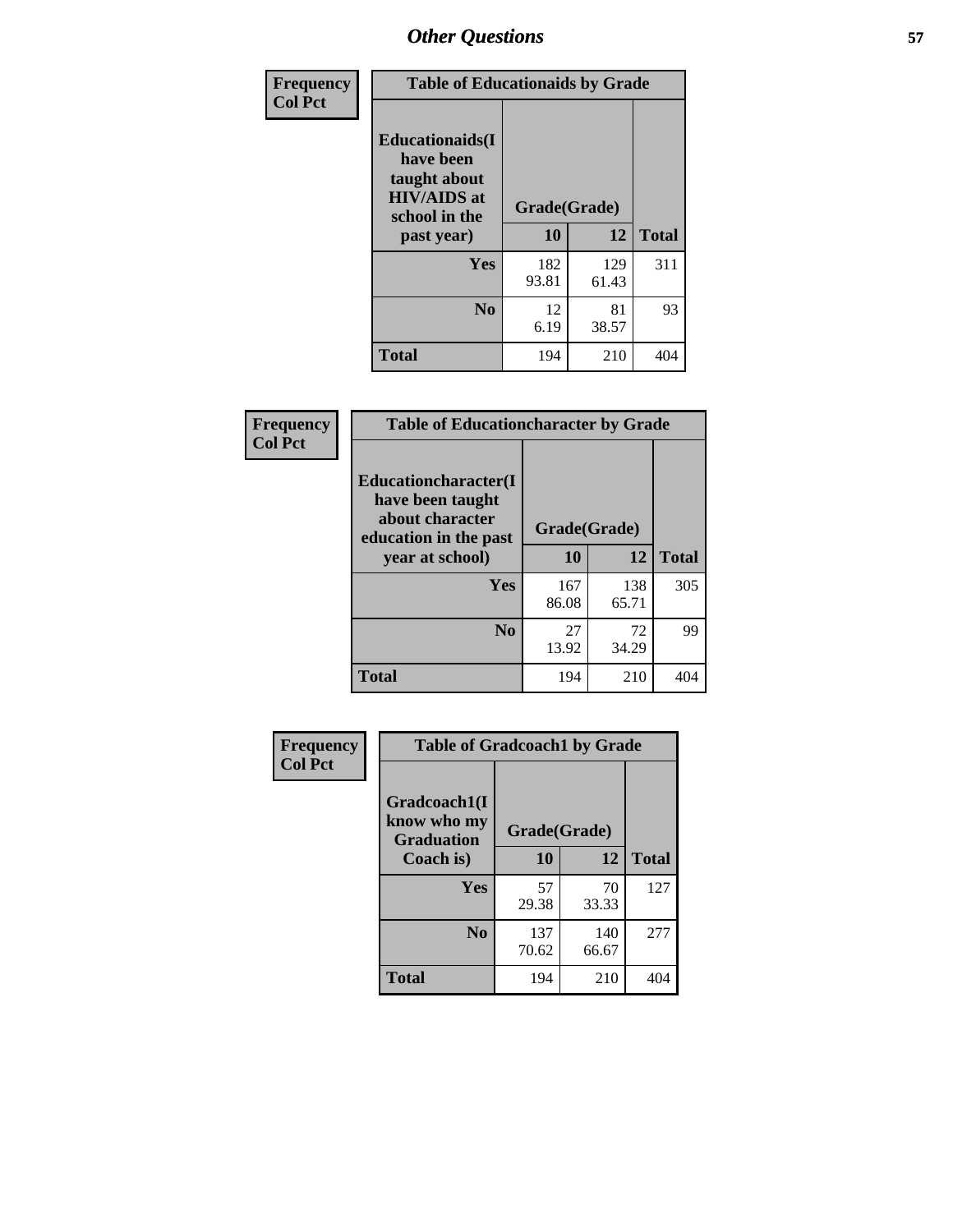| Frequency      | <b>Table of Gradcoach2 by Grade</b> |              |              |              |
|----------------|-------------------------------------|--------------|--------------|--------------|
| <b>Col Pct</b> | Gradcoach2(I<br>have                |              |              |              |
|                | contacted my<br><b>Graduation</b>   | Grade(Grade) |              |              |
|                | Coach)                              | 10           | 12           | <b>Total</b> |
|                | Yes                                 | 24<br>12.37  | 40<br>19.05  | 64           |
|                | N <sub>0</sub>                      | 170<br>87.63 | 170<br>80.95 | 340          |
|                | <b>Total</b>                        | 194          | 210          | 404          |

| Frequency<br><b>Col Pct</b> | <b>Table of Gradcoach3 by Grade</b>                                         |              |              |              |
|-----------------------------|-----------------------------------------------------------------------------|--------------|--------------|--------------|
|                             | Gradcoach3(I<br>have received<br>assistance<br>from my<br><b>Graduation</b> | Grade(Grade) |              |              |
|                             | Coach)                                                                      | 10           | 12           | <b>Total</b> |
|                             | Yes                                                                         | 17<br>8.76   | 34<br>16.19  | 51           |
|                             | N <sub>0</sub>                                                              | 58<br>29.90  | 63<br>30.00  | 121          |
|                             | Don't know                                                                  | 119<br>61.34 | 113<br>53.81 | 232          |
|                             | <b>Total</b>                                                                | 194          | 210          | 404          |

| Frequency      | <b>Table of Selfharm by Grade</b>                                                                                                                                                      |                    |              |              |
|----------------|----------------------------------------------------------------------------------------------------------------------------------------------------------------------------------------|--------------------|--------------|--------------|
| <b>Col Pct</b> | <b>Selfharm</b> (During<br>the past 12<br>months,<br>I harmed myself<br>on purpose<br><b>Suicideconsider</b><br>During the past<br>12 months,<br>I seriously<br>considered<br>suicide) | Grade(Grade)<br>10 | 12           | <b>Total</b> |
|                | <b>Yes</b>                                                                                                                                                                             | 17<br>8.76         | 24<br>11.43  | 41           |
|                | N <sub>0</sub>                                                                                                                                                                         | 177<br>91.24       | 186<br>88.57 | 363          |
|                | <b>Total</b>                                                                                                                                                                           | 194                | 210          | 404          |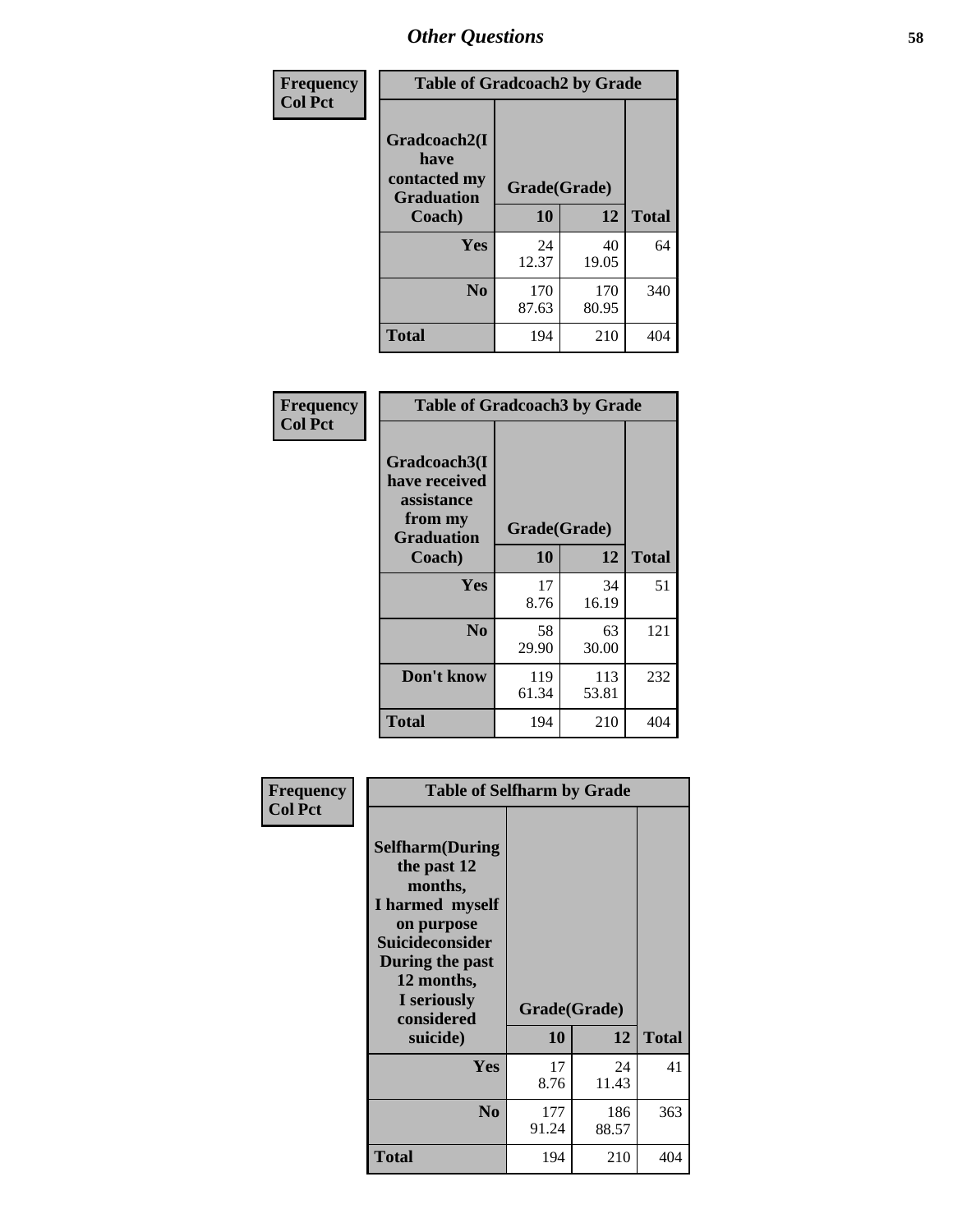| <b>Frequency</b> | <b>Table of Suicideconsider by Grade</b> |              |              |              |
|------------------|------------------------------------------|--------------|--------------|--------------|
| <b>Col Pct</b>   |                                          | Grade(Grade) |              |              |
|                  | Suicideconsider                          | <b>10</b>    | 12           | <b>Total</b> |
|                  | Yes                                      | 22<br>11.34  | 27<br>12.86  | 49           |
|                  | N <sub>0</sub>                           | 172<br>88.66 | 183<br>87.14 | 355          |
|                  | <b>Total</b>                             | 194          | 210          | 404          |

| Frequency      | <b>Table of Suicideattempt by Grade</b>              |              |              |              |
|----------------|------------------------------------------------------|--------------|--------------|--------------|
| <b>Col Pct</b> | Suicideattempt(I<br>have attempted<br>suicide in the | Grade(Grade) |              |              |
|                | last year)                                           | 10           | 12           | <b>Total</b> |
|                | Yes                                                  | 12<br>6.19   | 3.33         | 19           |
|                | $\bf No$                                             | 182<br>93.81 | 203<br>96.67 | 385          |
|                | <b>Total</b>                                         | 194          | 210          | 404          |

| Frequency      | <b>Table of Instantmessaged by Grade</b>               |              |              |              |
|----------------|--------------------------------------------------------|--------------|--------------|--------------|
| <b>Col Pct</b> | Instantmessaged(I<br>have instant<br>messaged people I | Grade(Grade) |              |              |
|                | do not even know)                                      | 10           | 12           | <b>Total</b> |
|                | Yes                                                    | 66<br>34.02  | 69<br>32.86  | 135          |
|                | N <sub>0</sub>                                         | 128<br>65.98 | 141<br>67.14 | 269          |
|                | <b>Total</b>                                           | 194          | 210          | 404          |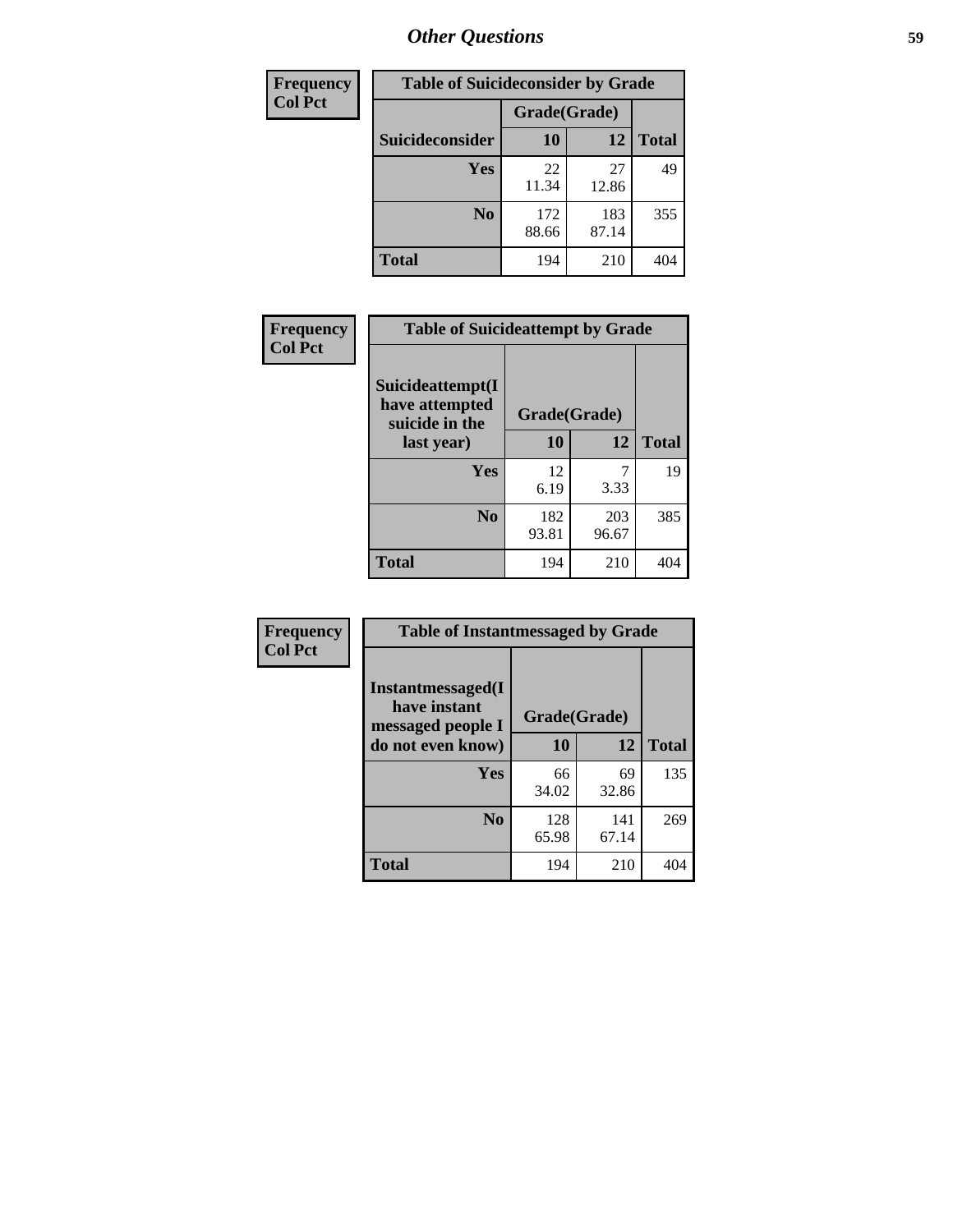| Frequency      | <b>Table of Getsalong by Grade</b>                          |              |              |              |  |  |  |
|----------------|-------------------------------------------------------------|--------------|--------------|--------------|--|--|--|
| <b>Col Pct</b> | <b>Getsalong</b> (I get<br>along with other<br>students and | Grade(Grade) |              |              |  |  |  |
|                | adults)                                                     | 10           | 12           | <b>Total</b> |  |  |  |
|                | <b>Strongly Agree</b>                                       | 97<br>50.00  | 110<br>52.38 | 207          |  |  |  |
|                | <b>Somewhat Agree</b>                                       | 77<br>39.69  | 86<br>40.95  | 163          |  |  |  |
|                | <b>Somewhat Disagree</b>                                    | 13<br>6.70   | 9<br>4.29    | 22           |  |  |  |
|                | <b>Strongly Disagree</b>                                    | 7<br>3.61    | 5<br>2.38    | 12           |  |  |  |
|                | <b>Total</b>                                                | 194          | 210          | 404          |  |  |  |

| Frequency      | <b>Table of Safehome by Grade</b> |                    |              |              |  |  |  |
|----------------|-----------------------------------|--------------------|--------------|--------------|--|--|--|
| <b>Col Pct</b> | Safehome(I feel<br>safe at home)  | Grade(Grade)<br>10 | 12           | <b>Total</b> |  |  |  |
|                | <b>Strongly Agree</b>             | 140<br>72.16       | 164<br>78.10 | 304          |  |  |  |
|                | <b>Somewhat Agree</b>             | 37<br>19.07        | 34<br>16.19  | 71           |  |  |  |
|                | <b>Somewhat Disagree</b>          | 10<br>5.15         | 3<br>1.43    | 13           |  |  |  |
|                | <b>Strongly Disagree</b>          | 7<br>3.61          | 9<br>4.29    | 16           |  |  |  |
|                | <b>Total</b>                      | 194                | 210          | 404          |  |  |  |

| Frequency<br><b>Col Pct</b> |                                                                                                    | <b>Table of Adulttalk by Grade</b> |              |              |
|-----------------------------|----------------------------------------------------------------------------------------------------|------------------------------------|--------------|--------------|
|                             | <b>Adulttalk</b> (I<br>know an<br>adult at<br>school that<br>I can talk<br>with if I<br>need help) | Grade(Grade)<br>10                 | 12           | <b>Total</b> |
|                             | <b>Yes</b>                                                                                         | 157<br>80.93                       | 164<br>78.10 | 321          |
|                             | N <sub>0</sub>                                                                                     | 37<br>19.07                        | 46<br>21.90  | 83           |
|                             | <b>Total</b>                                                                                       | 194                                | 210          | 404          |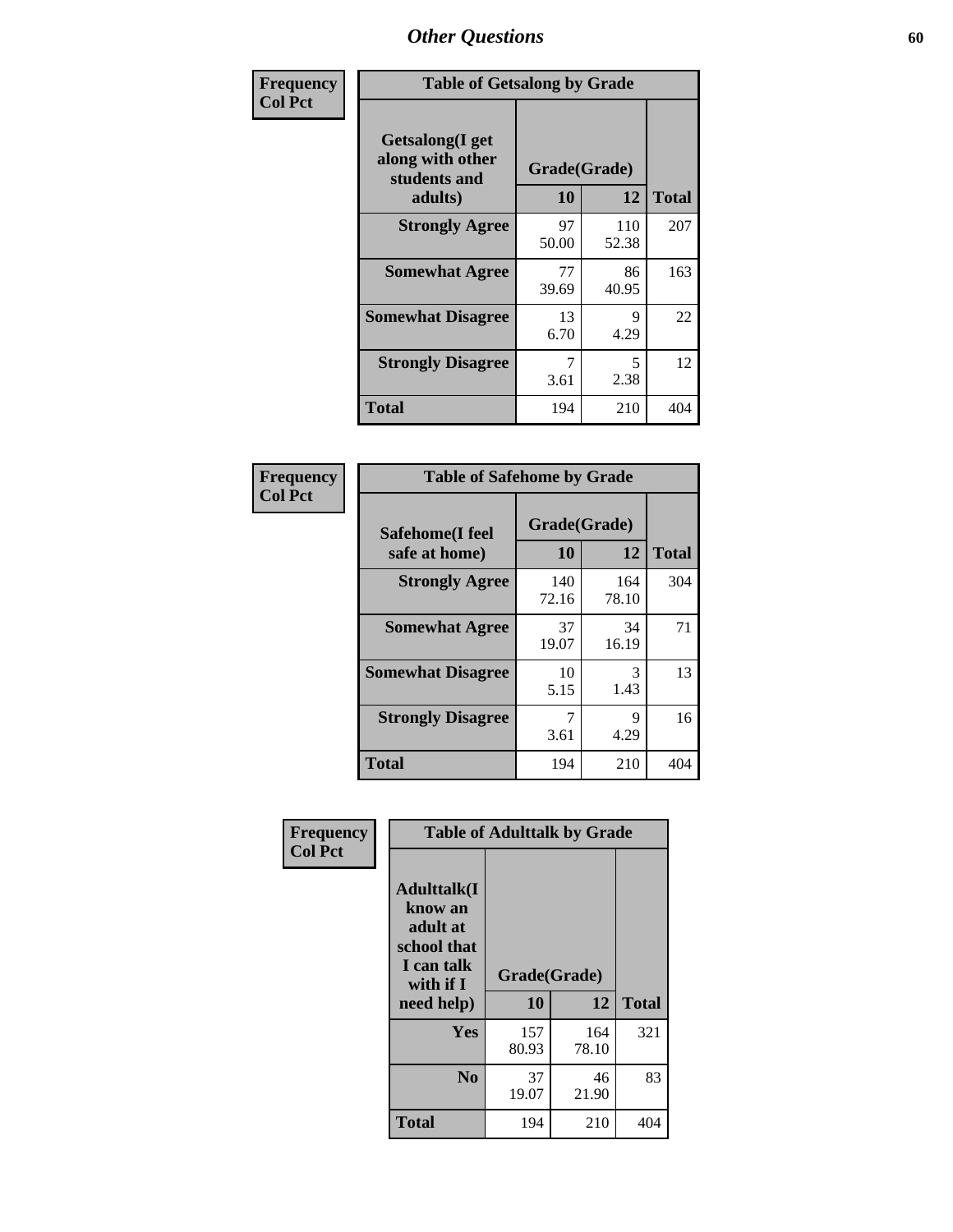**Frequency Row Pct**

| <b>Table of Grade by Tytime</b> |             |                                                                                         |            |             |             |             |              |  |  |  |
|---------------------------------|-------------|-----------------------------------------------------------------------------------------|------------|-------------|-------------|-------------|--------------|--|--|--|
|                                 |             | Tytime (On an average school day,<br>how much unsupervised time do I spend watching TV) |            |             |             |             |              |  |  |  |
|                                 |             | <b>Less that</b>                                                                        |            | $2 - 3$     | $4 - 5$     | $6+$        |              |  |  |  |
| Grade(Grade)                    | None        | hour/day                                                                                | hour/day   | hours/day   | hours/day   | hours/day   | <b>Total</b> |  |  |  |
| 10                              | 12<br>6.19  | 26<br>13.40                                                                             | 19<br>9.79 | 62<br>31.96 | 35<br>18.04 | 40<br>20.62 | 194          |  |  |  |
| 12                              | 22<br>10.48 | 27<br>30<br>37<br>35<br>59<br>12.86<br>14.29<br>28.10<br>17.62<br>16.67                 |            |             |             |             |              |  |  |  |
| <b>Total</b>                    | 34          | 53                                                                                      | 49         | 121         | 72          | 75          | 404          |  |  |  |

**Frequency Row Pct**

| <b>Table of Grade by Computertime</b> |             |                                                                                                   |                     |                      |                      |                   |              |  |  |  |  |
|---------------------------------------|-------------|---------------------------------------------------------------------------------------------------|---------------------|----------------------|----------------------|-------------------|--------------|--|--|--|--|
|                                       |             | Computertime (On an average school day,<br>how much unsupervised time do I spend on the computer) |                     |                      |                      |                   |              |  |  |  |  |
| Grade(Grade)                          | None $ $    | <b>Less that</b>                                                                                  | hour/day   hour/day | $2 - 3$<br>hours/day | $4 - 5$<br>hours/day | $6+$<br>hours/day | <b>Total</b> |  |  |  |  |
| 10                                    | 41          | 41                                                                                                | 21                  | 47                   | 14                   | 30                | 194          |  |  |  |  |
|                                       | 21.13       | 21.13                                                                                             | 10.82               | 24.23                | 7.22                 | 15.46             |              |  |  |  |  |
| 12                                    | 45<br>21.43 | 45<br>44<br>31<br>21<br>24<br>21.43<br>10.00<br>20.95<br>11.43<br>14.76                           |                     |                      |                      |                   |              |  |  |  |  |
| <b>Total</b>                          | 86          | 72                                                                                                | 66                  | 91                   | 35                   | 54                | 404          |  |  |  |  |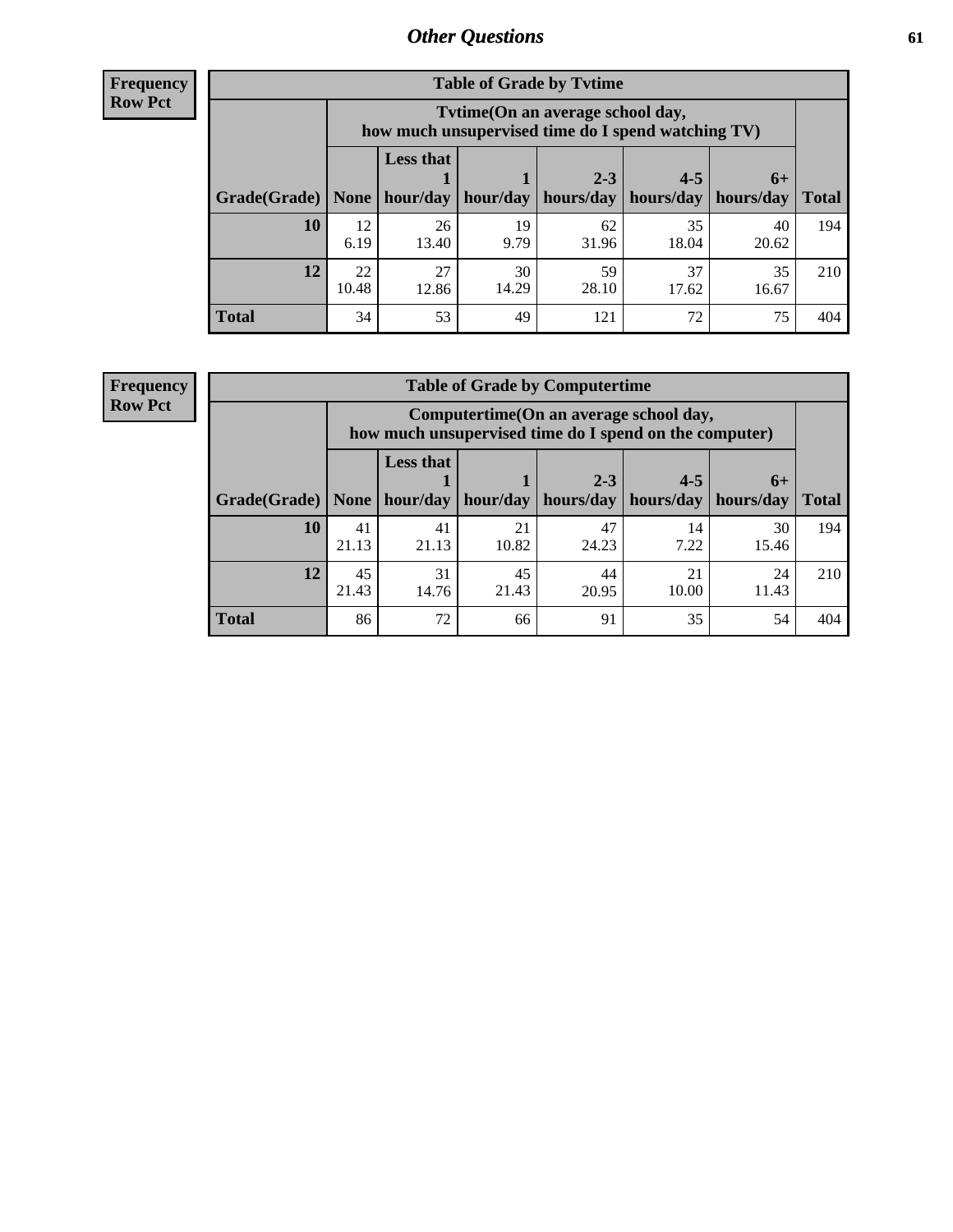#### *Questions about Driving Laws* **62** *Driving Questions were asked only of high school students.*

| <b>Frequency</b> |
|------------------|
| <b>Row Pct</b>   |

| <b>Table of Grade by License1</b> |                              |                                                                                                                                           |                |             |               |              |  |  |  |  |  |
|-----------------------------------|------------------------------|-------------------------------------------------------------------------------------------------------------------------------------------|----------------|-------------|---------------|--------------|--|--|--|--|--|
|                                   |                              | License1(During the first 6 months of driving<br>with a provisional license,<br>the only passengers who can ride with the<br>driver are:) |                |             |               |              |  |  |  |  |  |
| Grade(Grade)                      | <b>Parent or</b><br>Guardian | Family<br><b>Members</b>                                                                                                                  | <b>Friends</b> | Anyone      | Don't<br>Know | <b>Total</b> |  |  |  |  |  |
| 10                                | 74<br>38.14                  | 63<br>32.47                                                                                                                               | 4<br>2.06      | 23<br>11.86 | 30<br>15.46   | 194          |  |  |  |  |  |
| 12                                | 71<br>33.81                  | 7<br>94<br>14<br>24<br>11.43<br>3.33<br>44.76<br>6.67                                                                                     |                |             |               |              |  |  |  |  |  |
| Total                             | 145                          | 157                                                                                                                                       | 11             | 37          | 54            | 404          |  |  |  |  |  |

| Frequency      |                                                                                                          | <b>Table of Grade by License2</b> |                  |                  |                                                      |                      |              |  |  |
|----------------|----------------------------------------------------------------------------------------------------------|-----------------------------------|------------------|------------------|------------------------------------------------------|----------------------|--------------|--|--|
| <b>Row Pct</b> | License2(17 yr old drivers with a<br>provisional driver's license cannot<br>drive between the hours of:) |                                   |                  |                  |                                                      |                      |              |  |  |
|                | Grade(Grade)                                                                                             | <b>Midnight</b><br>to 6am         | 1am<br>to<br>5am | 1am<br>to<br>6am | N <sub>0</sub><br>curfew<br>for $17$<br>year<br>olds | Don't<br><b>Know</b> | <b>Total</b> |  |  |
|                | 10                                                                                                       | 89<br>45.88                       | 12<br>6.19       | 19<br>9.79       | 17<br>8.76                                           | 57<br>29.38          | 194          |  |  |
|                | 12                                                                                                       | 127<br>60.48                      | 16<br>7.62       | 28<br>13.33      | 6<br>2.86                                            | 33<br>15.71          | 210          |  |  |
|                | <b>Total</b>                                                                                             | 216                               | 28               | 47               | 23                                                   | 90                   | 404          |  |  |

| Frequency                                                                                                         |              | <b>Table of Grade by License3</b> |             |             |            |            |               |              |
|-------------------------------------------------------------------------------------------------------------------|--------------|-----------------------------------|-------------|-------------|------------|------------|---------------|--------------|
| <b>Row Pct</b><br>License3(For drivers under the age of<br>21,<br>what level of alcohol is considered<br>$DUI$ ?) |              |                                   |             |             |            |            |               |              |
|                                                                                                                   | Grade(Grade) | Any<br><b>Amount</b>              | 0.02        | 0.04        | 0.06       | 0.08       | Don't<br>know | <b>Total</b> |
|                                                                                                                   | <b>10</b>    | 21<br>10.82                       | 47<br>24.23 | 29<br>14.95 | 16<br>8.25 | 16<br>8.25 | 65<br>33.51   | 194          |
|                                                                                                                   | 12           | 42<br>20.00                       | 55<br>26.19 | 21<br>10.00 | 12<br>5.71 | 12<br>5.71 | 68<br>32.38   | 210          |
|                                                                                                                   | <b>Total</b> | 63                                | 102         | 50          | 28         | 28         | 133           | 404          |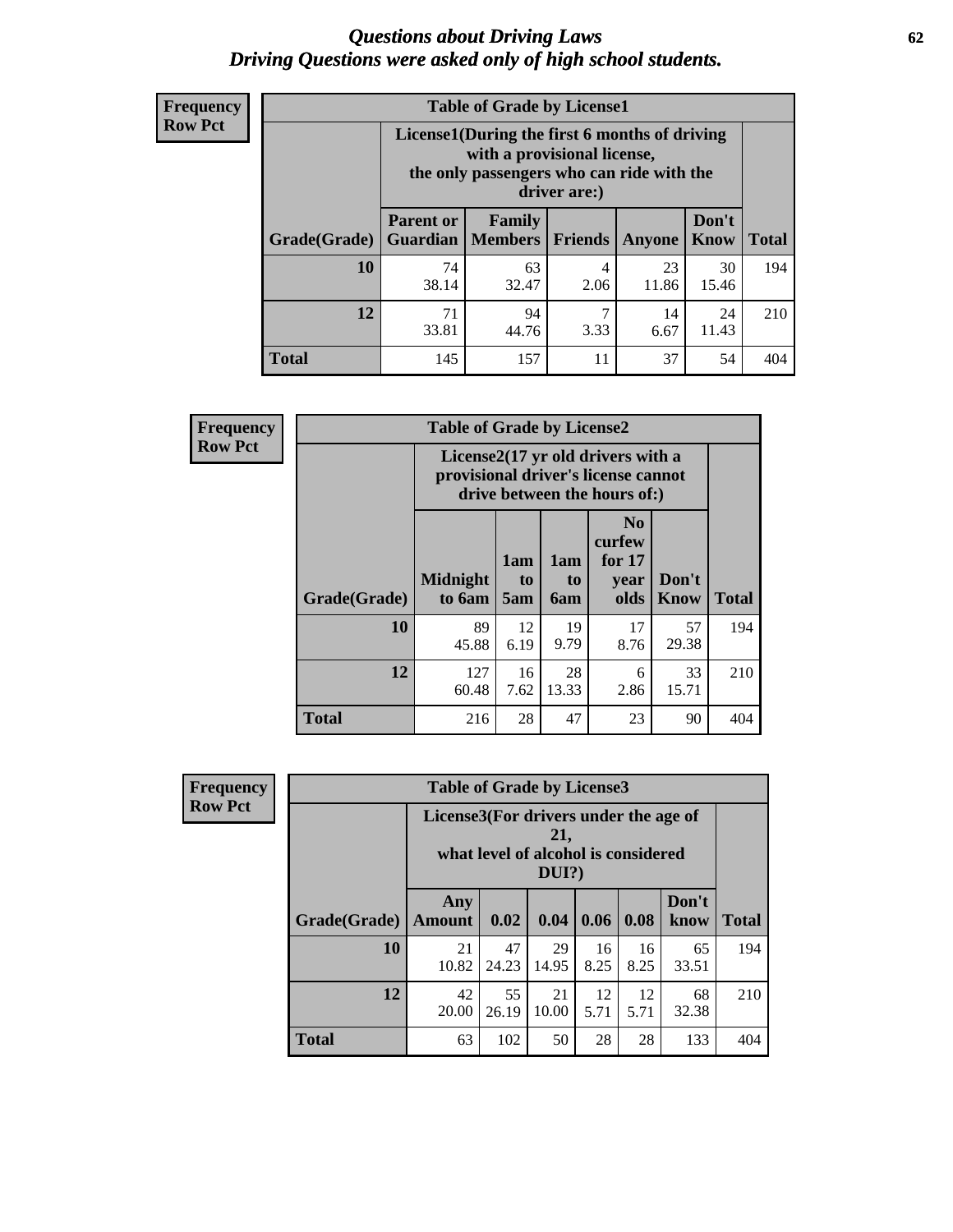#### *Questions about Driving Laws* **63** *Driving Questions were asked only of high school students.*

**Frequency Row Pct**

| <b>Table of Grade by License4</b> |             |                                                                                                                                                                                                                                                                                       |             |            |            |             |     |  |  |  |
|-----------------------------------|-------------|---------------------------------------------------------------------------------------------------------------------------------------------------------------------------------------------------------------------------------------------------------------------------------------|-------------|------------|------------|-------------|-----|--|--|--|
|                                   |             | License4(A driver under 21 automatically<br>loses his/her license if caught exceeding the<br>posted speet limit by:)<br>Can't<br>lose<br><b>Depends</b><br>license<br>$15+$<br>$25+$<br>$35+$<br>Don't<br>for<br><b>on</b><br>mph<br>speeding<br><b>Total</b><br>know<br>mph<br>judge |             |            |            |             |     |  |  |  |
| Grade(Grade)                      | mph         |                                                                                                                                                                                                                                                                                       |             |            |            |             |     |  |  |  |
| 10                                | 36<br>18.56 | 23<br>11.86                                                                                                                                                                                                                                                                           | 23<br>11.86 | 19<br>9.79 | 14<br>7.22 | 79<br>40.72 | 194 |  |  |  |
| 12                                | 38<br>18.10 | 33<br>17<br>21<br>46<br>55<br>15.71<br>21.90<br>8.10<br>10.00<br>26.19                                                                                                                                                                                                                |             |            |            |             |     |  |  |  |
| <b>Total</b>                      | 74          | 69                                                                                                                                                                                                                                                                                    | 56          | 36         | 35         | 134         | 404 |  |  |  |

| Frequency      | <b>Table of Grade by License5</b> |             |                                                                                                                                      |                     |              |
|----------------|-----------------------------------|-------------|--------------------------------------------------------------------------------------------------------------------------------------|---------------------|--------------|
| <b>Row Pct</b> |                                   |             | License5(A)<br>Georgia teenager<br>with family<br>connections or a<br>good lawyer can<br>break a teen<br>driving law and<br>license) | keep their driver's |              |
|                | Grade(Grade)                      | Yes         | N <sub>0</sub>                                                                                                                       | Don't<br>know       | <b>Total</b> |
|                | 10                                | 32<br>16.49 | 98<br>50.52                                                                                                                          | 64<br>32.99         | 194          |
|                | 12                                | 44<br>20.95 | 109<br>51.90                                                                                                                         | 57<br>27.14         | 210          |
|                | <b>Total</b>                      | 76          | 207                                                                                                                                  | 121                 | 404          |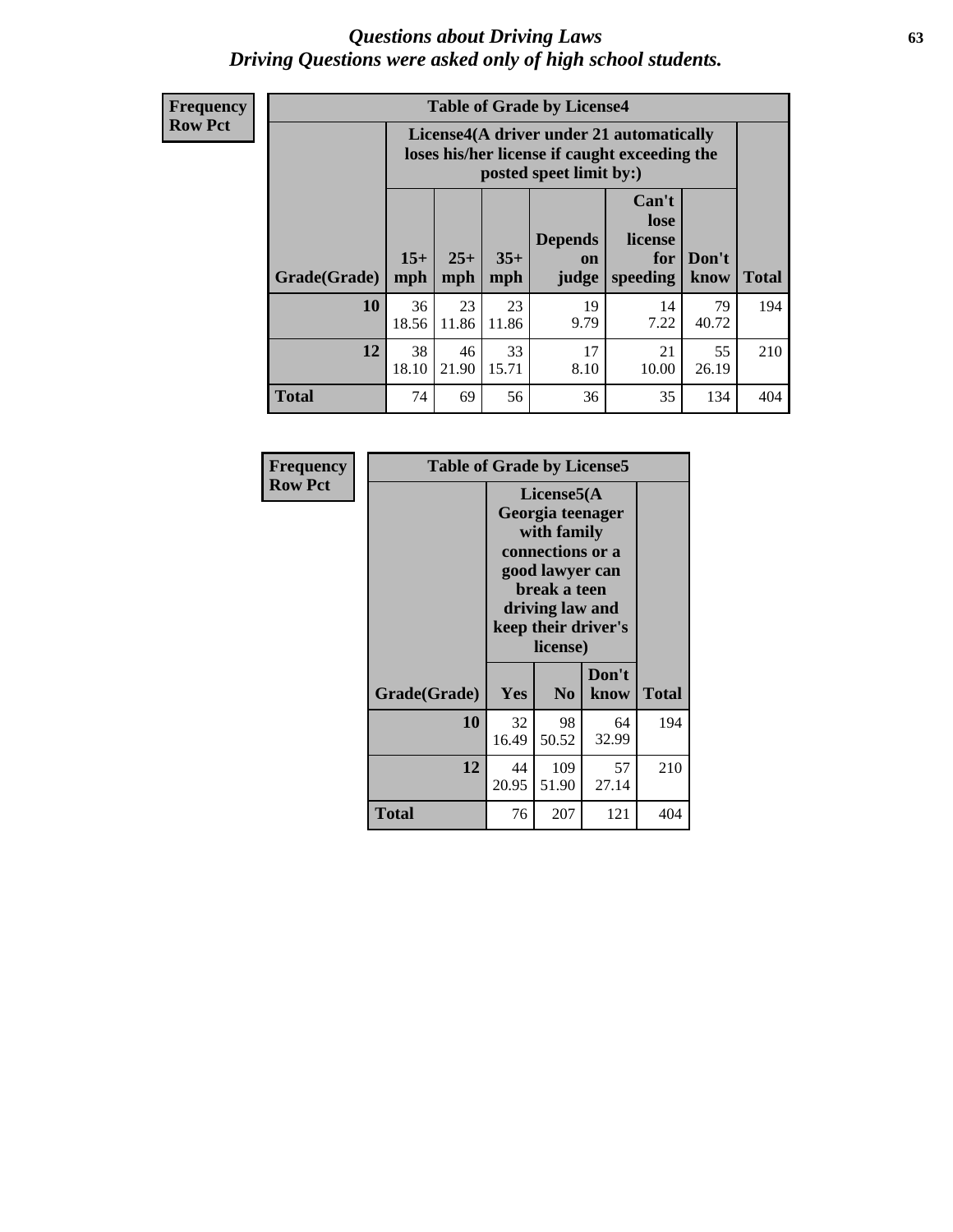#### *Questions about Driving Laws* **64** *Driving Questions were asked only of high school students.*

| <b>Frequency</b> | <b>Table of Grade by License6</b> |                                                                                                                                                 |                |               |       |
|------------------|-----------------------------------|-------------------------------------------------------------------------------------------------------------------------------------------------|----------------|---------------|-------|
| <b>Row Pct</b>   |                                   | License <sub>6</sub> (I know a<br>friend or<br>classmate that<br>broke a teen<br>driving law,<br>but was allowed to<br>keep his/her<br>license) |                |               |       |
|                  | Grade(Grade)                      | Yes                                                                                                                                             | N <sub>0</sub> | Don't<br>know | Total |
|                  | 10                                | 53<br>27.32                                                                                                                                     | 83<br>42.78    | 58<br>29.90   | 194   |
|                  | 12                                | 72<br>34.29                                                                                                                                     | 210            |               |       |
|                  | <b>Total</b>                      | 125                                                                                                                                             | 180            | 99            | 404   |

| <b>Frequency</b> | <b>Table of Grade by License7</b> |                                                                             |                                                                                               |                                                   |                        |              |  |
|------------------|-----------------------------------|-----------------------------------------------------------------------------|-----------------------------------------------------------------------------------------------|---------------------------------------------------|------------------------|--------------|--|
| <b>Row Pct</b>   |                                   |                                                                             | License7(A student under the age of 18 cam loser<br>his/her driving privileges if he or she:) |                                                   |                        |              |  |
|                  | Grade(Grade)                      | <b>Have</b><br>more than<br>10<br>unexcused<br>absences<br>per school<br>yr | Drop out<br>without  <br>graduating                                                           | <b>Bring</b><br>alcohol/drugs/weapon<br>to school | All of<br>the<br>above | <b>Total</b> |  |
|                  | 10                                | 20<br>10.31                                                                 | 20<br>10.31                                                                                   | 4<br>2.06                                         | 150<br>77.32           | 194          |  |
|                  | 12                                | 27<br>12.86                                                                 | 27<br>12.86                                                                                   | 10<br>4.76                                        | 146<br>69.52           | 210          |  |
|                  | <b>Total</b>                      | 47                                                                          | 47                                                                                            | 14                                                | 296                    | 404          |  |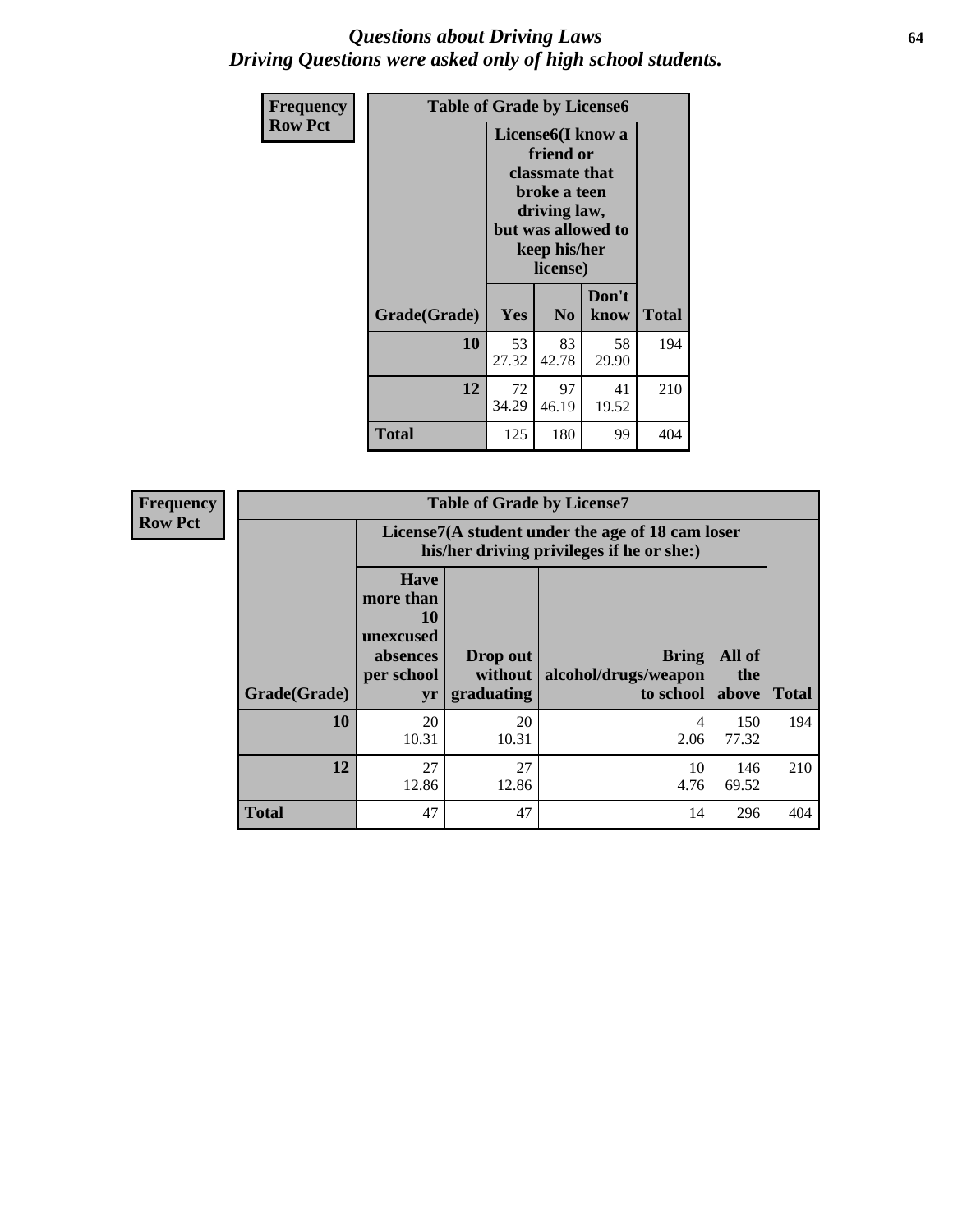# *Select Results by Gender* **65**

| Frequency      | <b>Table of SchoolClimate2 by Gender</b>          |                                 |             |              |
|----------------|---------------------------------------------------|---------------------------------|-------------|--------------|
| <b>Col Pct</b> | SchoolClimate2(I<br>feel successful at<br>school) | Gender(Gender)<br><b>Female</b> | <b>Male</b> | <b>Total</b> |
|                | <b>Strongly Agree</b>                             | 99<br>43.23                     | 66<br>37.71 | 165          |
|                | <b>Somewhat Agree</b>                             | 113<br>49.34                    | 87<br>49.71 | 200          |
|                | <b>Somewhat Disagree</b>                          | 11<br>4.80                      | 12<br>6.86  | 23           |
|                | <b>Strongly Disagree</b>                          | 6<br>2.62                       | 10<br>5.71  | 16           |
|                | <b>Total</b>                                      | 229                             | 175         | 404          |

| Frequency      | <b>Table of SchoolClimate6 by Gender</b>                 |               |                               |              |  |
|----------------|----------------------------------------------------------|---------------|-------------------------------|--------------|--|
| <b>Col Pct</b> | <b>SchoolClimate6(Teachers</b><br>treat me with respect) | <b>Female</b> | Gender(Gender)<br><b>Male</b> | <b>Total</b> |  |
|                | <b>Strongly Agree</b>                                    | 50<br>21.83   | 43<br>24.57                   | 93           |  |
|                | <b>Somewhat Agree</b>                                    | 114<br>49.78  | 85<br>48.57                   | 199          |  |
|                | <b>Somewhat Disagree</b>                                 | 42<br>18.34   | 29<br>16.57                   | 71           |  |
|                | <b>Strongly Disagree</b>                                 | 23<br>10.04   | 18<br>10.29                   | 41           |  |
|                | <b>Total</b>                                             | 229           | 175                           | 404          |  |

| Frequency      | <b>Table of SchoolClimate8 by Gender</b>                                             |                                 |             |              |
|----------------|--------------------------------------------------------------------------------------|---------------------------------|-------------|--------------|
| <b>Col Pct</b> | <b>SchoolClimate8(Students</b><br>are frequently<br>recognized for good<br>behavior) | Gender(Gender)<br><b>Female</b> | <b>Male</b> | <b>Total</b> |
|                | <b>Strongly Agree</b>                                                                | 84<br>36.68                     | 51<br>29.14 | 135          |
|                | <b>Somewhat Agree</b>                                                                | 99<br>43.23                     | 76<br>43.43 | 175          |
|                | <b>Somewhat Disagree</b>                                                             | 30<br>13.10                     | 21<br>12.00 | 51           |
|                | <b>Strongly Disagree</b>                                                             | 16<br>6.99                      | 27<br>15.43 | 43           |
|                | Total                                                                                | 229                             | 175         | 404          |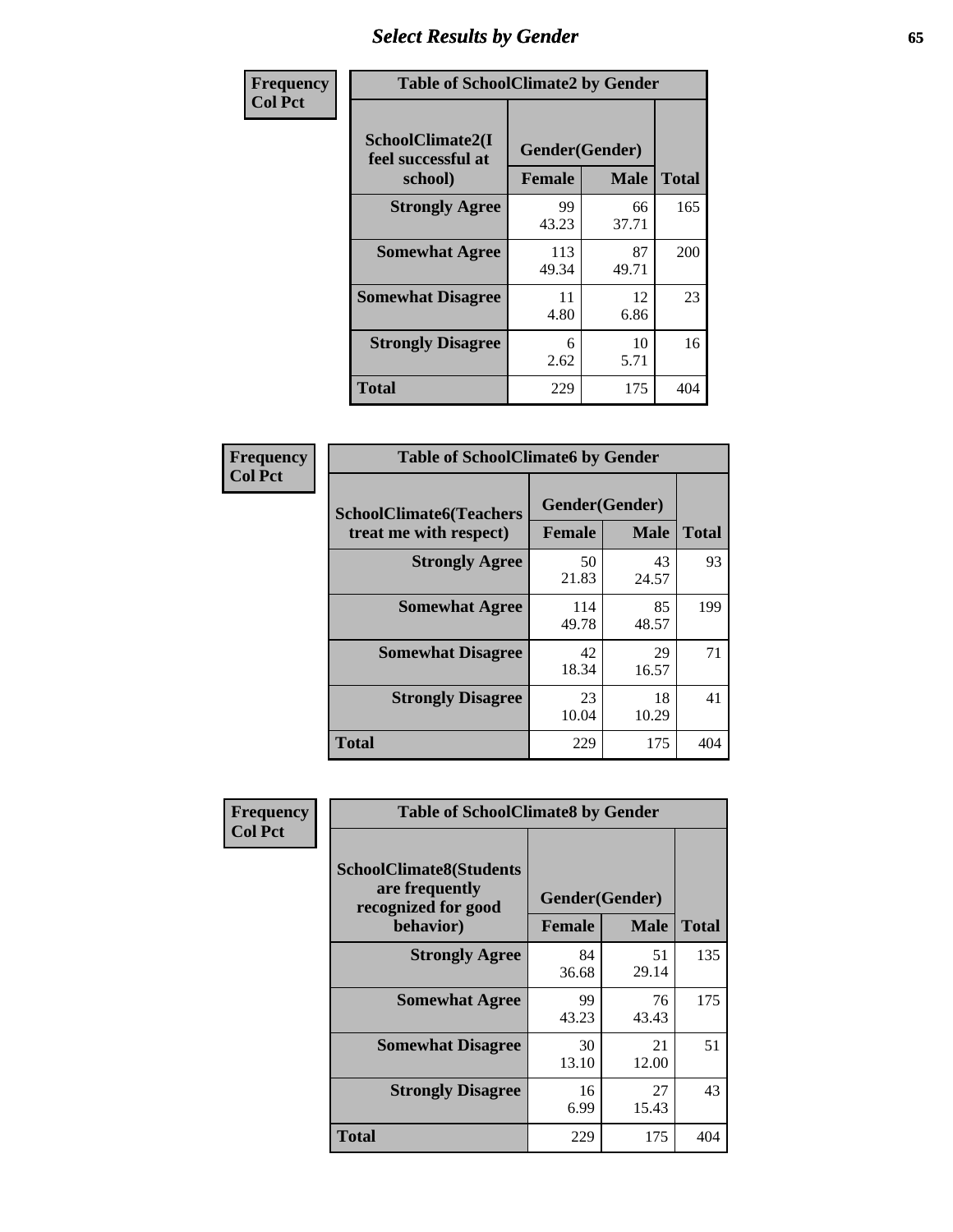# *Select Results by Gender* **66**

| Frequency      | <b>Table of Gender by Dropout</b> |                                                                        |                |              |
|----------------|-----------------------------------|------------------------------------------------------------------------|----------------|--------------|
| <b>Row Pct</b> |                                   | Dropout(I<br>have<br>thought<br>about<br>dropping<br>out of<br>school) |                |              |
|                | Gender(Gender)                    | Yes                                                                    | N <sub>0</sub> | <b>Total</b> |
|                | <b>Female</b>                     | 62<br>27.07                                                            | 167<br>72.93   | 229          |
|                | <b>Male</b>                       | 62<br>35.43                                                            | 113<br>64.57   | 175          |
|                | <b>Total</b>                      | 124                                                                    | 280            | 404          |

| <b>Frequency</b> |                | <b>Table of Gender by Dropoutreason</b>                            |              |                                 |                                |              |              |
|------------------|----------------|--------------------------------------------------------------------|--------------|---------------------------------|--------------------------------|--------------|--------------|
| <b>Row Pct</b>   |                | Dropoutreason(If I dropped out the<br>reason would most likely be) |              |                                 |                                |              |              |
|                  | Gender(Gender) | Won't<br>Drop<br>out                                               | <b>Bored</b> | <b>Family</b><br><b>Reasons</b> | <b>Being</b><br><b>Bullied</b> | <b>Other</b> | <b>Total</b> |
|                  | Female         | 147<br>64.19                                                       | 28<br>12.23  | 11<br>4.80                      | 6<br>2.62                      | 37<br>16.16  | 229          |
|                  | <b>Male</b>    | 79<br>45.14                                                        | 34<br>19.43  | 18<br>10.29                     | ↑<br>1.14                      | 42<br>24.00  | 175          |
|                  | <b>Total</b>   | 226                                                                | 62           | 29                              | 8                              | 79           | 404          |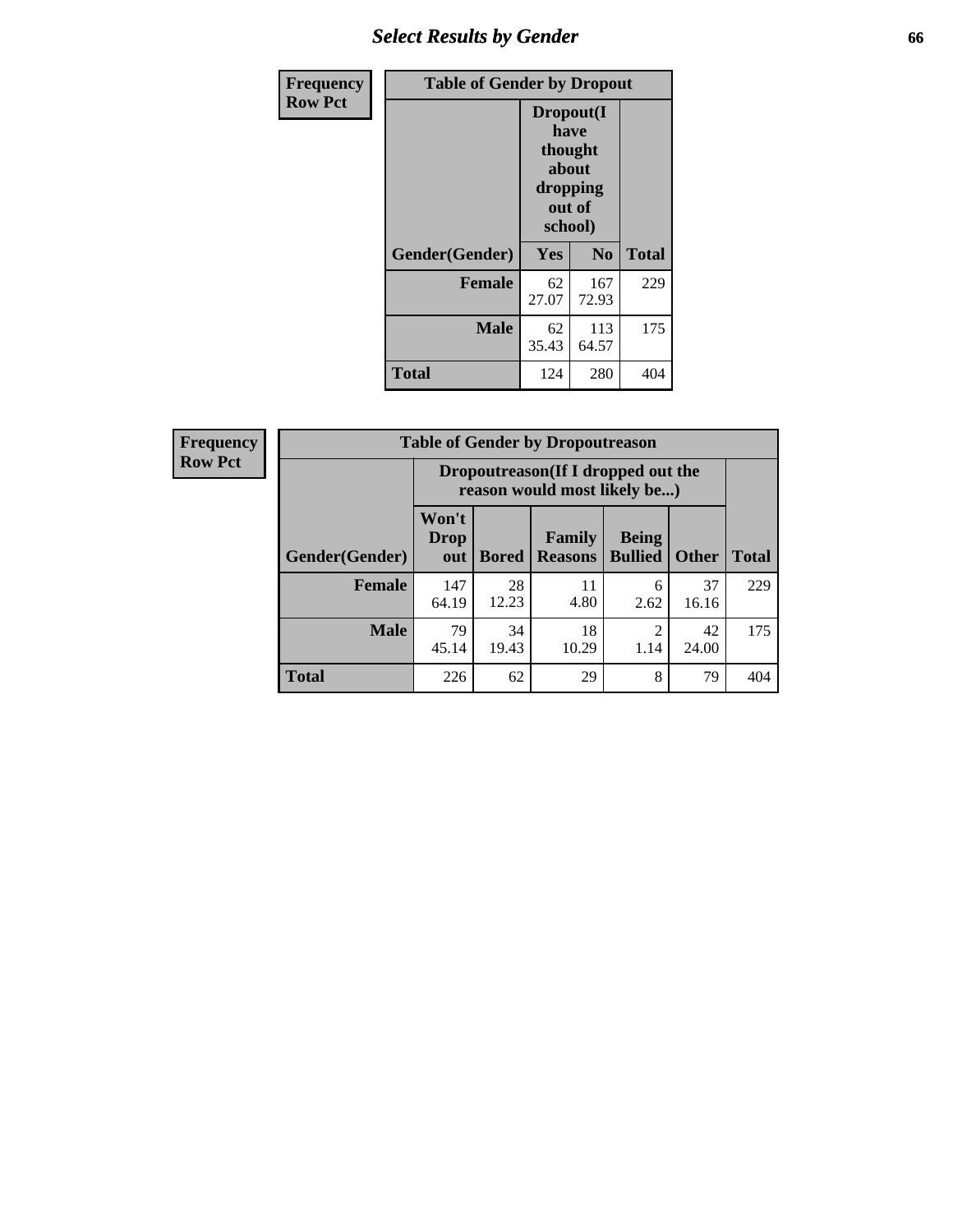*School Safety* **67**

| Frequency      | <b>Table of Gender by Bullied2</b> |                 |                |              |
|----------------|------------------------------------|-----------------|----------------|--------------|
| <b>Row Pct</b> |                                    | <b>Bullied2</b> |                |              |
|                | Gender(Gender)                     | Yes             | N <sub>0</sub> | <b>Total</b> |
|                | <b>Female</b>                      | 21<br>9.17      | 208<br>90.83   | 229          |
|                | <b>Male</b>                        | 27<br>15.43     | 148<br>84.57   | 175          |
|                | <b>Total</b>                       | 48              | 356            | 404          |

| Frequency      | <b>Table of Gender by Bulliedothers2</b> |                       |                |              |
|----------------|------------------------------------------|-----------------------|----------------|--------------|
| <b>Row Pct</b> |                                          | <b>Bulliedothers2</b> |                |              |
|                | Gender(Gender)                           | <b>Yes</b>            | N <sub>0</sub> | <b>Total</b> |
|                | <b>Female</b>                            | 26<br>11.35           | 203<br>88.65   | 229          |
|                | <b>Male</b>                              | 33<br>18.86           | 142<br>81.14   | 175          |
|                | <b>Total</b>                             | 59                    | 345            | 404          |

| Frequency      | <b>Table of Gender by Weaponschool2</b> |                      |                |              |
|----------------|-----------------------------------------|----------------------|----------------|--------------|
| <b>Row Pct</b> |                                         | <b>Weaponschool2</b> |                |              |
|                | Gender(Gender)                          | Yes                  | N <sub>0</sub> | <b>Total</b> |
|                | <b>Female</b>                           | 0.00                 | 229<br>100.00  | 229          |
|                | <b>Male</b>                             | 8<br>4.57            | 167<br>95.43   | 175          |
|                | <b>Total</b>                            | 8                    | 396            | 404          |

| <b>Frequency</b> | <b>Table of Gender by Absentunsafe2</b> |               |                |              |
|------------------|-----------------------------------------|---------------|----------------|--------------|
| <b>Row Pct</b>   |                                         | Absentunsafe2 |                |              |
|                  | Gender(Gender)                          | Yes           | N <sub>0</sub> | <b>Total</b> |
|                  | <b>Female</b>                           | 8<br>3.49     | 221<br>96.51   | 229          |
|                  | <b>Male</b>                             | 8<br>4.57     | 167<br>95.43   | 175          |
|                  | <b>Total</b>                            | 16            | 388            | 404          |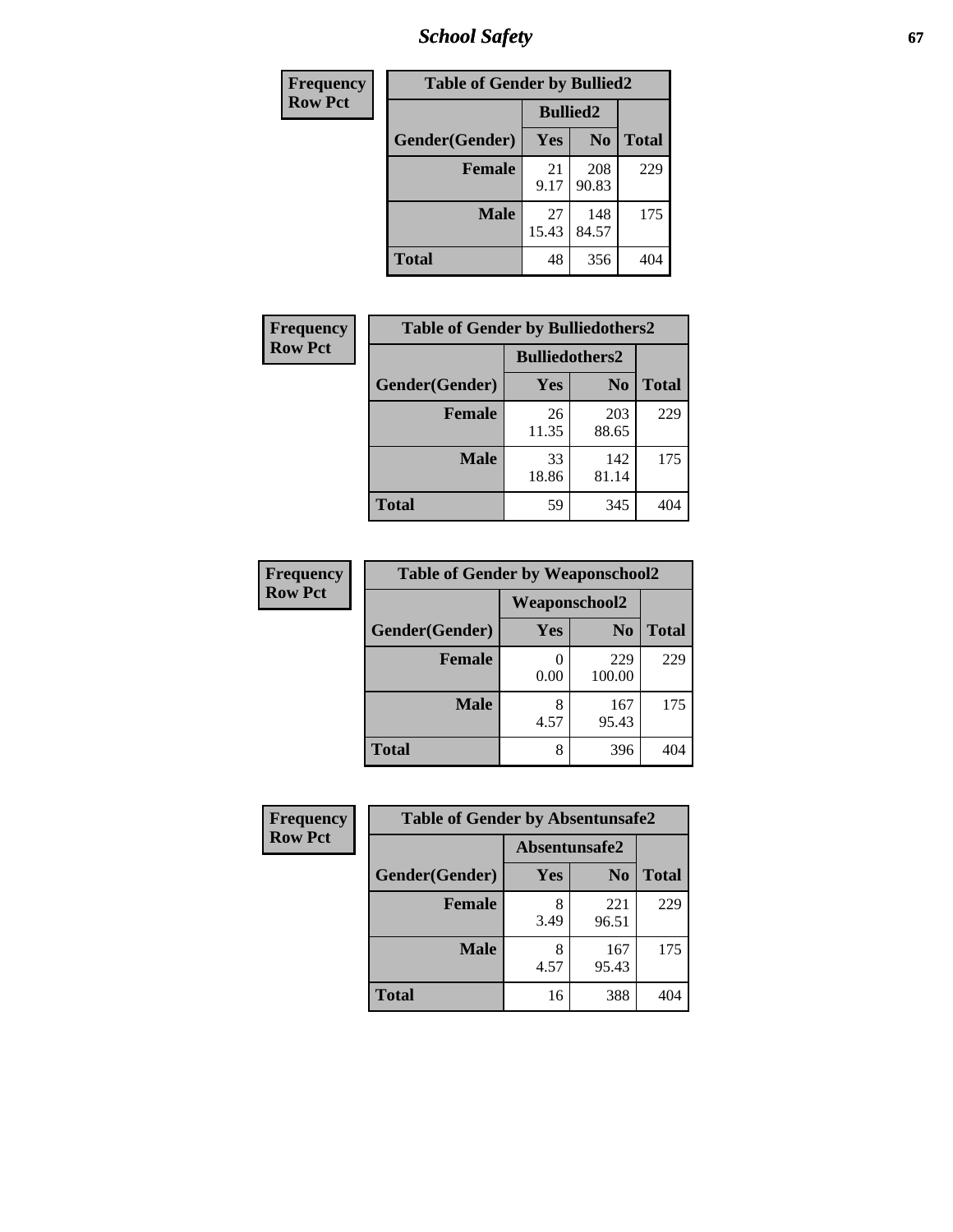*School Safety* **68**

| Frequency      | <b>Table of Gender by Gangself</b> |                                                                                                |                |              |
|----------------|------------------------------------|------------------------------------------------------------------------------------------------|----------------|--------------|
| <b>Row Pct</b> |                                    | Gangself(I<br>have<br>participated<br>in illegal gang<br>activities in<br>the past 30<br>days) |                |              |
|                | Gender(Gender)                     | Yes                                                                                            | N <sub>0</sub> | <b>Total</b> |
|                | <b>Female</b>                      | 6<br>2.62                                                                                      | 223<br>97.38   | 229          |
|                | <b>Male</b>                        | 18<br>10.29                                                                                    | 157<br>89.71   | 175          |
|                | <b>Total</b>                       | 24                                                                                             | 380            | 404          |

| Frequency      | <b>Table of Gender by Gangpeers</b> |                                                                                                                             |                |              |
|----------------|-------------------------------------|-----------------------------------------------------------------------------------------------------------------------------|----------------|--------------|
| <b>Row Pct</b> |                                     | <b>Gangpeers</b> (I<br>have friends<br>who have<br>participated<br>in illegal gang<br>activities in<br>the past 30<br>days) |                |              |
|                | Gender(Gender)                      | Yes                                                                                                                         | N <sub>0</sub> | <b>Total</b> |
|                | <b>Female</b>                       | 34<br>14.85                                                                                                                 | 195<br>85.15   | 229          |
|                | <b>Male</b>                         | 45<br>25.71                                                                                                                 | 130<br>74.29   | 175          |
|                | <b>Total</b>                        | 79                                                                                                                          | 325            | 404          |

| Frequency      | <b>Table of Gender by Pickedon2</b> |             |                |              |
|----------------|-------------------------------------|-------------|----------------|--------------|
| <b>Row Pct</b> |                                     | Pickedon2   |                |              |
|                | Gender(Gender)                      | <b>Yes</b>  | N <sub>0</sub> | <b>Total</b> |
|                | <b>Female</b>                       | 66<br>28.82 | 163<br>71.18   | 229          |
|                | <b>Male</b>                         | 55<br>31.43 | 120<br>68.57   | 175          |
|                | <b>Total</b>                        | 121         | 283            | 404          |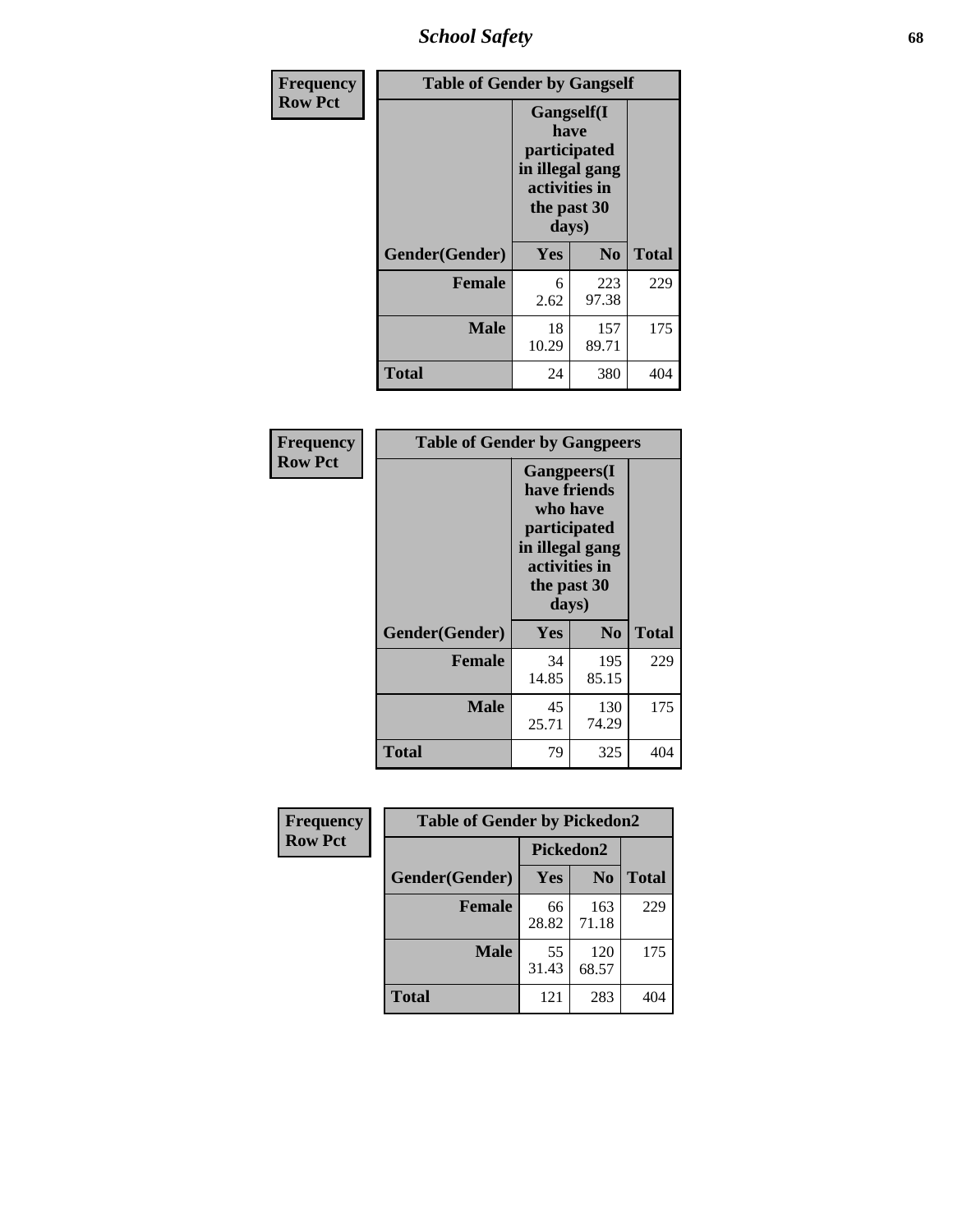*School Safety* **69**

| Frequency      | <b>Table of Gender by Safeschool2</b> |              |                |              |  |
|----------------|---------------------------------------|--------------|----------------|--------------|--|
| <b>Row Pct</b> |                                       | Safeschool2  |                |              |  |
|                | Gender(Gender)                        | Yes          | N <sub>0</sub> | <b>Total</b> |  |
|                | <b>Female</b>                         | 155<br>67.69 | 74<br>32.31    | 229          |  |
|                | <b>Male</b>                           | 110<br>62.86 | 65<br>37.14    | 175          |  |
|                | <b>Total</b>                          | 265          | 139            | 404          |  |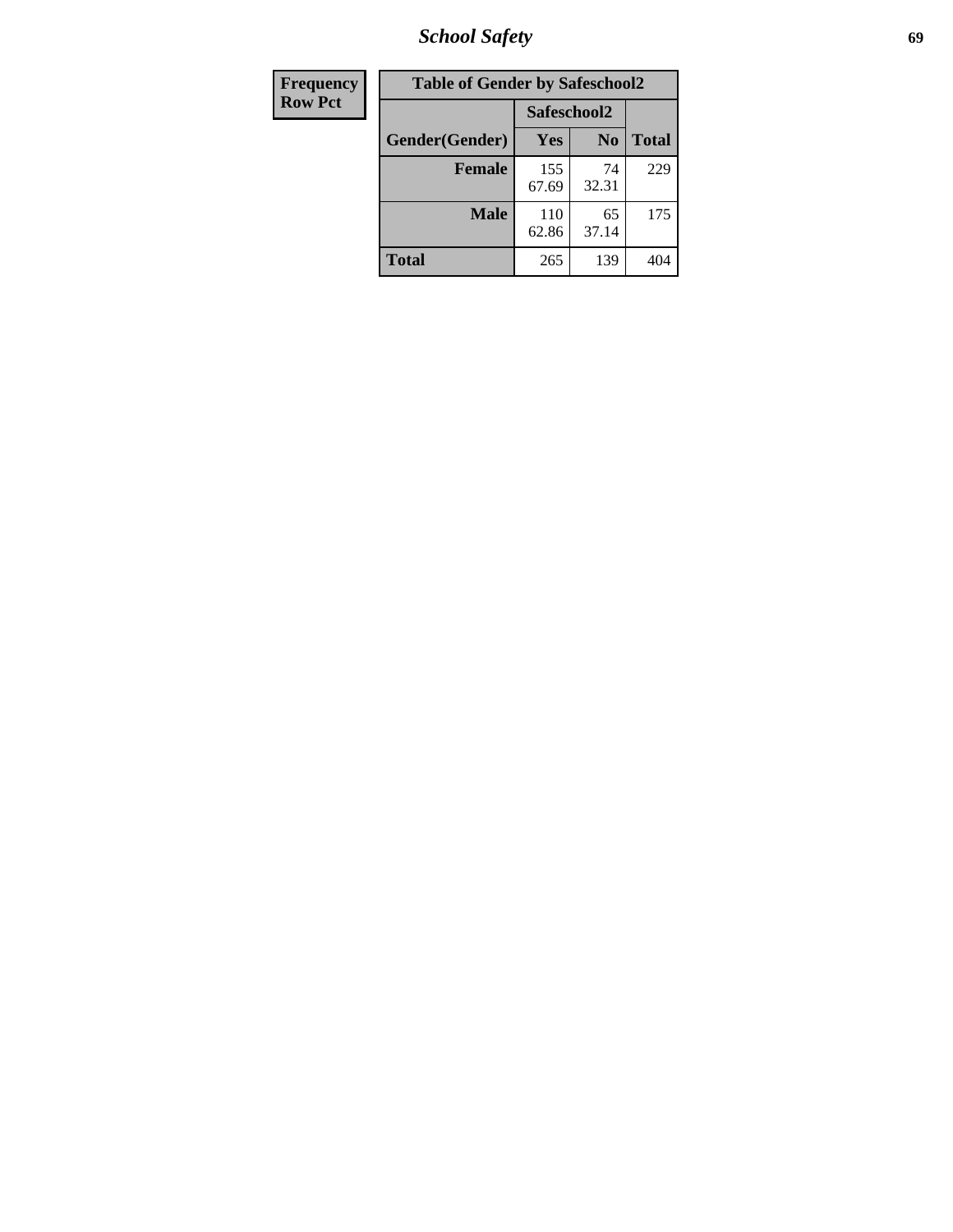# *Incidence of Drug Use* **70**

| <b>Frequency</b> | <b>Table of Gender by AlcoholAlt</b> |                                          |                |              |  |
|------------------|--------------------------------------|------------------------------------------|----------------|--------------|--|
| <b>Row Pct</b>   |                                      | AlcoholAlt(Alcohol<br>use, past 30 days) |                |              |  |
|                  | Gender(Gender)                       | <b>Yes</b>                               | N <sub>0</sub> | <b>Total</b> |  |
|                  | <b>Female</b>                        | 45<br>19.65                              | 184<br>80.35   | 229          |  |
|                  | <b>Male</b>                          | 47<br>26.86                              | 128<br>73.14   | 175          |  |
|                  | <b>Total</b>                         | 92                                       | 312            | 404          |  |

| Frequency      | <b>Table of Gender by TobaccoAny</b> |                                          |                |              |  |
|----------------|--------------------------------------|------------------------------------------|----------------|--------------|--|
| <b>Row Pct</b> |                                      | TobaccoAny(Tobacco<br>use, past 30 days) |                |              |  |
|                | Gender(Gender)                       | Yes                                      | N <sub>0</sub> | <b>Total</b> |  |
|                | <b>Female</b>                        | 22<br>9.61                               | 207<br>90.39   | 229          |  |
|                | <b>Male</b>                          | 43<br>24.57                              | 132<br>75.43   | 175          |  |
|                | Total                                | 65                                       | 339            |              |  |

| <b>Frequency</b> | <b>Table of Gender by MarijuanaAlt</b> |                                              |                |              |
|------------------|----------------------------------------|----------------------------------------------|----------------|--------------|
| <b>Row Pct</b>   |                                        | MarijuanaAlt(Marijuana<br>use, past 30 days) |                |              |
|                  | Gender(Gender)                         | <b>Yes</b>                                   | N <sub>0</sub> | <b>Total</b> |
|                  | Female                                 | 19<br>8.30                                   | 210<br>91.70   | 229          |
|                  | <b>Male</b>                            | 36<br>20.57                                  | 139<br>79.43   | 175          |
|                  | <b>Total</b>                           | 55                                           | 349            | 404          |

| <b>Frequency</b> | <b>Table of Gender by OtherDrugAny</b> |                                                      |                |              |  |
|------------------|----------------------------------------|------------------------------------------------------|----------------|--------------|--|
| <b>Row Pct</b>   |                                        | <b>OtherDrugAny(Other</b><br>drug use, past 30 days) |                |              |  |
|                  | Gender(Gender)                         | <b>Yes</b>                                           | N <sub>0</sub> | <b>Total</b> |  |
|                  | <b>Female</b>                          | 20<br>8.73                                           | 209<br>91.27   | 229          |  |
|                  | <b>Male</b>                            | 17<br>9.71                                           | 158<br>90.29   | 175          |  |
|                  | <b>Total</b>                           | 37                                                   | 367            | 404          |  |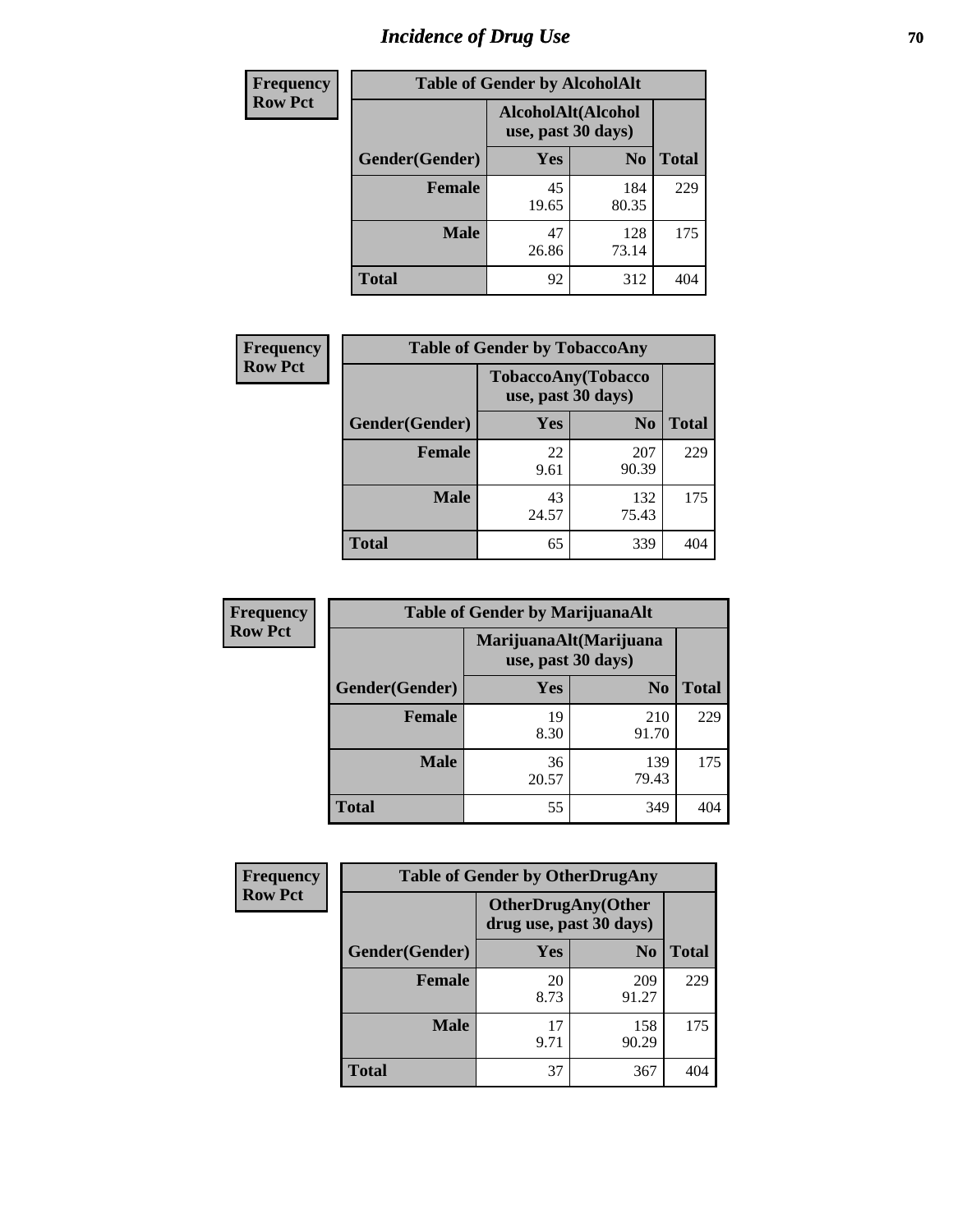#### *Average Age at Onset of Use* **71** *Results for "Average Age at Onset of Use" questions exclude students who said they did not use that substance*

#### **Gender=Female**

| <b>Variable</b>    | <b>Label</b>                                                       | <b>Mean</b> |
|--------------------|--------------------------------------------------------------------|-------------|
| Alcoholinit2       | I started using alcohol when I was                                 | 14.40       |
| Cigarettesinit2    | I started smoking tobacco when I was                               | 14.86       |
| Smokelessinit2     | I started chewing tobacco when I was                               | 15.40       |
| Marijuanainit2     | I started using marijuana when I was                               | 15.38       |
| Cocaineinit2       | I started using cocaine when I was                                 | 16.00       |
| Inhalantsinit2     | I started using inhalants when I was                               | 11.33       |
| Steroidsinit2      | I started using steroids when I was                                |             |
| Ecstasyinit2       | I started using ecstasy when I was                                 | 15.67       |
| Methinit2          | I started using methamphetamines when I was                        |             |
| Hallucinogensinit2 | I started using hallucinogens when I was                           |             |
| Prescription in t2 | I started using prescription drugs not prescribed to me when I was | 13.35       |

#### **Gender=Male**

| <b>Variable</b>                 | Label                                                              | <b>Mean</b> |
|---------------------------------|--------------------------------------------------------------------|-------------|
| Alcoholinit2                    | I started using alcohol when I was                                 | 13.22       |
| Cigarettesinit2                 | I started smoking tobacco when I was                               | 13.49       |
| Smokelessinit2                  | I started chewing tobacco when I was                               | 13.23       |
| Marijuanainit2                  | I started using marijuana when I was                               | 13.77       |
| Cocaineinit2                    | I started using cocaine when I was                                 | 12.88       |
| Inhalantsinit2                  | I started using inhalants when I was                               | 12.33       |
| Steroidsinit2                   | I started using steroids when I was                                | 13.00       |
| Ecstasyinit2                    | I started using ecstasy when I was                                 | 14.70       |
| Methinit2                       | I started using methamphetamines when I was                        | 12.67       |
| Hallucinogensinit2              | I started using hallucinogens when I was                           | 13.86       |
| Prescription in it <sub>2</sub> | I started using prescription drugs not prescribed to me when I was | 13.45       |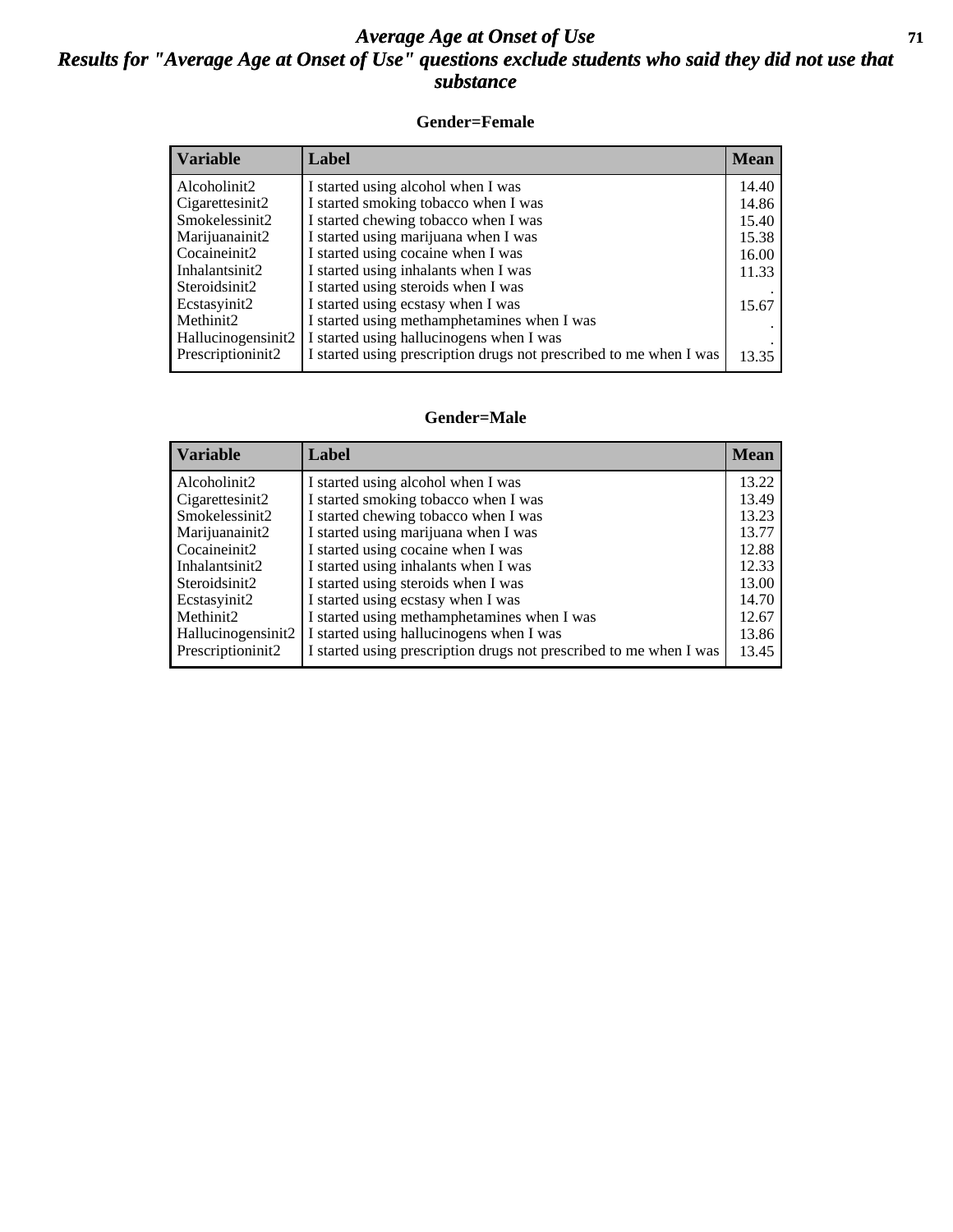# *I Think These Drugs are Harmful* **72**

| <b>Frequency</b> | <b>Table of Gender by Alcoholharmdich</b> |                              |                   |              |
|------------------|-------------------------------------------|------------------------------|-------------------|--------------|
| <b>Row Pct</b>   |                                           | think alcohol is<br>harmful) | Alcoholharmdich(I |              |
|                  | Gender(Gender)                            | Yes                          | N <sub>0</sub>    | <b>Total</b> |
|                  | <b>Female</b>                             | 188<br>82.10                 | 41<br>17.90       | 229          |
|                  | <b>Male</b>                               | 147<br>84.00                 | 28<br>16.00       | 175          |
|                  | <b>Total</b>                              | 335                          | 69                |              |

| Frequency      | <b>Table of Gender by Tobaccoharmdich</b> |                  |                               |              |  |
|----------------|-------------------------------------------|------------------|-------------------------------|--------------|--|
| <b>Row Pct</b> |                                           | think tobacco is | Tobaccoharmdich(I<br>harmful) |              |  |
|                | Gender(Gender)                            | <b>Yes</b>       | N <sub>0</sub>                | <b>Total</b> |  |
|                | <b>Female</b>                             | 215<br>93.89     | 14<br>6.11                    | 229          |  |
|                | <b>Male</b>                               | 156<br>89.14     | 19<br>10.86                   | 175          |  |
|                | <b>Total</b>                              | 371              | 33                            | 404          |  |

| Frequency      | <b>Table of Gender by Marijuanaharmdich</b> |                                                       |                |              |  |
|----------------|---------------------------------------------|-------------------------------------------------------|----------------|--------------|--|
| <b>Row Pct</b> |                                             | Marijuanaharmdich(I<br>think marijuana is<br>harmful) |                |              |  |
|                | Gender(Gender)                              | <b>Yes</b>                                            | N <sub>0</sub> | <b>Total</b> |  |
|                | <b>Female</b>                               | 187<br>81.66                                          | 42<br>18.34    | 229          |  |
|                | <b>Male</b>                                 | 129<br>73.71                                          | 46<br>26.29    | 175          |  |
|                | <b>Total</b>                                | 316                                                   | 88             | 404          |  |

| Frequency      | <b>Table of Gender by Otherdrugharmdich</b> |                                                          |                |              |  |
|----------------|---------------------------------------------|----------------------------------------------------------|----------------|--------------|--|
| <b>Row Pct</b> |                                             | Otherdrugharmdich(I<br>think other drugs are<br>harmful) |                |              |  |
|                | Gender(Gender)                              | <b>Yes</b>                                               | N <sub>0</sub> | <b>Total</b> |  |
|                | <b>Female</b>                               | 219<br>95.63                                             | 10<br>4.37     | 229          |  |
|                | <b>Male</b>                                 | 161<br>92.00                                             | 14<br>8.00     | 175          |  |
|                | <b>Total</b>                                | 380                                                      | 24             | 404          |  |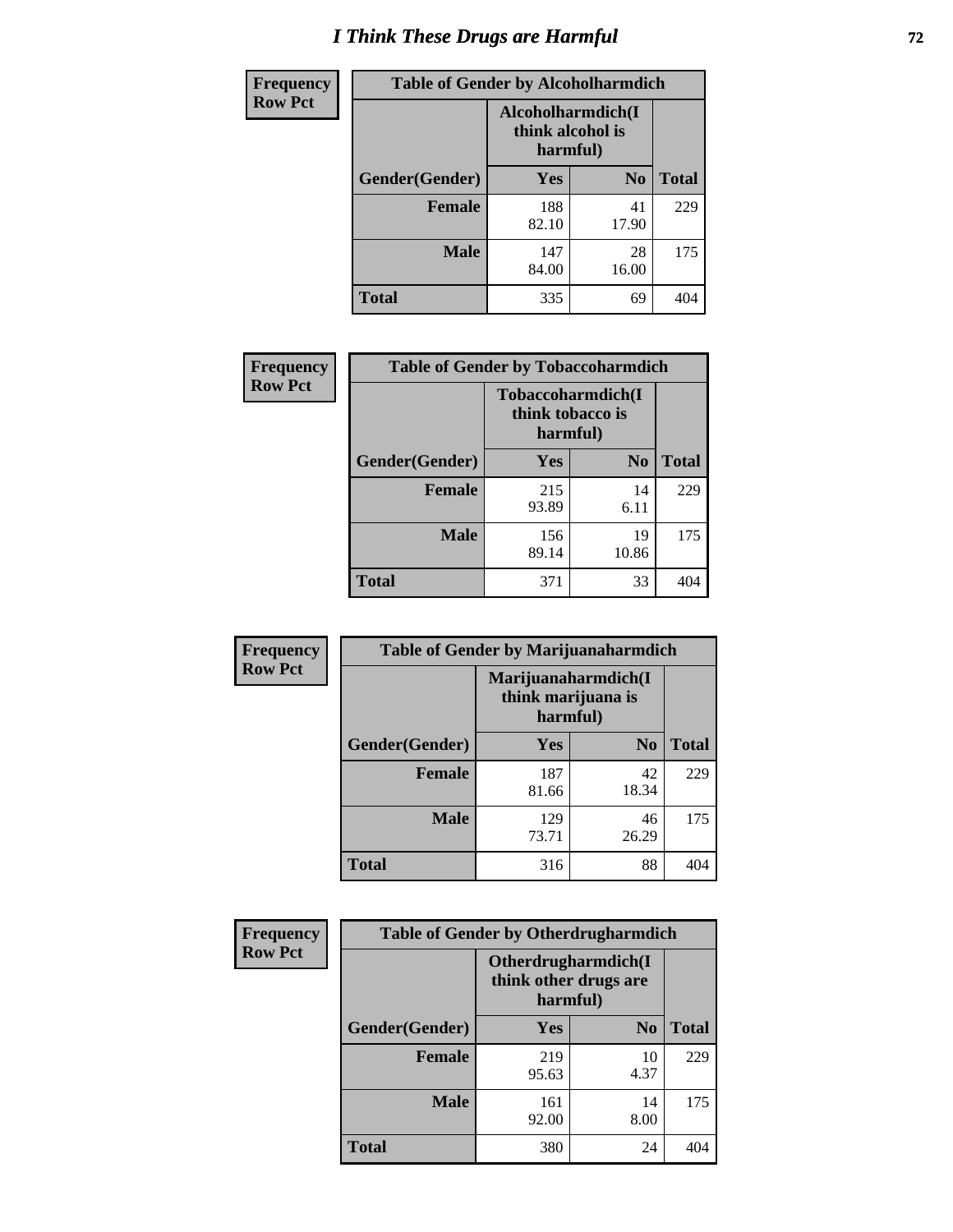| <b>Frequency</b> | <b>Table of Gender by Alcohollocation1</b> |                                                               |             |              |
|------------------|--------------------------------------------|---------------------------------------------------------------|-------------|--------------|
| <b>Row Pct</b>   |                                            | <b>Alcohollocation1(Places</b><br><b>Friends Use Alcohol)</b> |             |              |
|                  | Gender(Gender)                             |                                                               | Do Not Use  | <b>Total</b> |
|                  | <b>Female</b>                              | 145<br>63.32                                                  | 84<br>36.68 | 229          |
|                  | <b>Male</b>                                | 122<br>69.71                                                  | 53<br>30.29 | 175          |
|                  | <b>Total</b>                               | 267                                                           | 137         | 404          |

| <b>Frequency</b> | <b>Table of Gender by Alcohollocation2</b> |              |                                                               |              |
|------------------|--------------------------------------------|--------------|---------------------------------------------------------------|--------------|
| <b>Row Pct</b>   |                                            |              | <b>Alcohollocation2(Places</b><br><b>Friends Use Alcohol)</b> |              |
|                  | Gender(Gender)                             |              | Home                                                          | <b>Total</b> |
|                  | <b>Female</b>                              | 149<br>65.07 | 80<br>34.93                                                   | 229          |
|                  | <b>Male</b>                                | 99<br>56.57  | 76<br>43.43                                                   | 175          |
|                  | <b>Total</b>                               | 248          | 156                                                           | 404          |

| Frequency      | <b>Table of Gender by Alcohollocation3</b> |                                                               |               |              |
|----------------|--------------------------------------------|---------------------------------------------------------------|---------------|--------------|
| <b>Row Pct</b> |                                            | <b>Alcohollocation3(Places</b><br><b>Friends Use Alcohol)</b> |               |              |
|                | Gender(Gender)                             |                                                               | <b>School</b> | <b>Total</b> |
|                | <b>Female</b>                              | 224<br>97.82                                                  | 2.18          | 229          |
|                | <b>Male</b>                                | 166<br>94.86                                                  | q<br>5.14     | 175          |
|                | <b>Total</b>                               | 390                                                           | 14            | 404          |

| Frequency      | <b>Table of Gender by Alcohollocation4</b> |                                                               |             |              |
|----------------|--------------------------------------------|---------------------------------------------------------------|-------------|--------------|
| <b>Row Pct</b> |                                            | <b>Alcohollocation4(Places</b><br><b>Friends Use Alcohol)</b> |             |              |
|                | Gender(Gender)                             |                                                               | Car         | <b>Total</b> |
|                | <b>Female</b>                              | 181<br>79.04                                                  | 48<br>20.96 | 229          |
|                | <b>Male</b>                                | 144<br>82.29                                                  | 31<br>17.71 | 175          |
|                | <b>Total</b>                               | 325                                                           | 79          | 404          |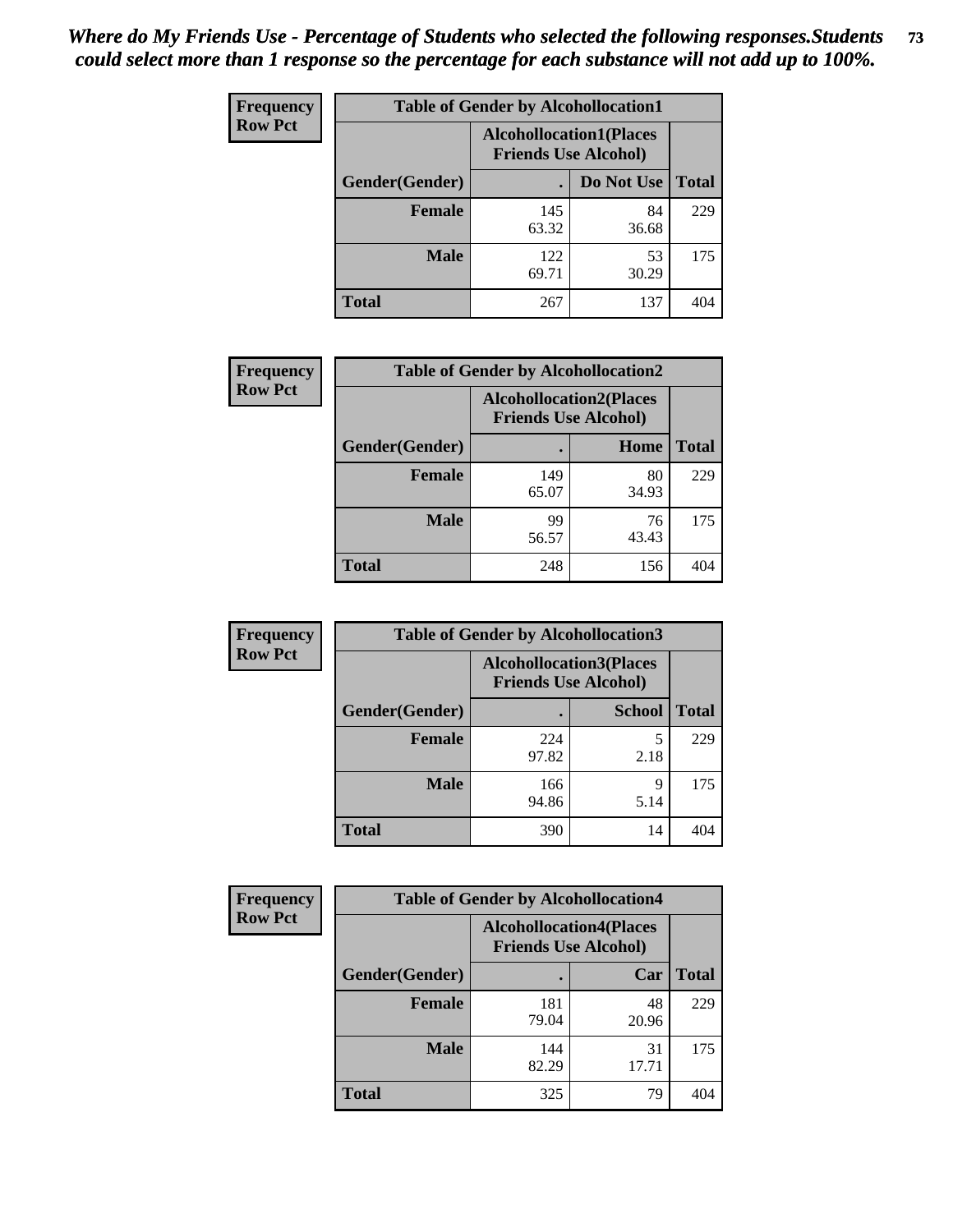| <b>Frequency</b> | <b>Table of Gender by Alcohollocation5</b> |                                                               |                          |              |
|------------------|--------------------------------------------|---------------------------------------------------------------|--------------------------|--------------|
| <b>Row Pct</b>   |                                            | <b>Alcohollocation5(Places</b><br><b>Friends Use Alcohol)</b> |                          |              |
|                  | Gender(Gender)                             |                                                               | <b>Friend's</b><br>House | <b>Total</b> |
|                  | <b>Female</b>                              | 120<br>52.40                                                  | 109<br>47.60             | 229          |
|                  | <b>Male</b>                                | 102<br>58.29                                                  | 73<br>41.71              | 175          |
|                  | <b>Total</b>                               | 222                                                           | 182                      | 404          |

| <b>Frequency</b> | <b>Table of Gender by Alcohollocation6</b> |                                                               |              |              |
|------------------|--------------------------------------------|---------------------------------------------------------------|--------------|--------------|
| <b>Row Pct</b>   |                                            | <b>Alcohollocation6(Places</b><br><b>Friends Use Alcohol)</b> |              |              |
|                  | Gender(Gender)                             |                                                               | <b>Other</b> | <b>Total</b> |
|                  | <b>Female</b>                              | 147<br>64.19                                                  | 82<br>35.81  | 229          |
|                  | <b>Male</b>                                | 109<br>62.29                                                  | 66<br>37.71  | 175          |
|                  | <b>Total</b>                               | 256                                                           | 148          | 404          |

| Frequency      | <b>Table of Gender by Tobaccolocation1</b> |                                                               |              |              |  |
|----------------|--------------------------------------------|---------------------------------------------------------------|--------------|--------------|--|
| <b>Row Pct</b> |                                            | <b>Tobaccolocation1(Places</b><br><b>Friends Use Tobacco)</b> |              |              |  |
|                | Gender(Gender)                             |                                                               | Do Not Use   | <b>Total</b> |  |
|                | <b>Female</b>                              | 90<br>39.30                                                   | 139<br>60.70 | 229          |  |
|                | <b>Male</b>                                | 101<br>57.71                                                  | 74<br>42.29  | 175          |  |
|                | <b>Total</b>                               | 191                                                           | 213          | 404          |  |

| Frequency      |                | <b>Table of Gender by Tobaccolocation2</b>                    |             |              |
|----------------|----------------|---------------------------------------------------------------|-------------|--------------|
| <b>Row Pct</b> |                | <b>Tobaccolocation2(Places</b><br><b>Friends Use Tobacco)</b> |             |              |
|                | Gender(Gender) |                                                               | Home        | <b>Total</b> |
|                | Female         | 163<br>71.18                                                  | 66<br>28.82 | 229          |
|                | <b>Male</b>    | 102<br>58.29                                                  | 73<br>41.71 | 175          |
|                | <b>Total</b>   | 265                                                           | 139         | 404          |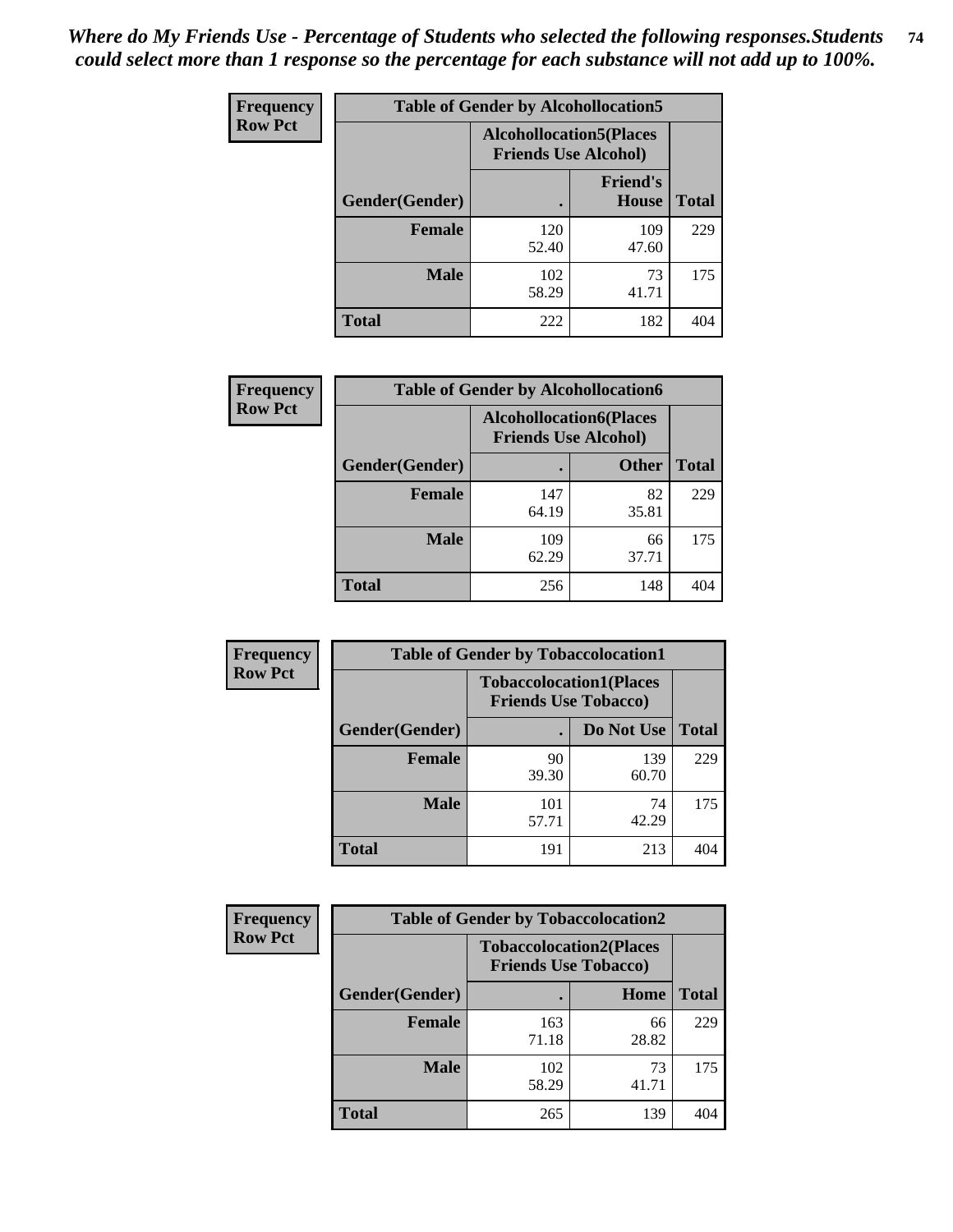| <b>Frequency</b> | <b>Table of Gender by Tobaccolocation3</b> |                                                               |               |              |
|------------------|--------------------------------------------|---------------------------------------------------------------|---------------|--------------|
| <b>Row Pct</b>   |                                            | <b>Tobaccolocation3(Places</b><br><b>Friends Use Tobacco)</b> |               |              |
|                  | <b>Gender</b> (Gender)                     |                                                               | <b>School</b> | <b>Total</b> |
|                  | <b>Female</b>                              | 210<br>91.70                                                  | 19<br>8.30    | 229          |
|                  | <b>Male</b>                                | 143<br>81.71                                                  | 32<br>18.29   | 175          |
|                  | <b>Total</b>                               | 353                                                           | 51            | 404          |

| <b>Frequency</b> | <b>Table of Gender by Tobaccolocation4</b> |                                                               |             |              |
|------------------|--------------------------------------------|---------------------------------------------------------------|-------------|--------------|
| <b>Row Pct</b>   |                                            | <b>Tobaccolocation4(Places</b><br><b>Friends Use Tobacco)</b> |             |              |
|                  | Gender(Gender)                             |                                                               | Car         | <b>Total</b> |
|                  | <b>Female</b>                              | 169<br>73.80                                                  | 60<br>26.20 | 229          |
|                  | <b>Male</b>                                | 112<br>64.00                                                  | 63<br>36.00 | 175          |
|                  | <b>Total</b>                               | 281                                                           | 123         | 404          |

| <b>Frequency</b> | <b>Table of Gender by Tobaccolocation5</b> |                                                               |                          |              |
|------------------|--------------------------------------------|---------------------------------------------------------------|--------------------------|--------------|
| <b>Row Pct</b>   |                                            | <b>Tobaccolocation5(Places</b><br><b>Friends Use Tobacco)</b> |                          |              |
|                  | Gender(Gender)                             |                                                               | <b>Friend's</b><br>House | <b>Total</b> |
|                  | <b>Female</b>                              | 168<br>73.36                                                  | 61<br>26.64              | 229          |
|                  | <b>Male</b>                                | 109<br>62.29                                                  | 66<br>37.71              | 175          |
|                  | <b>Total</b>                               | 277                                                           | 127                      | 404          |

| <b>Frequency</b> | <b>Table of Gender by Tobaccolocation6</b> |                                                               |              |              |
|------------------|--------------------------------------------|---------------------------------------------------------------|--------------|--------------|
| <b>Row Pct</b>   |                                            | <b>Tobaccolocation6(Places</b><br><b>Friends Use Tobacco)</b> |              |              |
|                  | Gender(Gender)                             |                                                               | <b>Other</b> | <b>Total</b> |
|                  | Female                                     | 177<br>77.29                                                  | 52<br>22.71  | 229          |
|                  | <b>Male</b>                                | 118<br>67.43                                                  | 57<br>32.57  | 175          |
|                  | <b>Total</b>                               | 295                                                           | 109          | 404          |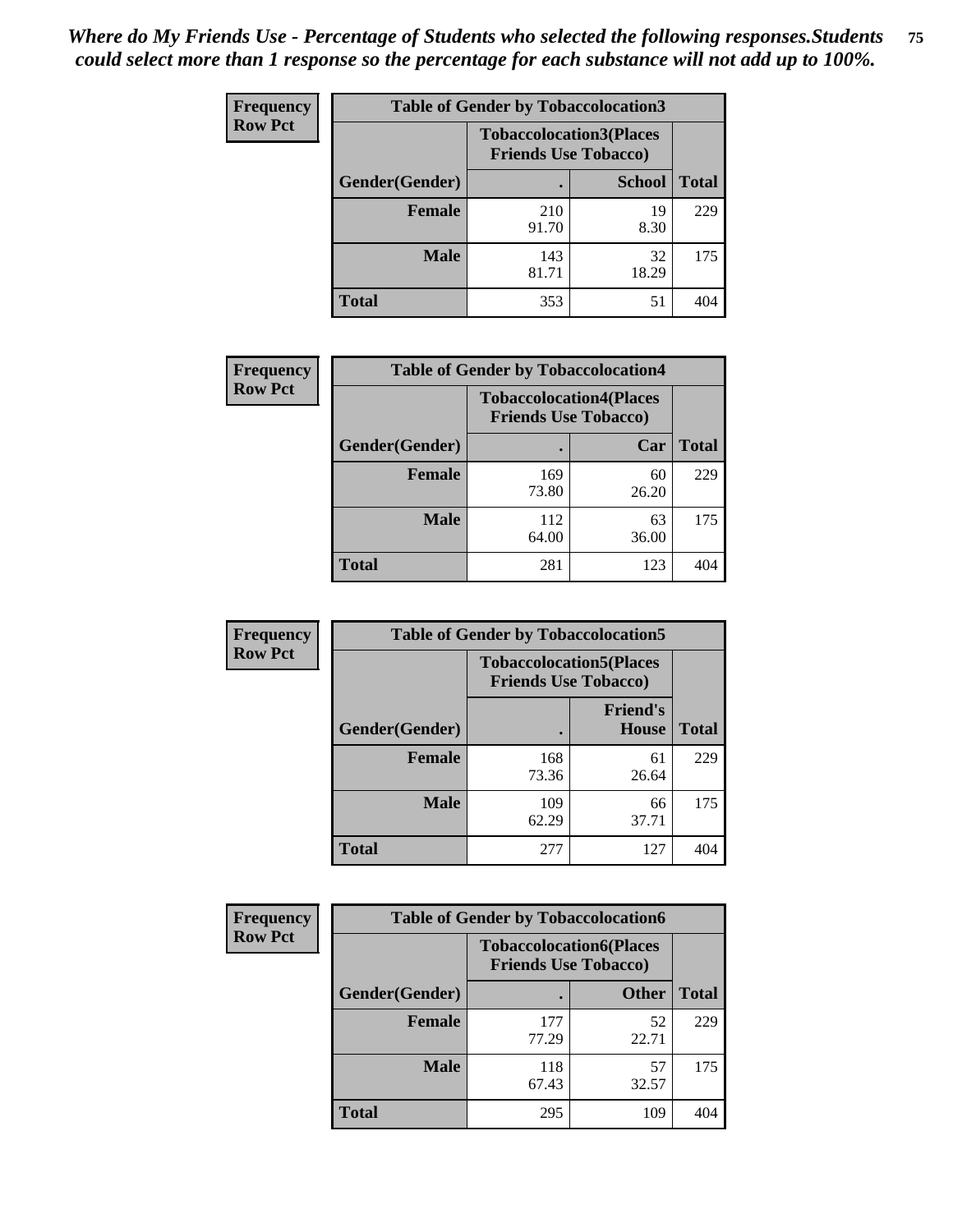| <b>Frequency</b> | <b>Table of Gender by Marijuanalocation1</b> |                                                                    |              |              |
|------------------|----------------------------------------------|--------------------------------------------------------------------|--------------|--------------|
| <b>Row Pct</b>   |                                              | <b>Marijuanalocation1(Places</b><br><b>Friends Use Marijuana</b> ) |              |              |
|                  | Gender(Gender)                               |                                                                    | Do Not Use   | <b>Total</b> |
|                  | <b>Female</b>                                | 108<br>47.16                                                       | 121<br>52.84 | 229          |
|                  | <b>Male</b>                                  | 101<br>57.71                                                       | 74<br>42.29  | 175          |
|                  | <b>Total</b>                                 | 209                                                                | 195          | 404          |

| <b>Frequency</b> | <b>Table of Gender by Marijuanalocation2</b> |                                                                    |             |              |  |
|------------------|----------------------------------------------|--------------------------------------------------------------------|-------------|--------------|--|
| <b>Row Pct</b>   |                                              | <b>Marijuanalocation2(Places</b><br><b>Friends Use Marijuana</b> ) |             |              |  |
|                  | Gender(Gender)                               |                                                                    | Home        | <b>Total</b> |  |
|                  | <b>Female</b>                                | 162<br>70.74                                                       | 67<br>29.26 | 229          |  |
|                  | <b>Male</b>                                  | 107<br>61.14                                                       | 68<br>38.86 | 175          |  |
|                  | <b>Total</b>                                 | 269                                                                | 135         | 404          |  |

| Frequency      |                | <b>Table of Gender by Marijuanalocation3</b> |                                                                    |              |
|----------------|----------------|----------------------------------------------|--------------------------------------------------------------------|--------------|
| <b>Row Pct</b> |                |                                              | <b>Marijuanalocation3(Places</b><br><b>Friends Use Marijuana</b> ) |              |
|                | Gender(Gender) |                                              | <b>School</b>                                                      | <b>Total</b> |
|                | Female         | 220<br>96.07                                 | q<br>3.93                                                          | 229          |
|                | <b>Male</b>    | 155<br>88.57                                 | 20<br>11.43                                                        | 175          |
|                | <b>Total</b>   | 375                                          | 29                                                                 | 404          |

| <b>Frequency</b> | <b>Table of Gender by Marijuanalocation4</b> |                                                                    |             |              |  |
|------------------|----------------------------------------------|--------------------------------------------------------------------|-------------|--------------|--|
| <b>Row Pct</b>   |                                              | <b>Marijuanalocation4(Places</b><br><b>Friends Use Marijuana</b> ) |             |              |  |
|                  | Gender(Gender)                               |                                                                    | Car         | <b>Total</b> |  |
|                  | <b>Female</b>                                | 169<br>73.80                                                       | 60<br>26.20 | 229          |  |
|                  | <b>Male</b>                                  | 122<br>69.71                                                       | 53<br>30.29 | 175          |  |
|                  | <b>Total</b>                                 | 291                                                                | 113         | 404          |  |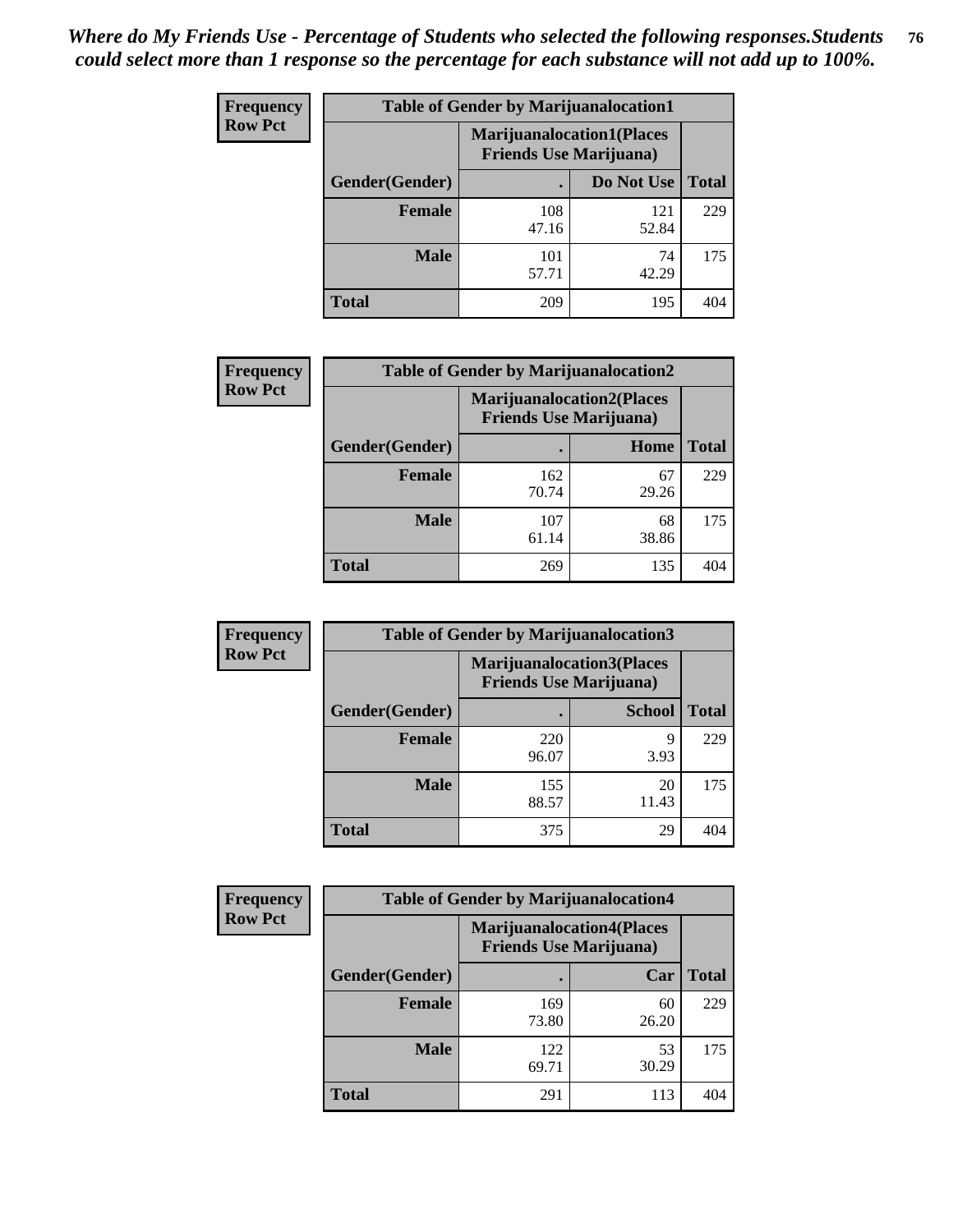| <b>Frequency</b> | <b>Table of Gender by Marijuanalocation5</b> |                                                                    |                          |              |
|------------------|----------------------------------------------|--------------------------------------------------------------------|--------------------------|--------------|
| <b>Row Pct</b>   |                                              | <b>Marijuanalocation5(Places</b><br><b>Friends Use Marijuana</b> ) |                          |              |
|                  | Gender(Gender)                               |                                                                    | <b>Friend's</b><br>House | <b>Total</b> |
|                  | <b>Female</b>                                | 151<br>65.94                                                       | 78<br>34.06              | 229          |
|                  | <b>Male</b>                                  | 113<br>64.57                                                       | 62<br>35.43              | 175          |
|                  | <b>Total</b>                                 | 264                                                                | 140                      | 404          |

| <b>Frequency</b> | <b>Table of Gender by Marijuanalocation6</b> |                                |                                  |              |
|------------------|----------------------------------------------|--------------------------------|----------------------------------|--------------|
| <b>Row Pct</b>   |                                              | <b>Friends Use Marijuana</b> ) | <b>Marijuanalocation6(Places</b> |              |
|                  | <b>Gender</b> (Gender)                       |                                | <b>Other</b>                     | <b>Total</b> |
|                  | <b>Female</b>                                | 172<br>75.11                   | 57<br>24.89                      | 229          |
|                  | <b>Male</b>                                  | 116<br>66.29                   | 59<br>33.71                      | 175          |
|                  | Total                                        | 288                            | 116                              | 404          |

| <b>Frequency</b> | <b>Table of Gender by Otherdruglocation1</b> |                                                                                |              |              |
|------------------|----------------------------------------------|--------------------------------------------------------------------------------|--------------|--------------|
| <b>Row Pct</b>   |                                              | <b>Otherdruglocation1(Places</b><br><b>Friends Use Other Illegal</b><br>Drugs) |              |              |
|                  | Gender(Gender)                               |                                                                                | Do Not Use   | <b>Total</b> |
|                  | <b>Female</b>                                | 50<br>21.83                                                                    | 179<br>78.17 | 229          |
|                  | <b>Male</b>                                  | 47<br>26.86                                                                    | 128<br>73.14 | 175          |
|                  | <b>Total</b>                                 | 97                                                                             | 307          | 404          |

| <b>Frequency</b> | <b>Table of Gender by Otherdruglocation2</b> |                                                                                |             |              |
|------------------|----------------------------------------------|--------------------------------------------------------------------------------|-------------|--------------|
| <b>Row Pct</b>   |                                              | <b>Otherdruglocation2(Places</b><br><b>Friends Use Other Illegal</b><br>Drugs) |             |              |
|                  | Gender(Gender)                               |                                                                                | Home        | <b>Total</b> |
|                  | Female                                       | 203<br>88.65                                                                   | 26<br>11.35 | 229          |
|                  | <b>Male</b>                                  | 146<br>83.43                                                                   | 29<br>16.57 | 175          |
|                  | <b>Total</b>                                 | 349                                                                            | 55          | 404          |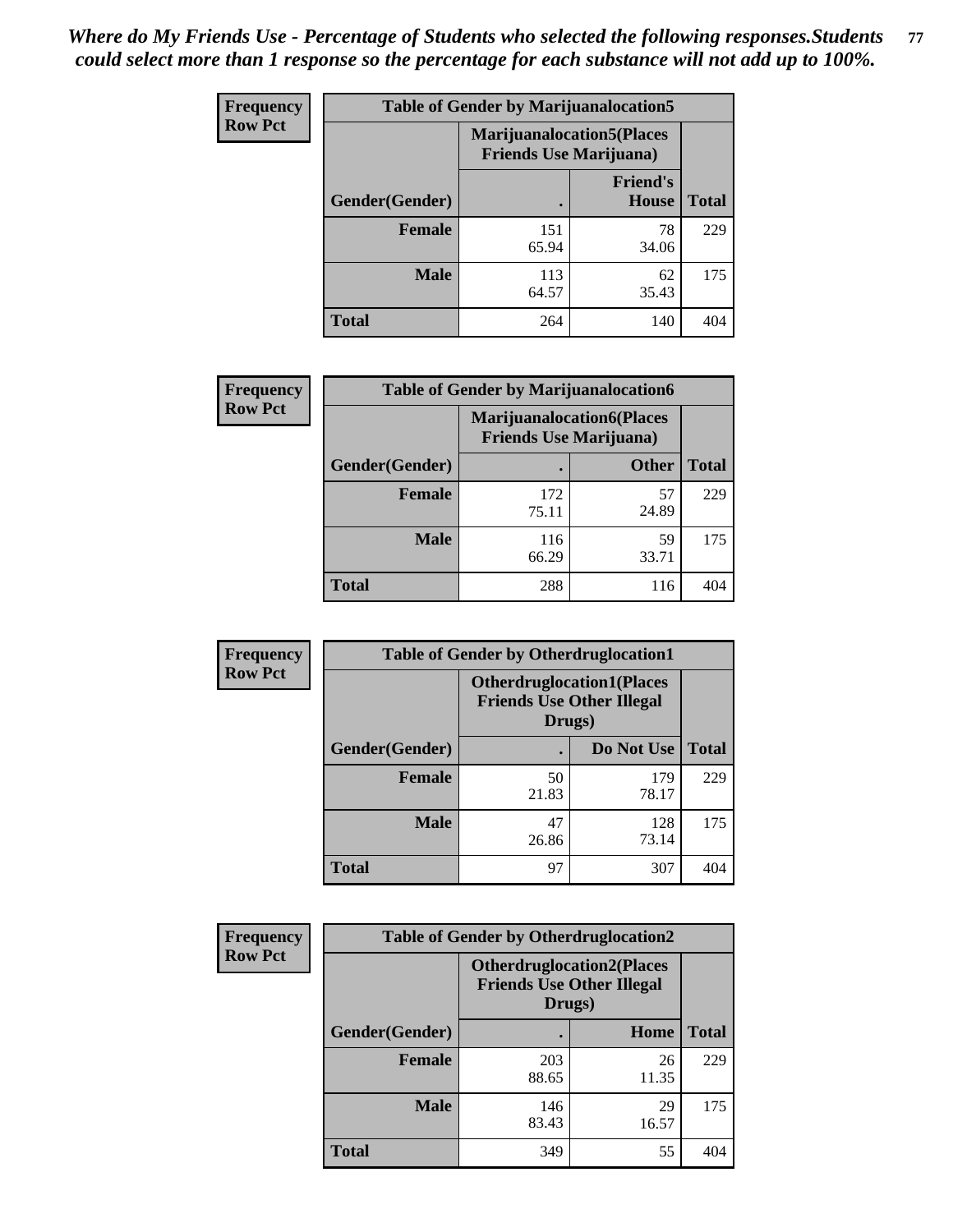| <b>Frequency</b> | <b>Table of Gender by Otherdruglocation3</b> |                                                                                |               |              |
|------------------|----------------------------------------------|--------------------------------------------------------------------------------|---------------|--------------|
| <b>Row Pct</b>   |                                              | <b>Otherdruglocation3(Places</b><br><b>Friends Use Other Illegal</b><br>Drugs) |               |              |
|                  | Gender(Gender)                               |                                                                                | <b>School</b> | <b>Total</b> |
|                  | <b>Female</b>                                | 224<br>97.82                                                                   | 2.18          | 229          |
|                  | <b>Male</b>                                  | 160<br>91.43                                                                   | 15<br>8.57    | 175          |
|                  | <b>Total</b>                                 | 384                                                                            | 20            | 404          |

| Frequency      | <b>Table of Gender by Otherdruglocation4</b> |                                            |                                  |              |
|----------------|----------------------------------------------|--------------------------------------------|----------------------------------|--------------|
| <b>Row Pct</b> |                                              | <b>Friends Use Other Illegal</b><br>Drugs) | <b>Otherdruglocation4(Places</b> |              |
|                | Gender(Gender)                               |                                            | Car                              | <b>Total</b> |
|                | <b>Female</b>                                | 211<br>92.14                               | 18<br>7.86                       | 229          |
|                | <b>Male</b>                                  | 155<br>88.57                               | 20<br>11.43                      | 175          |
|                | <b>Total</b>                                 | 366                                        | 38                               | 404          |

| Frequency      | <b>Table of Gender by Otherdruglocation5</b> |                                                                                |                                 |              |
|----------------|----------------------------------------------|--------------------------------------------------------------------------------|---------------------------------|--------------|
| <b>Row Pct</b> |                                              | <b>Otherdruglocation5(Places</b><br><b>Friends Use Other Illegal</b><br>Drugs) |                                 |              |
|                | Gender(Gender)                               |                                                                                | <b>Friend's</b><br><b>House</b> | <b>Total</b> |
|                | <b>Female</b>                                | 195<br>85.15                                                                   | 34<br>14.85                     | 229          |
|                | <b>Male</b>                                  | 153<br>87.43                                                                   | 22<br>12.57                     | 175          |
|                | <b>Total</b>                                 | 348                                                                            | 56                              | 404          |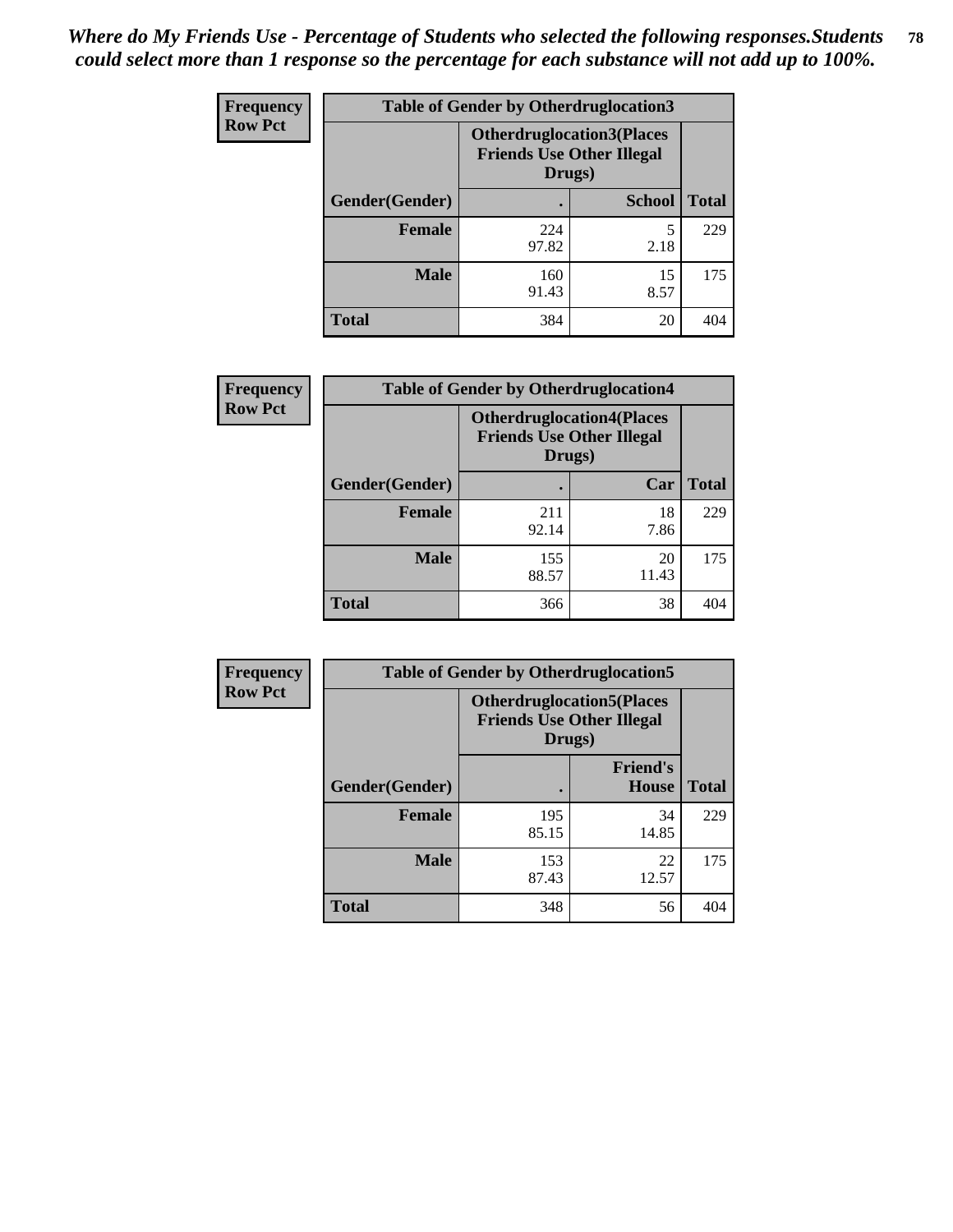| <b>Frequency</b> | <b>Table of Gender by Otherdruglocation6</b> |                                            |                                  |              |
|------------------|----------------------------------------------|--------------------------------------------|----------------------------------|--------------|
| <b>Row Pct</b>   |                                              | <b>Friends Use Other Illegal</b><br>Drugs) | <b>Otherdruglocation6(Places</b> |              |
|                  | Gender(Gender)                               |                                            | <b>Other</b>                     | <b>Total</b> |
|                  | <b>Female</b>                                | 194<br>84.72                               | 35<br>15.28                      | 229          |
|                  | <b>Male</b>                                  | 143<br>81.71                               | 32<br>18.29                      | 175          |
|                  | <b>Total</b>                                 | 337                                        | 67                               | 404          |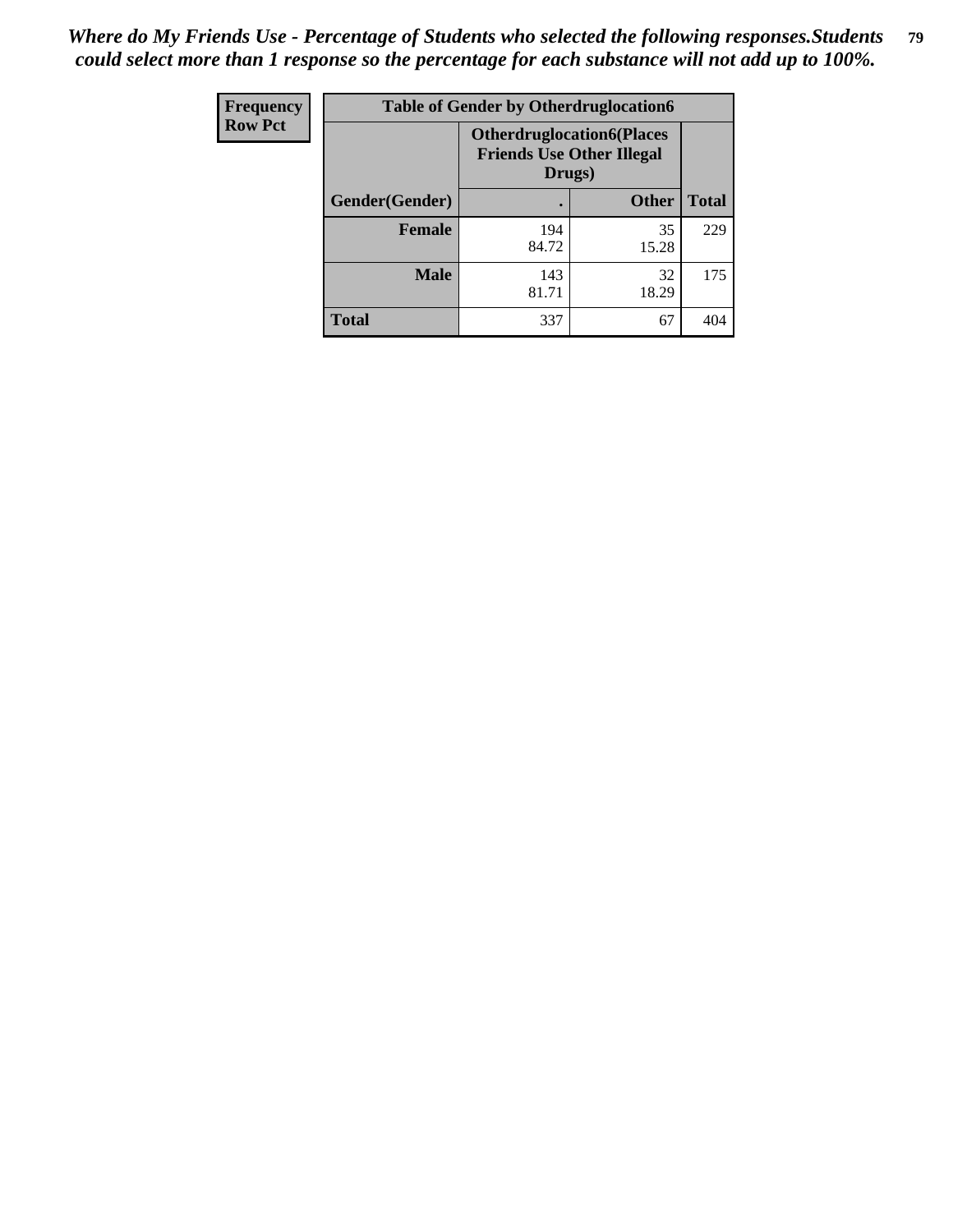| <b>Frequency</b> | <b>Table of Gender by Alcoholtime1</b> |                                                          |                      |              |
|------------------|----------------------------------------|----------------------------------------------------------|----------------------|--------------|
| <b>Row Pct</b>   |                                        | <b>Alcoholtime1(Times</b><br><b>Friends Use Alcohol)</b> |                      |              |
|                  | Gender(Gender)                         | $\bullet$                                                | Do Not<br><b>Use</b> | <b>Total</b> |
|                  | <b>Female</b>                          | 150<br>65.50                                             | 79<br>34.50          | 229          |
|                  | <b>Male</b>                            | 130<br>74.29                                             | 45<br>25.71          | 175          |
|                  | <b>Total</b>                           | 280                                                      | 124                  | 404          |

| Frequency      | <b>Table of Gender by Alcoholtime2</b> |                                                          |                            |              |
|----------------|----------------------------------------|----------------------------------------------------------|----------------------------|--------------|
| <b>Row Pct</b> |                                        | <b>Alcoholtime2(Times</b><br><b>Friends Use Alcohol)</b> |                            |              |
|                | Gender(Gender)                         |                                                          | <b>On Way</b><br>to School | <b>Total</b> |
|                | <b>Female</b>                          | 217<br>94.76                                             | 12<br>5.24                 | 229          |
|                | <b>Male</b>                            | 155<br>88.57                                             | 20<br>11.43                | 175          |
|                | <b>Total</b>                           | 372                                                      | 32                         | 404          |

| Frequency      | <b>Table of Gender by Alcoholtime3</b> |                                                          |                                |              |
|----------------|----------------------------------------|----------------------------------------------------------|--------------------------------|--------------|
| <b>Row Pct</b> |                                        | <b>Alcoholtime3(Times</b><br><b>Friends Use Alcohol)</b> |                                |              |
|                | Gender(Gender)                         |                                                          | <b>During</b><br><b>School</b> | <b>Total</b> |
|                | Female                                 | 226<br>98.69                                             | 3<br>1.31                      | 229          |
|                | <b>Male</b>                            | 165<br>94.29                                             | 10<br>5.71                     | 175          |
|                | <b>Total</b>                           | 391                                                      | 13                             | 404          |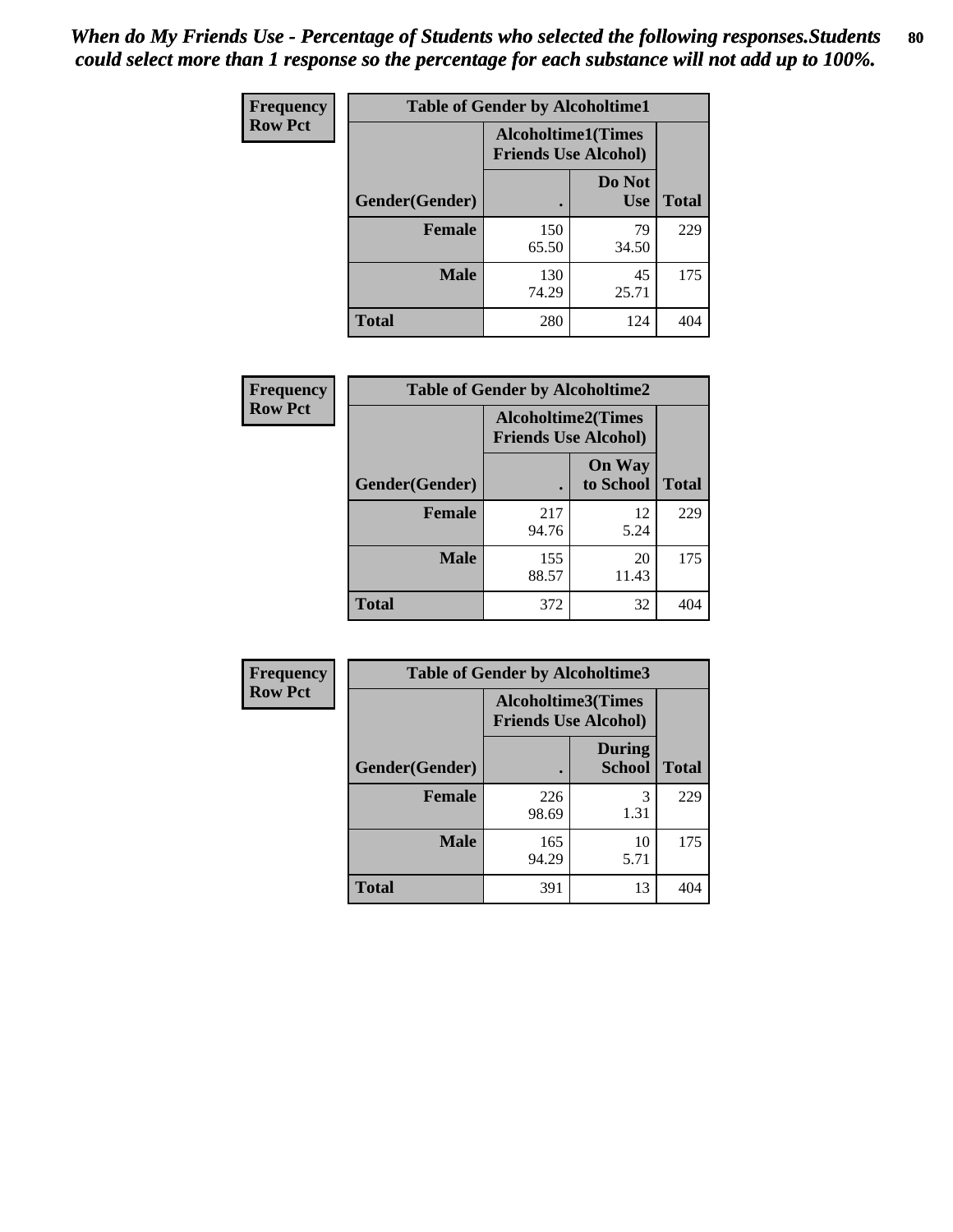*When do My Friends Use - Percentage of Students who selected the following responses.Students could select more than 1 response so the percentage for each substance will not add up to 100%.* **81**

| <b>Frequency</b> | <b>Table of Gender by Alcoholtime4</b> |                                                          |                                                |              |
|------------------|----------------------------------------|----------------------------------------------------------|------------------------------------------------|--------------|
| <b>Row Pct</b>   |                                        | <b>Alcoholtime4(Times</b><br><b>Friends Use Alcohol)</b> |                                                |              |
|                  | Gender(Gender)                         |                                                          | <b>On Way</b><br>Home<br>From<br><b>School</b> | <b>Total</b> |
|                  | <b>Female</b>                          | 217<br>94.76                                             | 12<br>5.24                                     | 229          |
|                  | <b>Male</b>                            | 151<br>86.29                                             | 24<br>13.71                                    | 175          |
|                  | <b>Total</b>                           | 368                                                      | 36                                             | 404          |

| <b>Frequency</b> | <b>Table of Gender by Alcoholtime5</b> |                                                           |             |              |
|------------------|----------------------------------------|-----------------------------------------------------------|-------------|--------------|
| <b>Row Pct</b>   |                                        | <b>Alcoholtime5</b> (Times<br><b>Friends Use Alcohol)</b> |             |              |
|                  | Gender(Gender)                         |                                                           | Weeknights  | <b>Total</b> |
|                  | <b>Female</b>                          | 187<br>81.66                                              | 42<br>18.34 | 229          |
|                  | <b>Male</b>                            | 121<br>69.14                                              | 54<br>30.86 | 175          |
|                  | <b>Total</b>                           | 308                                                       | 96          | 404          |

| <b>Frequency</b> | <b>Table of Gender by Alcoholtime6</b> |                                                          |                 |              |
|------------------|----------------------------------------|----------------------------------------------------------|-----------------|--------------|
| <b>Row Pct</b>   |                                        | <b>Alcoholtime6(Times</b><br><b>Friends Use Alcohol)</b> |                 |              |
|                  | Gender(Gender)                         |                                                          | <b>Weekends</b> | <b>Total</b> |
|                  | <b>Female</b>                          | 80<br>34.93                                              | 149<br>65.07    | 229          |
|                  | <b>Male</b>                            | 52<br>29.71                                              | 123<br>70.29    | 175          |
|                  | <b>Total</b>                           | 132                                                      | 272             | 404          |

| Frequency      | <b>Table of Gender by Tobaccotime1</b> |                                                          |                      |              |
|----------------|----------------------------------------|----------------------------------------------------------|----------------------|--------------|
| <b>Row Pct</b> |                                        | <b>Tobaccotime1(Times</b><br><b>Friends Use Tobacco)</b> |                      |              |
|                | Gender(Gender)                         |                                                          | Do Not<br><b>Use</b> | <b>Total</b> |
|                | <b>Female</b>                          | 93<br>40.61                                              | 136<br>59.39         | 229          |
|                | <b>Male</b>                            | 98<br>56.00                                              | 77<br>44.00          | 175          |
|                | <b>Total</b>                           | 191                                                      | 213                  | 404          |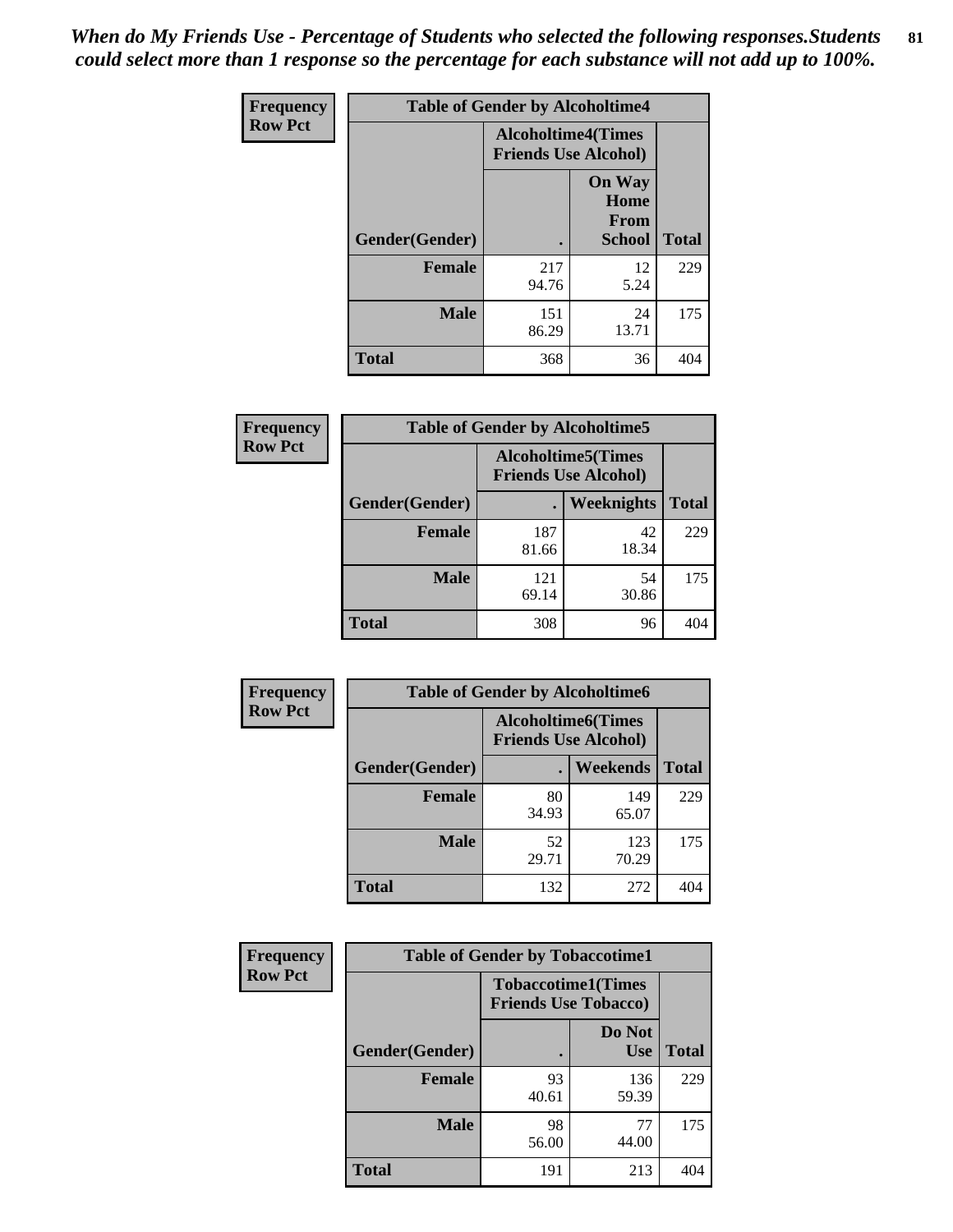*When do My Friends Use - Percentage of Students who selected the following responses.Students could select more than 1 response so the percentage for each substance will not add up to 100%.* **82**

| <b>Frequency</b> | <b>Table of Gender by Tobaccotime2</b> |                                                          |                            |              |
|------------------|----------------------------------------|----------------------------------------------------------|----------------------------|--------------|
| <b>Row Pct</b>   |                                        | <b>Tobaccotime2(Times</b><br><b>Friends Use Tobacco)</b> |                            |              |
|                  | Gender(Gender)                         | $\bullet$                                                | <b>On Way</b><br>to School | <b>Total</b> |
|                  | <b>Female</b>                          | 189<br>82.53                                             | 40<br>17.47                | 229          |
|                  | <b>Male</b>                            | 123<br>70.29                                             | 52<br>29.71                | 175          |
|                  | Total                                  | 312                                                      | 92                         | 404          |

| Frequency      | <b>Table of Gender by Tobaccotime3</b> |                                                          |                                |              |
|----------------|----------------------------------------|----------------------------------------------------------|--------------------------------|--------------|
| <b>Row Pct</b> |                                        | <b>Tobaccotime3(Times</b><br><b>Friends Use Tobacco)</b> |                                |              |
|                | Gender(Gender)                         |                                                          | <b>During</b><br><b>School</b> | <b>Total</b> |
|                | <b>Female</b>                          | 222<br>96.94                                             | 3.06                           | 229          |
|                | <b>Male</b>                            | 150<br>85.71                                             | 25<br>14.29                    | 175          |
|                | <b>Total</b>                           | 372                                                      | 32                             | 404          |

| <b>Frequency</b> | <b>Table of Gender by Tobaccotime4</b> |                                                          |                                                |              |
|------------------|----------------------------------------|----------------------------------------------------------|------------------------------------------------|--------------|
| <b>Row Pct</b>   |                                        | <b>Tobaccotime4(Times</b><br><b>Friends Use Tobacco)</b> |                                                |              |
|                  | Gender(Gender)                         |                                                          | <b>On Way</b><br>Home<br><b>From</b><br>School | <b>Total</b> |
|                  | <b>Female</b>                          | 217<br>94.76                                             | 12<br>5.24                                     | 229          |
|                  | <b>Male</b>                            | 151<br>86.29                                             | 24<br>13.71                                    | 175          |
|                  | <b>Total</b>                           | 368                                                      | 36                                             | 404          |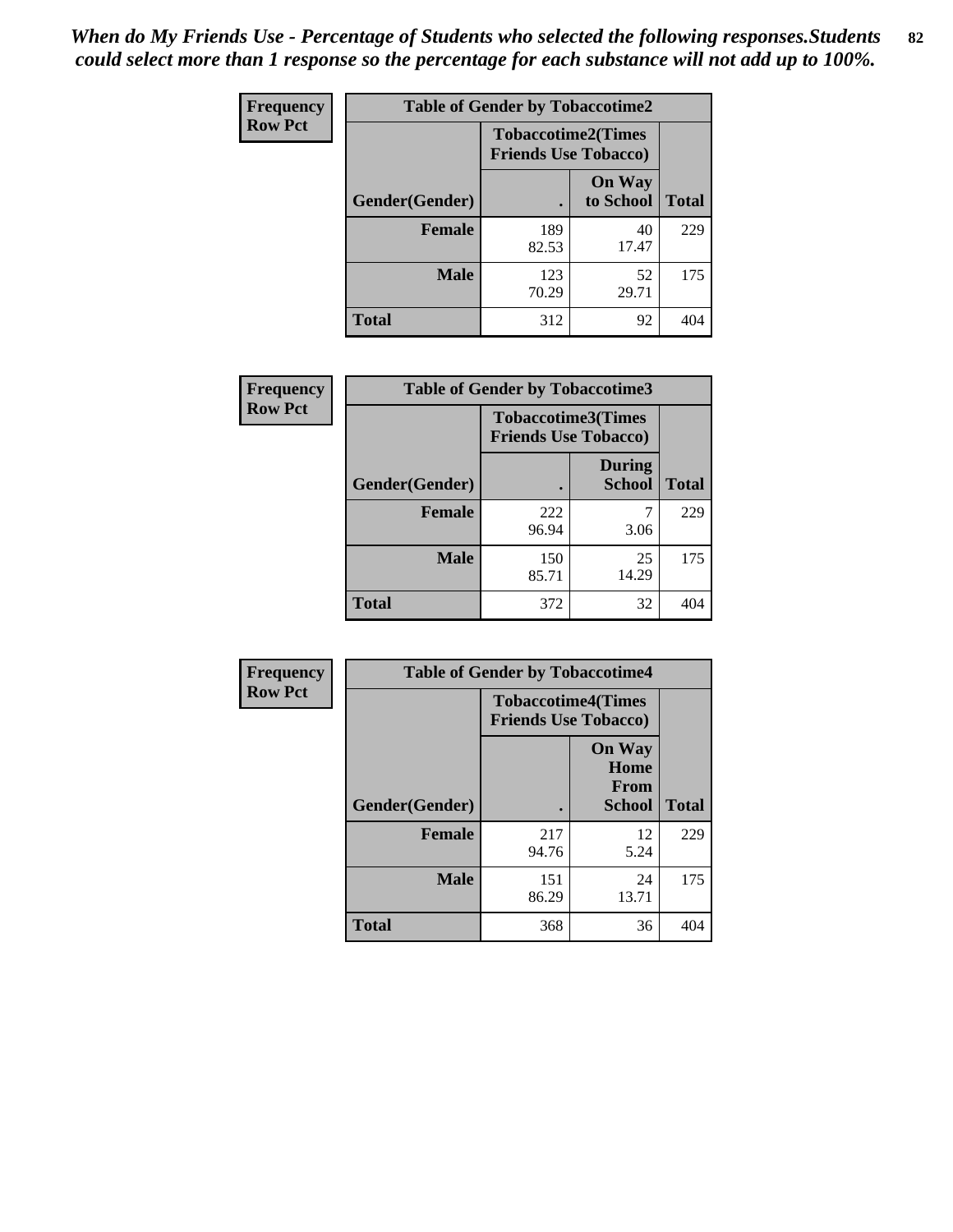| Frequency      | <b>Table of Gender by Tobaccotime5</b> |              |                                                          |              |  |
|----------------|----------------------------------------|--------------|----------------------------------------------------------|--------------|--|
| <b>Row Pct</b> |                                        |              | <b>Tobaccotime5(Times</b><br><b>Friends Use Tobacco)</b> |              |  |
|                | <b>Gender</b> (Gender)                 |              | Weeknights                                               | <b>Total</b> |  |
|                | <b>Female</b>                          | 165<br>72.05 | 64<br>27.95                                              | 229          |  |
|                | <b>Male</b>                            | 102<br>58.29 | 73<br>41.71                                              | 175          |  |
|                | <b>Total</b>                           | 267          | 137                                                      | 404          |  |

| Frequency      |                | <b>Table of Gender by Tobaccotime6</b>                   |             |              |
|----------------|----------------|----------------------------------------------------------|-------------|--------------|
| <b>Row Pct</b> |                | <b>Tobaccotime6(Times</b><br><b>Friends Use Tobacco)</b> |             |              |
|                | Gender(Gender) |                                                          | Weekends    | <b>Total</b> |
|                | Female         | 150<br>65.50                                             | 79<br>34.50 | 229          |
|                | <b>Male</b>    | 97<br>55.43                                              | 78<br>44.57 | 175          |
|                | <b>Total</b>   | 247                                                      | 157         | 404          |

| <b>Frequency</b> | <b>Table of Gender by Marijuanatime1</b> |                                                               |              |              |  |
|------------------|------------------------------------------|---------------------------------------------------------------|--------------|--------------|--|
| <b>Row Pct</b>   |                                          | <b>Marijuanatime1(Times</b><br><b>Friends Use Marijuana</b> ) |              |              |  |
|                  | Gender(Gender)                           |                                                               | Do Not Use   | <b>Total</b> |  |
|                  | <b>Female</b>                            | 106<br>46.29                                                  | 123<br>53.71 | 229          |  |
|                  | <b>Male</b>                              | 103<br>58.86                                                  | 72<br>41.14  | 175          |  |
|                  | <b>Total</b>                             | 209                                                           | 195          | 404          |  |

| <b>Frequency</b> | <b>Table of Gender by Marijuanatime2</b> |                                                               |                            |              |
|------------------|------------------------------------------|---------------------------------------------------------------|----------------------------|--------------|
| <b>Row Pct</b>   |                                          | <b>Marijuanatime2(Times</b><br><b>Friends Use Marijuana</b> ) |                            |              |
|                  | Gender(Gender)                           |                                                               | On Way to<br><b>School</b> | <b>Total</b> |
|                  | <b>Female</b>                            | 204<br>89.08                                                  | 25<br>10.92                | 229          |
|                  | <b>Male</b>                              | 135<br>77.14                                                  | 40<br>22.86                | 175          |
|                  | <b>Total</b>                             | 339                                                           | 65                         | 404          |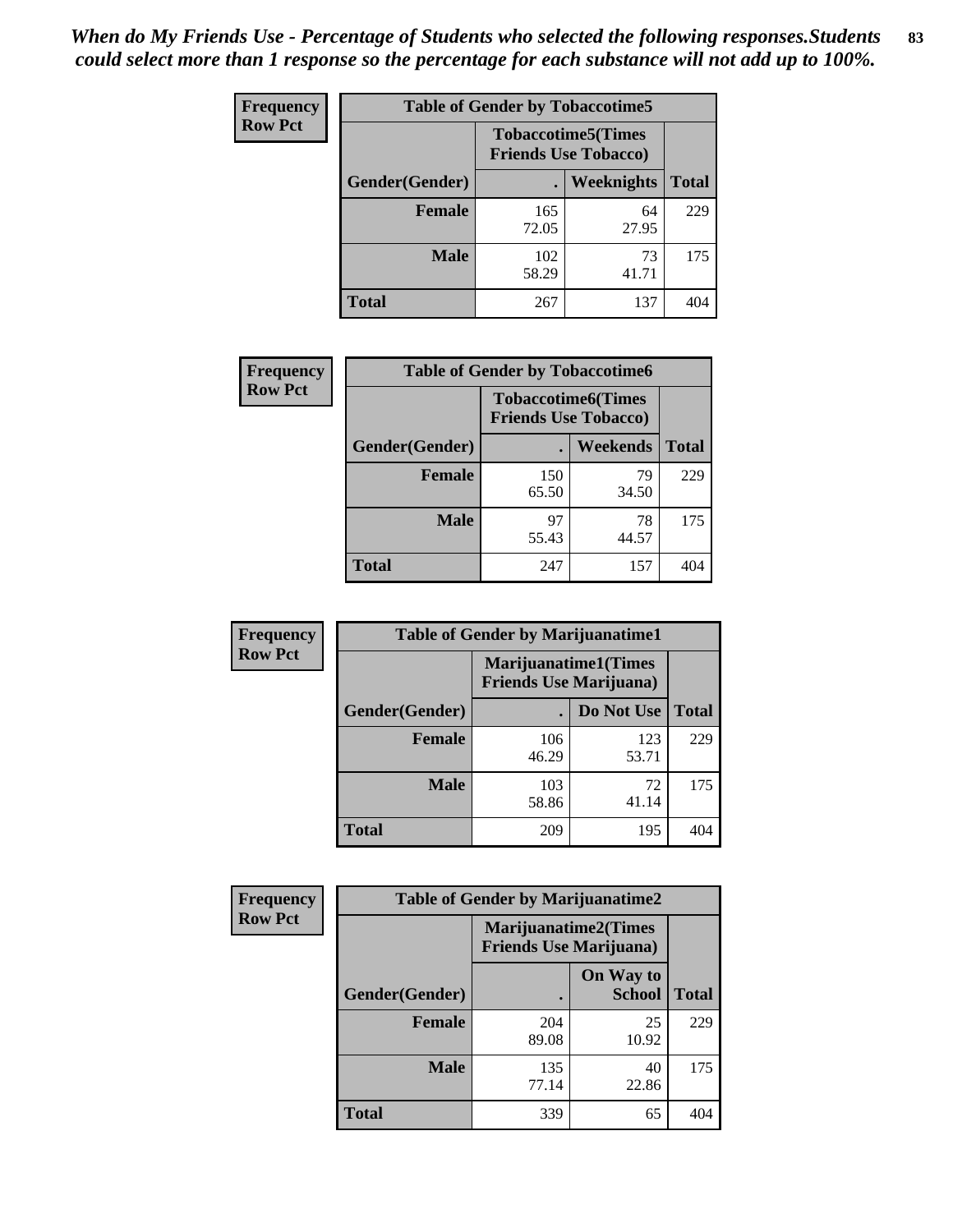*When do My Friends Use - Percentage of Students who selected the following responses.Students could select more than 1 response so the percentage for each substance will not add up to 100%.* **84**

| <b>Frequency</b> | <b>Table of Gender by Marijuanatime3</b> |                                                        |                                |              |
|------------------|------------------------------------------|--------------------------------------------------------|--------------------------------|--------------|
| <b>Row Pct</b>   |                                          | Marijuanatime3(Times<br><b>Friends Use Marijuana</b> ) |                                |              |
|                  | Gender(Gender)                           |                                                        | <b>During</b><br><b>School</b> | <b>Total</b> |
|                  | <b>Female</b>                            | 224<br>97.82                                           | 2.18                           | 229          |
|                  | <b>Male</b>                              | 158<br>90.29                                           | 17<br>9.71                     | 175          |
|                  | <b>Total</b>                             | 382                                                    | 22                             | 404          |

| Frequency      | <b>Table of Gender by Marijuanatime4</b> |              |                                                                |              |
|----------------|------------------------------------------|--------------|----------------------------------------------------------------|--------------|
| <b>Row Pct</b> |                                          |              | <b>Marijuanatime4</b> (Times<br><b>Friends Use Marijuana</b> ) |              |
|                | Gender(Gender)                           |              | <b>On Way</b><br>Home<br><b>From</b><br><b>School</b>          | <b>Total</b> |
|                | <b>Female</b>                            | 187<br>81.66 | 42<br>18.34                                                    | 229          |
|                | <b>Male</b>                              | 134<br>76.57 | 41<br>23.43                                                    | 175          |
|                | <b>Total</b>                             | 321          | 83                                                             | 404          |

| <b>Frequency</b> | <b>Table of Gender by Marijuanatime5</b> |                                                                |             |              |
|------------------|------------------------------------------|----------------------------------------------------------------|-------------|--------------|
| <b>Row Pct</b>   |                                          | <b>Marijuanatime5</b> (Times<br><b>Friends Use Marijuana</b> ) |             |              |
|                  | Gender(Gender)                           | ٠                                                              | Weeknights  | <b>Total</b> |
|                  | <b>Female</b>                            | 158<br>69.00                                                   | 71<br>31.00 | 229          |
|                  | <b>Male</b>                              | 105<br>60.00                                                   | 70<br>40.00 | 175          |
|                  | <b>Total</b>                             | 263                                                            | 141         | 404          |

| <b>Frequency</b> | <b>Table of Gender by Marijuanatime6</b> |                                                               |             |              |
|------------------|------------------------------------------|---------------------------------------------------------------|-------------|--------------|
| <b>Row Pct</b>   |                                          | <b>Marijuanatime6(Times</b><br><b>Friends Use Marijuana</b> ) |             |              |
|                  | Gender(Gender)                           |                                                               | Weekends    | <b>Total</b> |
|                  | <b>Female</b>                            | 132<br>57.64                                                  | 97<br>42.36 | 229          |
|                  | <b>Male</b>                              | 78<br>44.57                                                   | 97<br>55.43 | 175          |
|                  | <b>Total</b>                             | 210                                                           | 194         | 404          |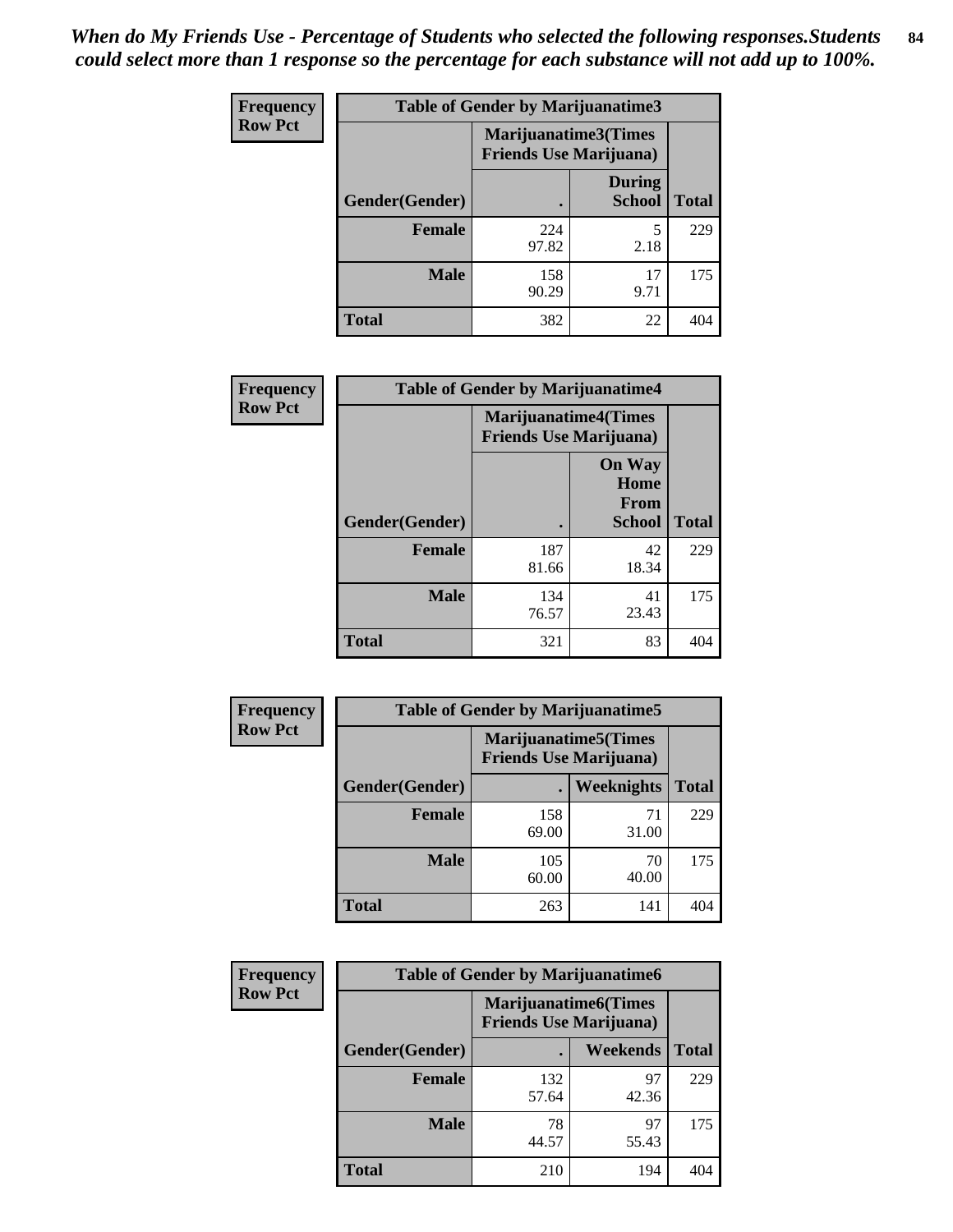| <b>Frequency</b> | <b>Table of Gender by Otherdrugtime1</b> |                        |                                                         |              |
|------------------|------------------------------------------|------------------------|---------------------------------------------------------|--------------|
| <b>Row Pct</b>   |                                          | <b>Illegal Drugs</b> ) | <b>Otherdrugtime1(Times</b><br><b>Friends Use Other</b> |              |
|                  | Gender(Gender)                           |                        | Do Not Use                                              | <b>Total</b> |
|                  | <b>Female</b>                            | 49<br>21.40            | 180<br>78.60                                            | 229          |
|                  | <b>Male</b>                              | 40<br>22.86            | 135<br>77.14                                            | 175          |
|                  | <b>Total</b>                             | 89                     | 315                                                     | 404          |

| Frequency      | <b>Table of Gender by Otherdrugtime2</b> |                                                                                   |                            |              |
|----------------|------------------------------------------|-----------------------------------------------------------------------------------|----------------------------|--------------|
| <b>Row Pct</b> |                                          | <b>Otherdrugtime2(Times</b><br><b>Friends Use Other</b><br><b>Illegal Drugs</b> ) |                            |              |
|                | Gender(Gender)                           |                                                                                   | On Way to<br><b>School</b> | <b>Total</b> |
|                | <b>Female</b>                            | 220<br>96.07                                                                      | 9<br>3.93                  | 229          |
|                | <b>Male</b>                              | 163<br>93.14                                                                      | 12<br>6.86                 | 175          |
|                | <b>Total</b>                             | 383                                                                               | 21                         | 404          |

| Frequency      | <b>Table of Gender by Otherdrugtime3</b> |                                                                                   |                                |              |
|----------------|------------------------------------------|-----------------------------------------------------------------------------------|--------------------------------|--------------|
| <b>Row Pct</b> |                                          | <b>Otherdrugtime3(Times</b><br><b>Friends Use Other</b><br><b>Illegal Drugs</b> ) |                                |              |
|                | Gender(Gender)                           |                                                                                   | <b>During</b><br><b>School</b> | <b>Total</b> |
|                | <b>Female</b>                            | 222<br>96.94                                                                      | 3.06                           | 229          |
|                | <b>Male</b>                              | 166<br>94.86                                                                      | 9<br>5.14                      | 175          |
|                | <b>Total</b>                             | 388                                                                               | 16                             | 404          |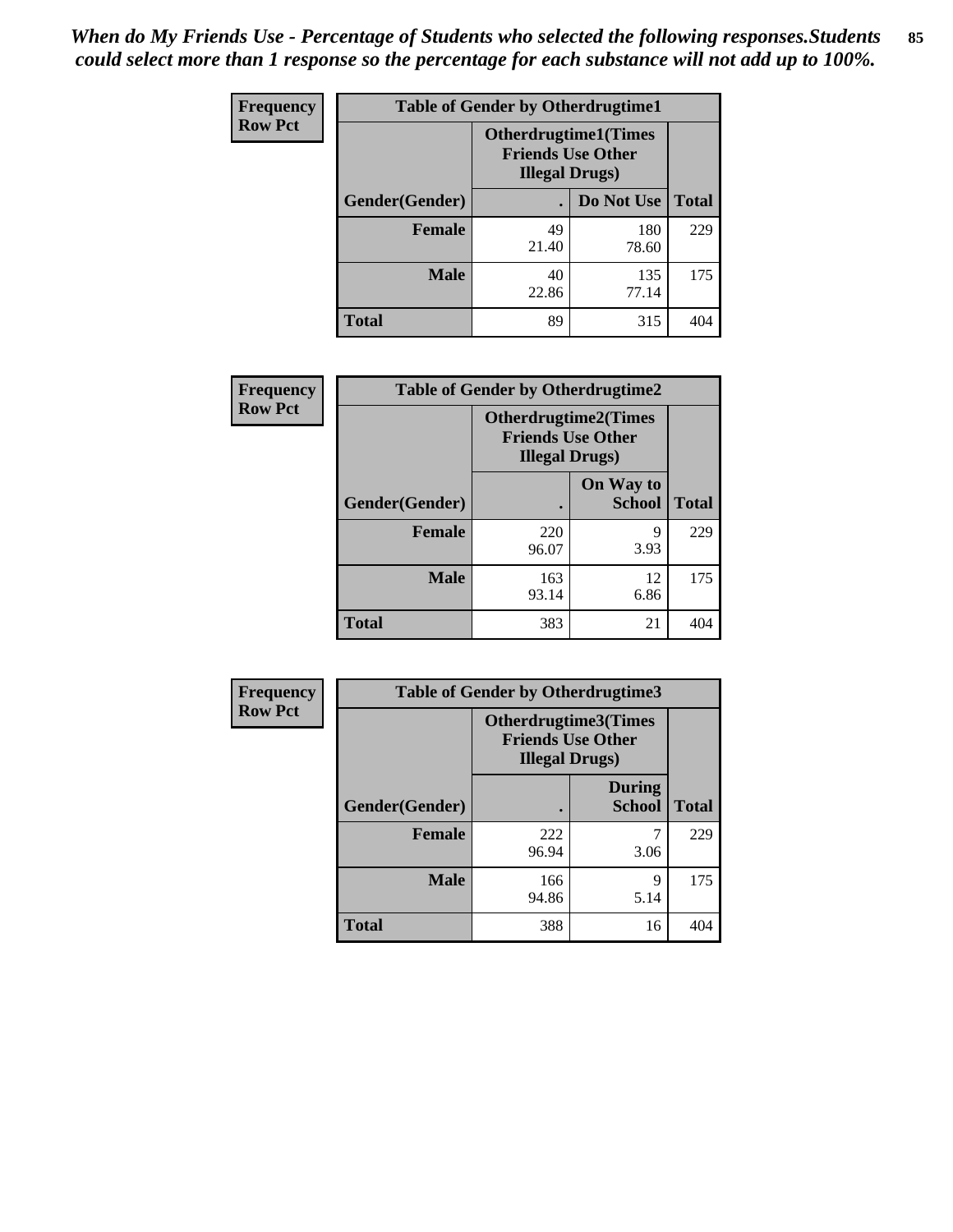*When do My Friends Use - Percentage of Students who selected the following responses.Students could select more than 1 response so the percentage for each substance will not add up to 100%.* **86**

| <b>Frequency</b> | <b>Table of Gender by Otherdrugtime4</b> |                                                    |                                         |              |
|------------------|------------------------------------------|----------------------------------------------------|-----------------------------------------|--------------|
| <b>Row Pct</b>   |                                          | <b>Friends Use Other</b><br><b>Illegal Drugs</b> ) | <b>Otherdrugtime4(Times</b>             |              |
|                  | Gender(Gender)                           |                                                    | <b>On Way</b><br>Home<br>From<br>School | <b>Total</b> |
|                  | <b>Female</b>                            | 219<br>95.63                                       | 10<br>4.37                              | 229          |
|                  | <b>Male</b>                              | 160<br>91.43                                       | 15<br>8.57                              | 175          |
|                  | <b>Total</b>                             | 379                                                | 25                                      | 404          |

| Frequency      | <b>Table of Gender by Otherdrugtime5</b> |                                                                                    |             |              |
|----------------|------------------------------------------|------------------------------------------------------------------------------------|-------------|--------------|
| <b>Row Pct</b> |                                          | <b>Otherdrugtime5</b> (Times<br><b>Friends Use Other</b><br><b>Illegal Drugs</b> ) |             |              |
|                | Gender(Gender)                           |                                                                                    | Weeknights  | <b>Total</b> |
|                | <b>Female</b>                            | 204<br>89.08                                                                       | 25<br>10.92 | 229          |
|                | <b>Male</b>                              | 146<br>83.43                                                                       | 29<br>16.57 | 175          |
|                | <b>Total</b>                             | 350                                                                                | 54          | 404          |

| <b>Frequency</b> | <b>Table of Gender by Otherdrugtime6</b> |                                                                                   |             |              |
|------------------|------------------------------------------|-----------------------------------------------------------------------------------|-------------|--------------|
| <b>Row Pct</b>   |                                          | <b>Otherdrugtime6(Times</b><br><b>Friends Use Other</b><br><b>Illegal Drugs</b> ) |             |              |
|                  | Gender(Gender)                           |                                                                                   | Weekends    | <b>Total</b> |
|                  | <b>Female</b>                            | 182<br>79.48                                                                      | 47<br>20.52 | 229          |
|                  | <b>Male</b>                              | 138<br>78.86                                                                      | 37<br>21.14 | 175          |
|                  | <b>Total</b>                             | 320                                                                               | 84          | 404          |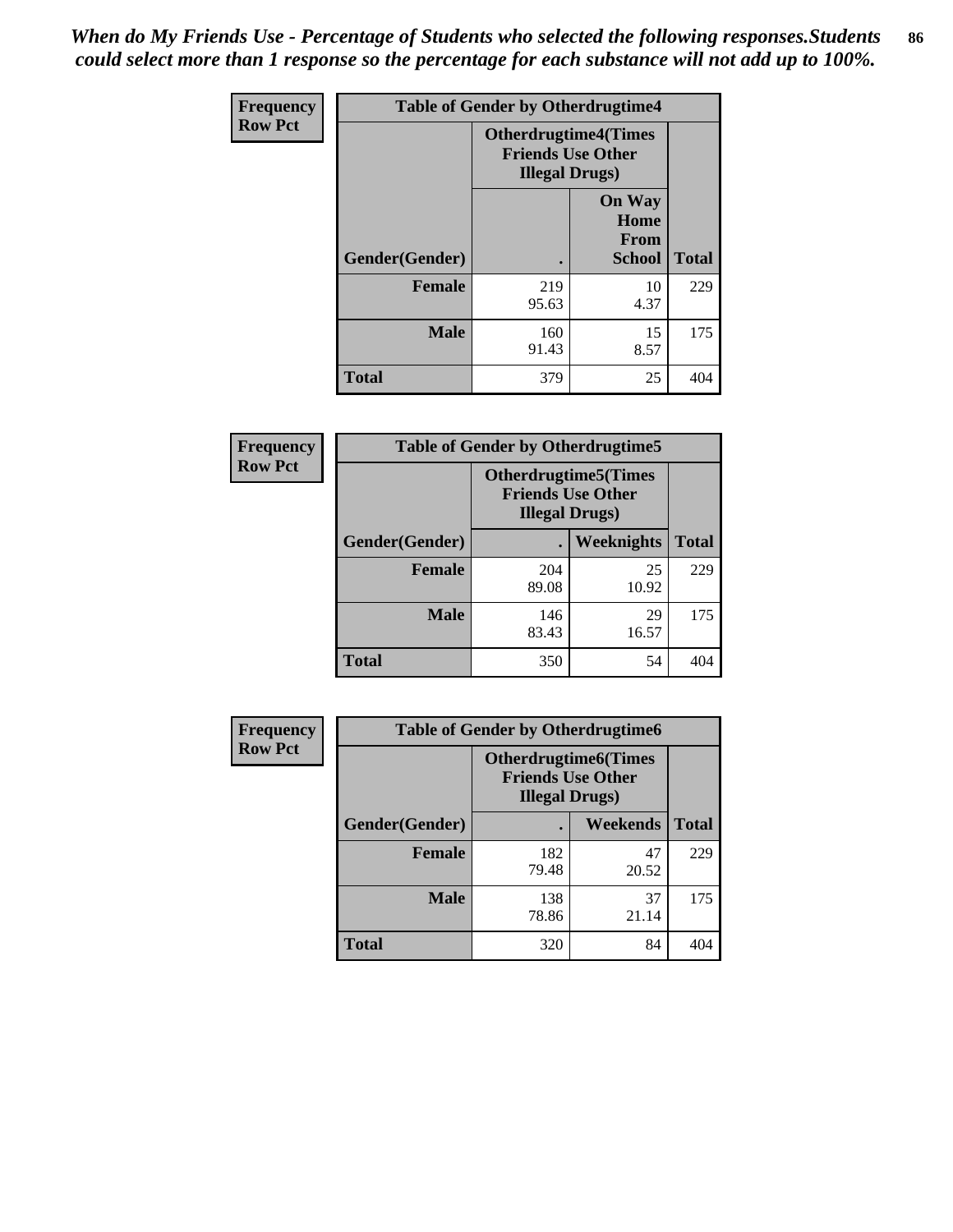# *Other Questions* **87**

| <b>Frequency</b> | <b>Table of Gender by Educationalcohol</b> |                                                                                                                                       |                |              |
|------------------|--------------------------------------------|---------------------------------------------------------------------------------------------------------------------------------------|----------------|--------------|
| <b>Row Pct</b>   |                                            | <b>Educationalcohol</b> (I<br>have been taught<br>about alcohol,<br>tobacco,<br>and other drugs<br>within the last year<br>at school) |                |              |
|                  | Gender(Gender)                             | <b>Yes</b>                                                                                                                            | N <sub>0</sub> | <b>Total</b> |
|                  | <b>Female</b>                              | 168<br>73.36                                                                                                                          | 61<br>26.64    | 229          |
|                  | <b>Male</b>                                | 122<br>69.71                                                                                                                          | 53<br>30.29    | 175          |
|                  | <b>Total</b>                               | 290                                                                                                                                   | 114            | 404          |

| Frequency      | <b>Table of Gender by Rodedrinking</b> |                                                                                                                     |                |              |
|----------------|----------------------------------------|---------------------------------------------------------------------------------------------------------------------|----------------|--------------|
| <b>Row Pct</b> |                                        | Rodedrinking(In<br>the past 30 days I<br>have ridden in a<br>car with a driver<br>who had been<br>drinking alcohol) |                |              |
|                | Gender(Gender)                         | Yes                                                                                                                 | N <sub>0</sub> | <b>Total</b> |
|                | <b>Female</b>                          | 47<br>20.52                                                                                                         | 182<br>79.48   | 229          |
|                | <b>Male</b>                            | 33<br>18.86                                                                                                         | 142<br>81.14   | 175          |
|                | <b>Total</b>                           | 80                                                                                                                  | 324            | 404          |

| Frequency      | <b>Table of Gender by Drugsschool</b> |                                                                                                                                     |                |              |  |
|----------------|---------------------------------------|-------------------------------------------------------------------------------------------------------------------------------------|----------------|--------------|--|
| <b>Row Pct</b> |                                       | <b>Drugsschool</b> (During<br>the past 12 months,<br>I have been offered,<br>sold,<br>or given illegal drugs<br>on school property) |                |              |  |
|                | Gender(Gender)                        | <b>Yes</b>                                                                                                                          | N <sub>0</sub> | <b>Total</b> |  |
|                | <b>Female</b>                         | 28<br>12.23                                                                                                                         | 201<br>87.77   | 229          |  |
|                | <b>Male</b>                           | 41<br>23.43                                                                                                                         | 134<br>76.57   | 175          |  |
|                | <b>Total</b>                          | 69                                                                                                                                  | 335            | 404          |  |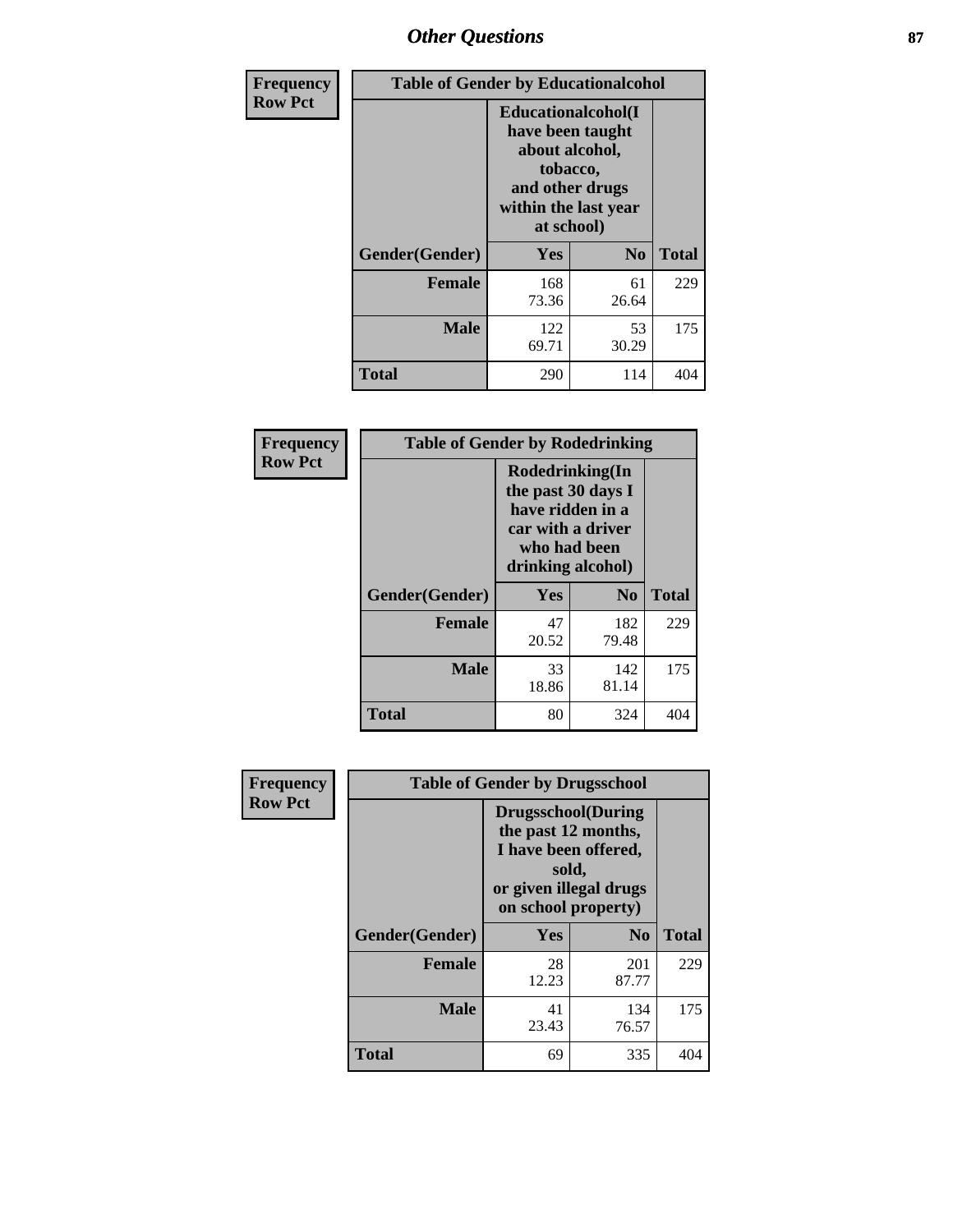## *Other Questions* **88**

**Frequency Row Pct**

| <b>Table of Gender by Bingedrinking</b> |              |                                                                                                         |           |           |                |                       |                        |              |
|-----------------------------------------|--------------|---------------------------------------------------------------------------------------------------------|-----------|-----------|----------------|-----------------------|------------------------|--------------|
|                                         |              | Bingedrinking(I have drunk five or more<br>drinks of alcohol at one sitting during the<br>last 30 days) |           |           |                |                       |                        |              |
|                                         | $\bf{0}$     | $1$ or                                                                                                  | 3 to<br>5 | 6 to<br>9 | 10<br>to<br>19 | <b>20</b><br>to<br>29 | All<br>30              |              |
| <b>Gender</b> (Gender)                  | <b>Days</b>  | days                                                                                                    | days      | days      | days           | days                  | days                   | <b>Total</b> |
| <b>Female</b>                           | 201<br>87.77 | 5<br>2.18                                                                                               | 3<br>1.31 | 3.06      | 9<br>3.93      | 4<br>1.75             | $\Omega$<br>0.00       | 229          |
| <b>Male</b>                             | 144<br>82.29 | 10<br>5.71                                                                                              | 5<br>2.86 | 4<br>2.29 | 7<br>4.00      | 3<br>1.71             | $\mathfrak{D}$<br>1.14 | 175          |

| Frequency      | <b>Table of Gender by Educationaids</b> |                                                                                                 |             |              |  |
|----------------|-----------------------------------------|-------------------------------------------------------------------------------------------------|-------------|--------------|--|
| <b>Row Pct</b> |                                         | <b>Educationaids</b> (I<br>have been taught<br>about HIV/AIDS<br>at school in the<br>past year) |             |              |  |
|                | Gender(Gender)                          | Yes                                                                                             | $\bf N_0$   | <b>Total</b> |  |
|                | <b>Female</b>                           | 183<br>79.91                                                                                    | 46<br>20.09 | 229          |  |
|                | <b>Male</b>                             | 128<br>73.14                                                                                    | 47<br>26.86 | 175          |  |
|                | <b>Total</b>                            | 311                                                                                             | 93          | 404          |  |

| Frequency      | <b>Table of Gender by Suicideconsider</b> |                 |                |       |  |
|----------------|-------------------------------------------|-----------------|----------------|-------|--|
| <b>Row Pct</b> |                                           | Suicideconsider |                |       |  |
|                | Gender(Gender)                            | Yes             | N <sub>0</sub> | Total |  |
|                | <b>Female</b>                             | 28<br>12.23     | 201<br>87.77   | 229   |  |
|                | <b>Male</b>                               | 21<br>12.00     | 154<br>88.00   | 175   |  |
|                | <b>Total</b>                              | 49              | 355            | 404   |  |